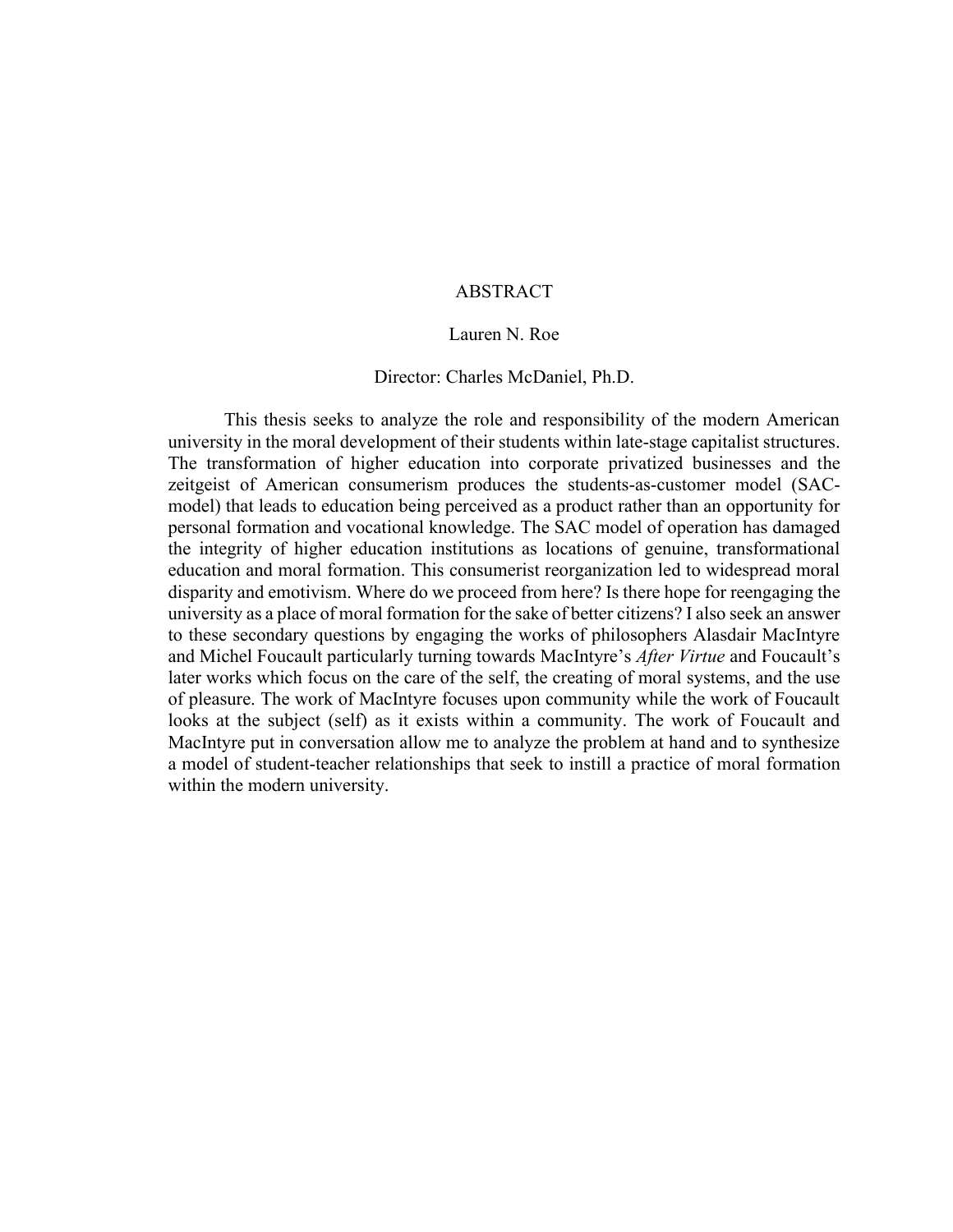APPROVED BY DIRECTOR OF HONORS THESIS:

Dr. Charles McDaniel, Baylor Interdisciplinary Core

\_\_\_\_\_\_\_\_\_\_\_\_\_\_\_\_\_\_\_\_\_\_\_\_\_\_\_\_\_\_\_\_\_\_\_\_\_\_\_\_\_\_

APPROVED BY THE HONORS PROGRAM:

\_\_\_\_\_\_\_\_\_\_\_\_\_\_\_\_\_\_\_\_\_\_\_\_\_\_\_\_\_\_\_\_\_\_\_\_\_\_\_\_\_\_\_

Dr. Elizabeth Corey, Director

DATE: \_\_\_\_\_\_\_\_\_\_\_\_\_\_\_\_\_\_\_\_\_\_\_\_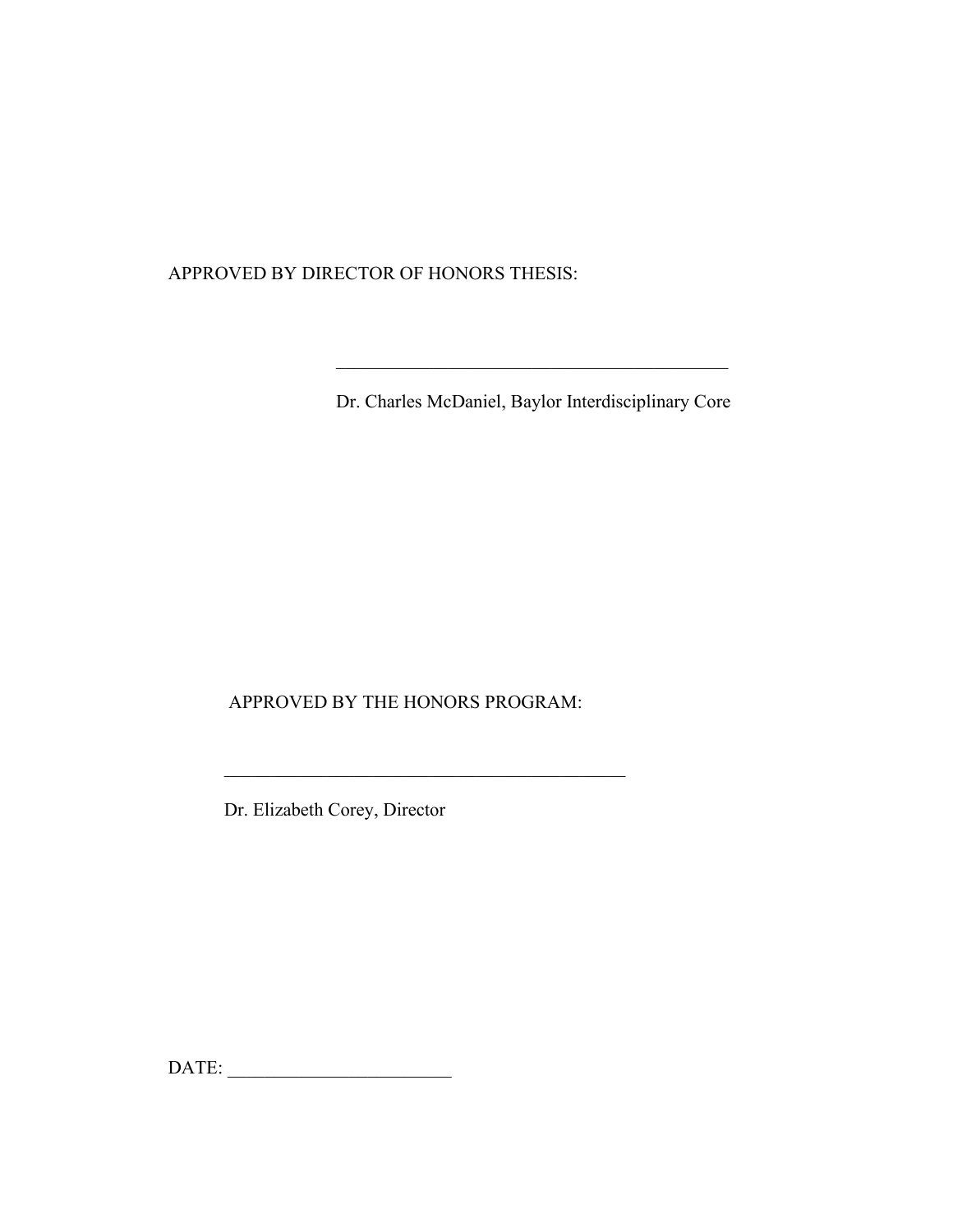# A DISQUIETING MORAL REALITY

# THE RESPONSIBILITY OF THE MODERN AMERICAN UNIVERSITY IN THE MORAL FORMATION OF THEIR STUDENTS IN LATE-STAGE CAPITALISM AS ANALYZED THROUGH THE WORK OF ALASDAIR MACINTYRE AND MICHEL FOUCAULT

A Thesis Submitted to the Faculty of

Baylor University

In Partial Fulfillment of the Requirements for the

Honors Program

By

Lauren Nichole Roe

Waco, Texas

July 2021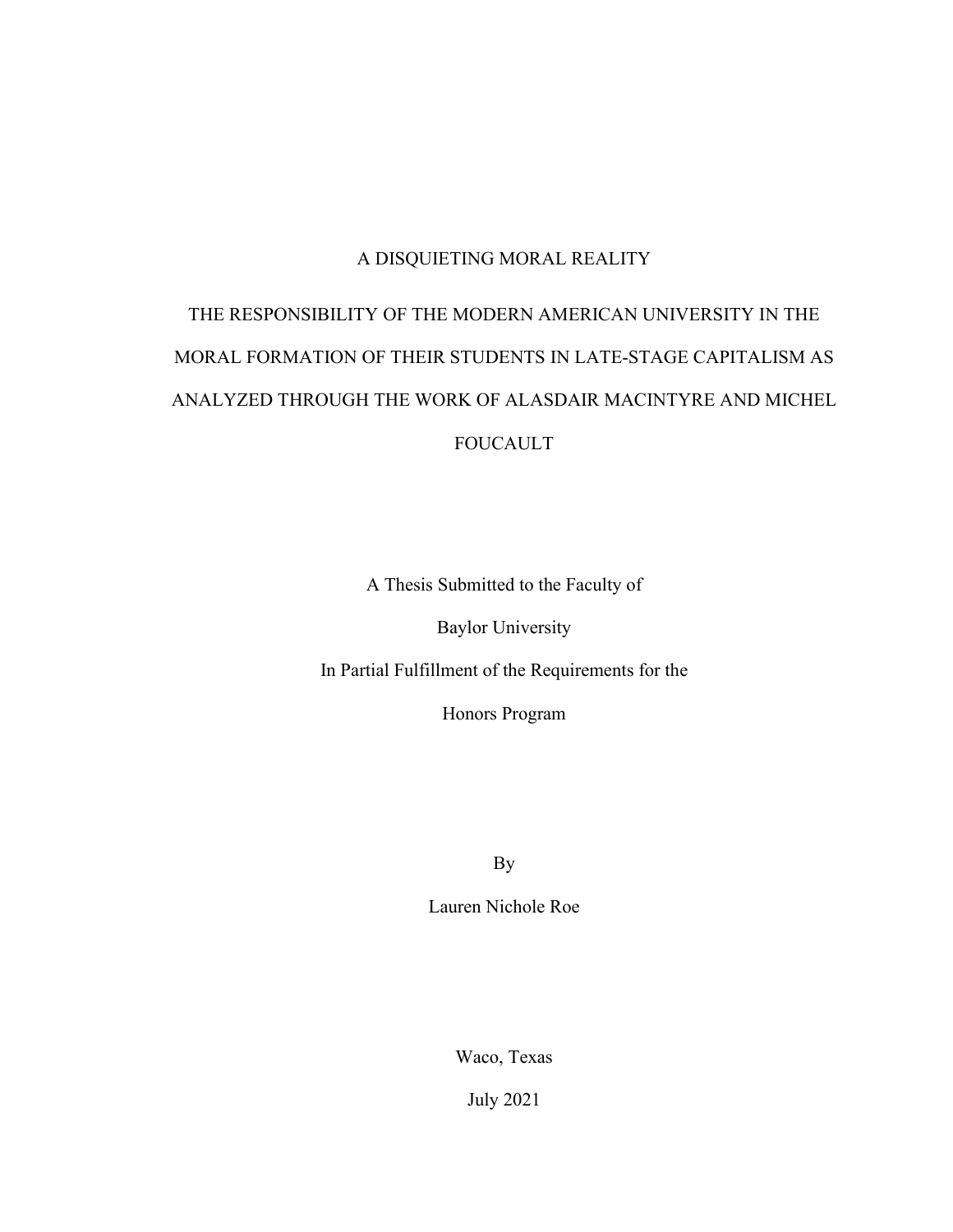# TABLE OF CONTENTS

| Chapter One: The Modern Times – History, Capitalism, and the University in        |
|-----------------------------------------------------------------------------------|
|                                                                                   |
|                                                                                   |
|                                                                                   |
| Chapter Four: The Meeting of the Waters: MacIntyre and Foucault – Introducing the |
|                                                                                   |
|                                                                                   |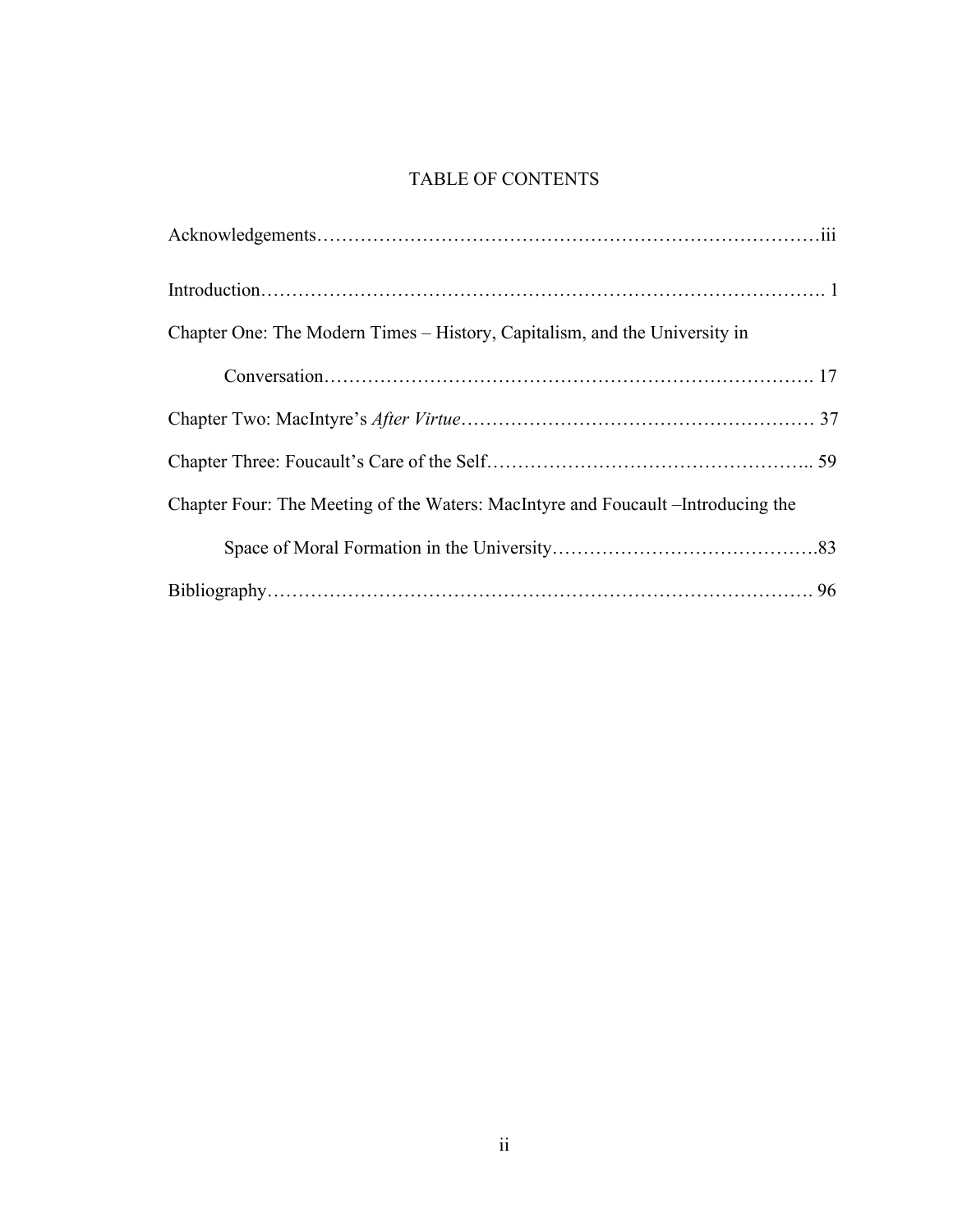#### ACKNOWLEDGMENTS

I cannot accurately and fully express the depths of my gratitude for those who were involved and assisted me throughout my entire thesis process.

I would first like to express my deepest gratitude to my thesis director and Baylor Interdisciplinary Core Interim Director, Dr. Charles McDaniel, who has continued to support and challenge me throughout the thesis process. Dr. McDaniel has exemplified not only what it means to be a true academic that values integrity, humility, and spirit for engaging challenging and important problems our world faces but has also embodied what I think it means to be a genuinely morally aware and empathetic human being who lives gracefully and virtuously in the world. I cannot thank you enough for your continual patience, encouragement, and guidance throughout this entire process.

I would like to express my thanks to Chris and Mary Moore who have supported and loved me without end in both my personal and academic life. To Professor Moore, I am here today because of you. Thank you for challenging me to power through all the difficulties, for leading me to discovering and sharing in my love of philosophy, for teaching me every day about what it means to be a critically and morally engaged human being and academic, and for laying the grounds of this very project. To Ms. Moore, thank you for all the times you supported me through the moments I felt hopeless, for the hugs when I needed them, for showing me how to love those I love, and for showing me all the ways I can continue to grow. To both of the Moores, thank you, from the depths of my heart, for all you have and continue to do.

iii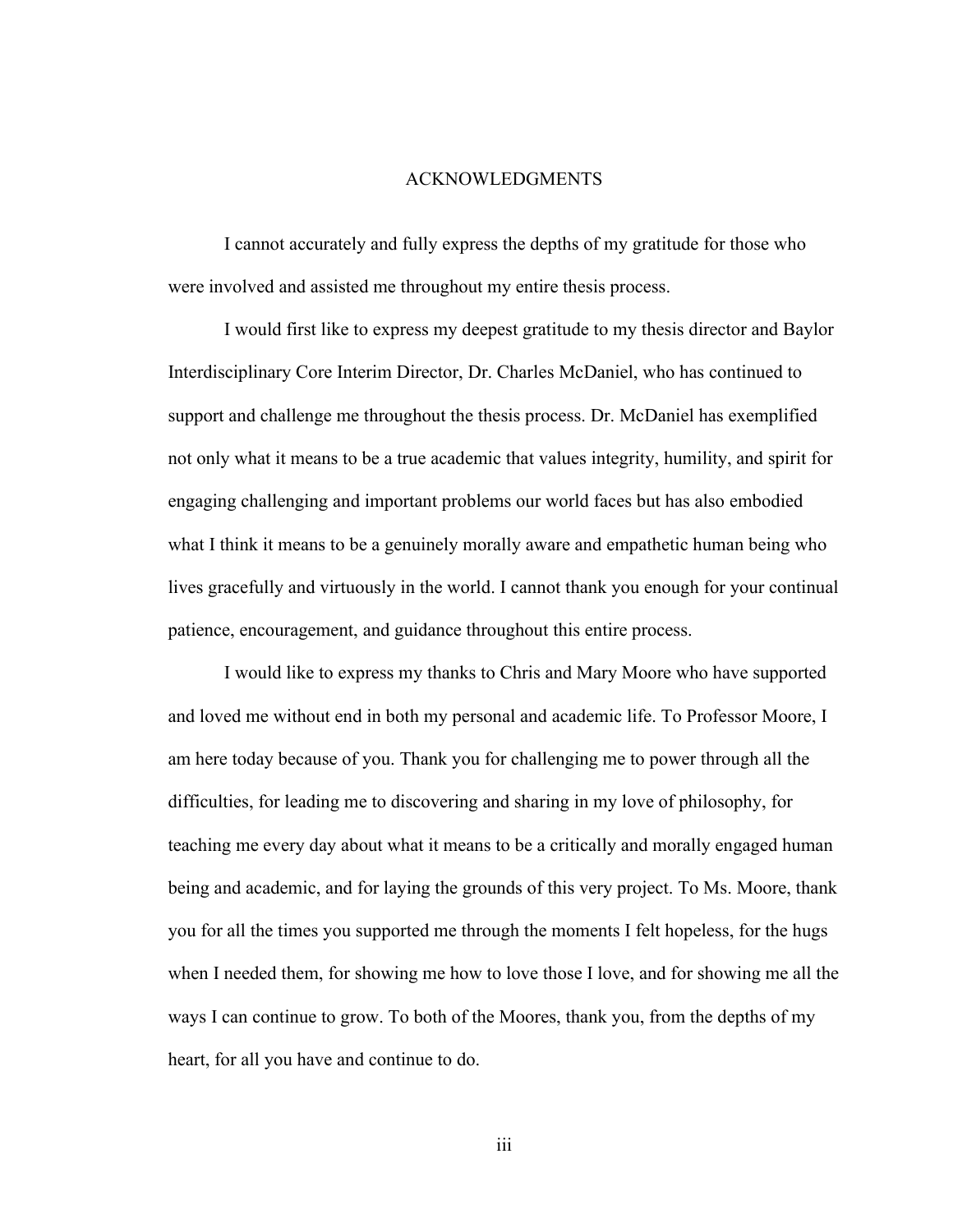I would like to thank Dr. Schultz of the Philosophy Department for agreeing to be a member of my defense committee and for her support of my interest in philosophy, encouragement of my career goals, and for creating an academic space that allowed me to write freely, laugh often, and be a part of and community that was a saving grace in the midst of COVID.

To Dr. Karl Aho of the Philosophy Department at Tarleton State University, thank you for your continual support despite just meeting me. Thank you for helping me talk through difficult aspects of my work, for helping me realize that the difficulties along the are part of the process, for simply having discussions that put a smile on my face when I needed one, for supporting my academic endeavors, and for offering your time and guidance when you had no obligation to.

Last, my thanks go out to my dearest friend Kyla for her constant support and love. You are a true friend.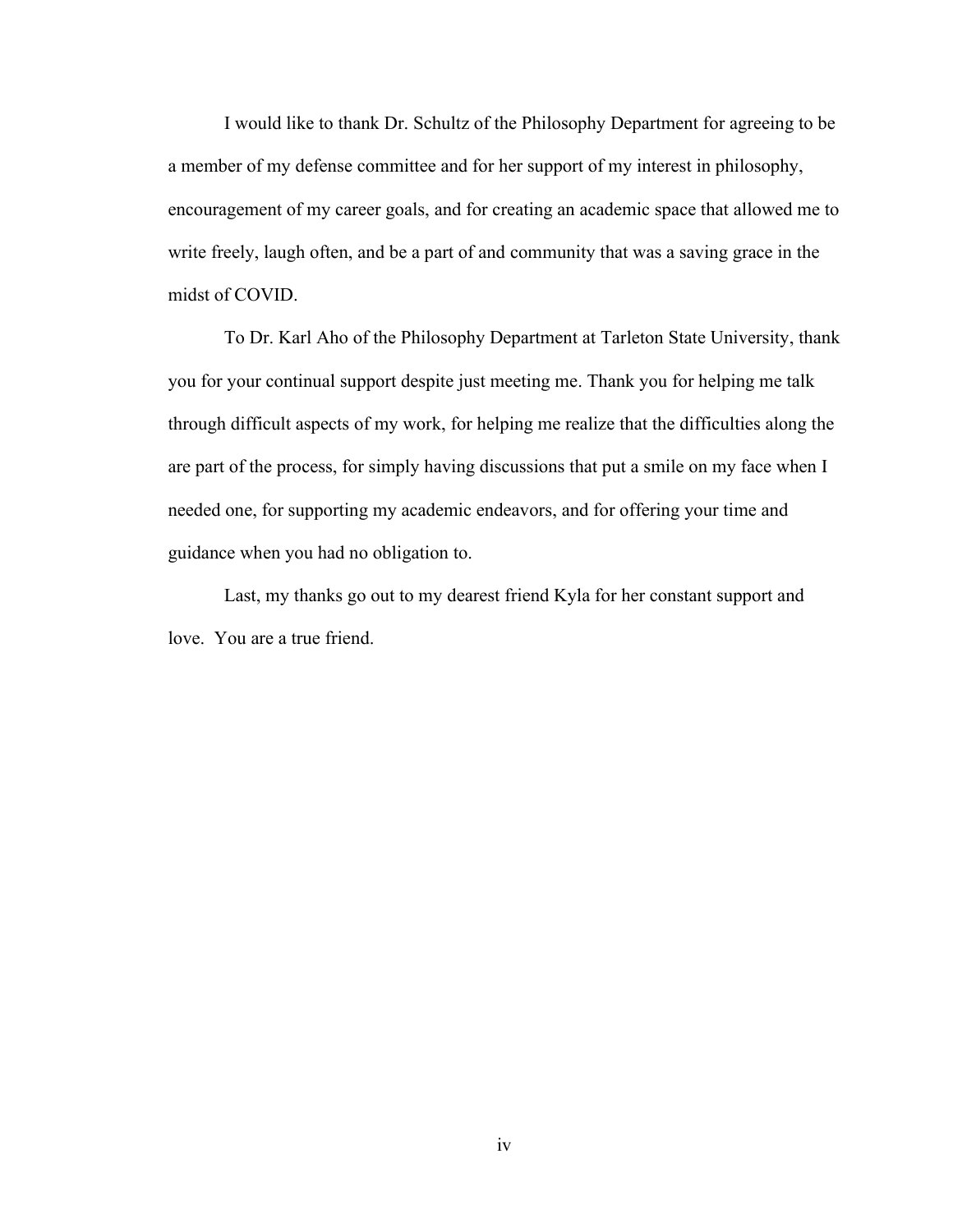#### INTRODUCTION

# Beginnings

Throughout my time as a student at Baylor University, I encountered countless texts and articles heralding the fall, the collapse, the failure, the disintegration, of the university and higher education as a whole. There was, unanimously, an agreement that higher education has failed, in one way or another. Identity politics, political polarization, indoctrination, internal corruption, admission scandals, and crippling student debt were, and continue to be, hot topics surrounding higher education. However, I for one knew it had not failed me.

In the professors who shared a love for what they taught, who cared about their students, who were involved and concerned with the integrity and honesty of college education, I found not failure but enlightenment and genuine formation. In these inlets among the "collapse," I found a sliver of what it meant to be an involved, ethically concerned human being in a way that was absent from my previous self. In my four years at Baylor, I found my love for higher education and planted the seeds for my hopes of joining the ranks of one day becoming a professor. I knew the formational power of higher education and wanted to explore the ways in which it could accomplish such transformation for all students. During my time as a student and a peer instructor in the Baylor Interdisciplinary Core, I witnessed expectations from my peers about higher education that became of interest to me. Students often expected certain outcomes from a class simply due to the fact that they paid for it. It did not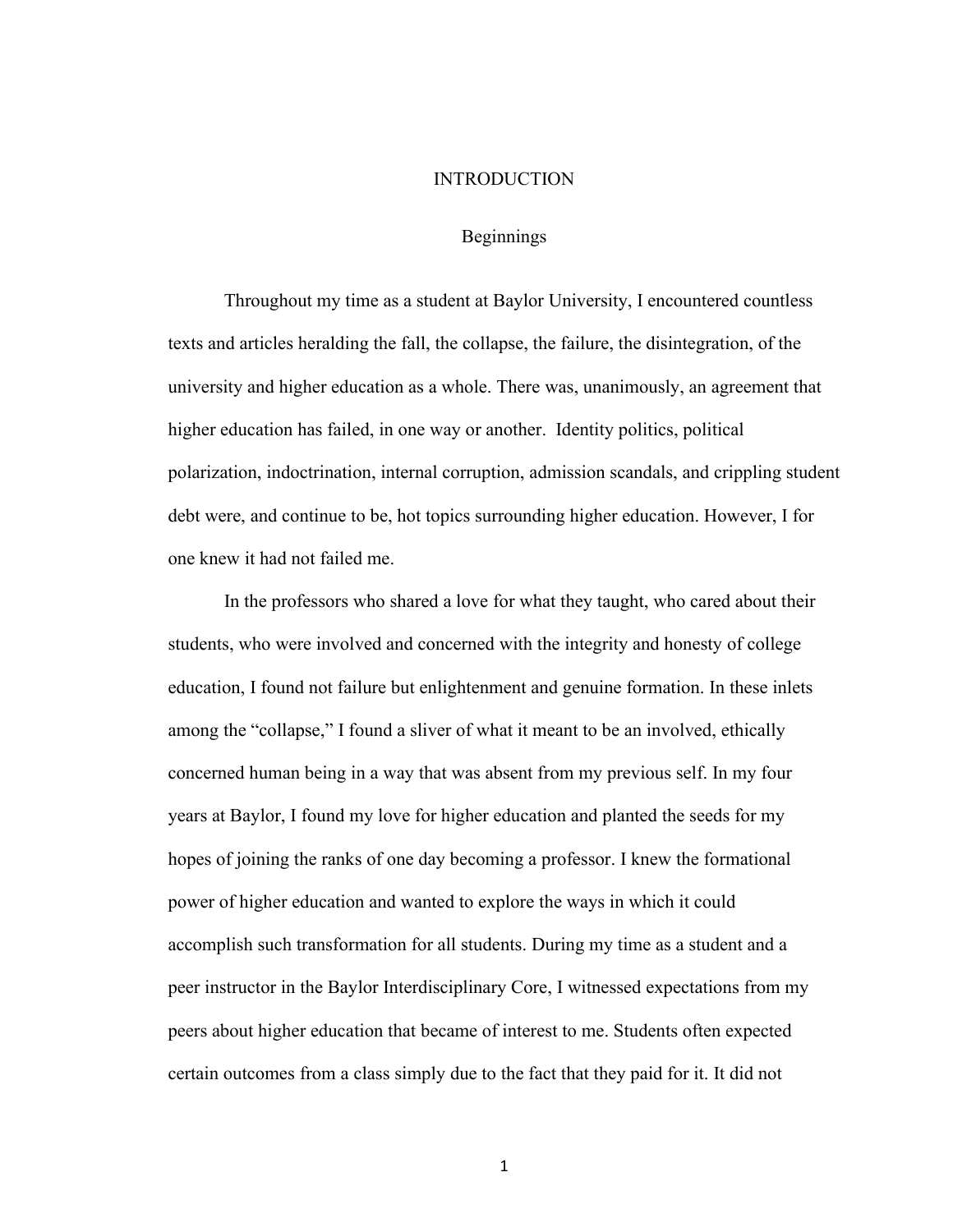matter the value in learning from the mistakes of a B, when in their eyes, they had bought an A. What was even more perplexing for me was witnessing the dichotomy of in-class and out-of-class behavior. What I mean by this is that an A in ethics did not always reflect any understanding of ethical action outside of class. There remained a sort of disparity, a gap between education and application beyond the interest of mastering certain skills if they were valuable to the job market. Why was this so? It was then I learned of the student-as-consumer or student-as-customer model (the SAC model).

This model describes the ways in which many modern university students regarded their education: like a customer who had purchased a product. How had we arrived here and what were the moral implications of such a model? How deep did it run? How was it altered the role and function of the university? It was here my work began to take shape. Beginning my thesis process, I found myself confronted with countless possible points of focus for my research – what was the role of the university in creating better democratically engaged citizens? what is the university's place in the modern market as a commodity vs point of progress? – yet I kept returning to a rather all-embodying, meta-analysis of the university as a place of formation as a whole. It was in my interaction with the critique of the university as a failure that I began to analyze where it had failed, why this was, and how it may be rescued. I found myself returning again and again to two main philosophers who made sense of the problems at hand in modern society and how this impacted the role of higher education.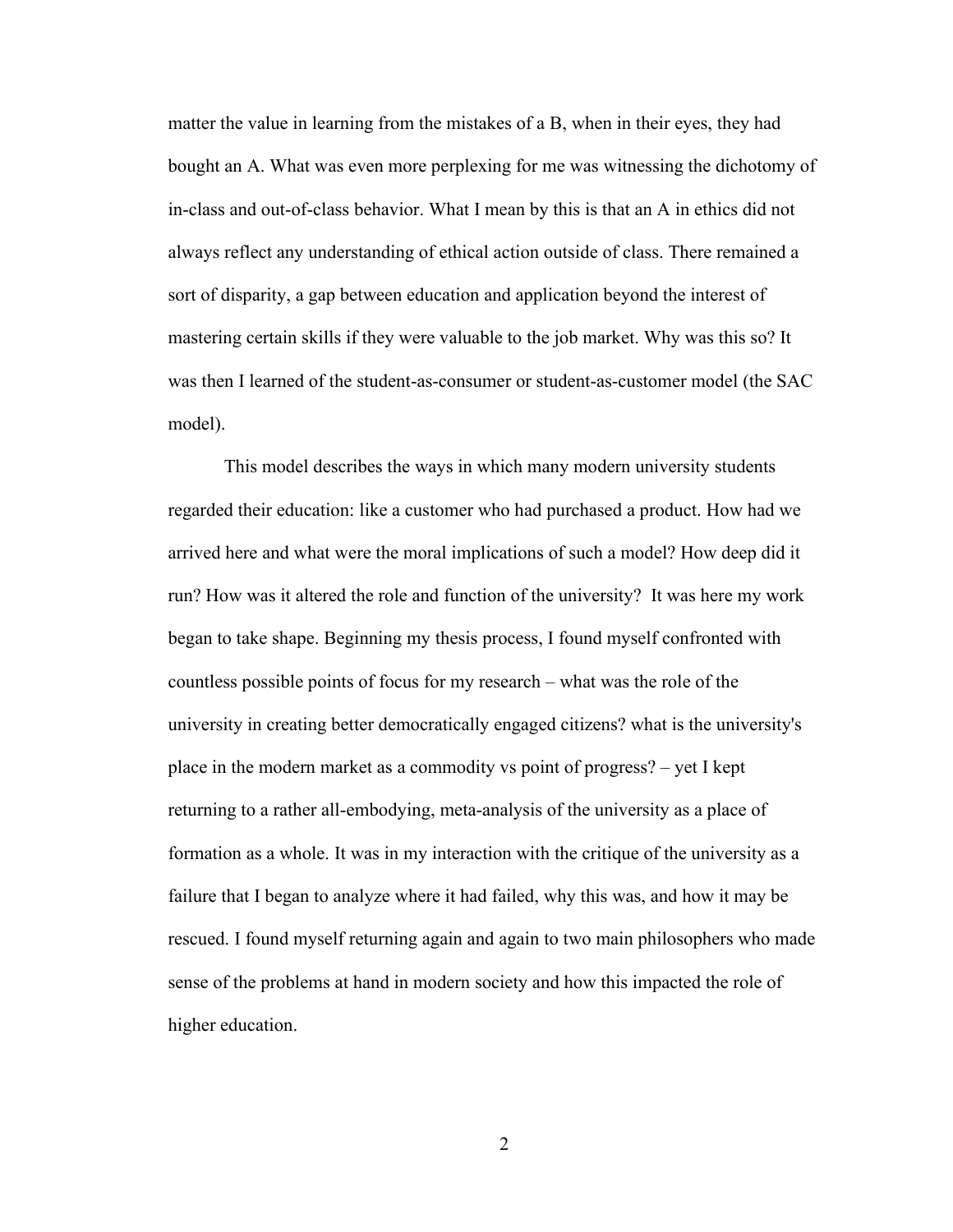These two philosophers are Alasdair MacIntyre and Michel Foucault. When reading each of their respective works, I found clarity in many of the problems I had witnessed but been unable to identify or name. They deconstructed the moral problems modernity faced while also leaving room for the reader to act upon this knowledge. Further, I found that my reading of Foucault's *Discipline and Punish* helped me understand Macintyre's *After Virtue* on a deeper level. Here, I discovered the possible harmony between the work of Macintyre and Foucault and decided to use both their work as points of analysis regarding the role and responsibility of the university in the moral formation of their students. Both made it exasperatingly clear that the moral problems of today had to be dealt with on a pluralistic, social level that required collaboration and, in some way, a sense of community. Still, in the preliminary legs of my research, my advisor Dr. McDaniel encouraged me to investigate the state of student-teacher relationships regarding contexts of moral formation, the role of the university, and the SAC model and use these points of application for my research. Finally, my scope began to narrow, and my research began.

This thesis seeks to answer this question by analyzing it through the work of both Michel Foucault and Alasdair MacIntyre. MacIntyre's philosophical work in moral theory *After Virtue* works in combination with Foucault's series on *The History of Sexuality* and a selection of lectures given at the College de France in the later stage of his career to guide my analysis. Both work to deconstruct the problem at hand and synthesize a tentative philosophical model to apply to the way of operating in the classroom between students and teachers in the hopes of relocating the responsibility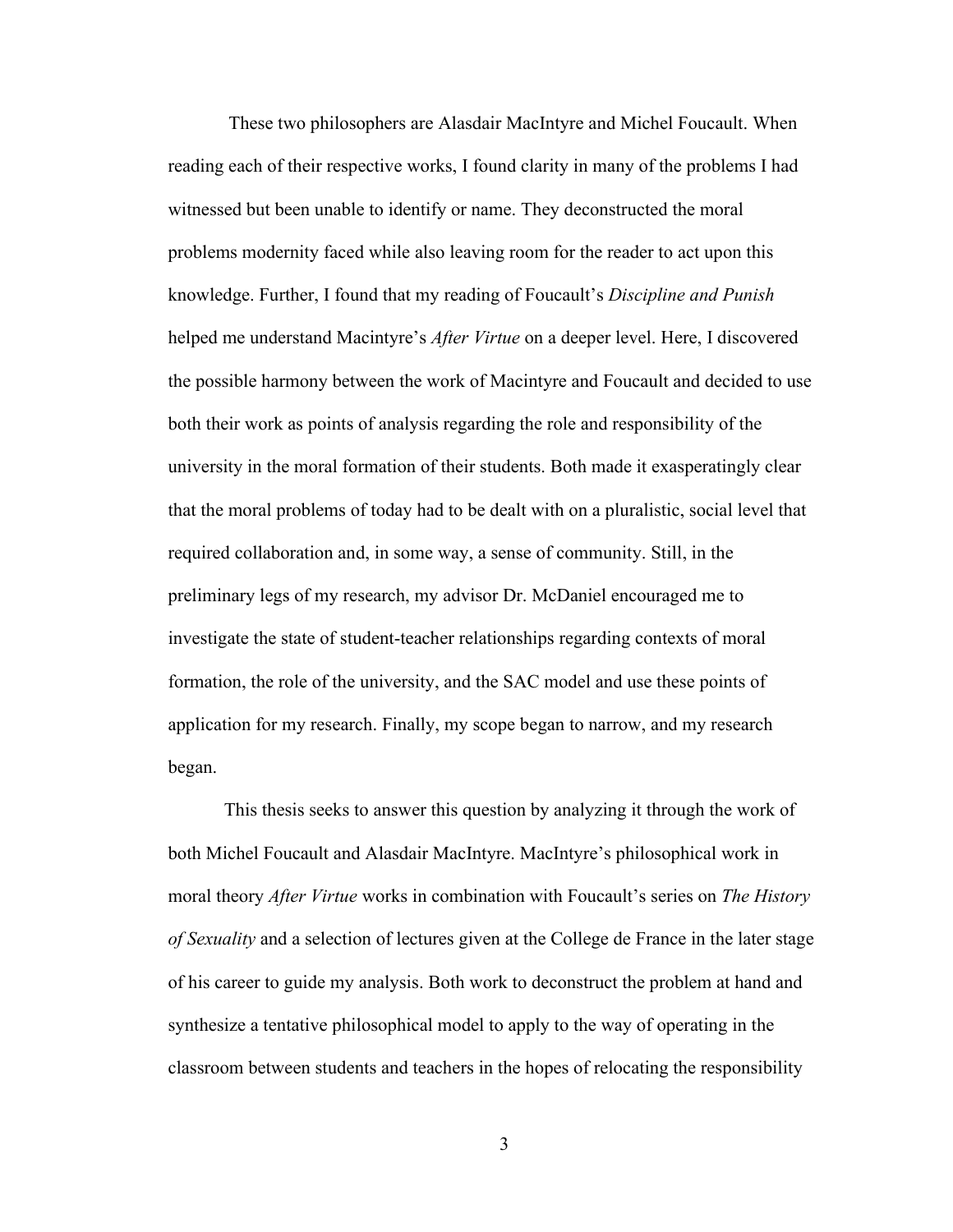of the university in moral formation. In answering this, first I outline the history of higher education in America as well as further explore the role of the SAC model. Next, I introduce and engage MacIntyre's *After Virtue* to further analyze the problem at hand a present a model for understanding how moral formation occurs. Next, I introduce Foucault's work concerning the care of self and lay the grounds for integrating it with MacIntyre's understanding of morals and community. The final chapter outlines how MacIntyre and Foucault point to the university as a location responsible for moral formation, why their philosophical systems work in harmony, and the ways they offer a framework for student-teacher relationships that foster moral development.

### The Body of Research and Limitations

Studies concerning the role of moral formation in higher education and the consequences and pervasiveness of the SAC model is numerous in scholarship with a scope outside of the United States. Specifically, studies in the UK, Africa, Australia, and Southeast Asian countries are prevalent. However, there remains little research regarding these problems in the United States. Surveys and data analyzing student perspectives of higher education as they relate to concepts of consumerism are limited in scope and not conducted frequently enough to offer up a clear image of the relationships between students and higher education. Once again, such surveys and research are conducted with far more frequency and quantity outside of the United States. In addition to a lack of empirical research, the scope of analyzing the issues facing the university was fairly narrow. Often, the critiques of higher education often pointed to the university as the source of many modern issues, such as the prevalence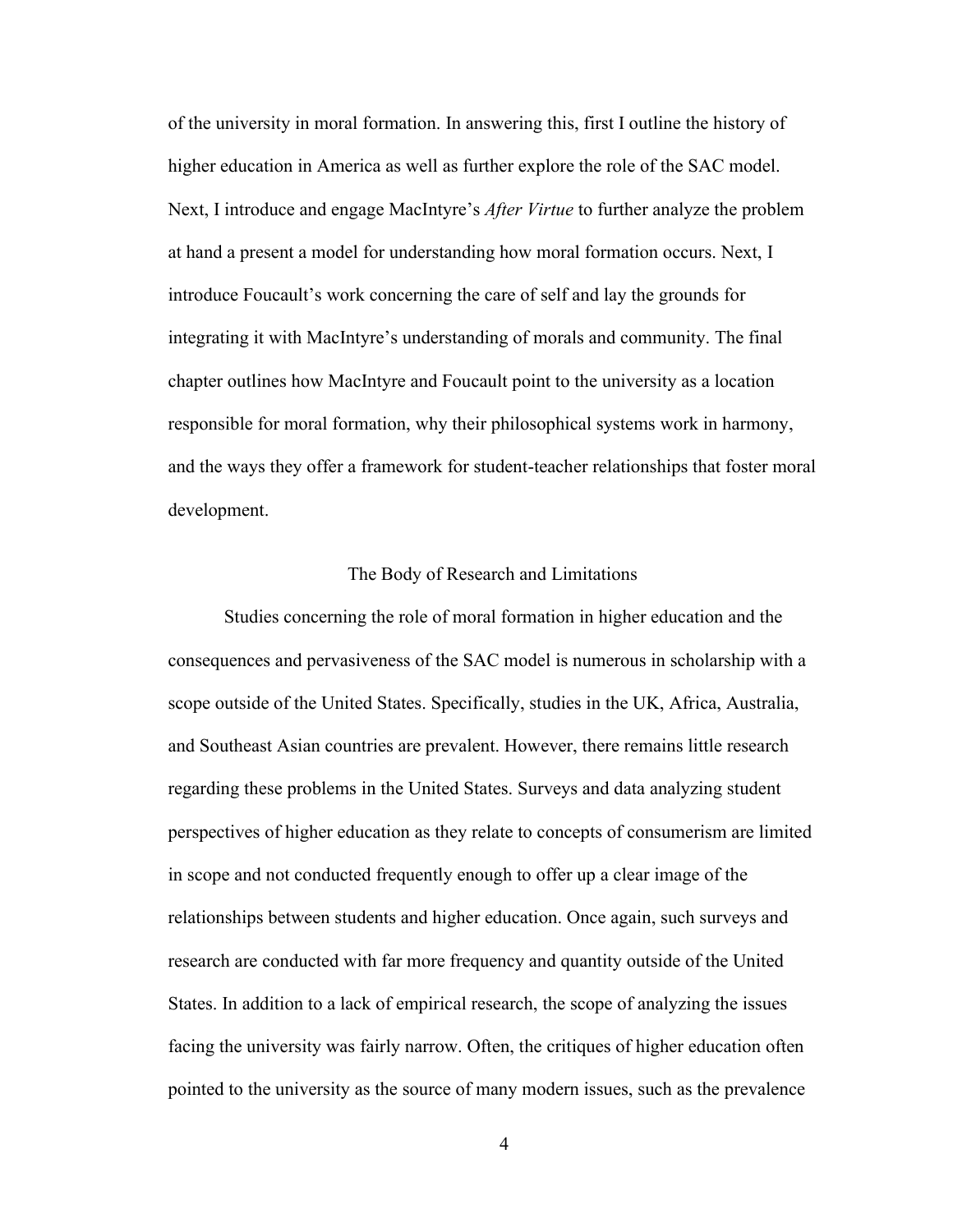of identity politics, as the source to blame for such conundrums. Rarely did these critiques, despite their work to reveal historically, philosophically, religiously, sociopolitically how these realities came to pass, ever look towards larger systems of influence. Capitalism and globalization were scarcely brought into the discussion. This is not to say that these other factors have no influence on these changes nor that the spaces of higher education are entirely free of the responsibility of these evolutions. Rather it is to say there arguably remains neglect of research regarding some of the most obvious, and all-pervading systems of influence present in our society—the economic systems at hand. Additionally, the gap in the research focusing on American universities needs to be addressed since the culture of American capitalism and individualism poses a unique environment for the university.

There exist certain limitations to my research. Most notably, my investigation does remain quite theoretical in method, grounded mostly in philosophical approaches being translated into models of practice in the university. Therefore, the goal is to create a working framework that remains open enough to evolve within each space it is introduced in. As is the nature of philosophy, the application of certain ideas or notions may prove the most difficult part. Further, although this thesis seeks to establish a possible framework to apply to American Universities, the application itself will adjust to and evolve within each space respectively in accordance with the way each university functions. Yet, it is due to the fact that the writing of Foucault and MacIntyre are valuable, that an attempt to embody them can only lay the grounds for future engagement with this ongoing project. It is the broader goal that this body of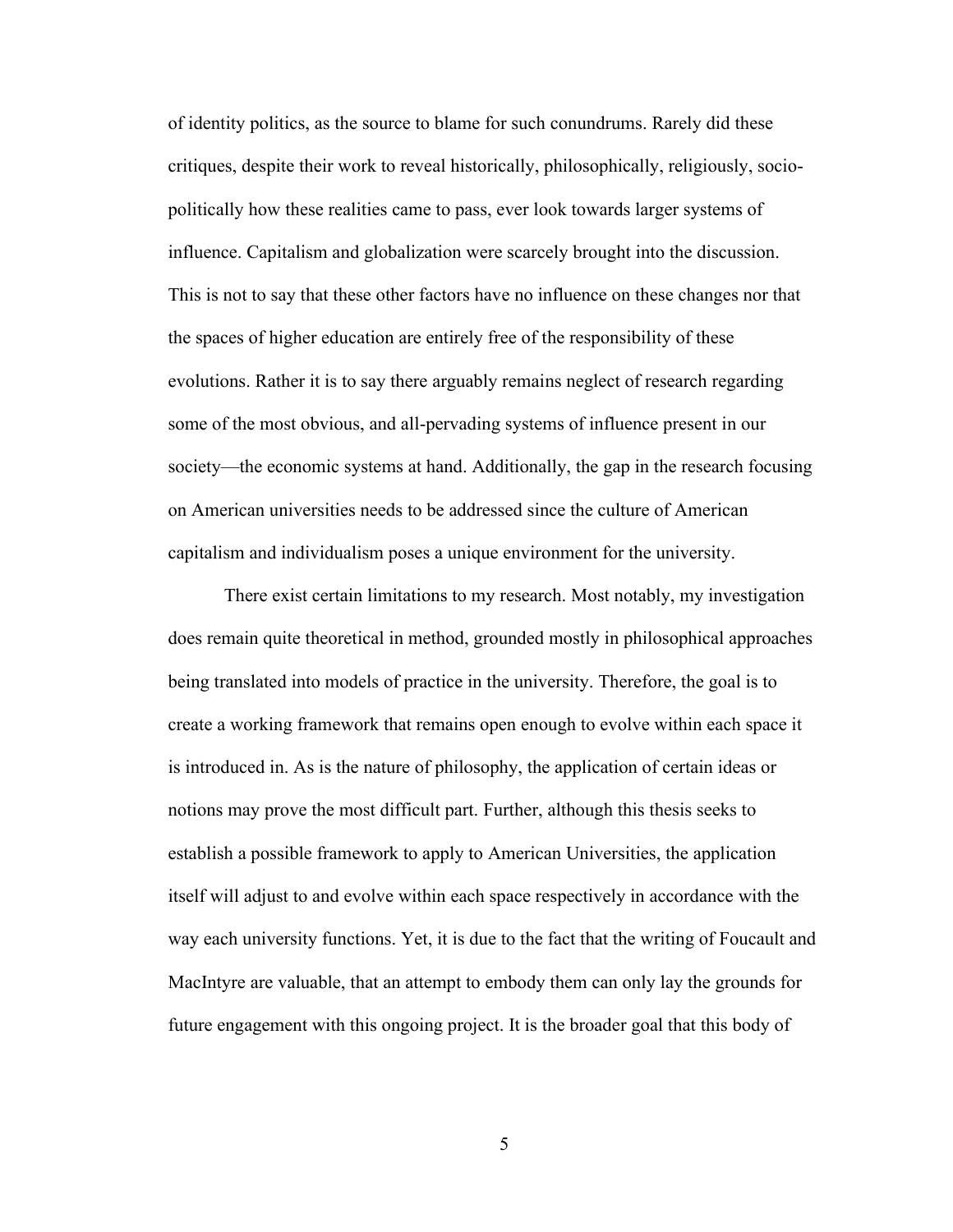research may contribute to interdisciplinary work regarding ethics and morality in higher education, capitalism, and beyond.

## A View Beyond the Scope

There is a broader project that this thesis engages, one that shares a concern with the modern state of ethics and its relationship to capitalism. Particularly, the ways in which consumerism, globalized capitalism, a culture of instant gratification, and ongoing technological developments affect ethical decision making, ethical relationships to others, and ethical self-regard. Further, America, in particular, is worthy of such analysis due to the historical and modern importance of capitalism and individualism in Americanism. Specifically, part of the American zeitgeist, is the notion of continual progress, no matter the cost. We witness this every day, this sort of unquestioned need for something new and better despite whether it is truly needed or not. In this ever-forward movement hurling towards continual progress, a question of ought versus can is not present.

We are confronted with this problem of ought and can, and it is a dangerous one. Where does morality begin and end in a late-stage capitalist market economy? Nonetheless, reintroducing the question of ought to the culture and practices of American capitalist marketplaces stands as an important task at hand. Here I return to the university and the SAC model. Reshaping or countering the SAC model in the classroom through creating communities by seeking to establish a new model of student-teacher relationships in the modern American university may serve as a reintroduction to the *ought* of the modern market. The structure and operation of the modern economic system cannot be transformed without risking global financial failure; therefore, it is the task to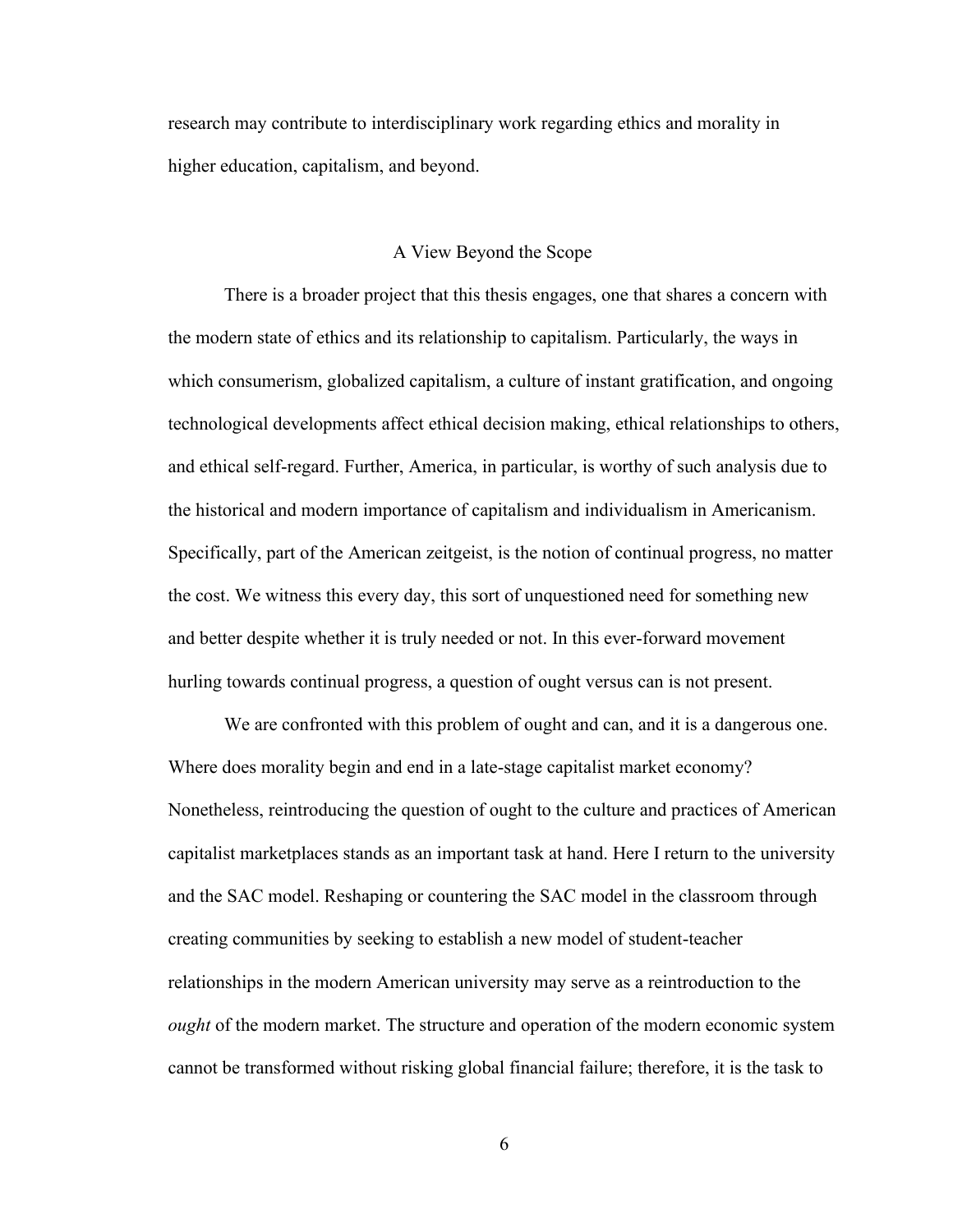rather transform the way in which individuals navigate the system in hopes of reintroducing a more coherent moral system that operates over the influence of the market, rather than as a result of the late-stage capitalist market. It is in the hopes of engaging in my research that these problems may begin to be investigated and grappled with on both practical and philosophical grounds.

# Definition of Terms

It is necessary to define the terms and significant contextualizing material that will appear throughout the remainder of this thesis. The terms include late-stage capitalism, moral formation, the American university, and student-as-consumer or student-as-customer model (SAC model).

#### *Moral Development or Moral Formation*

The terms "moral development" or "moral formation", in the context of this thesis, refer to a virtue-ethics-based definition of moral development. The habituation of specific virtues in relation to practical reasoning works to create and sustain specific moral systems. Therefore, moral development or formation does not solely concern individual moral formation. Rather, moral formation focuses on the ways in which institutions and agents contribute to morals and values on a social and individual level.<sup>1</sup> This understanding of moral formation borrows heavily from Alisdair Macintyre's understanding of moral development. MacIntyre defines morality as the operation of human initiative in terms of desire, intention, and choice to participate in and organize

<sup>&</sup>lt;sup>1</sup> Institutions and individuals are related to one another in regard to the sustainment of certain values, lifestyles, and actions. Thus, thriving moral systems are extensions of the modes of these relationships.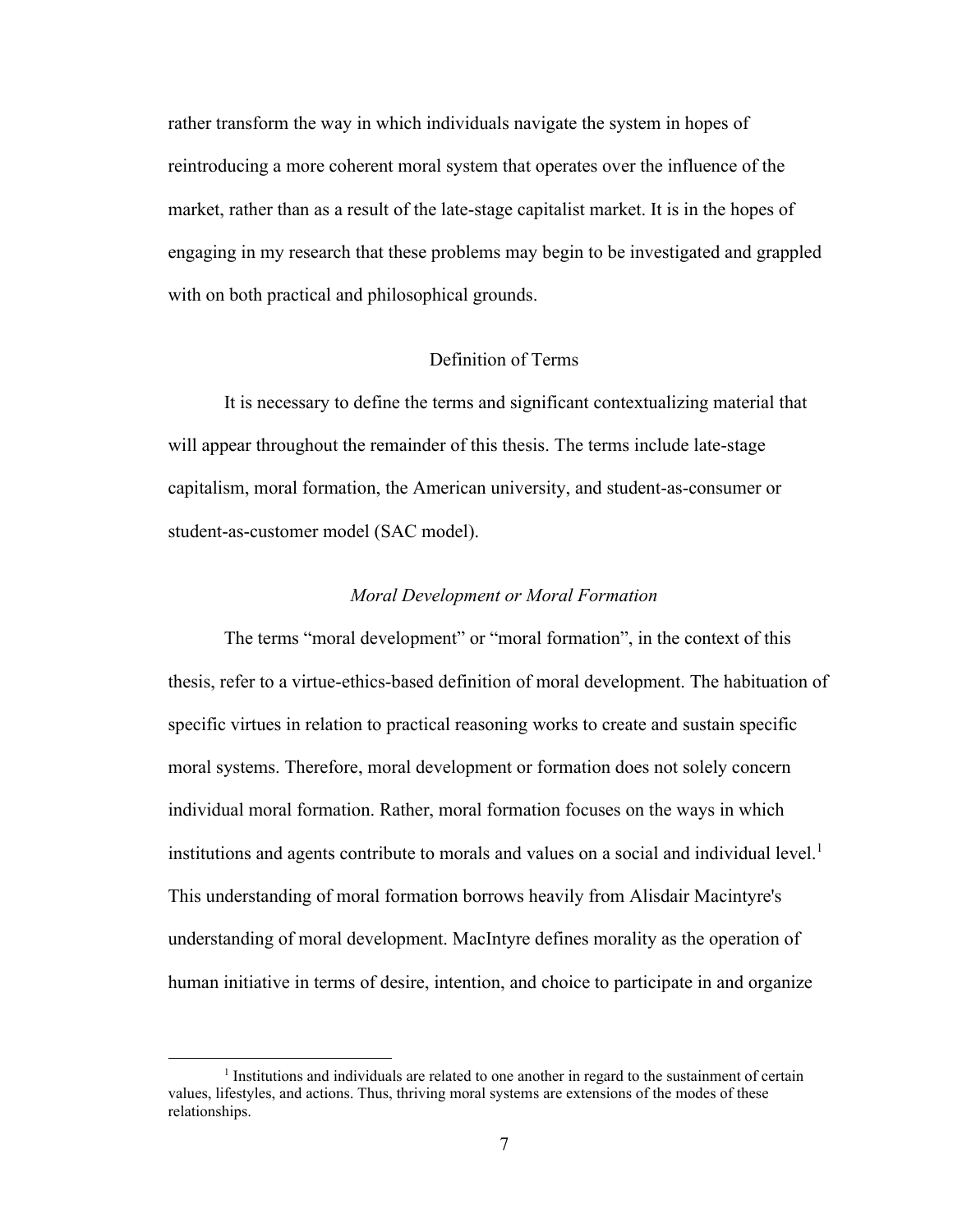common life in a community.<sup>2</sup> The process of development itself concerns how morality and ethics are fashioned within the individual, on a social, civic, and political level, as well as how historically these moral systems are sustained and or evolve.<sup>3</sup> The "moral project" or how the philosophical tradition has engaged the issue of morality in terms of its creation, sustainment, deconstruction, and metaphysical justifications, is deeply influential for both MacIntyre and Foucault.<sup>4</sup> Both MacIntyre and Foucault's understanding of moral formation will be explored in their relative sections and engaged in the final, synthesizing chapter.

## *Student-as-customer or student-as-consumer model (SAC Model)*

The student-as-customer or student-as-consumer model, or "the SAC model", is a metaphor that describes the relationship between students and educational institutions. With the SAC model and the roles of students, the relationship to educational institutions is altered from traditional orientations. Initially, "the relationship between the student and the university may be interpreted as a provider-receiver relationship, where the university is the provider of knowledge and the student is the receiver of knowledge"; however, with the introduction of the marketization of universities and the embrace of the SAC model, "the provider-receiver relationship becomes modified, where the student is the

<sup>2</sup> MacIntyre, Alasdair C., Paul Blackledge, and Neil Davidson. *Alasdair MacIntyre's Engagement with Marxism: Selected Writings 1953-1974* (Chicago: Haymarket Books, 2009), 125,129.

<sup>3</sup> MacIntyre's exploration of how moral systems are formed, transformed, and evolve is discussed in chapter two.

<sup>4</sup> Foucault's "ethical turn", circa 1981, features thought concerned with moral philosophical projects concerned with ethics, the self as moral subject, and pursuit of truth and freedom in a manner his previous work was not concerned with. Foucault's ethical turn will be expounded upon in chapter three.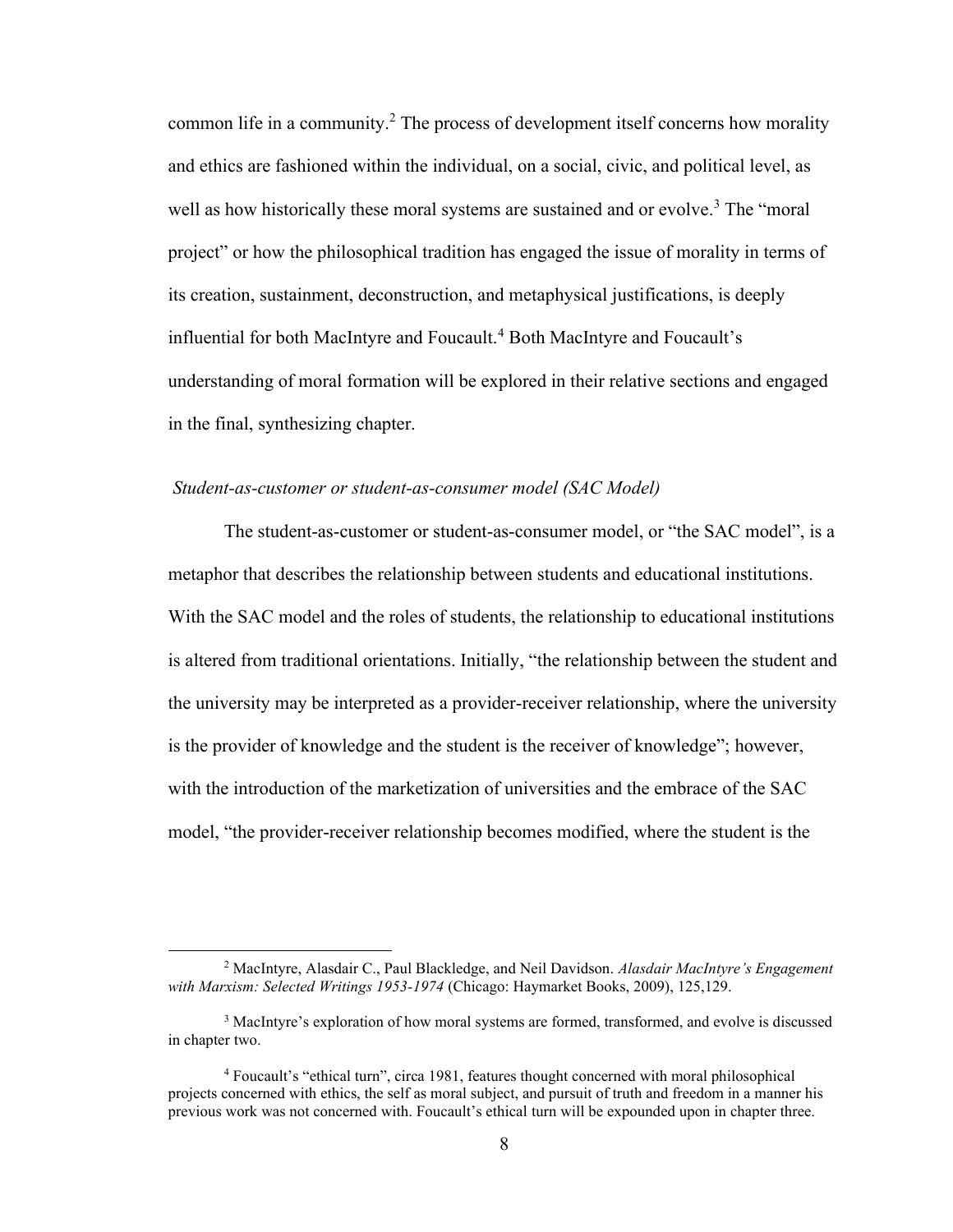provider of knowledge, and the university is the receiver of knowledge." <sup>5</sup> Ultimately, the SAC model is an extension of the increased marketization of higher education institutions, and as a result, universities evolve into learner-centric environments where the university<sup>6</sup> must adapt to a customer service mode of operating.

The concept of student-as-customers/consumer emerged from the work of professors of marketing at Northwestern University Philip Kolter and Sidney Levy in their article Broadening *the Concept of Marketing* (1969). Kolter and Levy analyze the transition of marketing and business models "from a narrow view of application in commercial business into the broader sense of applying to all forms of organisations, such as churches, social agencies and government agencies."<sup>7</sup> Like commercial businesses, universities have become tied up in input-output models, customer retention, and sustainment of market value. Therefore, higher education institutions must necessarily concern themselves with customer/consumer satisfaction.

Ultimately, the SAC model metaphor describes a market-logic derived role students of higher education assume and engage as a guide to the ways in which the educational experience and responsibilities of educational institutions are regarded. There is an evergrowing body of work both in support and critique of the acceptance of the SAC model

<sup>5</sup> Göran Svensson and Greg Wood, "Are University Students Really Customers? When Illusion May Lead to Delusion for All!" *International Journal of Educational Management* 21, no. 1 (January 23, 2007): 22, https://doi.org/10.1108/09513540710716795.

 $6$  Referring to the actions and decisions as governed by professors and administrators since individuals in these roles interact face-to-face with students as customers and are therefore often the point of engagement concerning the "products" the student, as customer, receives.

<sup>7</sup> As cited in Linda C. Laing and Gregory K Laing, "The Student as Customer Metaphor: A Deconstruction Using Foucauldian Constructs," *Australasian Accounting, Business and Finance Journal* 10, no. 1 (2016): 42, [https://doi.org/10.14453/aabfj.v10i1.5.](https://doi.org/10.14453/aabfj.v10i1.5)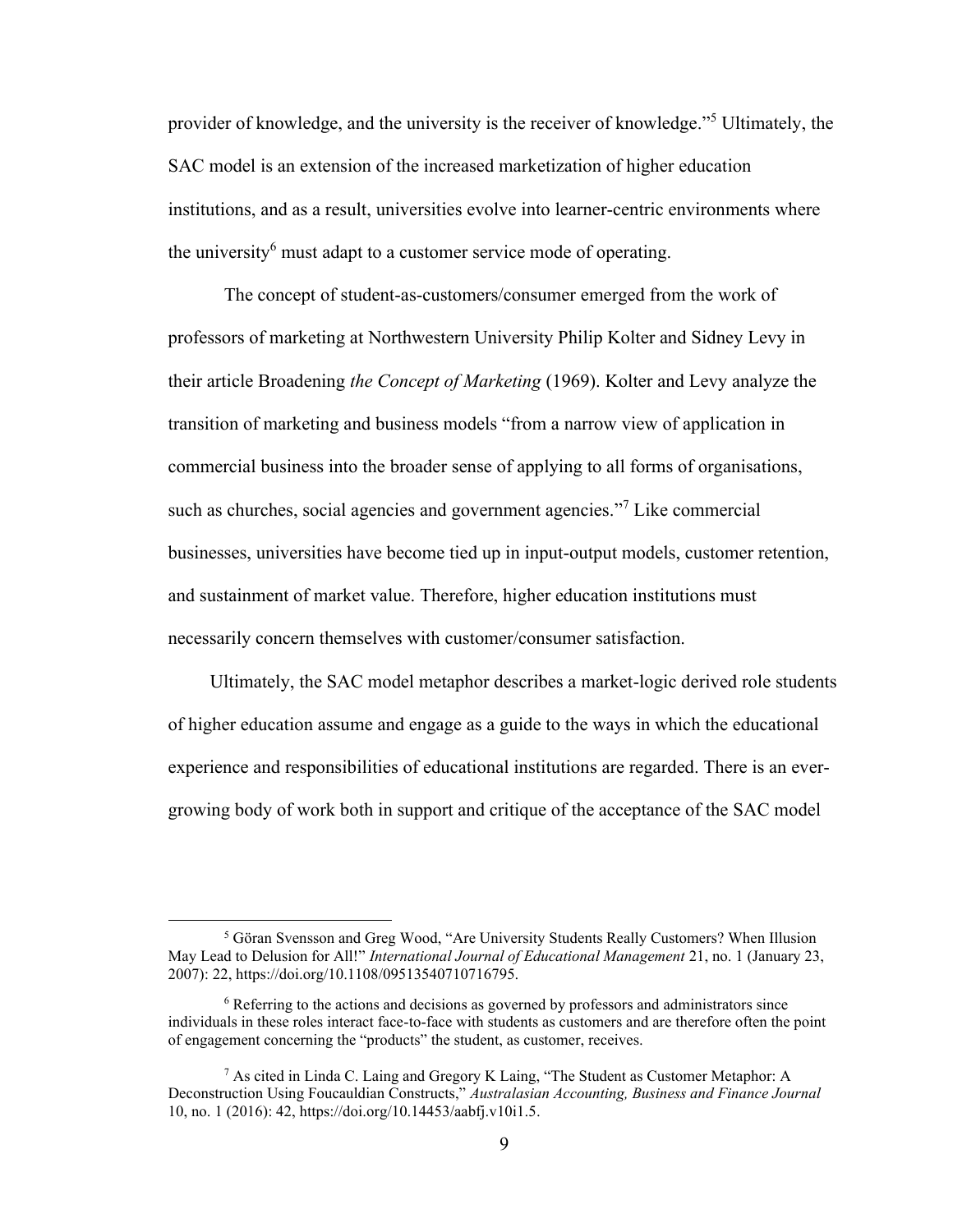and higher education, however, this work engages a critical view of the topic which will be further explored in the first chapter.

## *The American University*

The scope concerning the location of higher education institutions excludes a global focus. Rather, the research engages institutions solely within the United States.<sup>8</sup> The reason for this narrow scope remains clear. First, the context of late-stage capitalism and the impact of global capitalism on higher educational institutions is unique within the United States due to Americanism. The manner in which market logic, fused with a culture of Americanism, contributes to the bureaucratization and commodification of higher education institutions and the SAC model is, arguably, unique to the United States. Consumerism, industrial expansion, materialism, and individualism, although not fairly globalized, are definitive and deeply engrained aspects of American culture itself and its domestic market behavior. These characteristics are key influences on the history of economic development and the history of higher education that have contributed to the way the modern student navigates the educational space. However, this perspective does not entail the claim that higher education institutions outside of the United States do not face similar, equally dire, and complicated dilemmas.

The scope of this analysis is not only relevant to my own experience as a student in an American, higher education institution and a child of the modern notion of Americanism, but the unique circumstance of American institutions remains neglected in the body of scholarship concerning the SAC model and universities. Therefore, this scope

<sup>&</sup>lt;sup>8</sup> This excludes any portal campuses of an American institutions implemented in a global network, such as NYU Florence, Stanford South Africa, etc.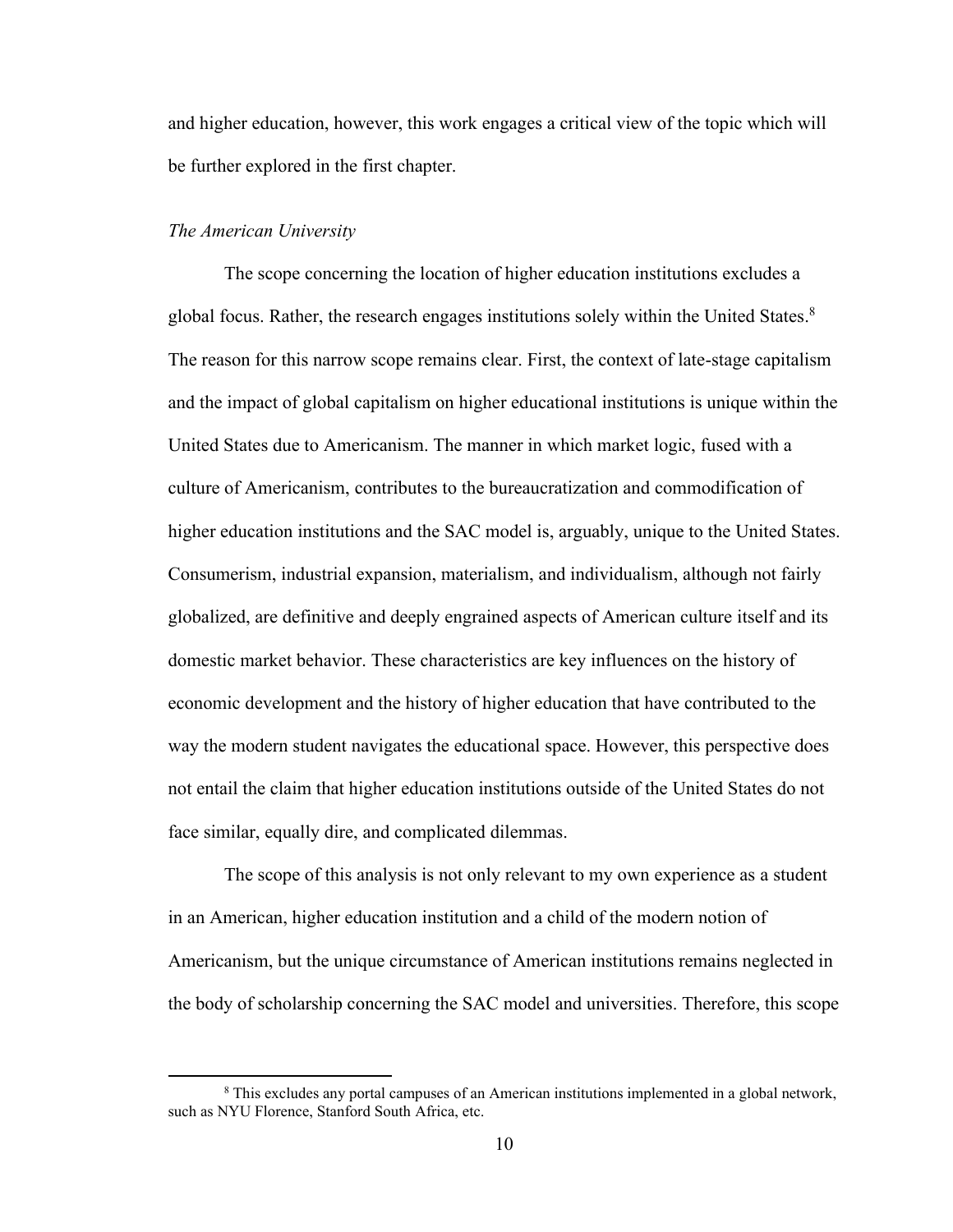and focus should deservedly, if not necessarily, be engaged and analyzed. Scholarship and research concerning how the SAC model affects the spaces of higher learning as well as how late-stage capitalism, morality, and universities interact is prevalent in the UK and other international publications. Yet, America specifically remains unanalyzed. Therefore, it is in hopes of contributing to a larger project already at hand that the American university is explicitly engaged.

There are multiple forms of higher educational institutions therefore it is necessary to clarify what the term "American university" refers to. The primary categories of higher education institutions within the United States are as follows:

*Technical Institutes and Professional Schools*. Institutions that feature multiple curricula aimed at preparing a student for a career by teaching specific skills. These institutions may grant associates, bachelors, or master and Ph.D. degrees depending upon the institute. Further, many technical institutes are STEM-focused and may qualify to be considered colleges or universities but are ultimately defined by their focus on studies, training, and research.

*Vocational (Trade) School.* Institutions that grant certificates or diplomas upon completing the training of a certain skill required for a specific career. Programs are short, requiring 1.5 years or less to complete. Vocational schools include training programs for careers as an electrician, nursing, cosmetologist, construction manager, and pharmacy technician to name a few.

*University (Public or Private).* Universities are four-year institutions granting bachelor's, master's, and Ph.D. degrees. They offer a broader area of study than liberal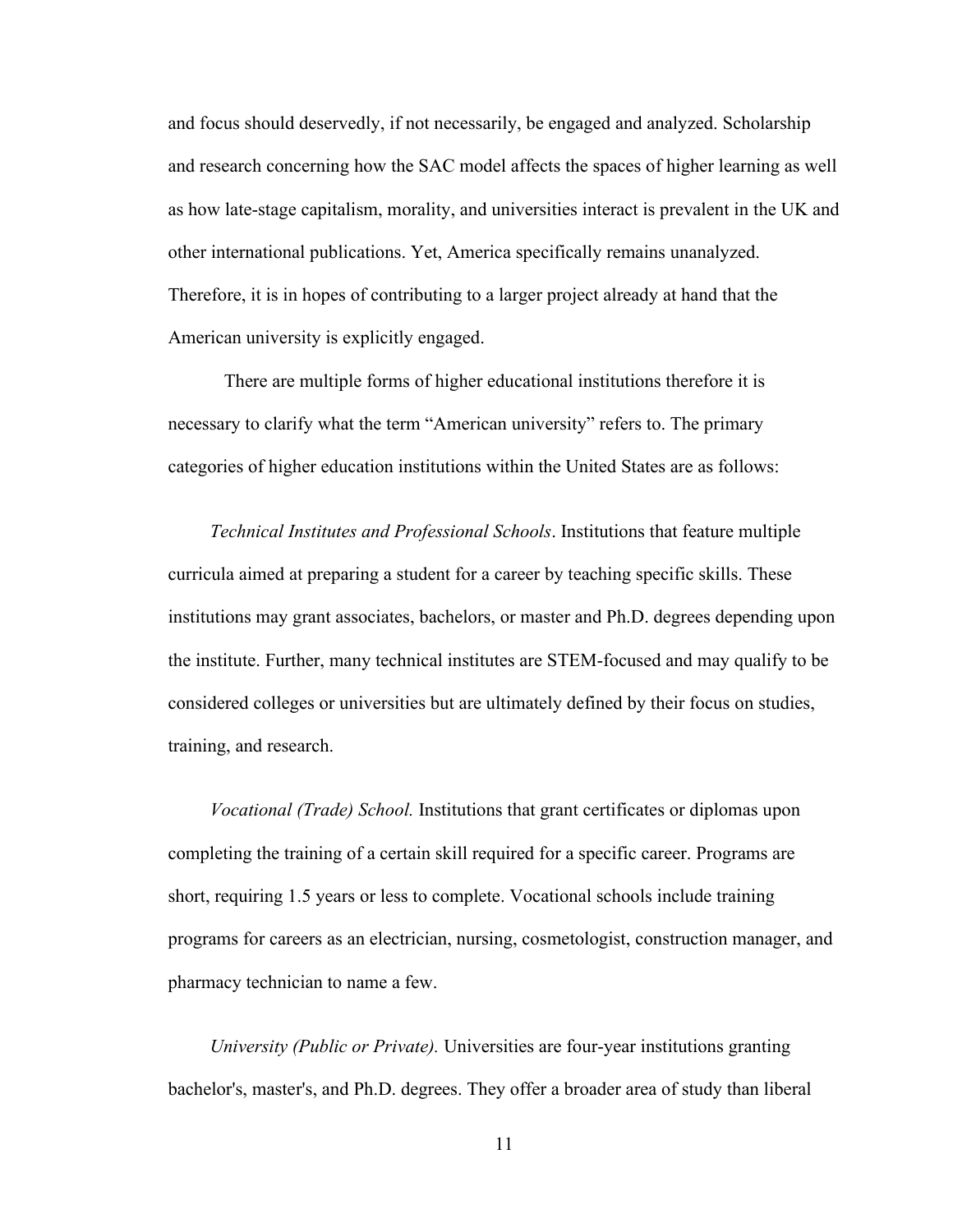arts colleges but often feature their own liberal arts college on their campus. Further, universities are made up of multiple schools such as the school of business, school of social work, school of engineering, or school of arts and sciences. Many universities are research-based meaning a large part of their academic mission includes producing research and studies. Universities are often larger than liberal arts colleges and other higher education institutions featuring a large student-to-faculty ratio.

*Liberal Arts College.* A four-year institution that grants bachelor's degrees and/or higher degrees primarily in studies of humanities and social sciences. These institutions often feature a core curriculum that requires students to take classes across multiple disciplines for the first two years before enrolling in classes that are specific to a chosen major. Liberal arts institutions offer a "well-rounded" education for students in the hopes of producing more informed, multi-skilled professionals. Further, although these institutions may feature research focuses, they are distinct from research-based universities and often feature smaller campuses and enrollments than universities.

The "American university" includes only universities and liberal arts colleges in its definition, including both junior and community colleges. Unlike the other institutions, described, universities and colleges have a certain ethos defined by their emphasis on student experience. Although institutions like technical colleges or vocational schools may place some focus on the experiences of students and have a certain institutional image, these are secondary to an emphasis on training, professional experience, or focus on research and development of a specific discipline. Universities and liberal arts schools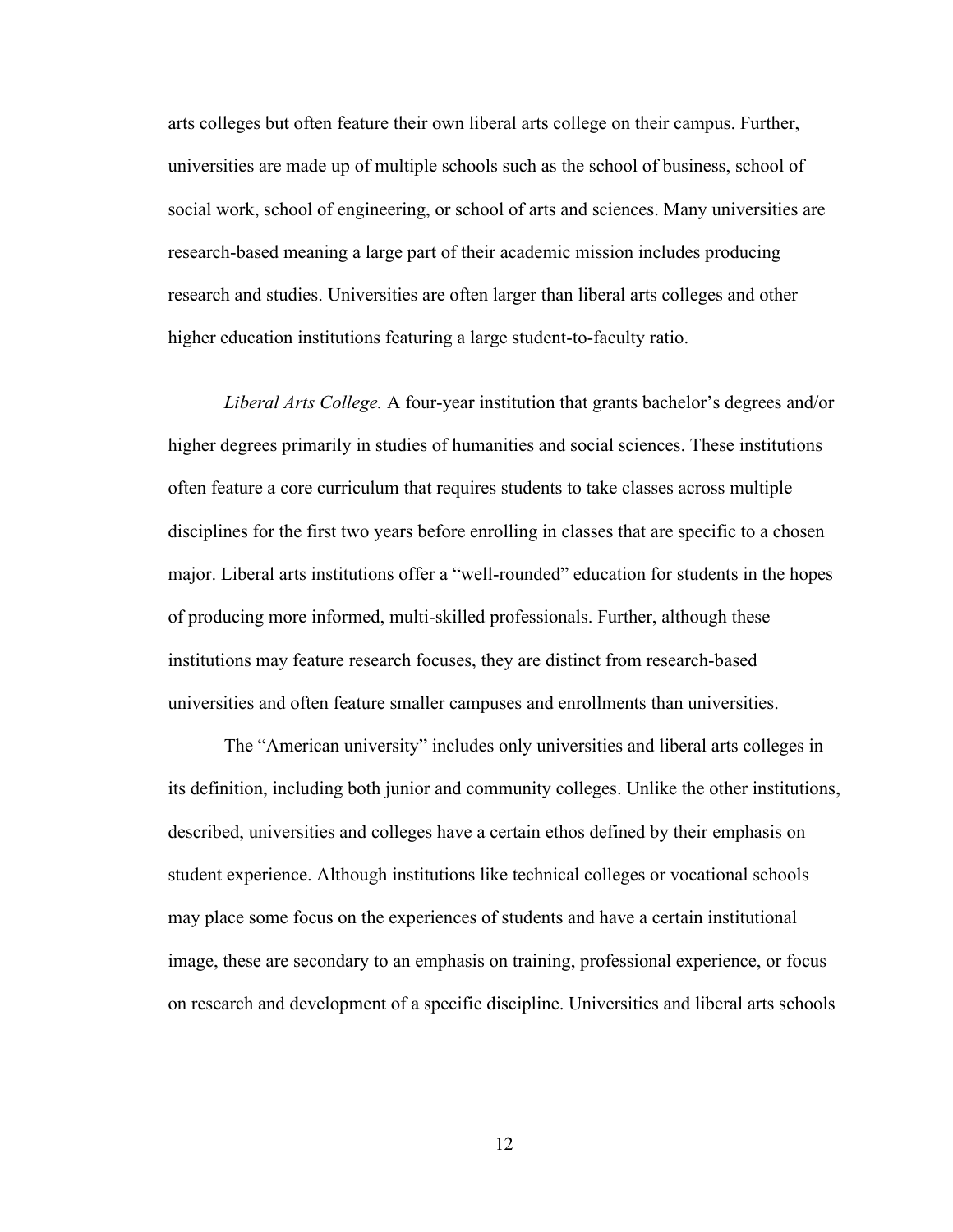are situated within certain rhetoric of community<sup>9</sup> and defined by institutional identity. Further, these types of institutions often feature mission statements, statements of value, a core philosophy of education<sup>10</sup>, and emphasis on the student experience in terms of personal formation, academic growth, and contribution to society as a testament to the university. Although other types of institutions may include mission statements and values, they are often not as constitutive of their ethos and rarely guide the curriculum as they often do at universities and colleges.

## *Late-Stage Capitalism*

Understanding the definition and function of the technical term "late-stage capitalism" establishes the broader context that this thesis engages. Late-stage capitalism or even late capitalism refers less towards formal economic models and rather describes an all-pervading cultural, social, and psychological phenomenon that is engrained in the everyday behaviors and material realities of capitalism. In other words, it refers often to absurdities and existential dread caused by the contemporary economy and the intertwined nature between powerful corporations, market behavior, and individuals. Late or late-stage capitalism appeared in Marxist critiques of capitalism in the 1930s, but the modern understanding of the terms emerged in critical theory in the Frankfurt School. Namely, Teodoro Adorno and Max Horkheimer laid the foundations for contemporary understanding of the term *Dialectic of Enlightenment* (1944)*.* However,

<sup>9</sup> Here, community includes appeals to a certain identity students assume as a result of attending an institution. Rhetoric includes appeals to family, emphasis on embodying school spirit through identifying students as extensions of school mascots; for example Baylor Bears, Princeton Tigers, Texas Aggies, etc. These created communities have their own ethos and code of conduct, being a member of such a community thus makes the student a representation of the institution itself.

<sup>&</sup>lt;sup>10</sup> Beyond mere technical training, hard skill development, and specialty of discipline.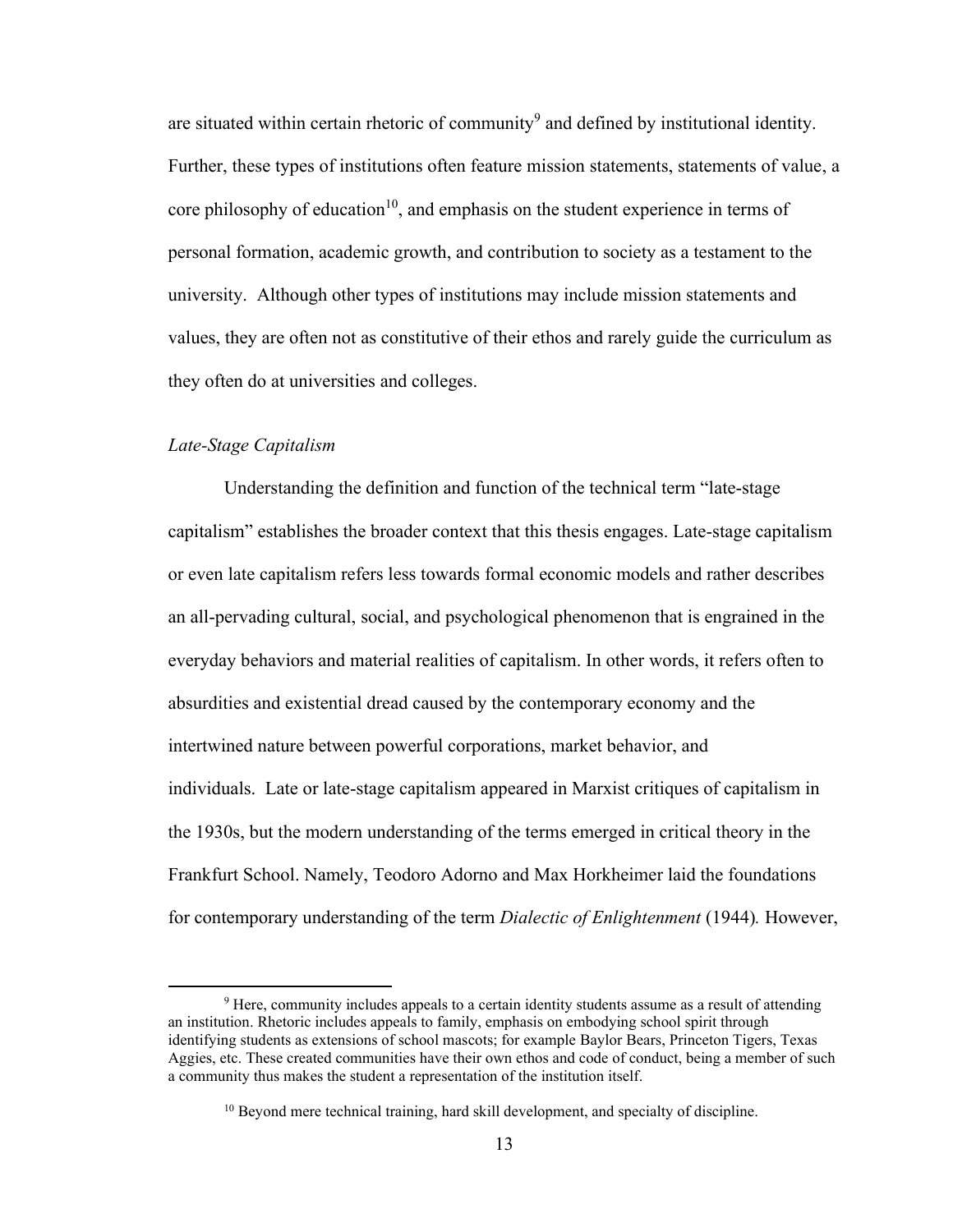this thesis engages American literary critic and professor at Duke University Frederic Jameson's contemporary understanding of "late-stage capitalism".

In his 1991 book, *Postmodernism, or, the Cultural Logic of Late Capitalism,*  Jameson draws from the work of Belgian Marxist, economist, and critical theorist Ernest Mendel which lay the foundations for Jamesons's understanding of late-stage capitalism. It was Mandel who brought the term "late-stage capitalism" to prominence following the Frankfurt School. Mandel's *Der Spätkapitalismus*<sup>11</sup> (1972) analyses three phases of capitalist production<sup>12</sup>, with late capitalism being the final epoch following World War II. According to Mandel, capitalism throughout the United States and United Kingdom following World War II was dominated by mass consumption of materials, the expansion of the national corporations to multinational corporations, the growth in globalization and its impacts on labor and markets, as well as the flow of capital throughout these spaces.<sup>13</sup> Succinctly, late capitalism "constitutes *generalized universal industrialization* for the first time in history."<sup>14</sup>

Jameson's work mirrors Mendel's in outlining his own three phases, however, Jameson's phases focus on cultural production as it relates to global capitalism.<sup>15</sup> Put short, it explores the all-pervading nature of market logic outside of the market domain.

<sup>&</sup>lt;sup>11</sup> Translation from the original German is "Late Capitalism."

 $12$  Mandel's three phases are, respectively, 1) Intra-state market economy phase, 2) Globalizing phase, and 3) Late capitalist phase.

<sup>13</sup> Frederic Jameson, *The Jameson Reader,* eds. Michel Hardt and Kathi Weeks (Oxford: Wiley-Blackwell, 2000), 165-166.

<sup>14</sup> Ernest Mandel, *Late capitalism* (London: Humanities Press, 1975), 382.

<sup>&</sup>lt;sup>15</sup> Jameson's three phases are: 1) Realism, 2) Modernism, and 3) Postmodernism.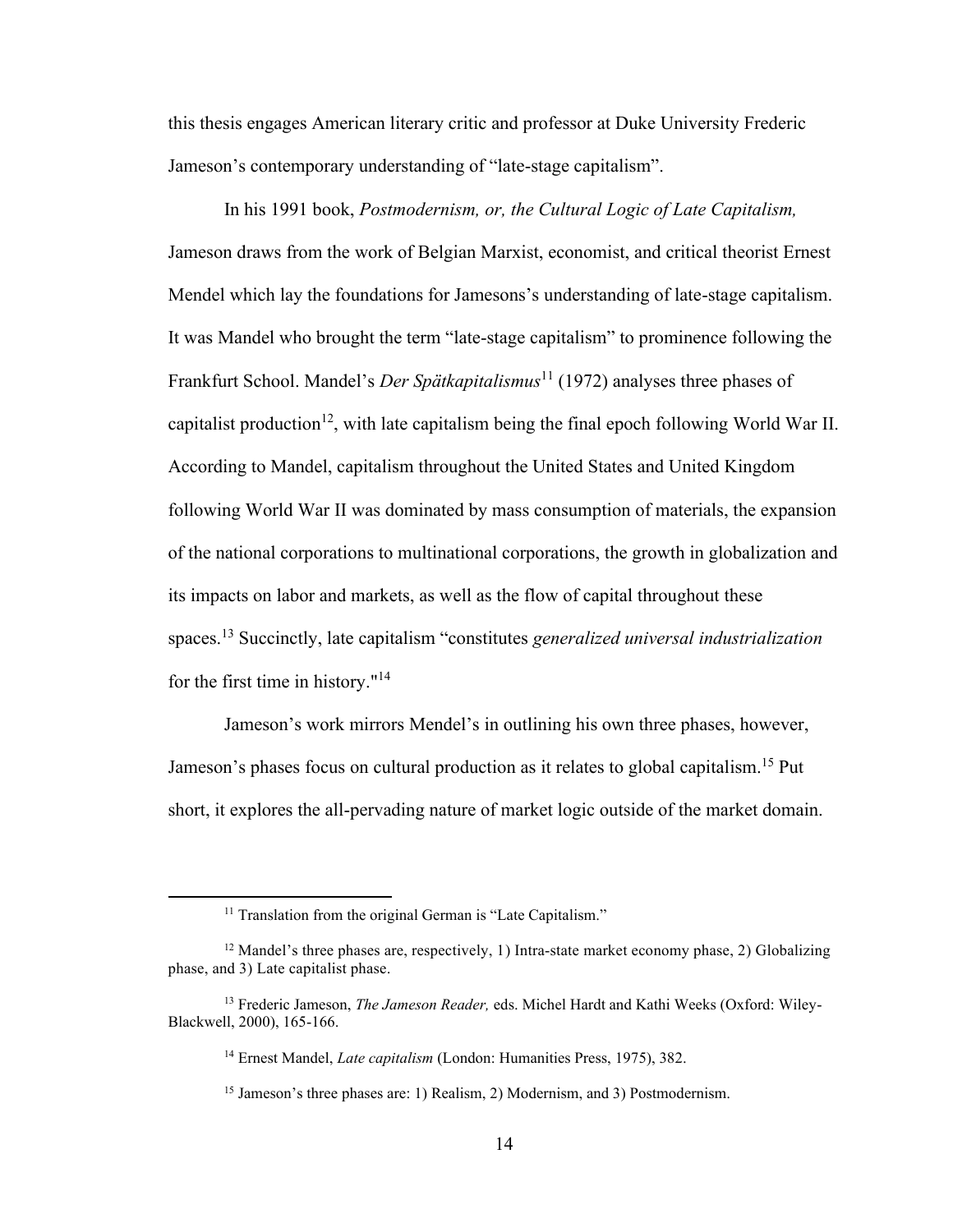Jameson's definition works both horizontally and vertically across an analytical axis of economic and cultural structures. He states that postmodern, late-stage capitalism represents a "transformation of the life world which is somehow decisive but incomparable with the older convulsions<sup>16</sup> of modernization and industrialization, less perceptible and dramatic, somehow, but more permanent precisely because more thoroughgoing and all-pervasive."<sup>17</sup> Defining features of Jameson's late-stage capitalism include:

the new international division of labor, a vertiginous new dynamic in international banking and the stock exchanges (including the enormous Second and Third World debt), new forms of media interrelationship (very much including transportation systems such as containerization), computers and automation, the flight of production to advanced Third World areas, along with all the more familiar social consequences, including the crisis of traditional labor, the emergence of yuppies, and gentrification on a now-global scale.<sup>18</sup>

Additionally, new forms of business<sup>19</sup> and "the frantic economic urgency of producing

fresh waves of ever more novel-seeming goods at ever greater rates of turnover" that

"assigns an increasingly essential structural function and position to aesthetic innovation

and experimentation" are definitive of late-stage capitalism in a postmodern era.<sup>20</sup>

It is within the space of this globalized, post-industrial, postmodern epoch, that *everything* is transformed into complete commodification and consumption. Late-stage capitalism attempts to describe the zeitgeist of today in relation to capitalism being all-

<sup>&</sup>lt;sup>16</sup> For Jameson, both the use of "late" in "late-stage capitalism" and "post" in "postmodernity" are of importance since they establish a contrast to an older, no longer helpful, notion of modernity and capitalism.

<sup>17</sup> Frederic Jameson, *Postmodernism, or, The Cultural Logic of Late Capitalism* (Durham: Duke University Press, 1991), xxi.

<sup>18</sup> Ibid., xix.

<sup>&</sup>lt;sup>19</sup> Multination and transnational organizations.

<sup>20</sup> Jameson, *Postmodernism,* 5.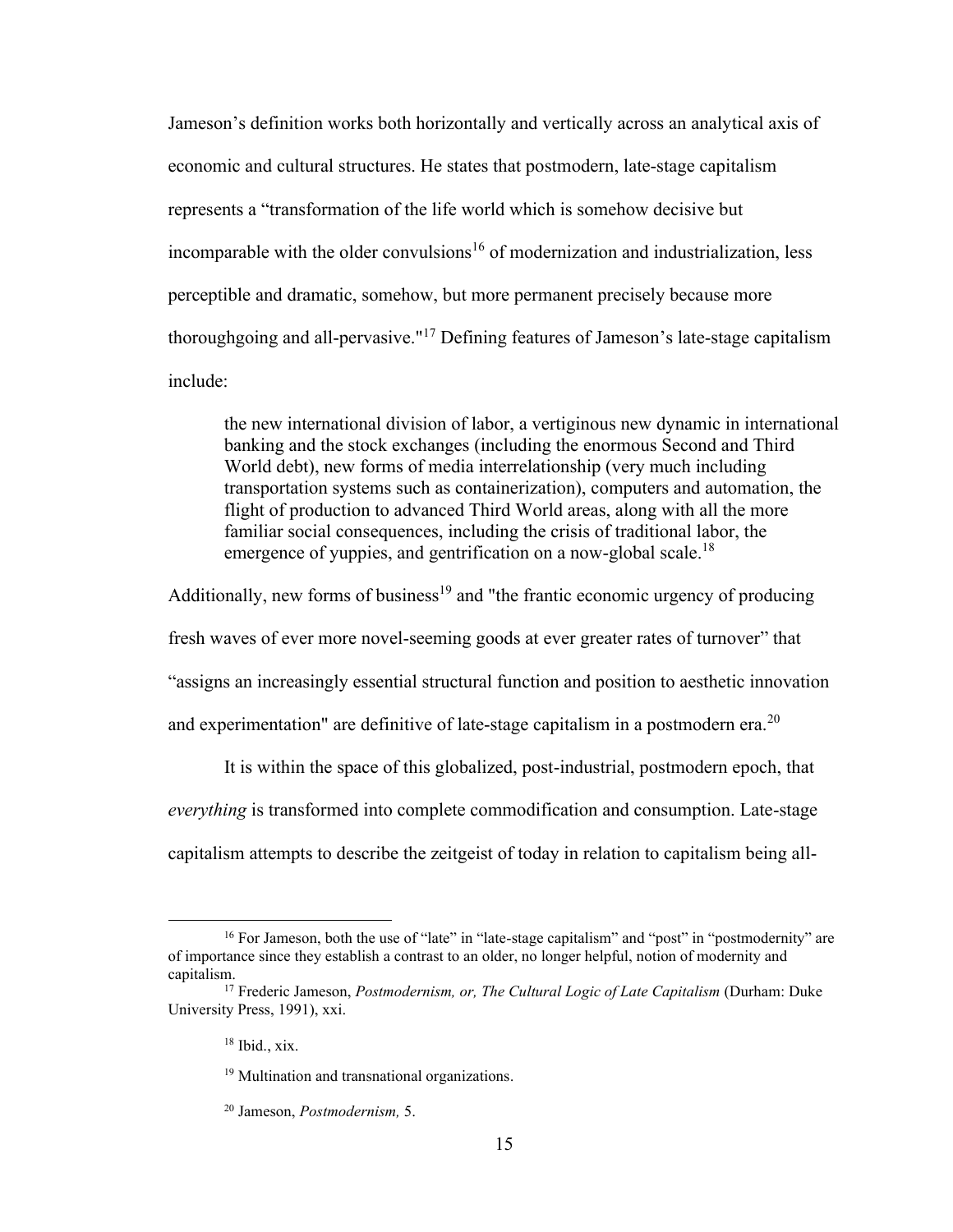pervading to an almost absurd degree, and how the zeitgeist of the modern world is one defined by the ever-evolving capitalist logic. Jameson concisely describes "that capitalism is an omnipresent form of existence and would say it's a continuation of the process that was called, in the famous missing chapter of *Capital*, a 'subsumption.' That is, everything has been subsumed under capital to a much greater degree than ever before." <sup>21</sup> It is Jameson's definition of late-stage capitalism as outlined in *Postmodernity, or, The Cultural Logic of Late Capitalism* that provides the overarching context for this thesis.

<sup>&</sup>lt;sup>21</sup> Jameson, as quoted in Nico Baumbach, Damon R. Young, and Genevieve Yue, "Revisiting Postmodernism: An Interview with Fredric Jameson," *Social Text* 34, no. 2 (127) (June 1, 2016): 144, [https://doi.org/10.1215/01642472-3468026.](https://doi.org/10.1215/01642472-3468026)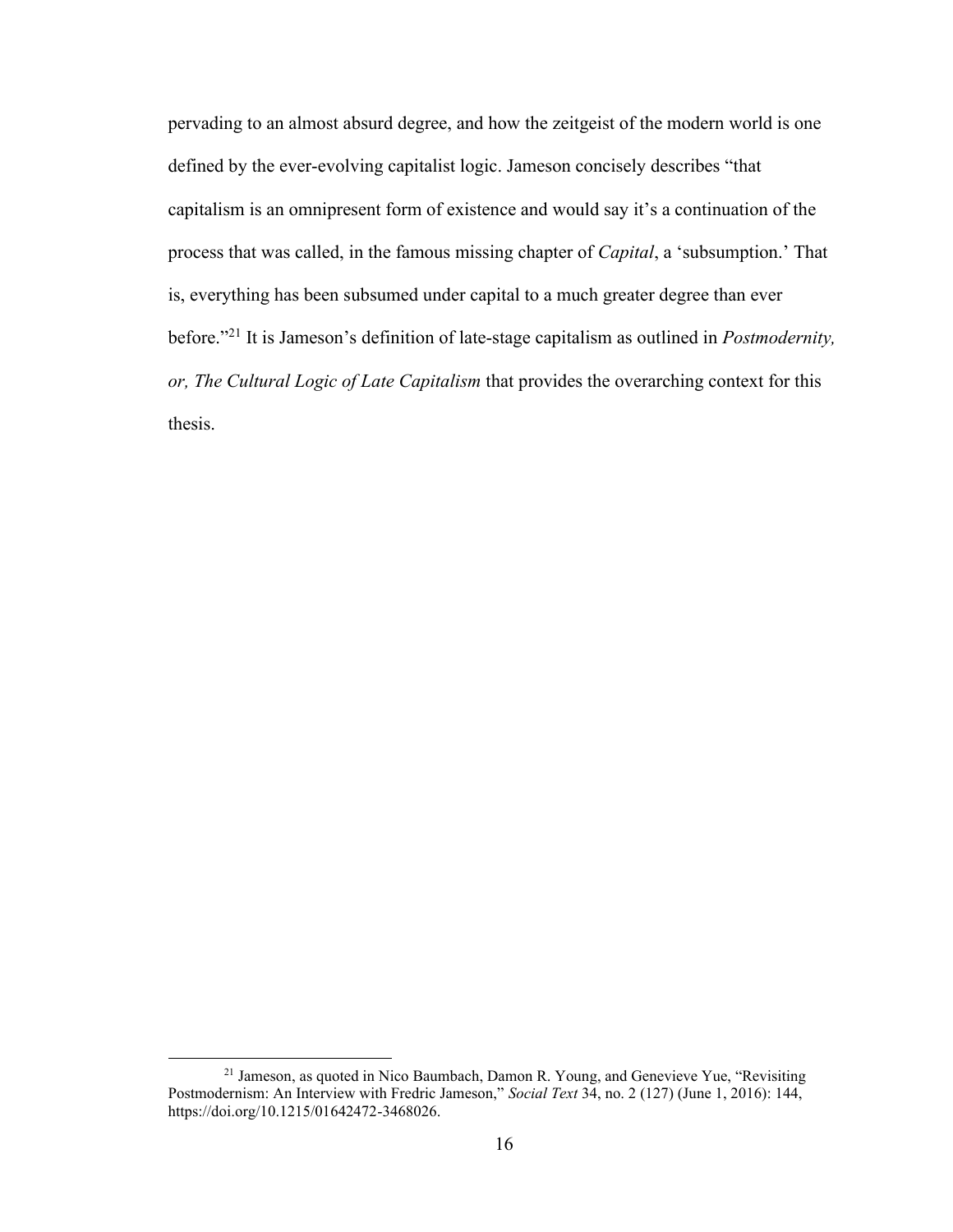## CHAPTER ONE

The Modern Times – History, Capitalism, and the University in Conversation

The history of the American university is incredibly rich and complex; therefore, a succinct summary or timeline of the major transformations will inherently exclude a plethora of informative but unnecessary details, considering the focus of this work. Nonetheless, this chapter aims to establish a clear timeline that follows the major shifts – whether social, political, religious, or historical – that redefined the structure, philosophy, and purpose of the American university as an institution tracing from the early seventeenth century to the twenty-first century. Further, it is necessary to recognize that the proper role and place of the university was, and remains, defined in accordance with established notions of truth, historical significance, and differing, historically developed perspectives on the importance of higher education as a means of apprehending specific goods and knowledge. In other words, "a university is part of the general socio-economic and political fabric of a given society and era."<sup>1</sup>

Over the course of five eras—the Colonial Era, the Post-Colonial/Revolutionary Era, the nineteenth century, the twentieth century, and the twenty-first century—the American university undergoes numerous turns and transformations. In these transformations, cultural and political phenomena ultimately cement the philosophy and function of the university as an educational and societal institution for the formation of

<sup>&</sup>lt;sup>1</sup> Sintayehu Kassaye Alemu, "The Meaning, Idea, and History of University/Higher Education in Africa: A Brief Literature review," *Forum for International Research in Education* 4, no.3 (2016): 212.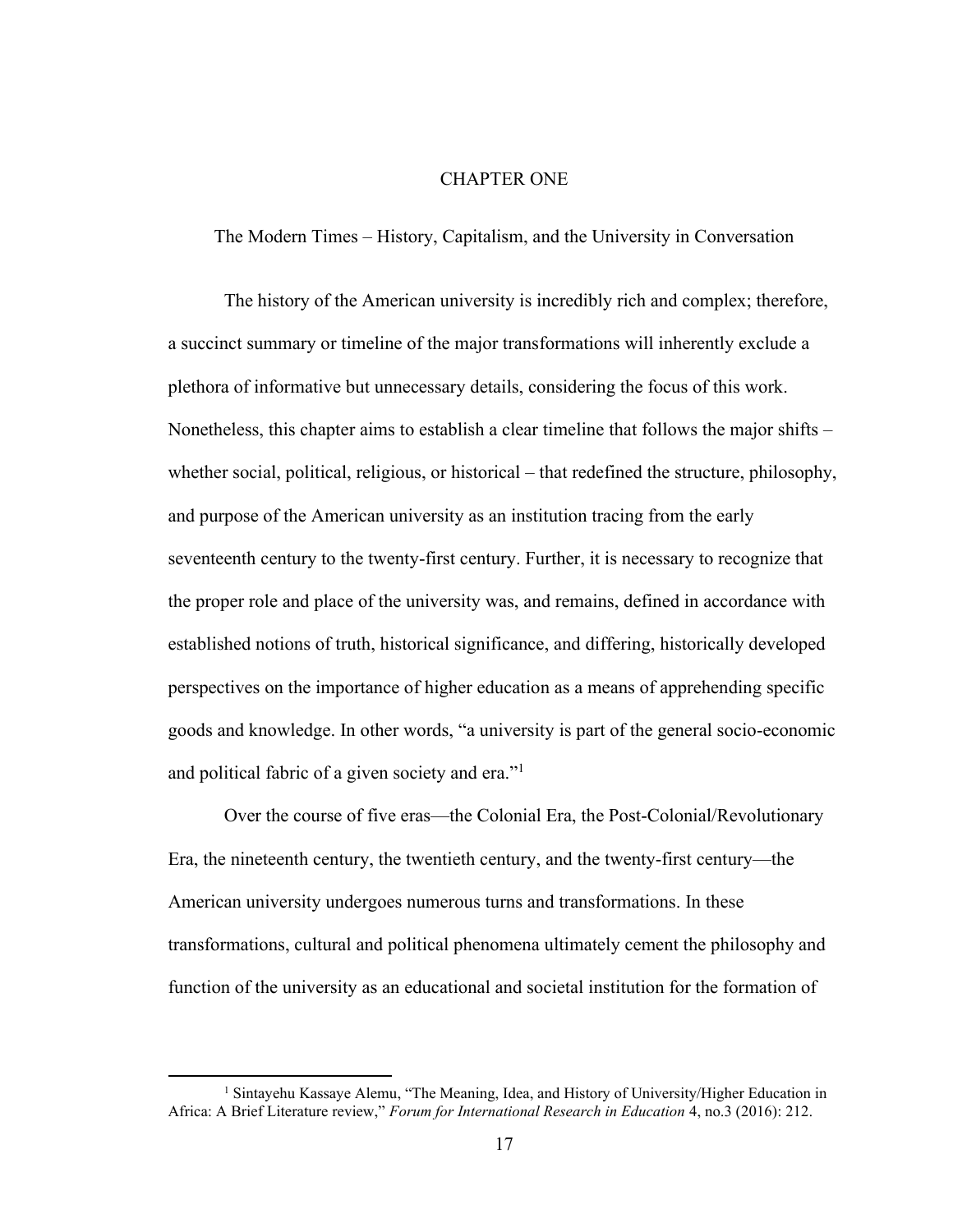individuals as citizens in accordance with societal standards. The establishment of the university in America began in the Colonial Era, beginning in the seventeenth century, with Harvard University, established in 1636. The Christian tradition was deeply significant to Colonial America and served as "the foundation stone of the whole intellectual structure which was brought to the New World" with Anglicans, Lutherans, and Presbyterians carrying on a long tradition of scholasticism which pedestaled certain Enlightenment ideals as the center of human knowledge. $<sup>1</sup>$ </sup>

Eight of the nine pre-revolutionary universities<sup>2</sup> established in the United States were institutions founded by organized Christianity. Harvard University's founding document states that the primary goal of the university "was to advance learning and perpetuate it to posterity; dreading to leave an illiterate ministry to the churches, when our present ministers shall lie in the dust."<sup>3</sup> Therefore, the primary function of Colonial universities was to produce trained clergy as well as public officials, lawyers, doctors, and experts in literature. In the Colonial university, the rationalization of faith cemented the educational tradition, and to the Colonial scholars, "the university man was in direct line of succession to the original prophets and apostles. The college was a local encampment of the universal 'militia' Christianity."<sup>4</sup>

<sup>&</sup>lt;sup>1</sup> John Brubacher and Willis Rudy, *Higher Education in Transition: History of American Colleges and Universities* (Somerset, United Kingdom: Taylor & Francis Group, 1997), 6.

<sup>2</sup> The nine Colonial era colleges are: Yale University (originally Collegiate School) (1701), Harvard University (originally New College) (1636), Rutgers University (originally Queen's College) (1766), College of William and Mary (1698), Brown University (originally College of Rhode Island) (1764), University of Pennsylvania (originally College of Philadelphia) (1740), Princeton University (originally College of New Jersey) (1746), and Dartmouth College (1769).

<sup>3</sup> *New England's First Fruits: in Respect, First of the Conversion of Some, Conviction of Divers, Preparation of Sundry of the Indians* (London, 1643), 23.

<sup>4</sup> Brubacher and Rudy, *Higher Education in Transition,* 7.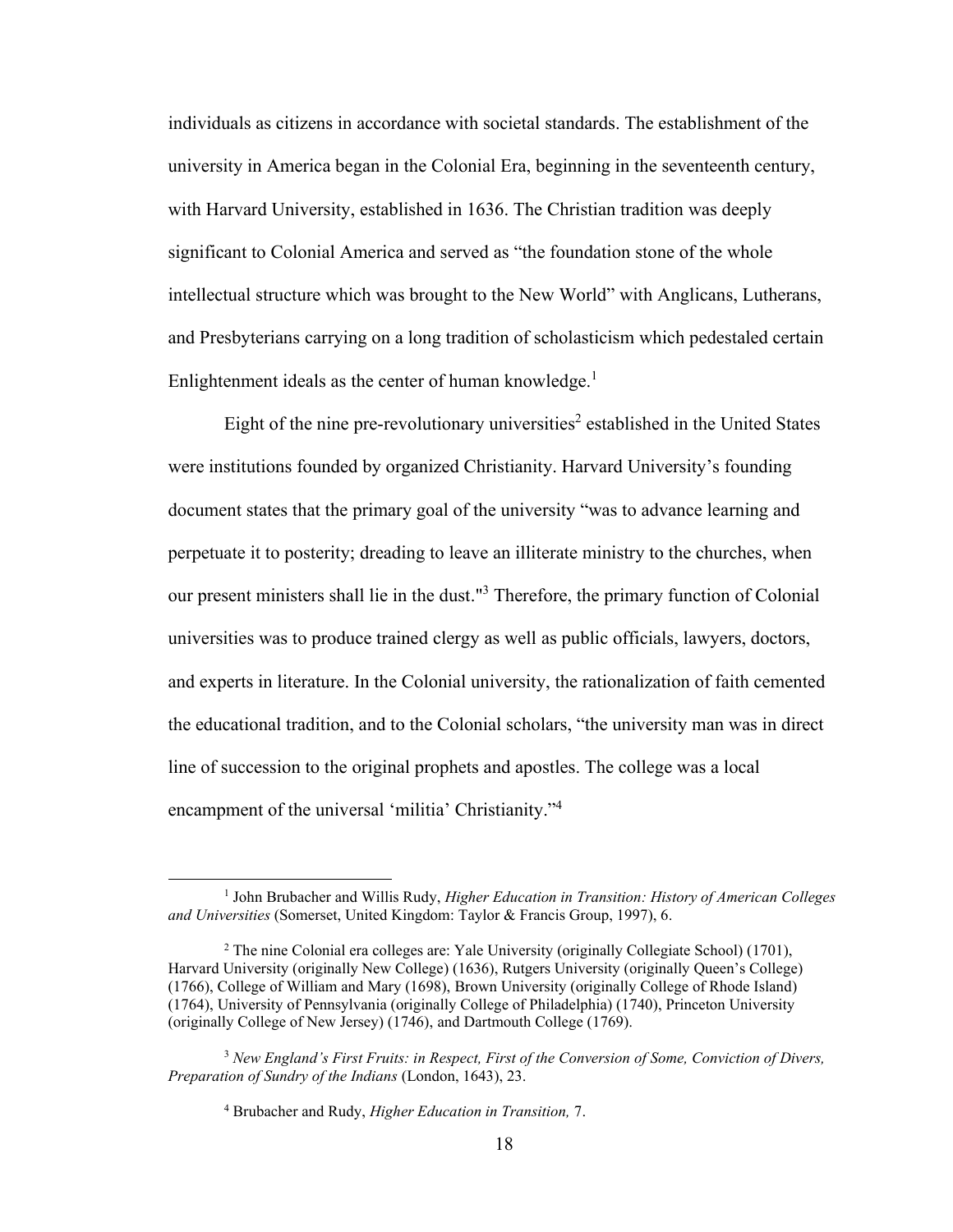However, beginning in the late eighteenth century, the American state university began to emerge, prompted by the influence of the European Enlightenment on American thought. Post-Colonial American society pioneered new notions of independence, republicanism, and a demand for the separation of church and state. These notions became defining features of a newly emerging Americanism and led to demands for educational institutions to be established within states to allow for the distribution of education across different regions of the country. The end of the Civil War and the beginning of the Industrial Age was met with a demand for wider access to universities and an altered curriculum influenced by utilitarian notions of improving everyday life and organizational freedom from the church. <sup>5</sup> The prevalence of utilitarianism and the growing recognition of natural and social sciences disrupted the location of knowledge and authority regarding truth. For example, Darwin's work on species "helped elevate the scientists to a new position of high authority; some events that faith had formerly explained as divine intervention science [were] now treated as natural phenomena."<sup>6</sup> This shift in the authority of knowledge and the onslaught of industrialization led to a society that "now needed people with great proficiencies in more and varied contemporary practical endeavors: experts in crop raising and cattle breeding, authorities in civic and mechanical engineering, captains for commercial and financial enterprises."<sup>7</sup>

7 Ibid.

<sup>5</sup> Mark C. Ebersole, "Utilitarianism: The Distinctive Motif of American Higher Education," *The Journal of Education* 161, no. 4 (1979): 7.

<sup>6</sup> Ebersole, "Utilitarianism", 7.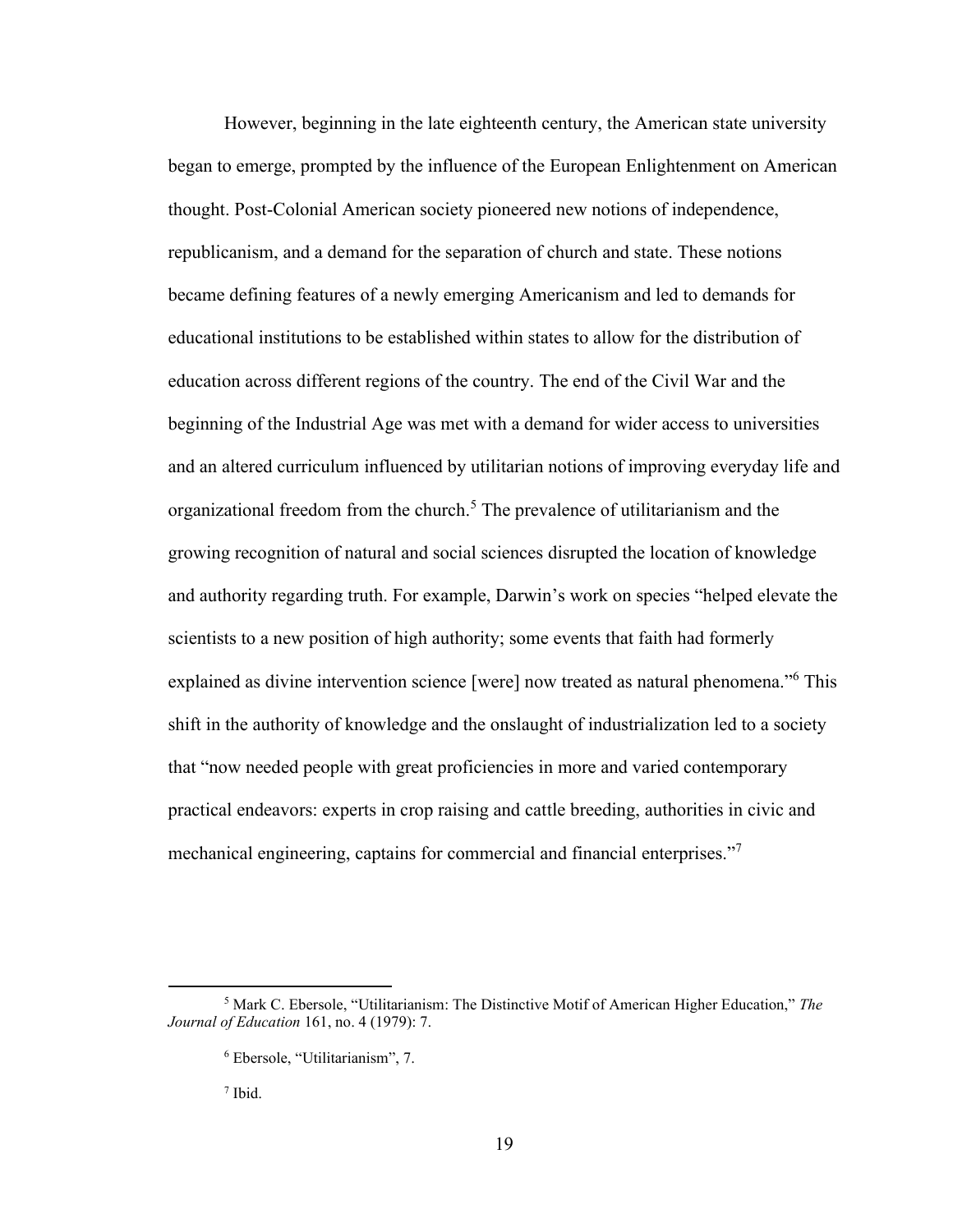Rounding the end of the Civil War and the beginning of the Industrial Age, new technologies and sciences<sup>8</sup> emerged and Millian utilitarian philosophy regarding education emphasized the growing need for practical, socially useful education and training in light of these emerging disciplines that had use outside of academia or the clergy. Mill's philosophy was that "men are men…before they are lawyers or physicians or merchants or manufacturers; and if you make them capable and sensible men, they will make themselves capable and sensible lawyers or physicians."<sup>9</sup> In reflection of this, post-Colonial universities in the late eighteenth century were viewed as institutions designed to educate the common man under the structures of Millian utilitarianism. Utilitarianism, increasing industrialization, and the emergence of new sciences all contributed to American higher education emphasizing "more explicitly useful knowledge for the public good in general, and for the new professions in particular; concomitantly, since classical and liberal studies did not issue in direct preparation for the new occupations, these venerable studies became increasingly expendable within the scheme of higher learning."<sup>10</sup> It was the nationwide industrialization beginning near the start of the Civil War until the early twentieth century that led to a boom of public universities.<sup>11</sup> The passing of The Morrill Act in 1862 under Lincoln catalyzed this boom and led to increased specialization and diversification of subjects in American universities. The purpose of The Morrill Act was to grant funds for

<sup>&</sup>lt;sup>8</sup> The most prominent emerging scientific knowledge of the time was Darwinism.

<sup>9</sup> John Stuart Mill, *Inaugural Address; Delivered to the University of St. Andrews, Feb. 1st, 186,*  (England: Longmans, Green, Reader, and Dyer, 1867), 4.

<sup>10</sup> Ebersole, "Utilitarianism," 7.

<sup>&</sup>lt;sup>11</sup> Public universities, at this time, were known as "land-grant colleges" and specialized in areas of engineering and agriculture.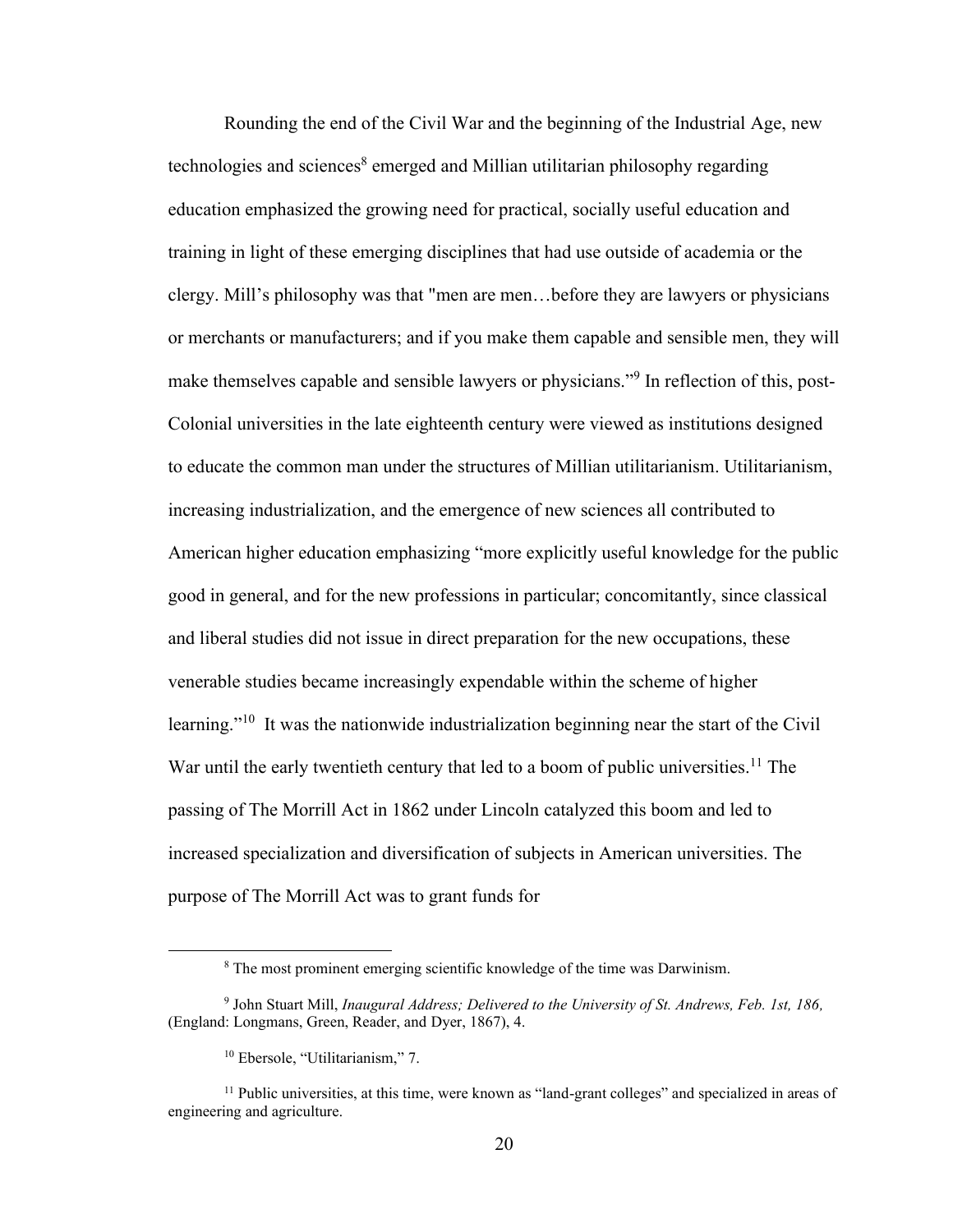the endowment, support, and maintenance of at least one college where the leading object shall be, without excluding other scientific and classical studies and including military tactics, to teach such branches of learning as are related to agriculture and the mechanic arts...in order to promote the liberal and practical education of the industrial classes in the several pursuits and professions in life.<sup>12</sup>

The Industrial Age of America led to an increase of established colleges along with an intellectual and cultural expansion and interest in both the natural and social sciences. Such newfound interests led to an increase in the demand for trained scientists. For the first time in the history of American higher education, institutions experienced direct relationships with the market and began to dictate courses of study in relation to broader economic demands**.** Although at this time, social and natural sciences were still guided by a pursuit of truth grounded in empiricism, specialization in these scientific topics was growing in demand in hopes of solving emerging social issues related to industry, cities, immigration, and prolonged depressions.<sup>13</sup> The university faced another transformation beginning with World War I and completed its metamorphoses by 1944, one which shifted the purpose of the university away from religious, philosophical, and urban development and rather towards following government interests.

World War I marked the beginning of government interest in the university as a source of research and technological development. During the war, the government offered institutional research grants for the benefit of accessing the research, findings, and inventions that belonged to higher education institutions. This same relationship became firmly established and practiced with the onset of World War II, with private

<sup>&</sup>lt;sup>12</sup> The Morrill Land-Grant Acts, Public Law 37-108, 12 Stat. 503, (1862), https://www.ourdocuments.gov/doc.php?flash=false&doc=33&page=transcript.

<sup>&</sup>lt;sup>13</sup> Claudia Goldin and Lawrence F. Katz, "The Shaping of Higher Education: The Formative Years in the United States, 1890 to 1940," *Journal of Economic Perspectives* 13, no. 1 (February 1, 1999): 39, https://doi.org/10.1257/jep.13.1.37.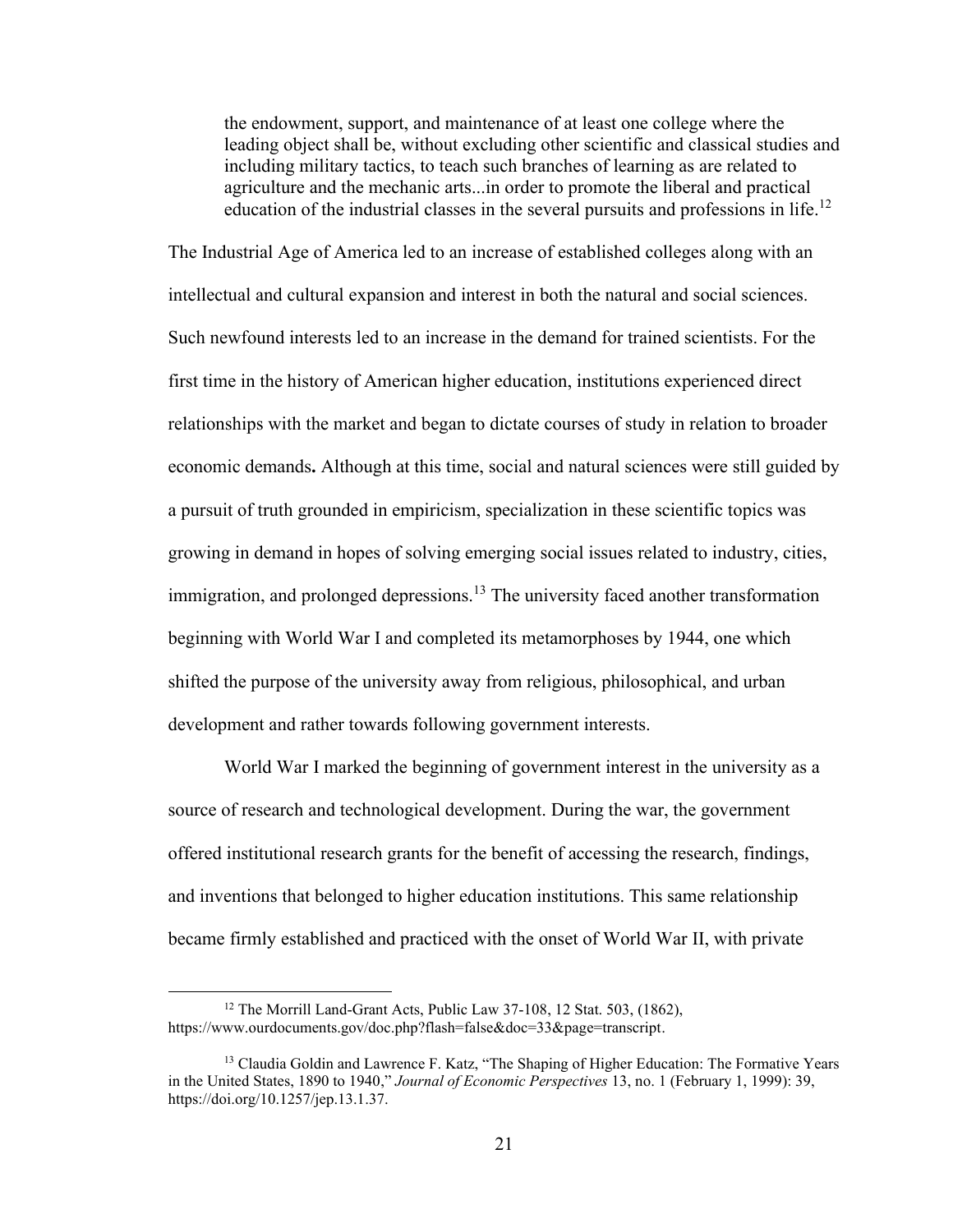businesses now entering the system of exchange of products and research with educational institutions. It was throughout the late 1930s through 1943 that "universities became an integral part of a triad consisting of the military, industry, and institutions of higher learning" which led to the birth of a national security state.<sup>14</sup> According to Professor of History at the University of Manitoba, Henry Heller, the national security state had the purpose of establishing a "permanent military and ideological mobilization to ensure the interests and power of the capitalist class and to ward off another economic depression. World War II had proved a boon, enabling the revival of the capitalist economy and the extension of American power worldwide."<sup>15</sup>

Following the end of World War II, in 1944, congress passed The GI Bill which reframed higher education as a staple of the American way of life, allowing those who served to receive the benefits of university enrollment in repayment for their service. The GI Bill actively contributed to the "boom of the post-war economy and overall stability and conformity of political life."<sup>16</sup> From the 1941-1942 pre-GI Bill academic year to the 1943-1944 academic year of its enactment, federal funding in higher education spiked drastically from approximately  $$53,000$  annually to  $$308,000$ .<sup>17</sup> Following the enactment of the GI Bill, legislators predicted approximately seven hundred thousand veterans to participate in the bill's benefits but were met with three times the amount of enrollees and

<sup>14</sup> Henry Heller, *The Capitalist University: The Transformations of Higher Education in the United States, 1945-2016*, (London: Pluto Press, 2016), 27.

<sup>15</sup> Ibid., 27.

<sup>16</sup> Ibid., 42.

<sup>17</sup> Thomas D. Snyder, *120 Years of American Education: a Statistical Portrait,* (Washington, D.C: U.S. Dept. of Education, Office of Educational Research and Improvement, National Center for Education Statistics, 1993), 89.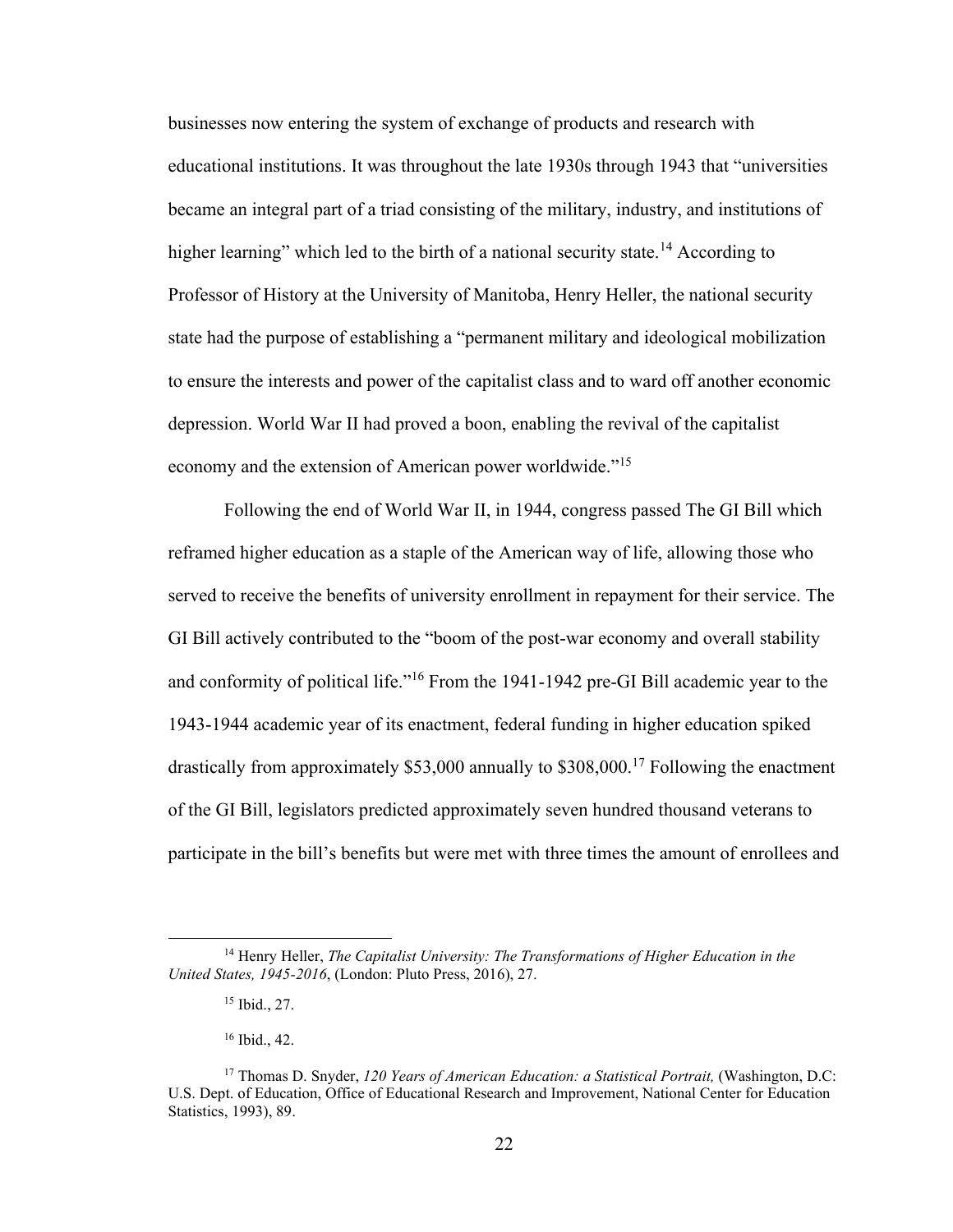with it, unprecedented and unanticipated economic gain.<sup>18</sup> World War II and the enactment of the GI Bill marked the beginning of the "Golden-Age"<sup>19</sup> of the university. Despite the United States no longer engaging in major warfare, there was an increase in government funding for research that led to slow privatization of the university and an ever-growing business relationship between universities and the government. By 1950, the United States government had "funneled over \$150 million to a select group of universities for contract research. Some thirteen institutions garnered over eighty-five percent of the federal research contracts and creating the semblance of a network of national research universities that has remained dominant in securing federal research funds $"$ <sup>20</sup>

Entering the Cold War Era, tensions between Russian and American technological advancement propelled the university into the forefront of private business and government investments for the sake of national security and economic interests. Enrollment in universities rose significantly as an intellectual challenge to the USSR's own intellectual and scientific prowess. Particularly, Russia's development and launch of Sputnik was a catalyst for an increase in government involvement and investment in higher education. Sputnik caused

a tremendous spark for enlarging federal investment in America's colleges and universities on an unprecedented scale, and with tremendous implications for hastening the development of new modes of scientific research. No other Cold War event, including the Soviet attainment of the atomic bomb, so shocked and

<sup>&</sup>lt;sup>18</sup> Joan Straumanis, "A Dean's-Eye View: The Golden Age of Universities on the Make," ed. Richard M. Freeland, *Change* 24, no. 6 (1992): 63.

 $19$  "The Golden Age" of American higher education refers to an, approximately, twenty-five-year period between 1954 and 1970.

<sup>20</sup>James A. Douglass, "The Cold War, Technology, and the American University," (paper presented at the 91st Pacifica Coast Branch of the American Historical Society, San Diego, California, August 1998), 2.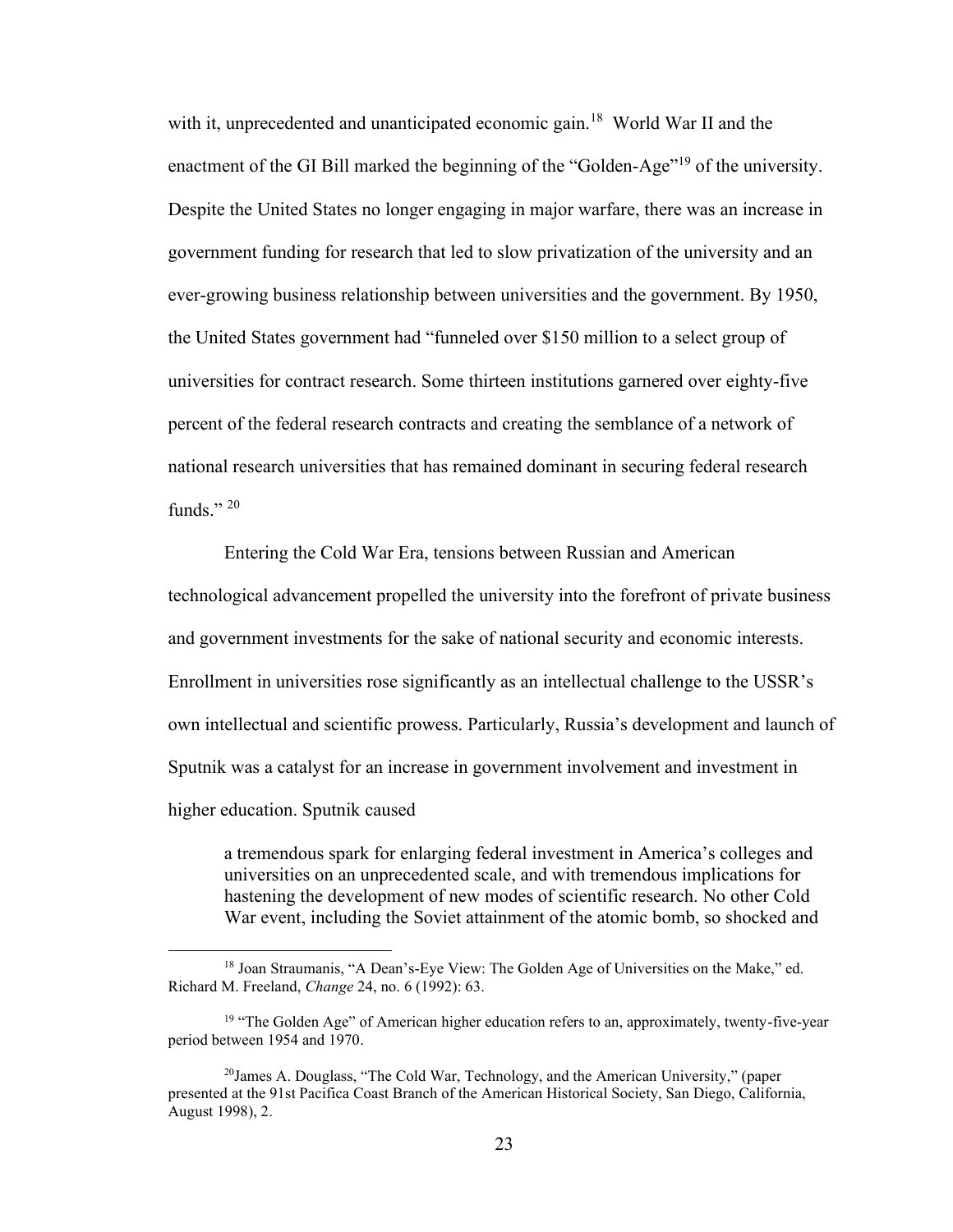galvanized American lawmakers and the public in their joint resolve to invest in and reposition higher education. Sputnik created an urgency for further investment and introspection, heightening the sense among the public that education, and specifically the academy, provided the key ingredient for beating the Soviet's space age war machine. $^{21}$ 

Higher education institutions now fulfilled a role of training grounds for American citizens, aiming at creating skilled workers needed for the Cold War economy, informing citizens on the threat of communism, and parading the social opportunities offered by American democracy.<sup>22</sup> Investment in the hard sciences and STEM disciplines led the university to organize around the priority of these disciplines to meet research demands against the threat of war. STEM research and products soon determined an institution's value in the eyes of businesses and the government. It was here, where the modern corporate university was born, whose purpose was "primarily to mobilize the intellectual and technical resources of the universities to serve the interests of business and the armed forces, including the provision of plentiful supplies of educated managers, supervisors, professionals, teachers, and salaried workers."23

Following the Vietnam War, colleges began paying more attention to what students and parents wanted in terms of the services and curriculum offered. Through increased critiques of the corporate university as corrupt and detrimental to the individual, and an increase in student voices in anti-war, anti-government, and pro-civil rights dialogues led to the university evolving into a far more political space. Students began demanding universities to meet certain political and social expectations which

 $21$  Ibid., 5.

<sup>&</sup>lt;sup>22</sup> David F. Labaree, "Learning to Love the Bomb: The Cold War Brings the Best of Times to American Higher Education," in *Educational Research: Discourses of Change and Changes of Discourse*, eds. Paul Smeyers and Marc Depaepe (Dordrecht: Springer International Publishing, 2016), 101.

<sup>23</sup> Heller, *The Capitalist University,* 92.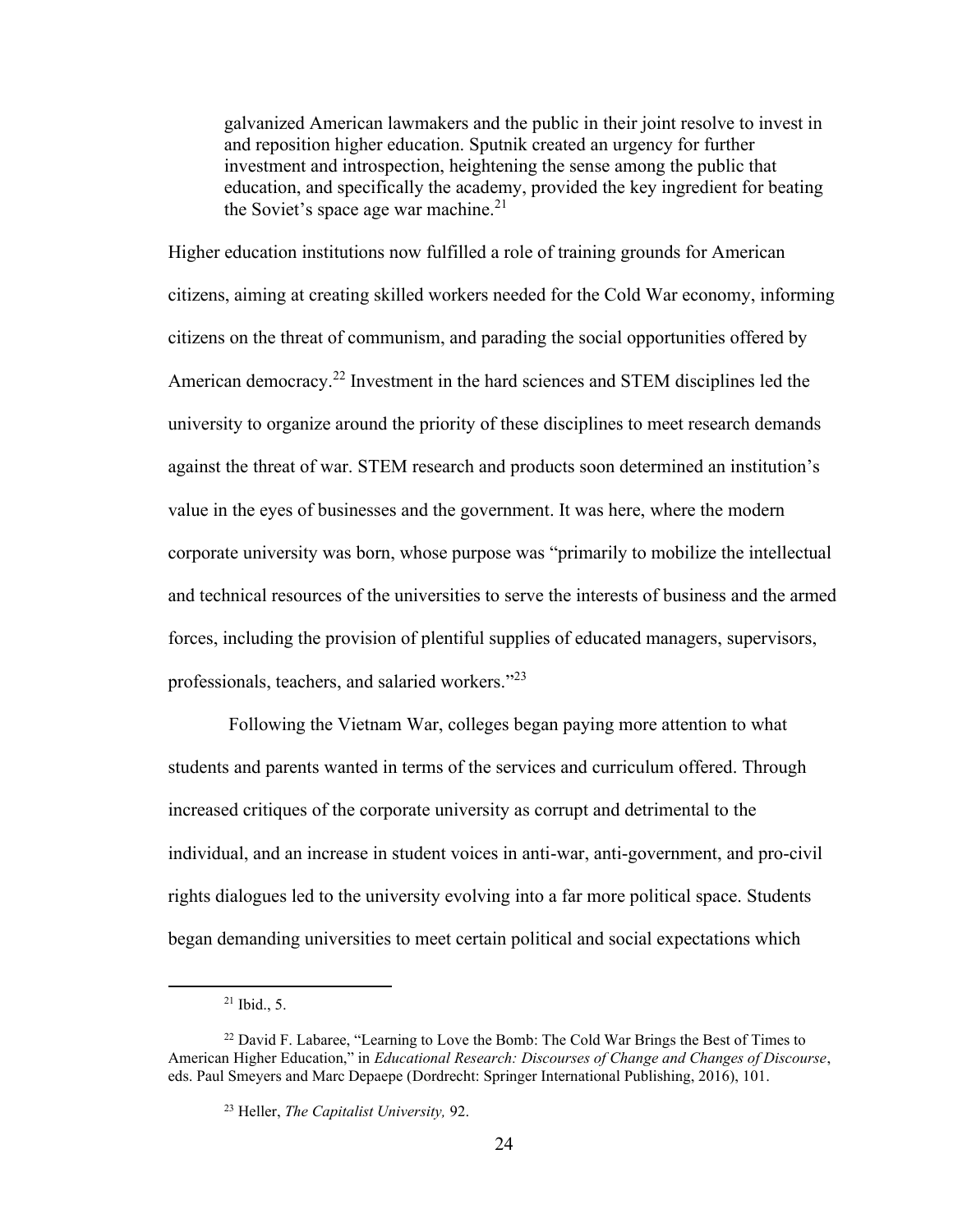created tension between university and government since campuses commonly served as grounds for Vietnam protests and anti-government rhetoric. Due to universities operating as the training ground for professionals, "the university became a legitimate focus for organizing" and students "perceived the university as deeply enmeshed with the political and economic structure through its corporate and real estate investments, government contracts, military research, and personal ties to Washington.<sup>224</sup> Protests on campuses throughout the Vietnam Era "sought to create the moral society by changing university or government policy" and to turn a critical eye towards perspectives on "the true nature of the university and its collusion with the capitalist imperialist system."<sup>25</sup> At a sudden increase, colleges began to welcome non-traditional students, and soon part-time, older,<sup>26</sup> and female students accounted for more than fifty percent of Vietnam Era enrollment.<sup>27</sup> Such demographics, who were previously just an afterthought, began to occupy the university space and both diversify and individualize the higher education space.

The social and political tensions that arose during the Vietnam and post-Vietnam eras prompted the reemergence of Marxism on campuses. In this reemergence, a battle originated that continues today between neoliberalism and higher education. The cries of neoliberalism became the commanding voices of how higher education should be organized in relation to neoliberal perspectives on American politics and economics. For neoliberalism,

<sup>24</sup> Helen Lefkowitz Horowitz, "The 1960s and the Transformation of Campus Cultures" *History of Education Quarterly* 26, no. 1 (1986): 21, doi:10.2307/368875.

<sup>25</sup> Ibid., 21.

<sup>26</sup> Over the age of twenty-two.

<sup>&</sup>lt;sup>27</sup> Marvin Lazerson, "The Disappointments of Success: Higher Education after World War II," *The Annals of the American Academy of Political and Social Science* 559, no. 1 (1998): 74.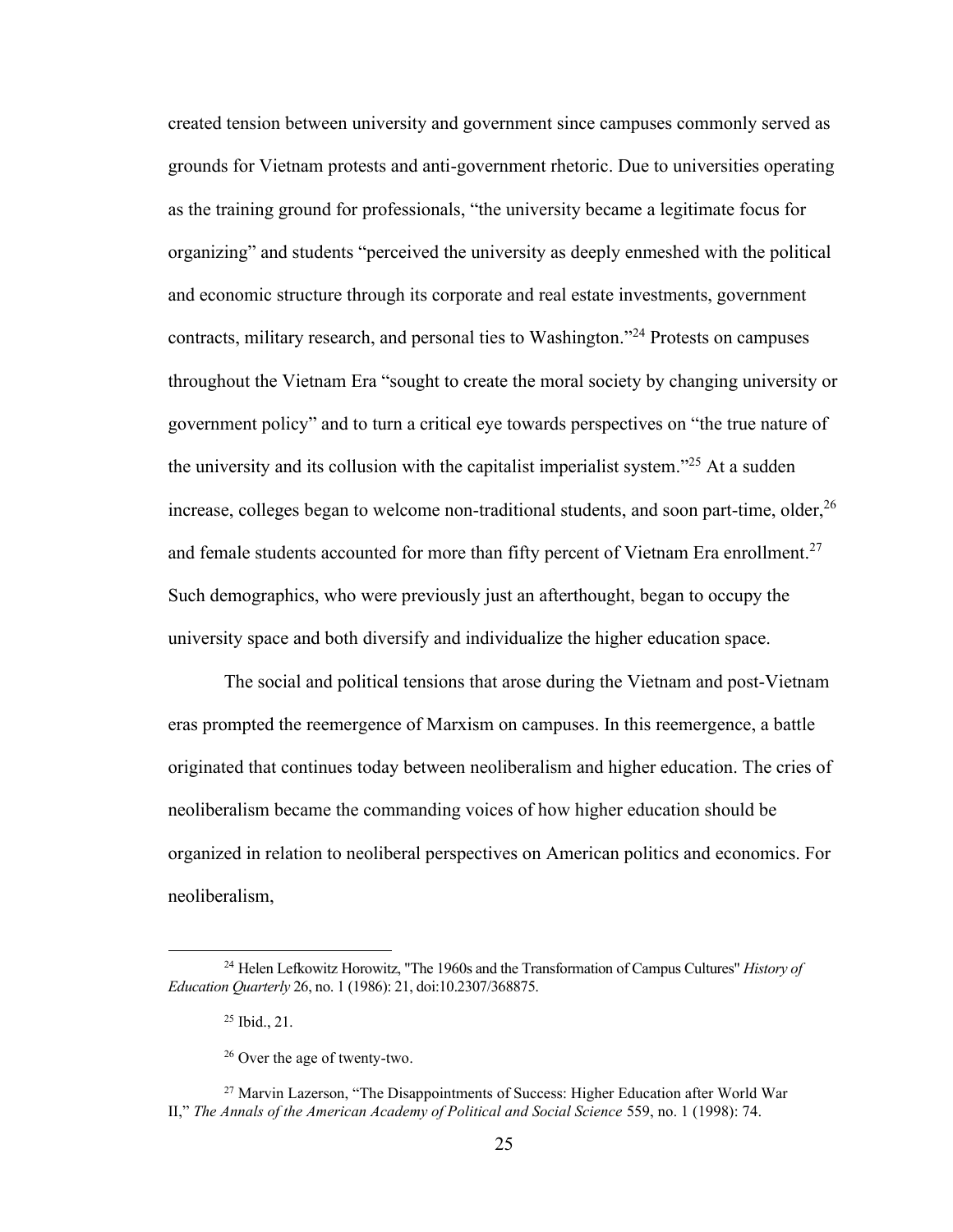Market competition is sacred…meaning social programs are only considered valuable if they are profitable. A social program like higher education can remain politically viable (and the public can be sure it is getting its money's worth) if it can show a quantifiable return on investment. Otherwise, it will be seen as wasteful and inefficient, needing to be privatized or sacrificed to the purity of the market. Higher education, from this perspective, should be reinvented in accordance with neoliberal market logics.<sup>28</sup>

As the centers of knowledge production, universities were required to become aligned with business practices and contribution to the overall market, or else face extinction. With this, "the quest for disinterested knowledge or knowledge for knowledge's sake, including focusing on basic or theoretical science as against immediately useful or profitable knowledge, was deemed to be out of date."<sup>29</sup> These changes forced students and faculty into the budget responsibility of "becoming self-reliant and entrepreneurial actors in the market" and thus education was less a public right and instead more an "investment made by knowledge consumers in order to eventually improve their prospects in the market."<sup>30</sup> The dominance of neoliberal ideology led to adapting rhetorical appeals to freedom or deregulation to perform any governing or administrative action in the name of competition, utility, and efficiency.<sup>31</sup> Following the prevalence of this dominating agenda, the post-secondary education market gradually became an integral part of the broader American capitalist market. From the beginning of the Vietnam Era in 1961 to 1990, the annual revenue of American higher education<sup>32</sup>

<sup>30</sup> Ibid.

 $^{28}$ Luke Winslow, "The Undeserving Professor: Neoliberalism and the Reinvention of Higher Education," *Rhetoric & public affairs* 18, no. 2 (2015): 205.

<sup>29</sup> Heller, *The Capitalist University*, 184.

<sup>31</sup> Winslow, "The Undeserving Professor," 205.

<sup>&</sup>lt;sup>32</sup> Including both private and public institutions.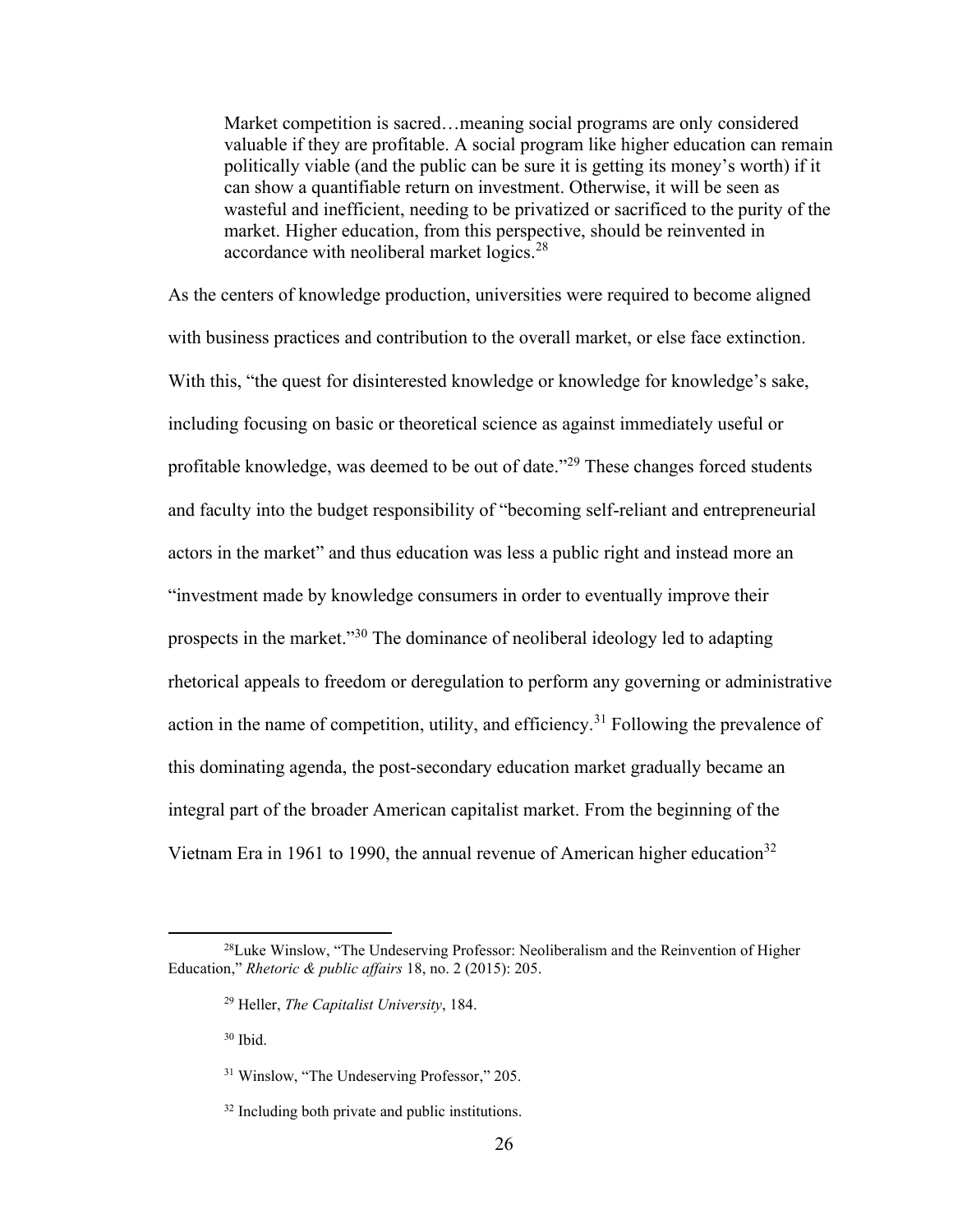increased from approximately \$7.5 million to \$140 million. The revenues at degreegranting postsecondary institutions in the United States has since increased significantly, with revenue standing at "\$672 billion, with \$416 billion at public institutions, \$242 billion at private nonprofit institutions, and \$14 billion at private for-profit institutions" for the 2018-2019 academic year.<sup>33</sup> The market value of higher education in America continues to grow both domestically and abroad. The United States invests 2.6 percent of its GDP on higher education<sup>34</sup>, a higher GDP spending on post-secondary education than any other nation except Chile.<sup>35</sup> In 2009, education markets represented around \$600 billion in revenue for corporate interests with over one thousand state schools being contracted out to private companies.<sup>36</sup> Globally, from 2016-2018, "the private colleges

<sup>34</sup> The GDP spending on post-secondary education was reported to be 2.6 percent in 2009, 2012, 2017 by multiple sources (Hussar, Zhang, Hein, Wang, et al, 2020), (OECD, 2012), (OECD, 2017). However, there are some reports that share different data such as a report by the U.S Department of Treasury stating that American higher education accounted for 3.6 percent of the GDP in 2009. Therefore, there may be inaccuracies in the data reported, however, the data presented in the paper was chosen based on source reliability as well as frequency of the reported GDP percentage. For overview see OECD, "United States", in *Education at a Glance 2012: OECD Indicators*, (Paris: OECD Publishing, 2012), 7, [https://doi.org/10.1787/eag-2012-56-en.](https://doi.org/10.1787/eag-2012-56-en), U.S Department of the Treasury, *The economics of higher education: a report prepared by the Department of the Treasury with the Department of Education,* (Washington, DC: Department of the Treasury, December 2012), 7, [https://www.treasury.gov/connect/blog/documents/20121212\\_economics%20of%20higher%20ed\\_vfinal.pd](https://www.treasury.gov/connect/blog/documents/20121212_economics%20of%20higher%20ed_vfinal.pdf) [f.,](https://www.treasury.gov/connect/blog/documents/20121212_economics%20of%20higher%20ed_vfinal.pdf) Bill Hussar, Jijun Zhang, Sarah Hein, Ke Wang, Ashley Roberts, Jiashan Cui, Mary Smith, et al, *The Condition of Education 2020*, (NCES 2020-144), U.S. Department of Education, (Washington, DC: National Center for Education Statistics, 2020), 274, https://nces.ed.gov/pubsearch/pubsinfo. asp?pubid=2020144., and OECD, "Indicator C4 What is the Total Public Spending on Education*?,"* in *Education at a Glance 2018*: *OECD Indicators,* (Paris: OECD Publishing, 2017), [https://read.oecd-](https://read.oecd-ilibrary.org/education/education-at-a-glance-2018/indicator-c4-what-is-the-total-public-spending-on-education_eag-2018-24-en#page1)

[ilibrary.org/education/education-at-a-glance-2018/indicator-c4-what-is-the-total-public-spending-on](https://read.oecd-ilibrary.org/education/education-at-a-glance-2018/indicator-c4-what-is-the-total-public-spending-on-education_eag-2018-24-en#page1)education eag-2018-24-en#page1.

<sup>35</sup> Hussar, Zhang, Hein, Wang, et al, *The Condition of Education 2020*, 274. And Henry Giroux, *Stealing Innocence: Corporate Culture's War on Children*, (New York: St. Martin's Press, 2000), 190-191.

<sup>36</sup> Ibid.*,* 85. Giroux does not disclose if these companies and corporations are domestic, international, or both.

<sup>33</sup> Véronique Irwin, Jijun Zhang, Xiaolei Wang, Sarah Hein, Ke Wang, Ashley Roberts, Christina York, et al, *Report on the Condition of Education 2021*, (NCES 2021-144), U.S. Department of Education, (Washington, DC: National Center for Education Statistics, May 2021), 28 https://nces.ed.gov/pubsearch/pubsinfo.asp?pubid=202114428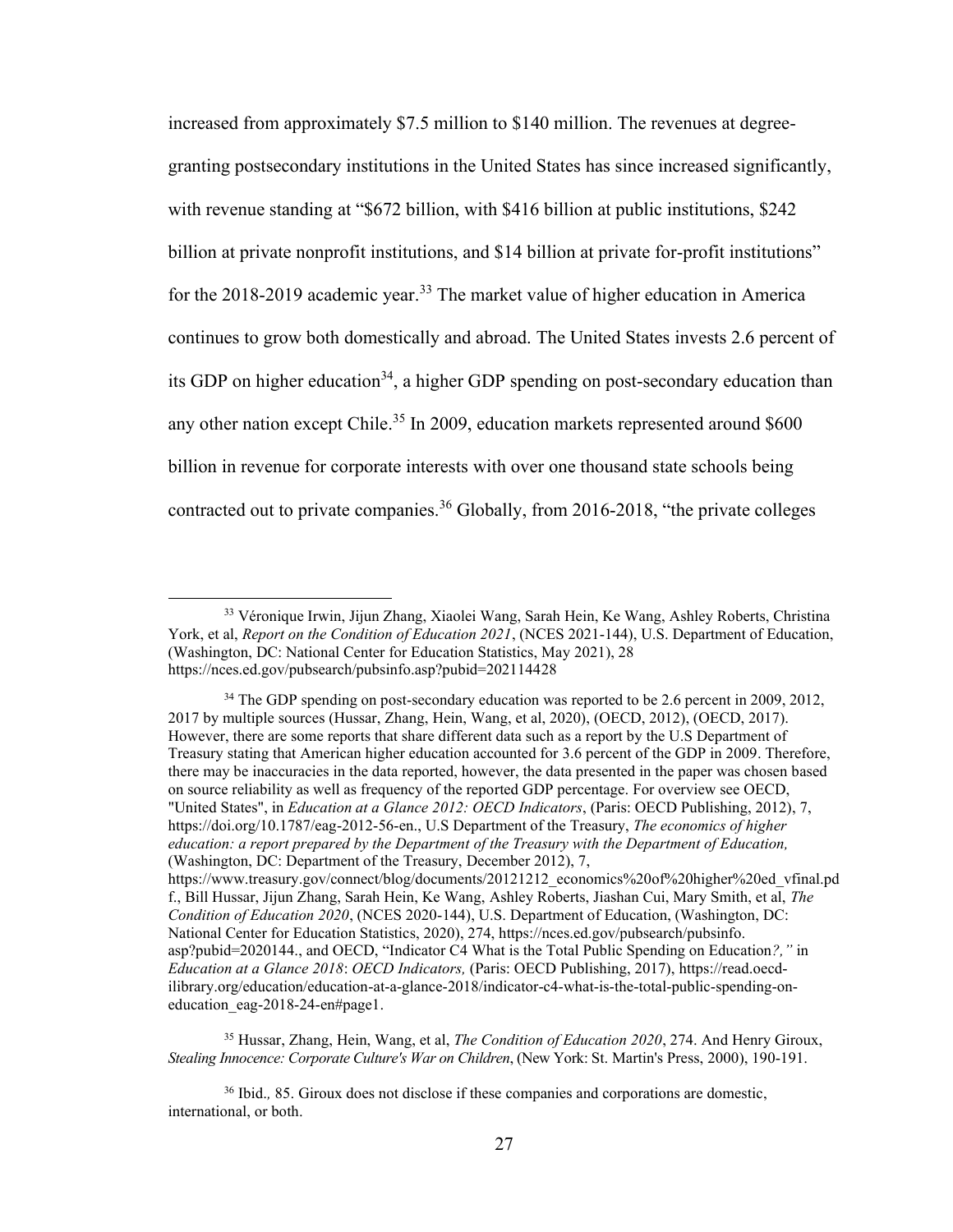segment held a share of 33.4 percent in the global market and 25.2 percent in the US."37 Compared to the humble beginnings of the American university, post-secondary education has become a major player in the global economy and is predicted to grow exponentially.

The increase in corporate investment and partnerships between private businesses, the government, and universities has led higher education institutions to rely upon operating as businesses to keep up with the demands of private and public interests. Under this mode of operation, "the classroom culture must now be concerned with…the values of productivity, cost-efficiency and accountability."<sup>38</sup> The modern American university casts a grim shadow indeed. Tracing the history of the American university, it is clear the degrees of separation between the realm of business and the realm of education have reduced radically, creating a new space: the micro-market system of bureaucratic higher education institutions in reflection of the "overall financialization of the U.S. economy."<sup>39</sup> Globalization, industry expansion, and technological developments of the late twentieth and early twenty-first centuries have confronted the university with a clientele who grew up in a highly individualized, instant-gratification, materialistic world that places value upon advancement and monetary impact in the wider capitalist market.

<sup>&</sup>lt;sup>37</sup> "Global Higher Education Market Size Estimates and Forecasts (Quantitative Data), By Segments, 2016 2027," In *Higher Education Market Size, Share & COVID-19 Impact Analysis, By Component (Hardware, Solutions, and Services), By Learning Mode (Offline Learning, Online Learning), By End User (Private Colleges, Community Colleges, and State Universities), and Regional Forecast, 2020-2027*, (India: Fortune Business Insights, 2020), [https://www.fortunebusinessinsights.com/press](https://www.fortunebusinessinsights.com/press-release/global-higher-education-market-10359)[release/global-higher-education-market-10359.](https://www.fortunebusinessinsights.com/press-release/global-higher-education-market-10359)

<sup>&</sup>lt;sup>38</sup> Janice A. Newson, "Disrupting the 'Student as Consumer' Model: The New Emancipatory Project," *International Relations* 18, no. 2 (June 1, 2004): 233, [https://doi.org/10.1177/0047117804042674.](https://doi.org/10.1177/0047117804042674)

<sup>39</sup> Heller, *The Capitalist University,* 175.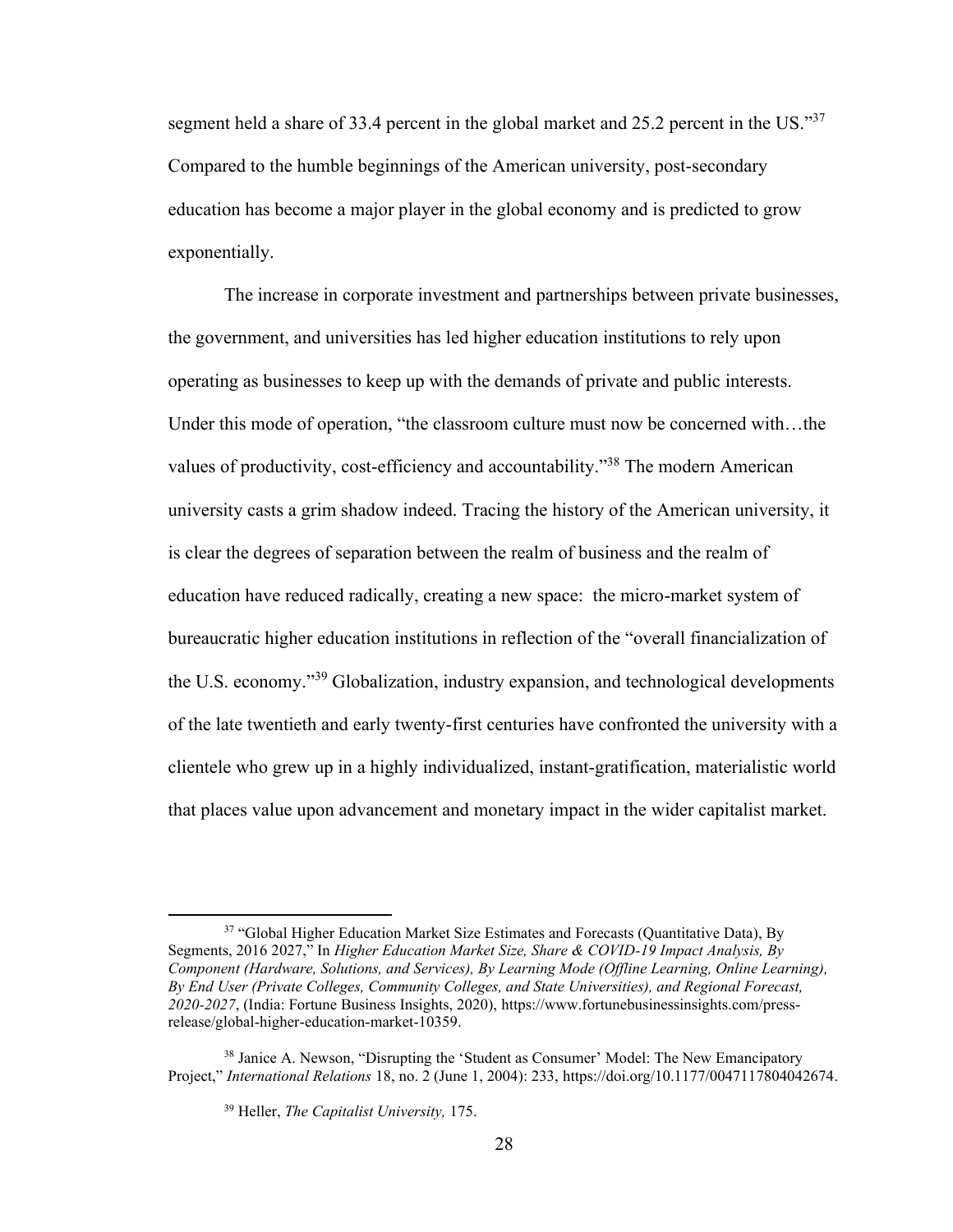#### A Disquieting Relationship

The present commercialization, capitalization, and financialization of higher education inevitably reframe the relationship of higher learning institutions and the economy, but, in particular, it changes the relationship between the university and the student. The corporatization of higher education has facilitated a disquieting relationship, namely the student-as-customer or student-as-consumer model—shortened to the SAC model. Usually, both student-as-consumer and student-as-customer are accepted as one and the same in regard to the use of "SAC" and the overall understanding of the term. However, there is a stark difference between customer and consumer, and the acceptance of one or the other, as well as the inclusion of both, exemplifies different versions of how the student engages their position in relation to higher education. This section distinguishes the differences between the role of customer versus consumer, emphasizing the harms of the role of student-as-customer and over the role of student-as-consumer.

Allow me to start with a familiar, colloquial term to expand upon the SAC model. There is an utterance that guides the way in which one navigates life within capitalist structures and markets: "*The customer is always right."* This utterance is one of power, a power that is reflected in the relationships the consumer assumes as a position of superiority with any counterpart to consumption or providers of services. "The customer is always right" may not be spoken aloud in the classroom or the offices of faculty, but the intent and implication of the utterance have been internalized and reflected in actions. Why, however, is the saying the *customer* is always right, but not the *consumer?* The student-as-consumer model accounts for the student as an agent which encounters a certain output of the market but lacks the relationship between agent, capital, and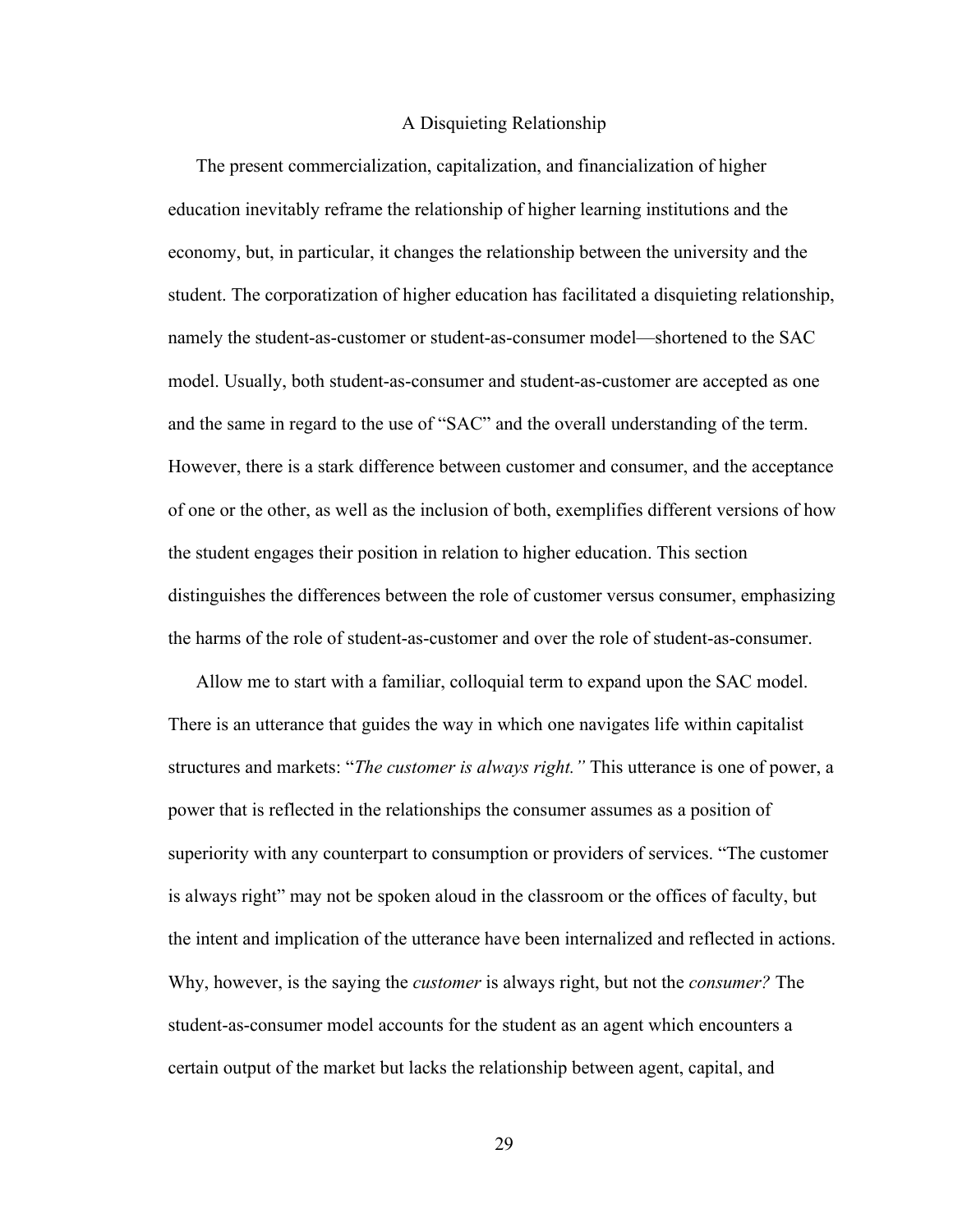product. A consumer does not explicitly mean holding investment or stake in a product, but rather a witness to or a user of something who is removed from the initial grasp of market behavior.

The role of the consumer operates at a level far more casual than that of the customer. The consumer is caught in the flow of market power, the customer exercises and contributes to it. Put simply, customers *buy,* and consumers *use.* The customer may be a consumer and vice versa since use and purchasing are not exclusive. Take the illustration of a mother going to the local store and purchasing a box of cereal that she takes home and gives to her child. In this case, the mother is the customer, while the child is the consumer. A customer is defined and valued regarding their potential and existing spending and contribution power to the market. The roles of customer and consumer are incredibly embedded in the everyday life of the modern American citizen. The allpervading, inescapable nature of capitalist or market activity of everyday life constantly requires individuals to mediate between or enter the role of customer, consumer, even product, or investment at any moment. The market has become internalized in the operation of individuals on a day-to-day basis. <sup>40</sup> However, the student-as-customer model accurately describes the realities of modern student engagement with higher education while the student-as-consumer model falls short. Thus, for the remainder of this thesis, the term "the SAC model" accepts only the student-as-customer model.

What remains unique about the SAC model, is the manner in which students interact with educational experiences provided by the university in a way that transforms education into a product, universities into micro-markets, and faculty as the middlemen

<sup>&</sup>lt;sup>40</sup> The internalization and constant operation of market behavior and market logic outside of the boundaries of the market itself remains a definitive feature of Jameson's late-stage capitalism.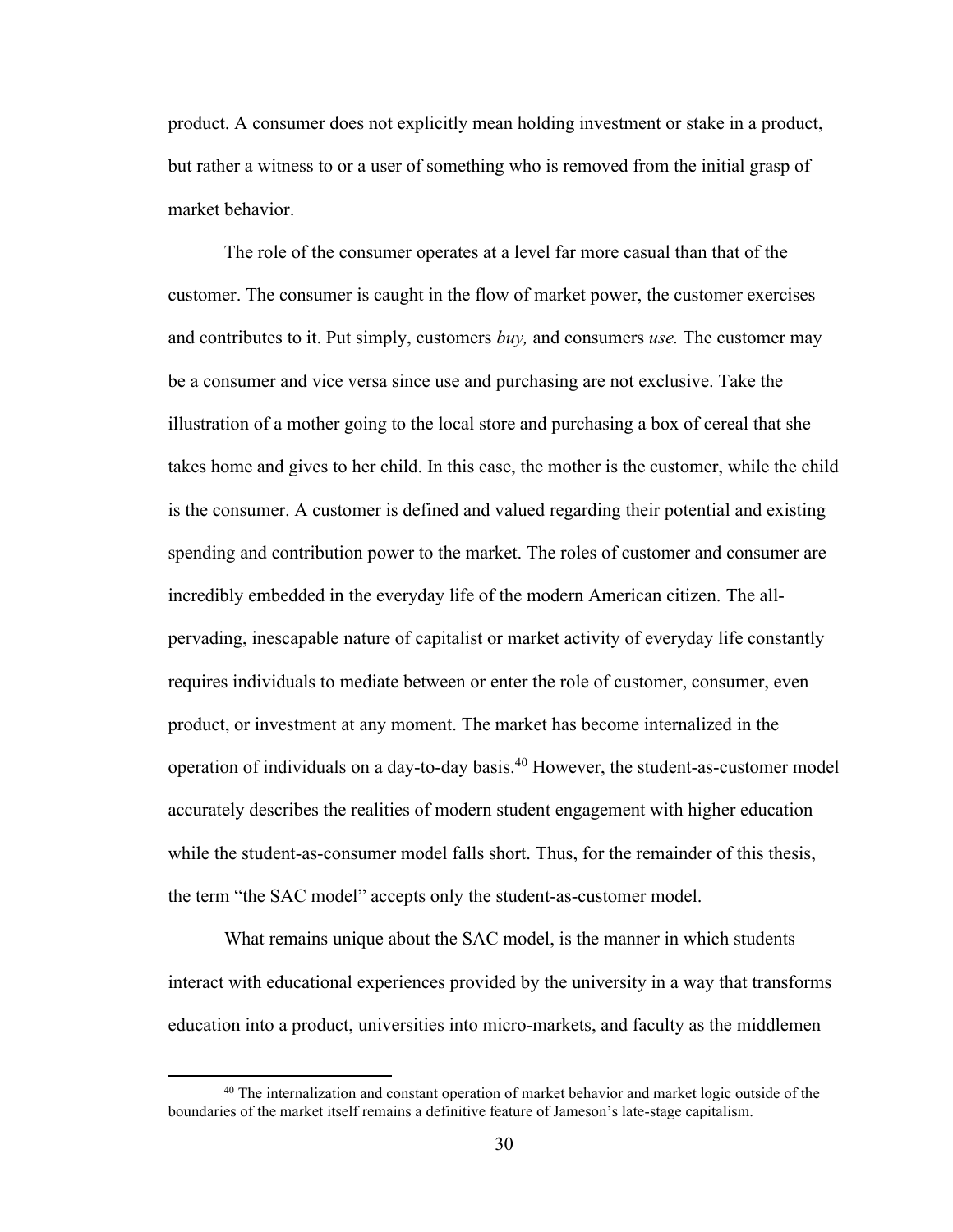of this bureaucratic machine. The SAC model, embodying both the role of consumer and customer,<sup>41</sup>operates within an overarching understanding of students as "autonomous" choosers". The term "autonomous chooser" comes from neoliberal perspectives on education. The notion of the student as autonomous chooser

embodies a particular conception of human nature (homo economicus or rational self-interested, utility maximizer) which assumes that all human beings not only tend to make, but also want to make perpetual consumer-style choices. <sup>42</sup> Neoliberalism's ideology of consumer sovereignty and the fundamental human 'faculty of choice' suggest that we, as market egoists, are living insofar as we continuously make informed rational choices for personal optimal benefit;  $43$  this means it would be unthinkable for us not to value, or to give up our market right to choose<sup>44</sup>.<sup>45</sup>

Under this view, the role of the student as autonomous chooser is one liberated from authoritative oversight and places the control of the learning experience in the hands of the student. However, as critical theorist of education Michael Peters remarks, the role as autonomous chooser is not pedagogically emancipatory, as this role "provides students with grounds for rights claims – their rights as consumers of a service<sup> $146$ </sup> placing the learner at the center of the educational process and separating the community of knowers

<sup>44</sup> Linda J. Graham, "(Re)Visioning the Centre: Education Reform and the 'Ideal' Citizen of the Future," *Educational Philosophy and Theory* 39, no. 2 (January 2007): 197–215, <https://doi.org/10.1111/j.1469-5812.2007.00306.x> as cited in Min, "(Re)Envisioning autonomy,"48.

<sup>&</sup>lt;sup>41</sup> There exists an emphasis on the customer role embedded in the SAC model, but when referred to, it always, to come degree pertains to both the customer and consumer aspects.

<sup>42</sup> James D. Marshall, *Michel Foucault: Personal Autonomy and Education* (London: Kluwer Academic, 1996) as cited in Shen Ching Min (Julia Shen), "(Re)Envisioning autonomy: Neo-liberalism, performance-based school management and the development of ideal global citizens in Taiwan," (Master's Thesis, University of Canterbury, 2012), 48.

<sup>43</sup> Peter Fitzsimons, "Third Way: Values for Education?," *Theory and Research in Education* 4, no. 2 (July 2006): 151–71, <https://doi.org/10.1177/1477878506064541> as cited in Min, "(Re)Envisioning autonomy," 48.

<sup>45</sup> Min, "(Re)Envisioning autonomy," 48.

<sup>&</sup>lt;sup>46</sup>Chapter two engages Alasdair Macintyre's own perspectives on rights claims and emotivism, further analyzing moral crises posed for universities with the SAC model.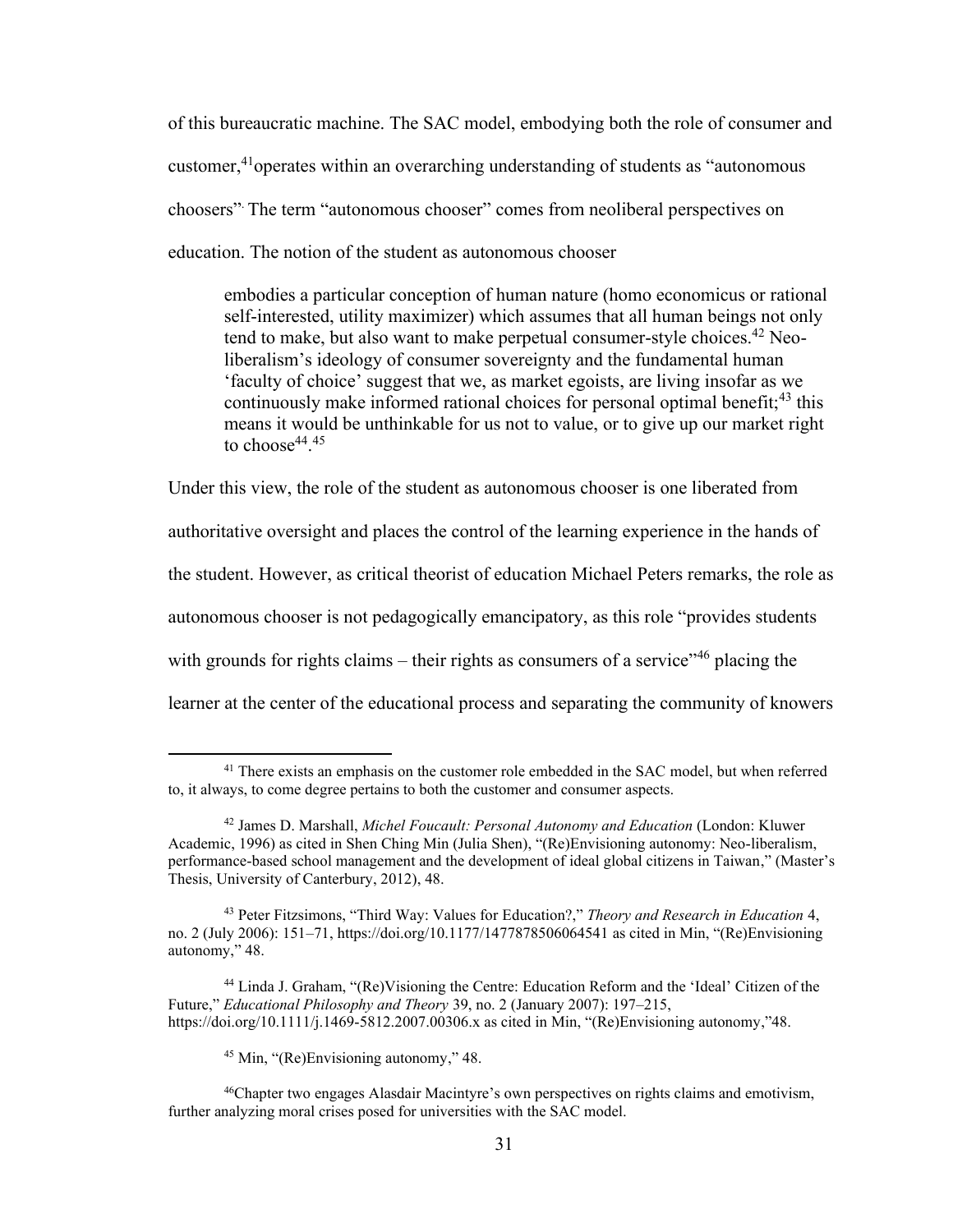and learners into two disconnected, incompatible pieces.<sup>47</sup> Although the role of the students as autonomous choosers is argued to be pedagogically beneficial, they do not share the same power, per se, as a traditional role of customer. Rather, students as located within this system,

have no basis for perceiving that they have an investment in the way the institution functions, either for themselves or for students collectively, nor that they share responsibility for the way it functions. They are encouraged to think of themselves as 'receivers' of a service, not as co-creators of a teaching–learning community. How then is it possible to develop and activate a reflexive consciousness among students about the role that they should play in their own learning, if they do not hold, embrace or enact a meaningful political status within institutions where they present themselves as learners?<sup>48</sup>

The student stands in a crisis, and the only way to deal with this sense of loss as both an individual-qua-individual<sup>49</sup> and as removed from the creative contribution to a teachinglearning space is to hold fast to the grounds for customer satisfaction and appeals to customer rights. This is the epoch that has deteriorated the student-teacher relationship and moral formation which once rested within educational institutions. The word student no longer adheres to its assumed definition and role of learner, but instead, students have become customers. Students now arrive at higher education institutions equipped with a notion of being owed proper, measurable, return for their purchase in the form of training and knowledge that is valuable and utile to the overarching economic and social systems.

A 2015 survey<sup>50</sup> shows that the top three reasons students decide to go to college are to 1) improve employment opportunities, 2) to make more money, and 3) to get a

<sup>48</sup> Ibid.

<sup>47</sup> Newson, "Disrupting the 'Student as Consumer' Model", 230.

<sup>49</sup> As opposed to individual-as-customer.

<sup>&</sup>lt;sup>50</sup> Sample size of one thousand students aged sixteen to forty.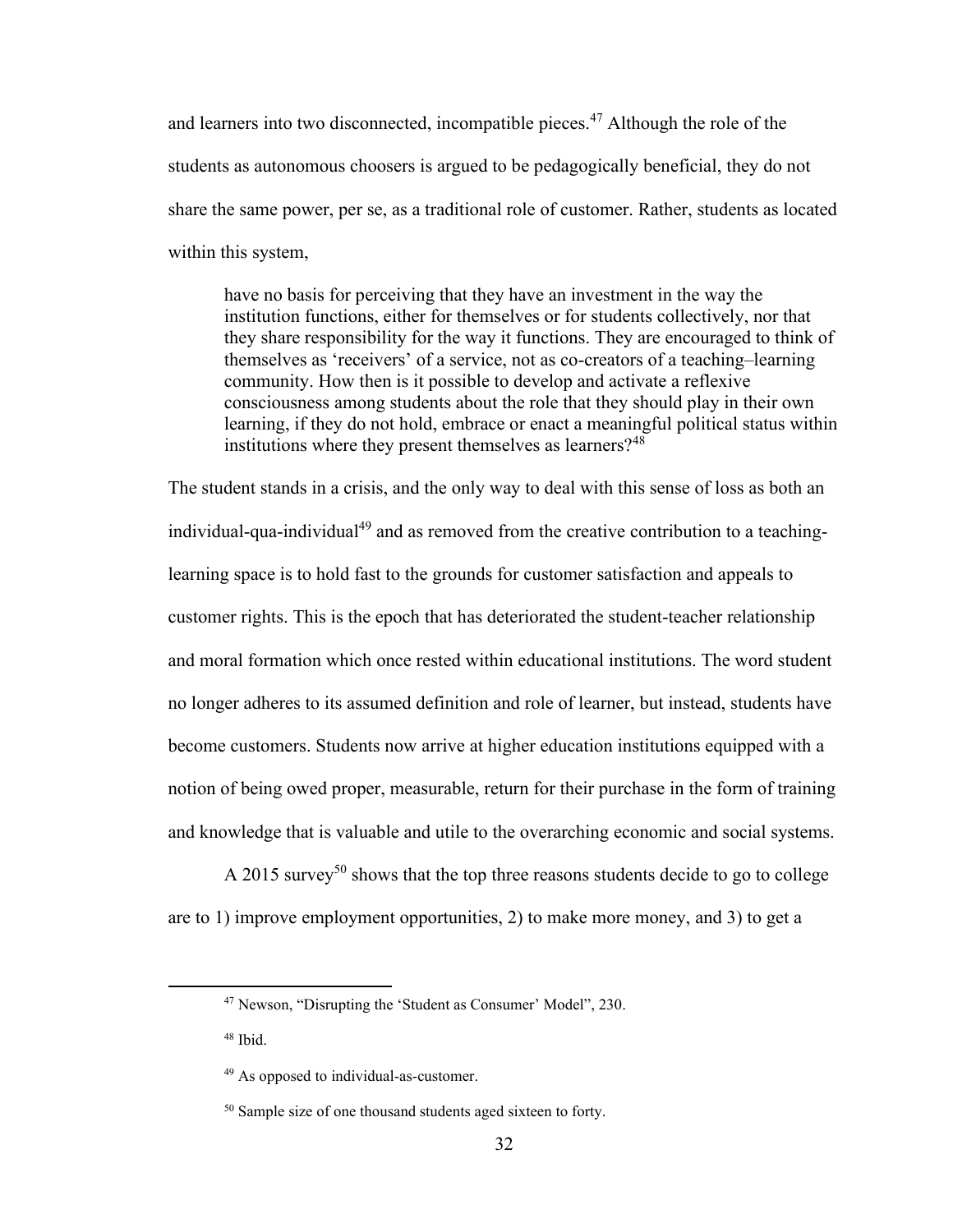good job, with each of these factors being "very important" and ranking above all other factors considered in the reasons to attend college.<sup>51</sup> Entering the university with such expectations leads to students being inherently concerned with the outcomes of their academic success and may view their classes as means to the end of having more market value. However, as mentioned in the introduction to this thesis, there is little research grounded in data regarding the SAC model and student's perspectives of their relationship with higher education. The scholarship that exists is limited by disconnected data regarding regions and years between data collection and conduction of surveys. The lack of "empirical work means that we are unable to observe the purported change in students over time and as such cannot presume that a shift is, or has, taken place, regardless of the ongoing and well-documented policy developments in the sector."<sup>52</sup> Despite these limitations, looking at these surveys chronologically reveals that student perspectives and acceptance of the SAC model continue to grow.

Compared to 28.9 percent of students that expressed a customer orientation in 2013,<sup>53</sup> a separate survey in 2017 found 47 percent of undergraduates regarded themselves as customers of universities.<sup>54</sup> However, all students whether directly

<sup>51</sup>Rachel Fishman, "Part 1 Deciding to Go to College," *College Decisions Survey,* (Washington D.C: New America, May 2015), 4-5, [https://static.newamerica.org/attachments/3248-deciding-to-go-to](https://static.newamerica.org/attachments/3248-deciding-to-go-to-college/CollegeDecisions_PartI.148dcab30a0e414ea2a52f0d8fb04e7b.pdf)[college/CollegeDecisions\\_PartI.148dcab30a0e414ea2a52f0d8fb04e7b.pdf.](https://static.newamerica.org/attachments/3248-deciding-to-go-to-college/CollegeDecisions_PartI.148dcab30a0e414ea2a52f0d8fb04e7b.pdf)

<sup>52</sup> Simon Marginson, "Investment in the self: The government of student financing in Australia," *Studies in Higher Education* 22, no. 2 (1997): 119-131, DOI: [10.1080/03075079712331380994](https://doi-org.ezproxy.baylor.edu/10.1080/03075079712331380994) as cited in Richard Budd, Undergraduate orientations towards higher education in Germany and England: problematizing the notion of 'student as customer,'" *High Educ*ation 73, (January 1, 2017): 25[, https://doi](https://doi-org.ezproxy.baylor.edu/10.1007/s10734-015-9977-4)[org.ezproxy.baylor.edu/10.1007/s10734-015-9977-4.](https://doi-org.ezproxy.baylor.edu/10.1007/s10734-015-9977-4)

<sup>&</sup>lt;sup>53</sup> Daniel B Saunders, "They Do Not Buy It: Exploring the Extent to Which Entering First-Year Students View Themselves as Customers." *Journal of Marketing for Higher Education* 25, no. 1 (January 2015): 5[, https://doi.org/10.1080/08841241.2014.969798.](https://doi.org/10.1080/08841241.2014.969798)

<sup>54</sup> "Education, Consumer Rights and Maintaining Trust: What Students Want from Their University," (London: Universities UK, June 2017), 5, [https://www.universitiesuk.ac.uk/policy-and](https://www.universitiesuk.ac.uk/policy-and-analysis/reports/Documents/2017/education-consumer-rights-maintaining-trust-web.pdf)[analysis/reports/Documents/2017/education-consumer-rights-maintaining-trust-web.pdf.](https://www.universitiesuk.ac.uk/policy-and-analysis/reports/Documents/2017/education-consumer-rights-maintaining-trust-web.pdf)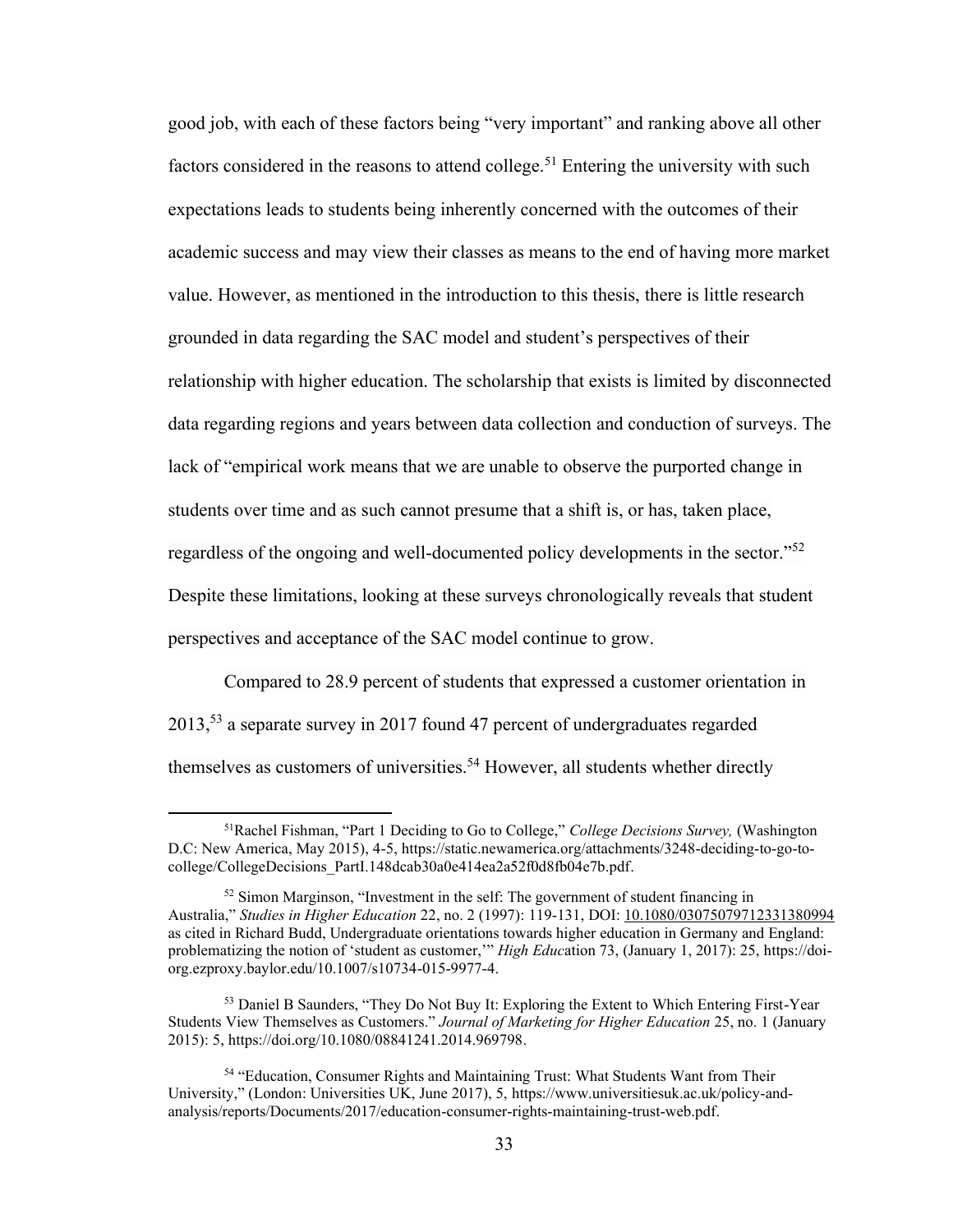embracing the SAC model or not, "were of the view that a more consumerist approach was both an inevitable feature of students' changing relationship to their higher education and was justified through the personal costs involved in participating in higher education."<sup>55</sup> Further, across the board, students perceived that they held greater authority and scope in regulating their programs and the overall function of the university. Such an attitude was justified by the transactional relationship they held with their institutions brought about by the perceived inevitability of a consumerist approach to higher education.<sup>56</sup> Meanwhile, those who strongly or somewhat agreed with viewing themselves as customers of higher education positioned universities as "service providers whose value and performance is largely equated with how well they conformed to the effective delivery of a service that promised to offer a positive experience and facilitate favourable future outcomes" for students.<sup>57</sup>

Professor Paul Trout at the University of Montana asserts that "'students who think of themselves as customers …expect satisfaction regardless of effort, want knowledge served up in 'easily digestible, bite sized chunks' and assume that academic success, including graduation, is guaranteed'" and notes that administration thus aims at avoiding student complaints, often done by lowering academic standards.<sup>58</sup> Passivity in the realm of learning becomes an issue under the SAC model. The student then passes the

<sup>&</sup>lt;sup>55</sup> Michael Tomlinson, "Student Perceptions of Themselves as 'Consumers' of Higher Education," *British Journal of Sociology of Education* 38, no. 4 (May 19, 2017): 456, [https://doi.org/10.1080/01425692.2015.1113856.](https://doi.org/10.1080/01425692.2015.1113856)

<sup>56</sup> Ibid.

<sup>57</sup> Ibid., 457.

<sup>58</sup> As quoted in Michael Potts, "The Consumerist Subversion of Education," *Academic Questions* 18, no. 3 (September 2005): 54[, https://doi.org/10.1007/s12129-005-1018-9.](https://doi.org/10.1007/s12129-005-1018-9)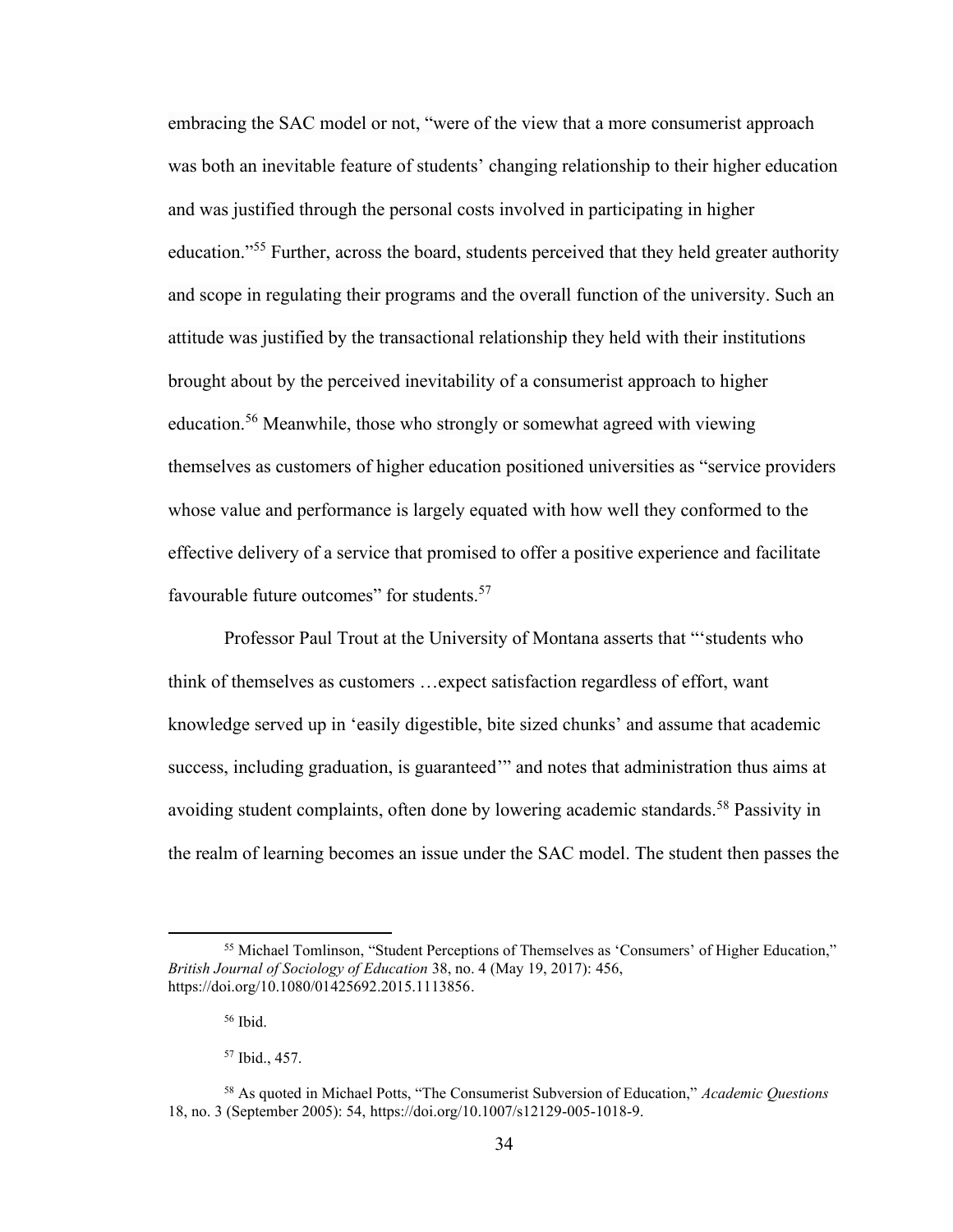responsibility of their own learning on to their instructors that leads to a disinclination for classroom participation and increased pressure on faculty and staff performance in terms of customer satisfaction.<sup>59</sup> Students-as-customers implicitly force a teacher-as-producer role upon the educators of a university, forces the university into the position of service provider, and establishes higher education as merely an investment for gaining the proper knowledge that will result in increased individual market value.

In my preliminary work for this thesis, in conversation with my own professors here at Baylor University, many noted how there exists pressure on faculty to give students good grades, even when they may not be deserving, or else face criticism from students, their families, and even receive class surveys that may reflect poorly on their performance reviews and possibly affect their pay and standing at Baylor. Similarly, Dr. Janice Newson, professor of psychology at York University offers her own account of how the SAC model has affected the relationship between students and teachers, elaborating that in her experience, "students have insisted that the increasing cost of tuition gives them the right to determine the extent to which they participate in class – that they should not have to do more than attend the class – and some have even argued that it entitles them to receive a 'decent' grade."<sup>60</sup> So too does Trout account a student arguing that since they are paying for school, they should be given an A, whether or not they study.<sup>61</sup> The university's acceptance of the SAC model as legitimate and good business practice increasingly contributes to alienation between faculty and their

<sup>59</sup> Dennis E. Clayson and Debra A. Haley, "Marketing Models in Education: Students as Customers, Products, or Partners," *Marketing Education Review* 15, no. 1, (2005): 1-10, doi: 10.1080/10528008.2005.11488884

<sup>60</sup> Newson, "Disrupting the 'Student as Consumer' Model", 231.

<sup>61</sup> As cited in Potts, "The Consumerist Subversion of Education," 55.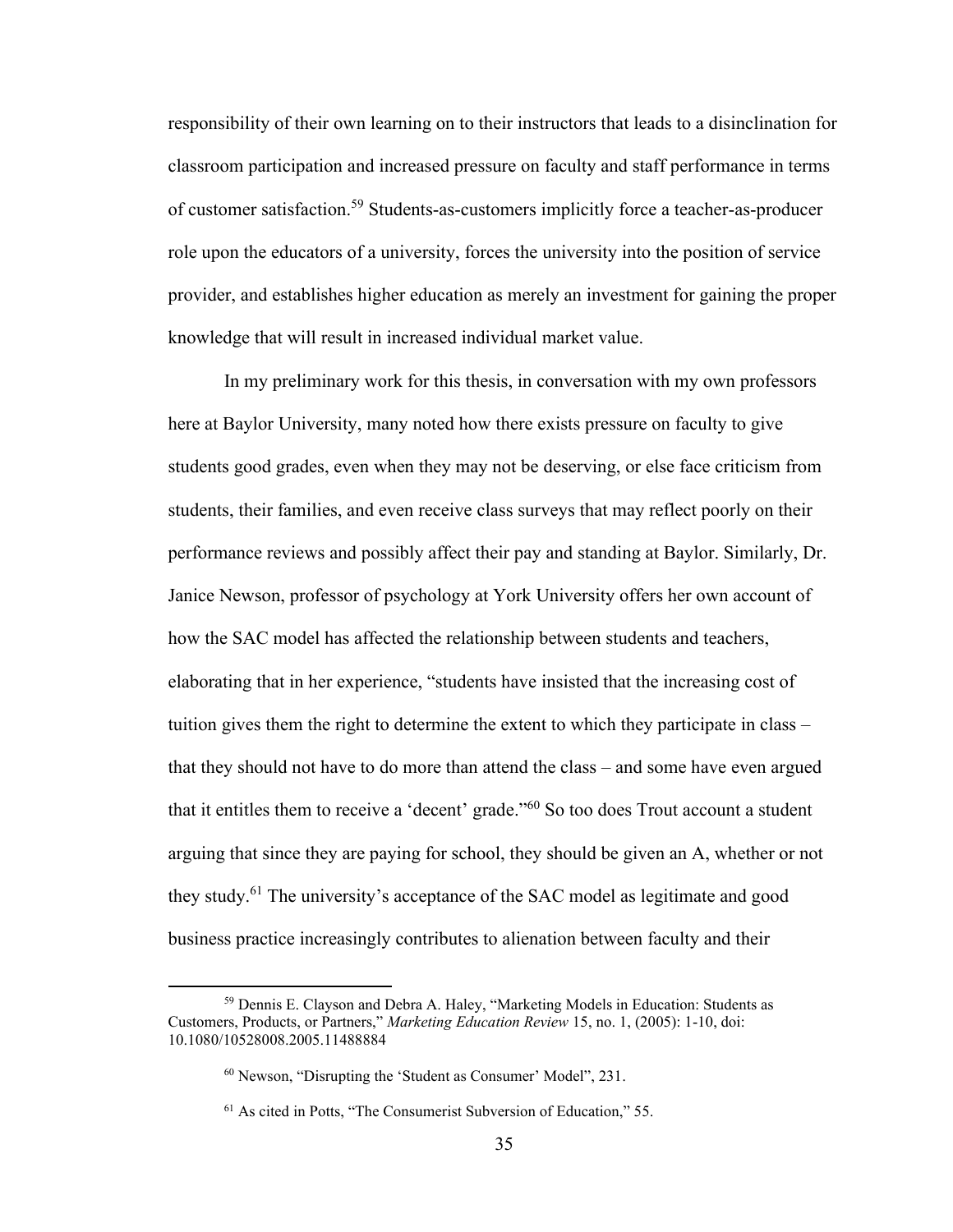students. Further, it actively deconstructs the classroom as a space of genuine learning where moral, intellectual, and social formation intermingle to educate the individual on how to not only enter the workforce but do so well, by seeking to instill certain habits and practices which would make one a proper, ethically engaged human being.

This thesis argues that pushing against the corporate nature of higher institutions and the nature of the SAC model via reinstalling the role of the university as a location of moral formation is a possible response to the problems outlined in this chapter. However, the SAC model and corporate nature of higher educational institutions are not simple problems, nor are the solutions clear cut, easily identifiable, or easily implemented. Rather, the problems at hand are moral problems. The work of Alasdair Macintyre supports this view and even proposes a solution to the moral problems perpetuated by increased globalized capitalism and individualism of the modern western world. In order to reengage the university as a place of moral formation, an understanding of how moral formation occurs must be established. Additionally, an analysis of how the SAC model and higher education institutions of late-stage capitalism may problematize moral formation. MacIntyre's work, *After Virtue,* serves as the initial touchstone to deconstruct and analyze the moral conundrum higher education faces. Macintyre offers three unifying aspects of all moral systems that offer valuable insight on how the university may begin to seek moral re-engagement with its students, proper regard for its faculty, and the goal of ethically contributing to society.

36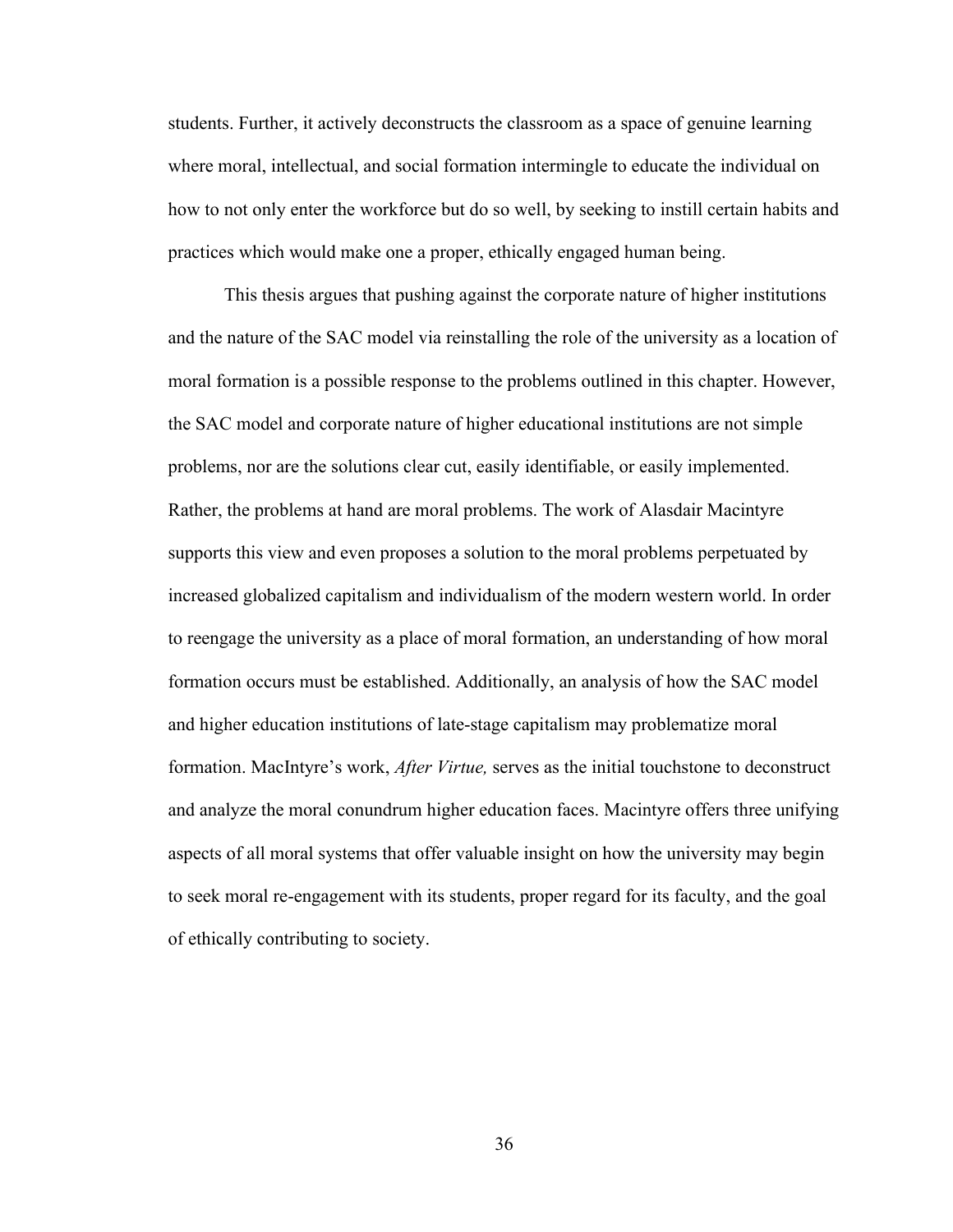## CHAPTER TWO

#### MacIntyre's *After Virtue*

In response to the overall moral problem at hand, MacIntyre offers a solution by proposing a return to Aristotelian virtue ethics. However, he does not clearly posit where the responsibility for a new moral formation that pushes against emotivism is located. He directs the reader to how and broadly where such a moral system that embraces Aristotelianism may take root and begin the process of moral formation, i.e., communities, institutions via practices<sup>1</sup>, narratives<sup>2</sup>, and traditions<sup>3</sup>; yet where are we left

<sup>&</sup>lt;sup>1</sup> Practice(s) refer to a MacIntyrian definition of the term. This concept will be expanded upon in a later section titled "The Stuff of Virtue". However, MacIntyre's definition is included here for immediate reference and clarification: "By a 'practice' I am going to mean any coherent and complex form of socially established cooperative human activity through which goods internal to that form of activity are realized in the course of trying to achieve those standards of excellence which are appropriate to, and partially definitive of, that form of activity, with the result that human powers to achieve excellence, and human conceptions of the ends and goods involved are systematically extended." MacIntyre, Alasdair C., *After Virtue a Study in Moral Theory* 3rd ed. (Notre Dame, Ind: University of Notre Dame Press, 2007), 187.

<sup>2</sup> Traditions, as used throughout this chapter, refer to the scope of MacIntyre's definition and understanding of the term. A later section will outline MacIntyre's use and definition of the term, however, an overview of the definition is included for immediate reference and clarification. Traditions refer to the historically developed practices that are continually shaped by a dialectic process in which the practices, good, virtues are continually critiqued, defended, or left to fade away. All traditions are socially embedded, and it is through the tradition an individual inherits and participates in that moral particularity forms. Another account of tradition given by MacIntyre is: "A tradition is an argument extended through time in which certain fundamental agreements are defined and redefined." See MacIntyre, Alasdair C., *Whose Justice? Which Rationality? (*Notre Dame, Ind: University of Notre Dame Press, 1988), 12 and MacIntyre, Alasdair C., *After Virtue a Study in Moral Theory* 3rd ed. (Notre Dame, Ind: University of Notre Dame Press, 2007).

<sup>&</sup>lt;sup>3</sup> The term narratives, understood by MacIntyre, refers to a hermeneutical and descriptive tool used to make sense of an individual life. First, narrative provides historical and chronological structure to an individual life, thus deeming all human action referenceable and intelligible. Second, since narrative operates in regard to a start and an end, a life is thus viewed in the scope of from life to death. This orientation towards death, or towards an end, provides teleological structure. It is also in relation to narratives that MacIntyre asserts humans are essential story-telling creatures and live life not unlike an author writing their own story, socially intertwined with other narratives and their respective authors. A more in-depth look at narratives will occur in a later section. MacIntyre, *After Virtue,* 213.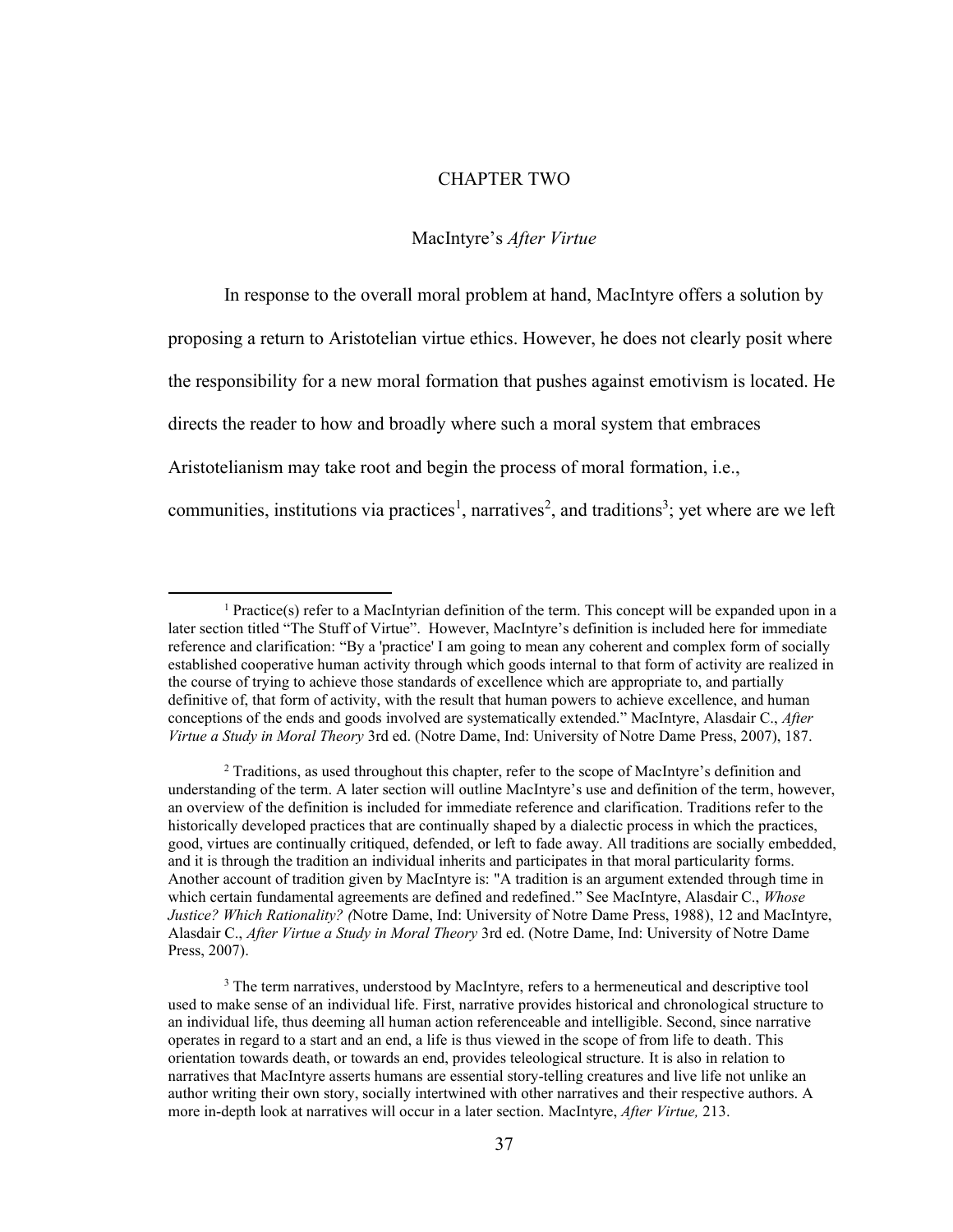when facing the world of late-stage capitalism? The final chapter of this thesis argues and proposes a model that looking to reformed relationships of teachers and students within higher educational institutions are the most logical and arguably effective "location" to implement MacIntyre's own arguments regarding the solution to emotivism and its effect on universities and society as a whole.

How do we place within the modern American university practices of pedagogical concern that can operate properly and thrive within the current structure of a university and transform it in light of *After Virtue*? This chapter begins with a brief overview of the master thesis of *After Virtue*, followed by an engagement with the thesis of emotivism to deconstruct the problem of the capitalist university and the SAC model. Following is an outline of MacIntyre's account of the foundational aspects of morality and moral systems (traditions, narratives, and practices). Discussion of the conclusion of *After Virtue* and the remaining tensions or problems with MacIntyre's solution in relation to the overall topic at hand will be addressed. Last, the analysis of the remaining tension in McIntyre's conclusion of *After Virtue* lays the grounds for engaging Foucault's work in the following chapter. The content of this chapter will serve as a touchstone for a later chapter that further explores *After Virtue<sup>1</sup>* in order to formulate a possible solution to both MacIntyre's own project, and the problems contained within it, as well as a framework to address the problem that serves as the focus of this thesis.

<sup>&</sup>lt;sup>1</sup> *After Virtue* is not the sole text engaged in the synthesis chapter, rather it is supplemented with the work of Michel Foucault that is the focus of the next chapter.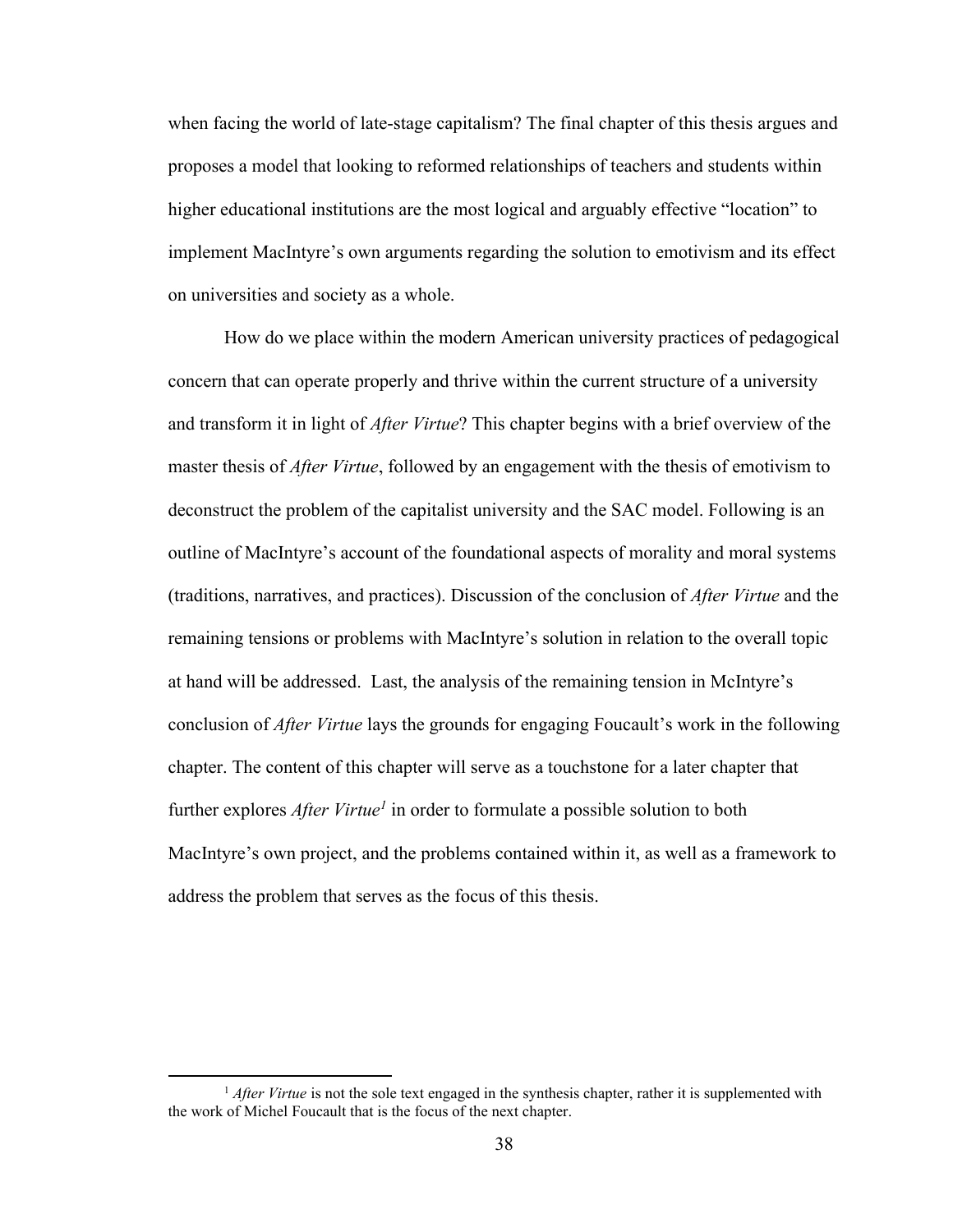## Emotivism and the Thesis of After Virtue

In the prologue, MacIntyre discloses that the "central thesis of *After Virtue* is that the Aristotelian moral tradition is the best example we possess of a tradition whose adherents are rationally entitled to a high measure of confidence in its epistemological and moral resources."<sup>2</sup> MacIntyre forms this central thesis in response to the disquieting catastrophe concerning the modern state of morality. According to MacIntyre, modern morality rests upon fragments of a once unified and coherent framework that was corroded by the failure of philosophical pursuits to rationally ground morality during and following the Enlightenment.<sup>3</sup> From here, systems of morality devolved into a society plagued by unending moral disagreement, manipulative social relationships, and an incoherent, personalized, unstructured, and unfulfilling account of the human life and that has lost any teleological orientation. A language that bears moral meaning such as *good, ought, justice,* or *duty* no longer exists within an intelligible context. This new state of morality, the catastrophe of the modern age, is known as emotivism. Under emotivist morality, all moral judgments are nothing more than an utterance of a personal preference, attitude, or feeling.

MacIntyre argues in modern "moral argument the apparent assertion of principles functions as a mask for expressions of personal preference" and that "it does so on grounds which require no general historical and sociological investigation.…For what emotivism asserts is in central part that there are and can be *no* valid rational justification

<sup>2</sup> MacIntyre, *After Virtue*, prologue.

<sup>3</sup> The "Enlightenment Era", in the context of *After Virtue* refers the philosophical attempt to ground morality as presented in the work of Diderot, Hume, Kant, and Kierkegaard. See chapter "Why the Enlightenment Project Had to Fail," in *After Virtue,* 51-61.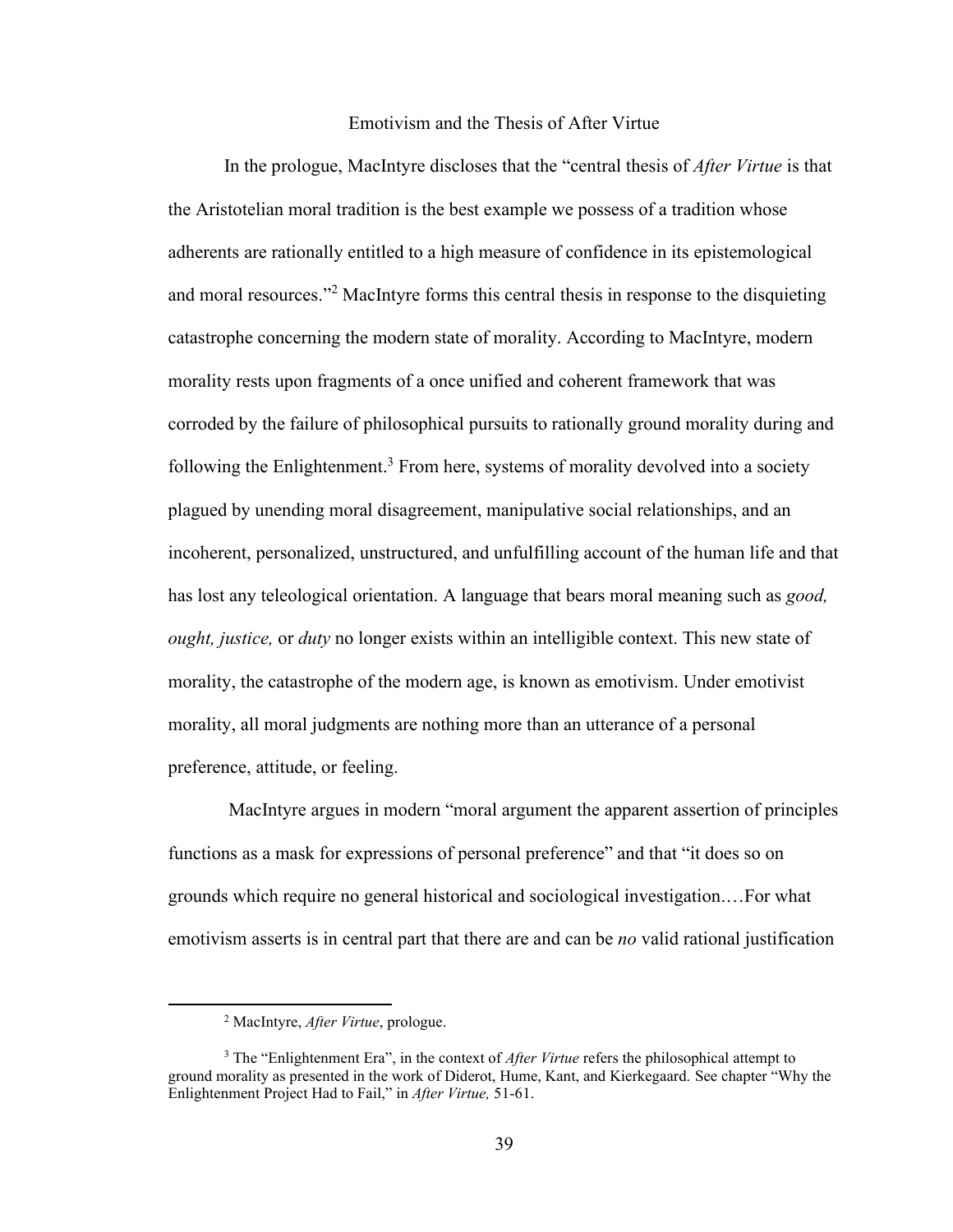for any claims that objective and impersonal moral standards exist and hence that there are no such standards." <sup>4</sup> Emotivism appears to be propped up by well-established, historically valid, objective, metaphysical, and universal categories of truth when it is rather poorly propped up by its own lack of rational grounding and shared methods of judgment. Emotivism fails to be rational in that it utilizes moral language that is void of meaning since these words, this language, has been severed from a vital, impersonal, system of morality that rules over individuals and the society of which they find themselves a part. Therefore, the only means of rationalizing moral claims in the individualism of today is by seating the self as the sole judge of proper moral reasoning. Due to this, emotivism creates manipulative relationships between individuals. Expanding upon this, Macintyre notes

Evaluative utterance can in the end have no point or use but the expression of my own feelings or attitudes and the transformation of the feelings and attitudes of others. I cannot genuinely appeal to impersonal criteria, for there are no impersonal criteria. The sole reality of distinctively moral discourse is the attempt of one will align the attitudes, feelings, preference and choices of another with its own. Others are always means, never ends.<sup>5</sup>

Therefore, moral utterances and acts cannot be secured by appealing to categories of truth and rationality but rather can only be secured through a non-rational appeal to emotions and feelings. Morality ceases to operate outside of mere rhetorical appeals. In the case of asserting "X is bad," the *reason* for X being good or bad, or the injunction's "reasongiving force" depends entirely on "the personal context of the utterance." The appeal to the category of morality, in such a case, is nothing more than an expression of personal

<sup>4</sup> Ibid., 19.

<sup>5</sup> Ibid., 24.

<sup>6</sup> Ibid., 9.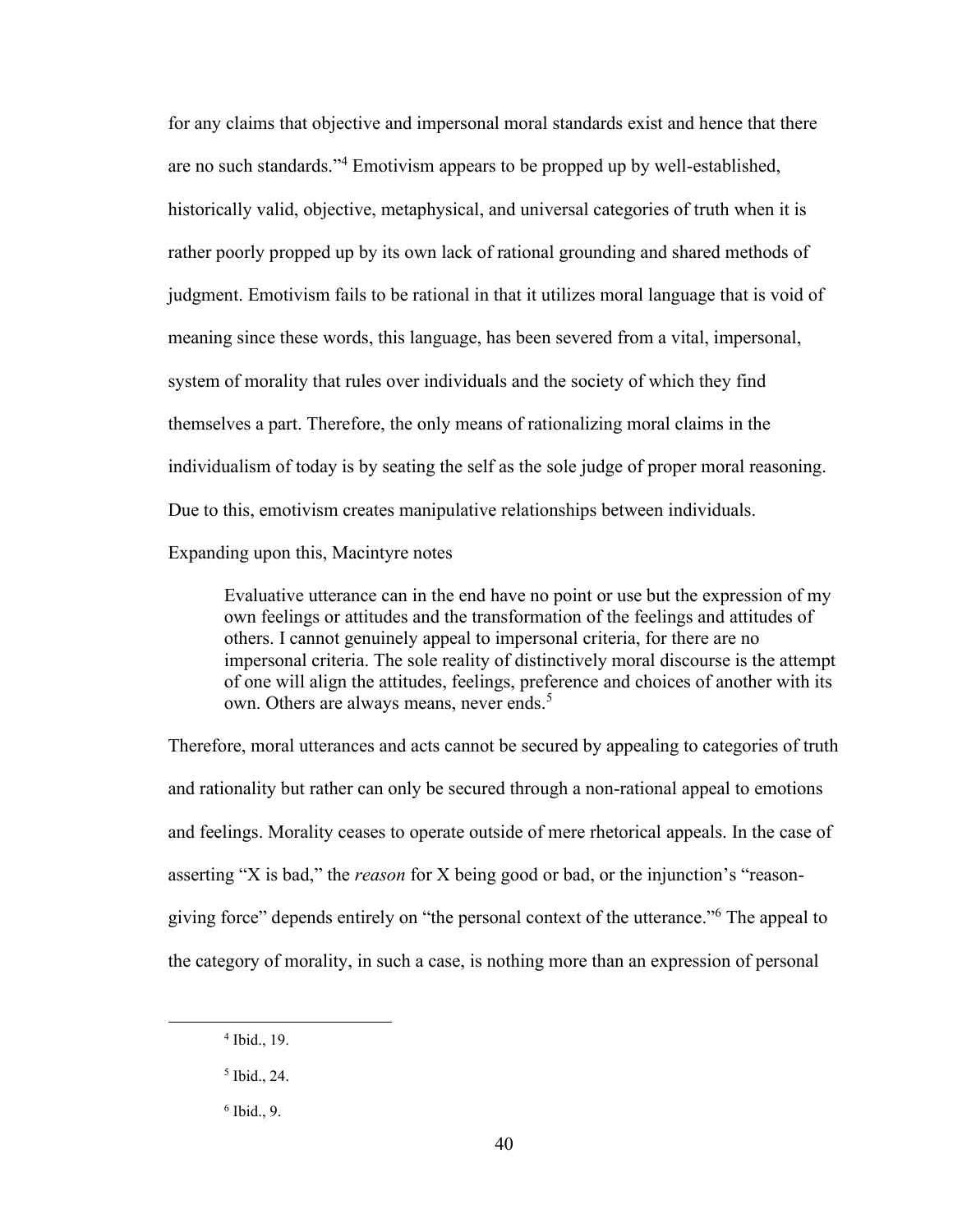preference and exertion of the will to emotionally manipulate the other into agreeing with the goodness or badness of X. For MacIntyre, it is no wonder the modern world is fraught with shrill, moral disagreement and endless, seemingly unsolvable problems; the case could not be contrary. This is owed to the nonexistence of rational categories within emotivism capable of guiding individuals and society at large towards a virtuous life, proper regard and treatment of others, genuine concern for the public good, and the sustainment of a functioning democratic society.

Consequences of Emotivism – the University and the SAC model.

The SAC model exists as a consequence and extension of emotivism and threatens the livelihood of both the excellence of students and universities. There remains a specific dimension of emotivism that perpetuates the operation of the SAC model: that of rights language. MacIntyre lays out how the last attempt to secure moral systems following the Enlightenment Failure, made by Alan Gerwirth<sup>7</sup>, lays the grounds for this claim to rights – an emotivist dimension of the SAC model that is all too familiar. Gerwirth asserts "that anyone who holds that the prerequisites for his exercise of rational agency are necessary goods is logically committed to holding also that he has a right to these goods." <sup>8</sup> From this idea of individual rights regarding the exercise of rationality, there emerges an attitude of natural entitlement and that "others ought not to interfere with my attempts to do or have [what corresponds to my rights], whether it is for my own

<sup>7</sup>Alan Gerwirth's work, *Reason and Morality* (1978) presents an analytic, neo-Kantian attempt to re- engage the categorical imperative in order to reground morality through an appeal to the exercise of reason.

<sup>8</sup> MacIntyre, *After Virtue*, 66.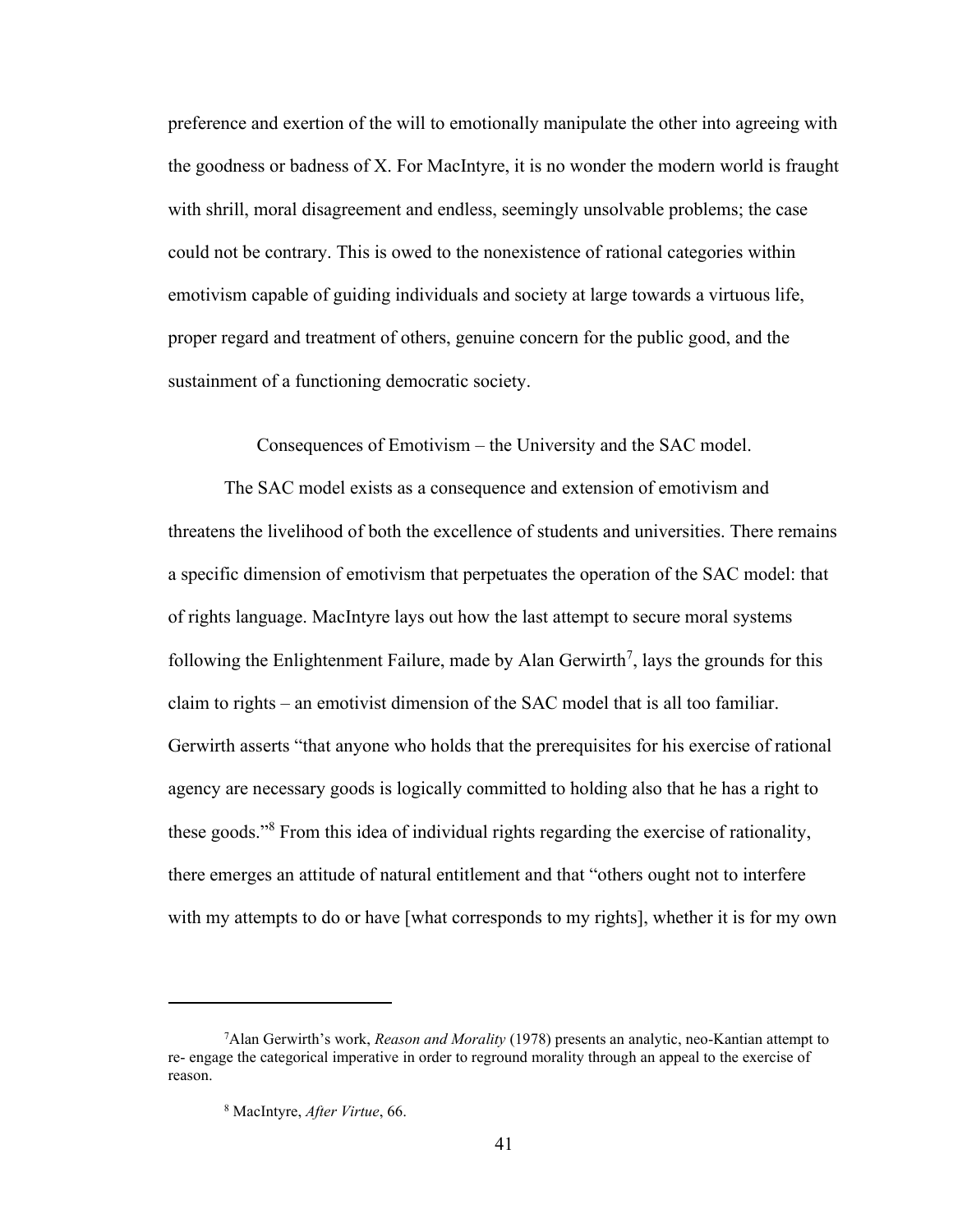good or not...and it makes no difference what kind of good or benefit is at issue."<sup>9</sup> Here, rights are concerned with utility and individualism. This notion of natural human rights soon fuses with the notion of social utility which emerged from the growing dominance and presence of bureaucratic organizations.

Soon the individual is seen as exercising rationality to the highest degree through recognizing and acting in relation to the natural entitlement to these rights. Thus, all actions must be judged in accordance to how free or restricted individuals are in regard to these rights. To recognize these rights, and pursue them, is to function at one's most rational, free, and human self. A new self is born – an image of humanity as the glorious, sovereign, creator of destiny, the child of the cosmos sent out to shape life according to how one wished it to be, the "achievement by the self of its proper autonomy."<sup>10</sup> MacIntyre critiques that it "would of course be a little odd that there should be such rights attaching to human beings simply *qua* human beings" regarding that the expression of rights did not grace historical records until near the Middle Ages and thus contains no meaning in any ancient language or culture.<sup>11</sup> Upon this claim, MacIntyre remarks that to assert that such rights exist remains no different than claiming anything at all exists – to proclaim natural human rights exist operates the same as proclaiming a mythical beast of ancient lore exists. This is so because "every attempt to give good reasons for believing that there *are* such rights has failed." <sup>12</sup> Macintyre concludes that natural or human rights are mere myth and fiction.

<sup>9</sup> Ibid., 67.

<sup>10</sup> Ibid., 60-61.

<sup>&</sup>lt;sup>11</sup> Ibid., 69.

 $12$  Ibid.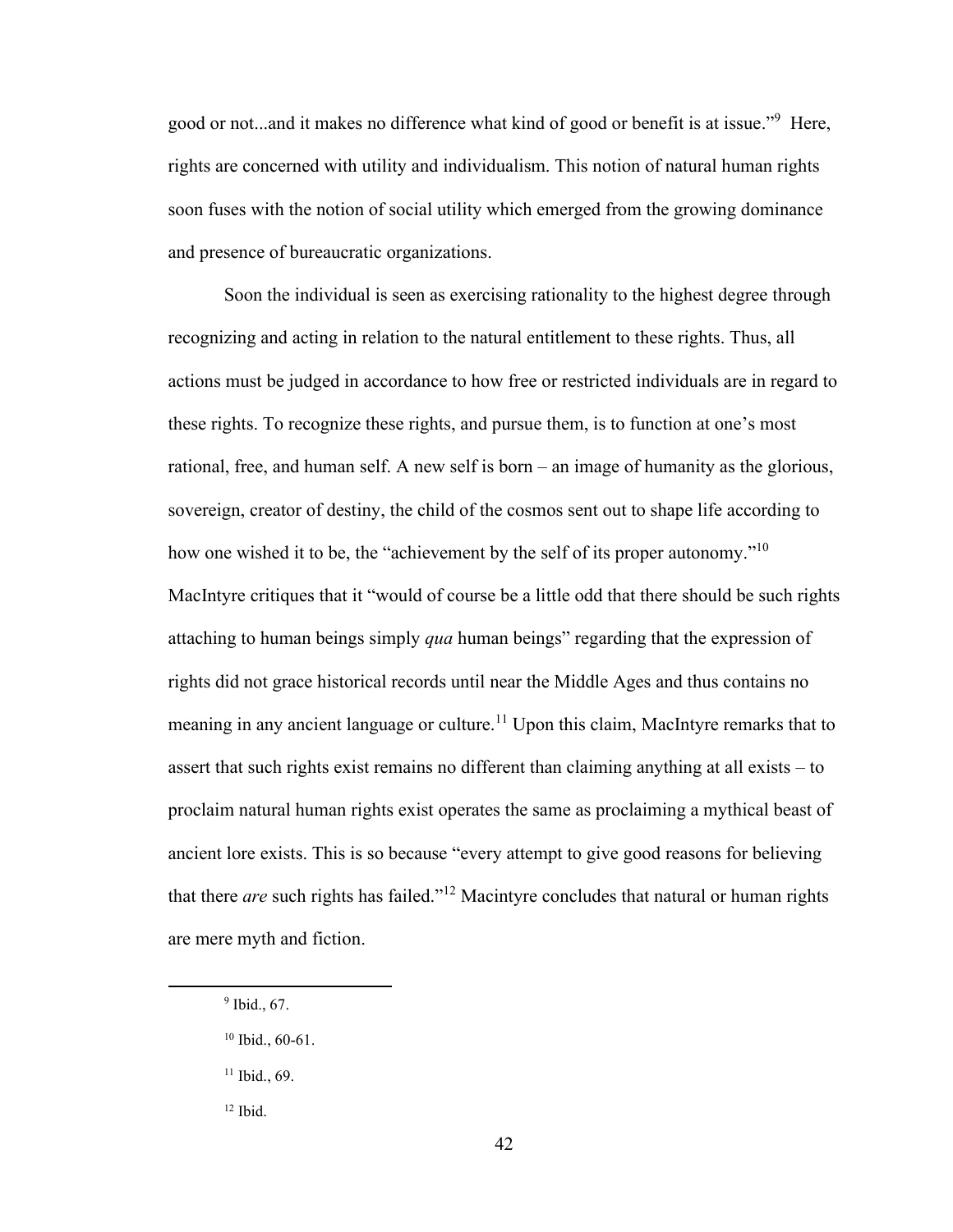Appeals to rights language are not unfamiliar to the history of America or the ethos of Americanism. Turning towards the founding documents of the United States<sup>13</sup> and ideals that emerged during the revolution and early colonies; the natural, inalienable rights to life, property, and liberty are key characteristics that formed and continue to form the American identity. The legitimacy and truth of these concepts are made possible through their very resting upon rights language. America, it seems, has an affinity for the appeal to rights inherent in emotivism. The SAC model and market logic as a whole are built upon these rights claims identical to emotivism. "The customer is always right," "I deserve an A for what I pay," or "I better get my degree regardless of grades," are all entitled utterances that ultimately appeal to the very same rights language ingrained in emotivism. The entitlement MacIntyre mentions is the very foundation of the SAC model and that which the university shapes itself around. The university, under the SAC model, becomes nothing more than an institution that demands students not be students, so much as customers and autonomous selves concerned only with their individual rights.

Further, in a culture of liberal individualism, community, in any form or location, "is simply an arena in which individuals each pursue their own self-chosen conception of the good life, and…institutions exist to provide that degree of order which makes such

<sup>&</sup>lt;sup>13</sup> The notion of "natural rights" appears in both The Declaration of Independence (1776) and the Constitution (1787). Notably, the Declaration outlines specific "inalienable rights": "Life, Liberty, and the Pursuit of Happiness". The idea of natural rights presented in America's founding documents was an extension of the humanistic project of the Enlightenment. In this humanistic project, Enlightenment and post-Enlightenment writings engage scientific appeals and appeals to reason to explain the essence, laws, or nature of both the physical world and humanity. The concept of laws of nature soon became attached to human behavior, referring to God-ordained truths or qualities possessed by every human that cannot be given nor taken away. Further, the founding documents of the United States were heavily influenced by the political philosophy of English thinkers like John Locke who wrote of the natural rights of life, liberty, and property. John Locke and Lee Ward (ed.), *Two Treatises of Government* (Indianapolis, Indiana: Focus, an imprint of Hackett Publishing Company, Inc, 2016.).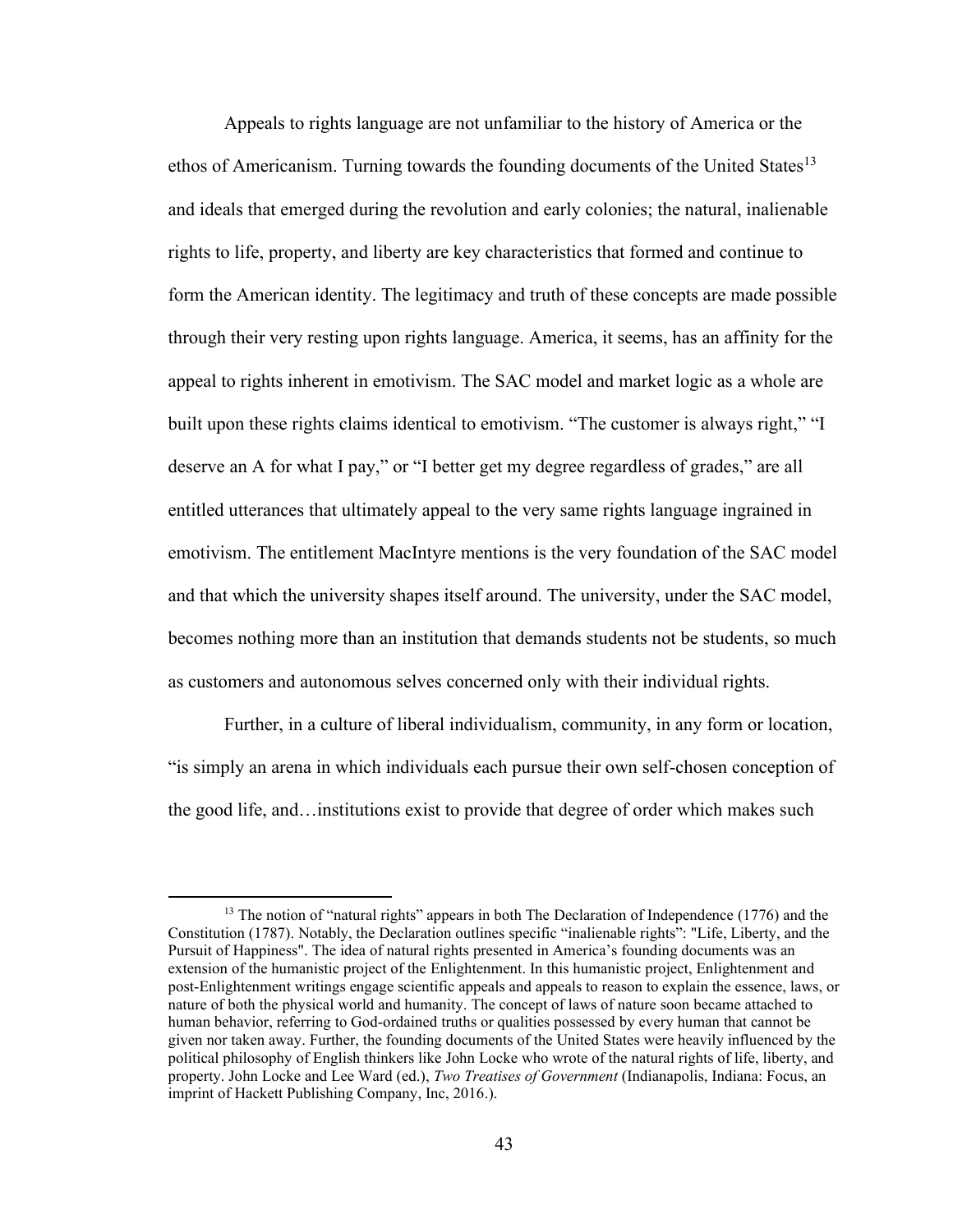self-determined activity possible."<sup>14</sup> This perfectly describes the experience of the university in relation to the SAC mode of navigating a higher education space. Others are merely tolerant of the other in a community or bound to it only in the overlap of interests between agents and specific, self-chosen goals that merely align in tone, but nothing similar. These students sing two different songs in the same key to which they produce harmony, however, this harmony is not brought about through shared attentiveness to musicality, but rather only comes to exist by mere circumstance and spatial relation, nothing more. There occurs no social fusion of interests beyond personal categories and there is no shared pursuit or interest in the common good. There is nothing beyond "my experience", "what I deserve", and regard for what gets in the way of these individual pursuits that fill the halls of the university.

MacIntyre draws attention to how emotivism not only garners manipulative relationships with other individuals<sup>15</sup>, but has also led to misconstrued, manipulative relationships with institutions, be they educational, political, or social. For the emotivist individual, "the whole concept of effectiveness is…inseparable from a mode of human existence in which the contrivance of means is in central part the manipulation of human beings into compliant patterns of behavior."<sup>16</sup> This general, Weberian concept of

<sup>16</sup> Ibid.,74.

<sup>14</sup> MacIntyre, *After Virtue*, 195.

<sup>&</sup>lt;sup>15</sup> MacIntyre asserts early on in *After Virtue* that the modern age is Weberian – referring to Weber's Theory of Bureaucracy. MacIntyre explains that in Weber's "insistence that the rationality of adjusting means to ends in the most economical and efficient way is the central task of the bureaucrat and that therefore the appropriate mode of justification of his activity by the bureaucrat lies in the appeal to his (or later her) ability to deploy a body of scientific and above all social scientific knowledge, organized in terms of and understood as comprising a set of universal law like generalizations, Weber provided the key to much of the modern age" (86). Later, he adds, in response to opposition to this argument, that "in our culture we know of no organized movement towards power which is not bureaucratic and managerial in mode and we know of no justifications for authority which are not Weberian in form" (109).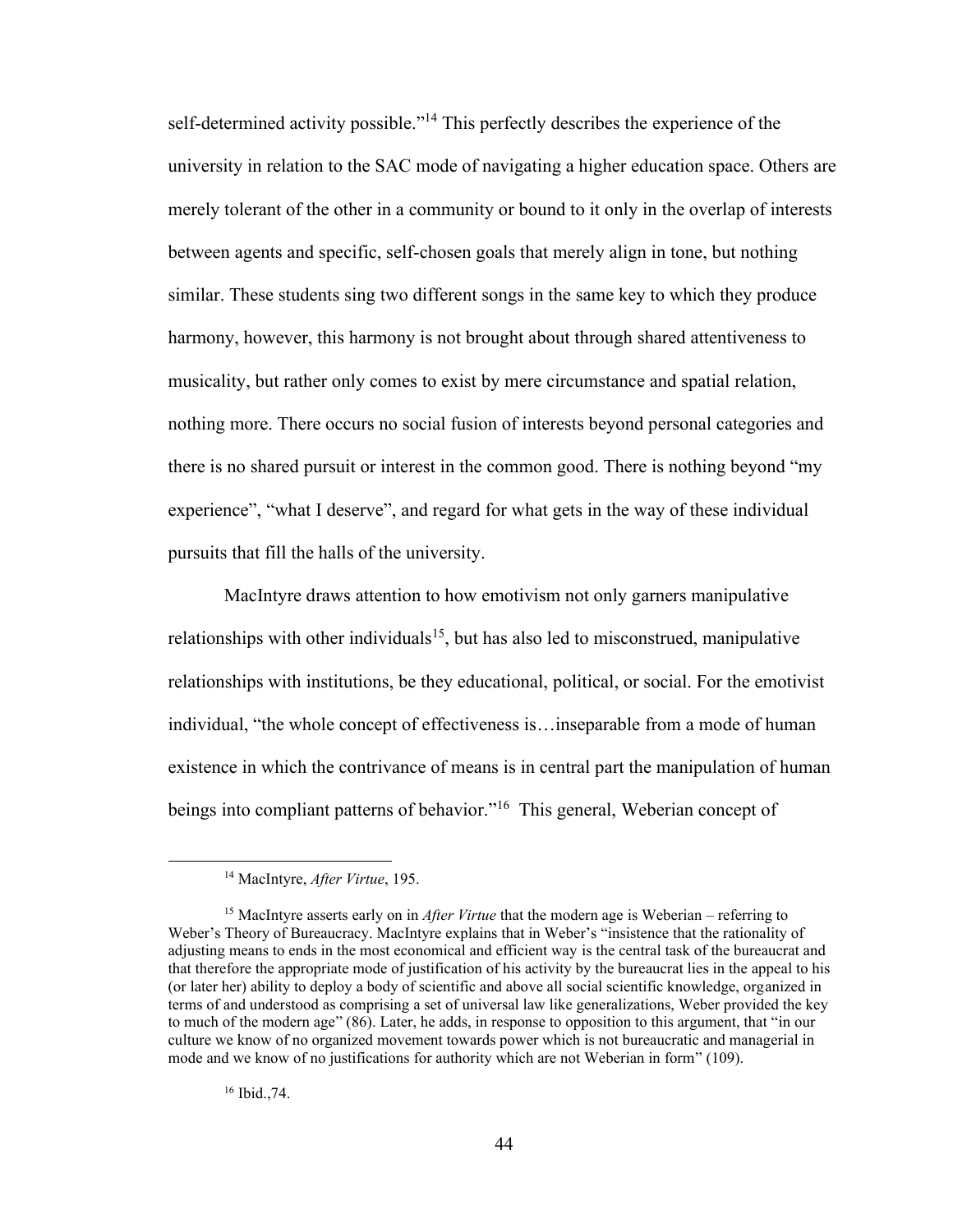effectiveness "is bound up with equally general notions of social control exercised downwards in corporations, government agencies, trade unions and a variety of other bodies." <sup>17</sup> Thus, individualism must become bureaucratic individualism, and institutions must become bureaucratic institutions if they are to adequately meet the demands of effectiveness for certain ends. MacIntyre synthesizes that "the society in which we live is one in which bureaucracy and individualism are partners…and it is in the cultural climate of this bureaucratic individualism that the emotivist self is naturally at home."<sup>18</sup>

Universities, upon accepting MacIntyre's own critique of modernity, have become nothing more than bureaucratic institutions concerned with providing customer satisfaction for the sake of monetary gain and reputation while simultaneously embracing a fictitious ethos that it remains a space dedicated and defined by community, shared practices, and rich history and tradition of pursuit of a higher good. This shift towards the commodification of higher education "signals the commensurate loss of a student's ability to envision success as an interdependent, rooted, and connected ideal of social, environmental, and personal flourishing"<sup>19</sup> and instead develops a "sense that [one] can establish [their] identity without recourse to lengthy and complicated procedures or activities."<sup>20</sup> The business model higher educational institutions now cling to and the predominance of the SAC model both perpetuate a culture of liberal individualism that

 $17$  Ibid.

<sup>18</sup> Ibid., 35.

<sup>&</sup>lt;sup>19</sup> Paul E. Bylsma, "The Teleological Effect of Neoliberalism on American Higher Education [Special Section]," *College Student Affairs Leadership* 2, no. 2 (Fall 2015): 4-5.

<sup>20</sup> *The Marketisation of Higher Education and the Student as Consumer,* eds. Mike Molesworth, Elizabeth Nixon, and Richard. Scullion, (New York, NY: Routledge, 2011), 199, doi: 10.4324/9780203842829.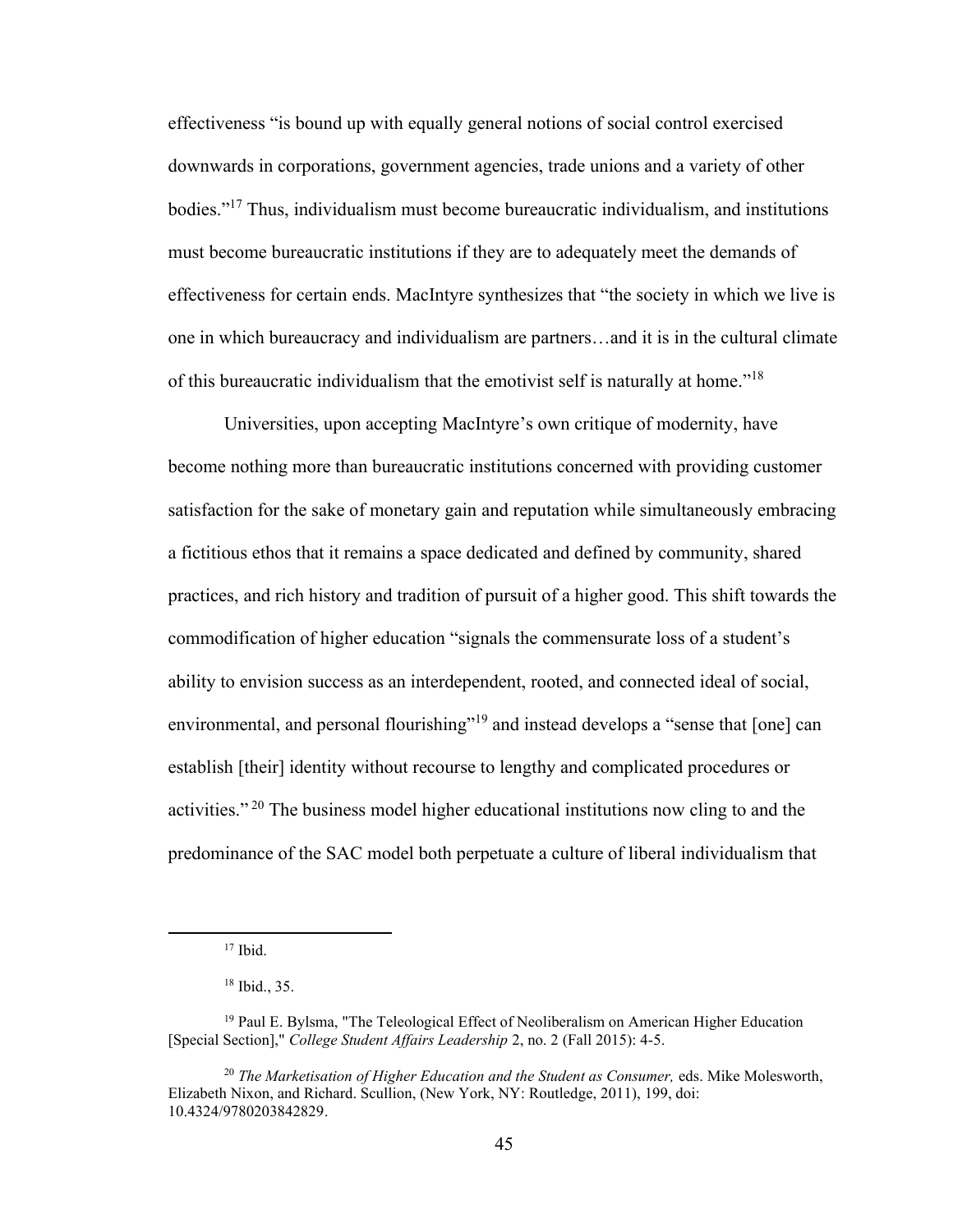lacks any teleological or moral coherence outside of personal interest, materialism, gratification, and gain. The neoliberal influence on concepts of the purpose of higher education and American ideals of the good life creates

a telos defined by individual empowerment and wealth accumulation in a free and deregulated market…and the teleological implications that follow [shift] the ultimate direction of higher education from its social, communal, and democratic ideals toward a vision of success rooted in individual achievement and determined by material gains. <sup>21</sup>

Universities are plagued by decreasing sustainment of forms of narrative, community, or traditions within contexts of higher learning that, if sustained, could contribute to coherent moral understanding against the pressures of emotivism. A 2015 study of the mission statements of different institutions found that only 25 percent of a group of 312 universities included any mention of "the development of personal perspectives, values, and moral character."<sup>22</sup> In addition, fewer than 10 percent of all 312 institutions actively "encouraged students to broaden their ethical and moral responsibilities"<sup>23</sup> through the acquisition of "knowledge and appreciation of the ethical dimensions of humankind" or engagement with "challenging ethical, moral, and human dilemmas."<sup>24</sup> A survey of undergraduates revealed that the ideas of "ethics" and "ethical" were defined by personal categories,<sup>25</sup> and

> When invited to describe their personal ethical compass, [students of different professional disciplines] mentioned having values, referred to a rule (of life) or a

 $21$  Ibid., 6-7.

<sup>22</sup> Jack Meacham and Jerry G Gaff, "Learning Goals in Mission Statements: Implications for Educational Leadership," Liberal Education 96, no. 1 (Washington D.C: Association of American Colleges and Universities, Winter 2006): 10, [https://files.eric.ed.gov/fulltext/EJ743272.pdf.](https://files.eric.ed.gov/fulltext/EJ743272.pdf)

<sup>23</sup> Eric L. Dey, *Developing a Moral Compass: What Is the Campus Climate for Ethics and Academic Integrity,?* (Washington, D.C: Association of American Colleges and Universities, 2010), 2, [https://www.aacu.org/sites/default/files/files/core\\_commitments/moralcompassreport.pdf.](https://www.aacu.org/sites/default/files/files/core_commitments/moralcompassreport.pdf)

<sup>24</sup> Meacham and Gaff, "Learning Goals in Mission Statements," 10.

<sup>&</sup>lt;sup>25</sup> Such a reality may indeed be an example of the consequence of emotivism.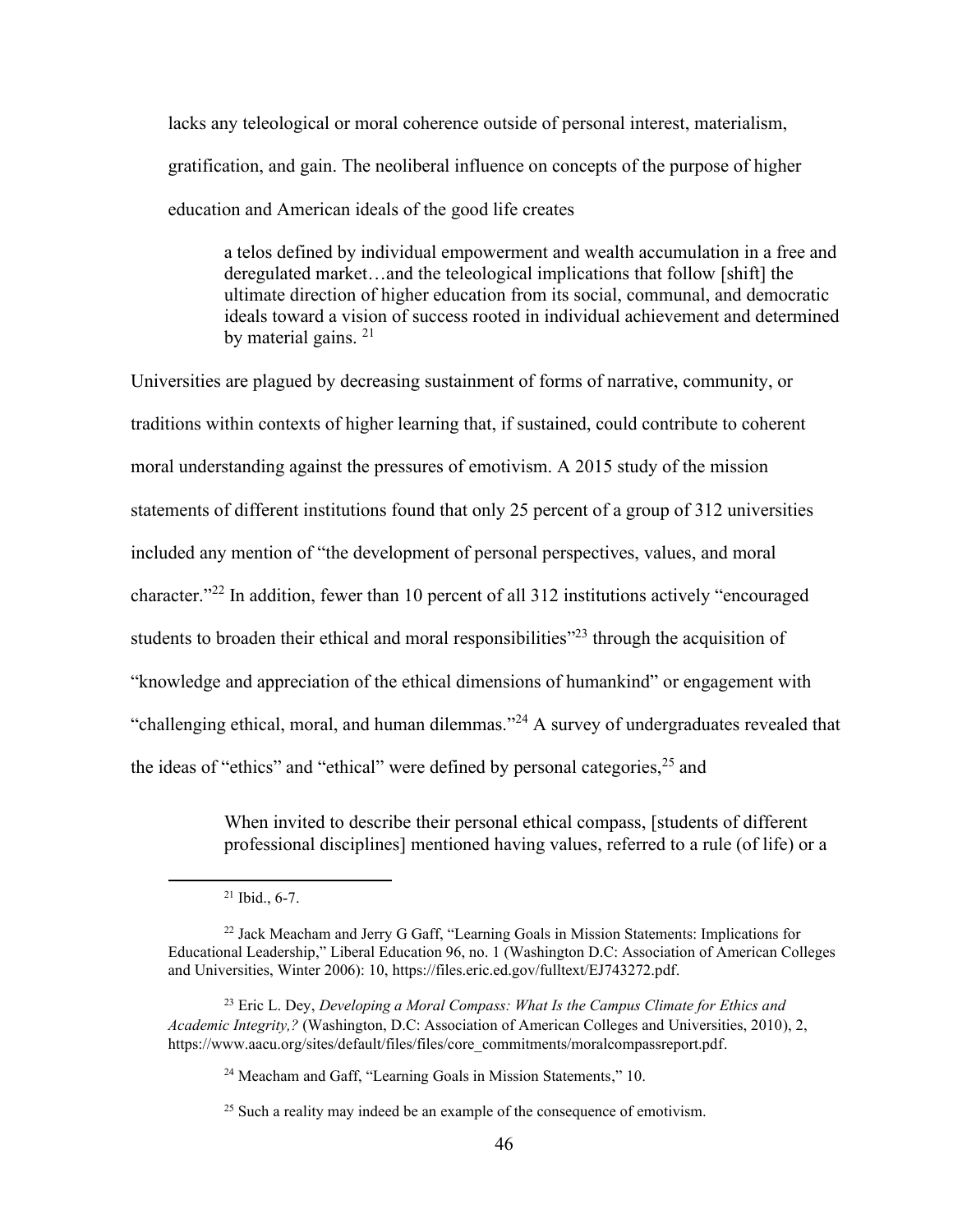choice to do right or wrong. Although a majority of students claimed that navigating on values such as respect, honesty and kindness was most important to them, they had difficulties explaining how these values or rules were explicitly reflected in their behaviour. 26

If both the institution and its patrons operate under incoherent moral systems or a lack of moral and ethical understanding<sup>27</sup>, how then is the university to take up the reigns in the moral formation of its students? The current state of the university is lacking in any means to move past this catastrophe. It is only in understanding the ways in which morality and virtues are formulated, identifying where such developments are lacking, and placing them within the walls of the university does there remain hope in pushing back against the morally catastrophic realities of emotivism and the SAC mode of operating. 28

# The Stuff of Virtue

The later chapter of *After Virtue* offers a metanarrative of moral systems and virtue from which three core concepts that formulate accounts of virtues and morality emerge: practices, narratives, and traditions. By analyzing conflicting accounts of virtue

<sup>26</sup>Lieke Van Stekelenburg Chris Smerecnik, Wouter Sanderse, and Doret J. De Ruyter, "'What Do You Mean by Ethical Compass?' Bachelor Students' Ideas about Being a Moral Professional," *Empirical Research in Vocational Education and Training* 12, no. 1 (October 16, 2020): 7, [https://doi.org/10.1186/s40461-020-00097-6.](https://doi.org/10.1186/s40461-020-00097-6) It is important to note that this study was conducted in Norway, therefore, it may not accurately represent American students, but it still offers a picture of westernized higher education under globalized capitalism. In this survey, one student responded that "'ethical is of course a very flexible concept, there is no standard for it: what is ethics or what is ethically responsible and what is not? That is very personal.'" Another student expressed: "'uh, yeah, what's important to me.. that's how I treat other people, too. And of course that differs per situation […] I may deviate from my course in order to, uh, yes, then… I don't really know how to put that into words'".

 $27$  Such an incoherence exists due to a lack of teleological structure or understanding of the human along with a failure to facilitate proper practices and traditions. The ways in which these three parts create a unified moral structure will be outlined in the following section which explores Macintyre's analysis of narrative, tradition, and practice.

<sup>&</sup>lt;sup>28</sup> Both as it relates to the manner in which students regard themselves and the university, and in what ways universities shape their operations in relation to the students and wider culture of consumerism and customer satisfaction.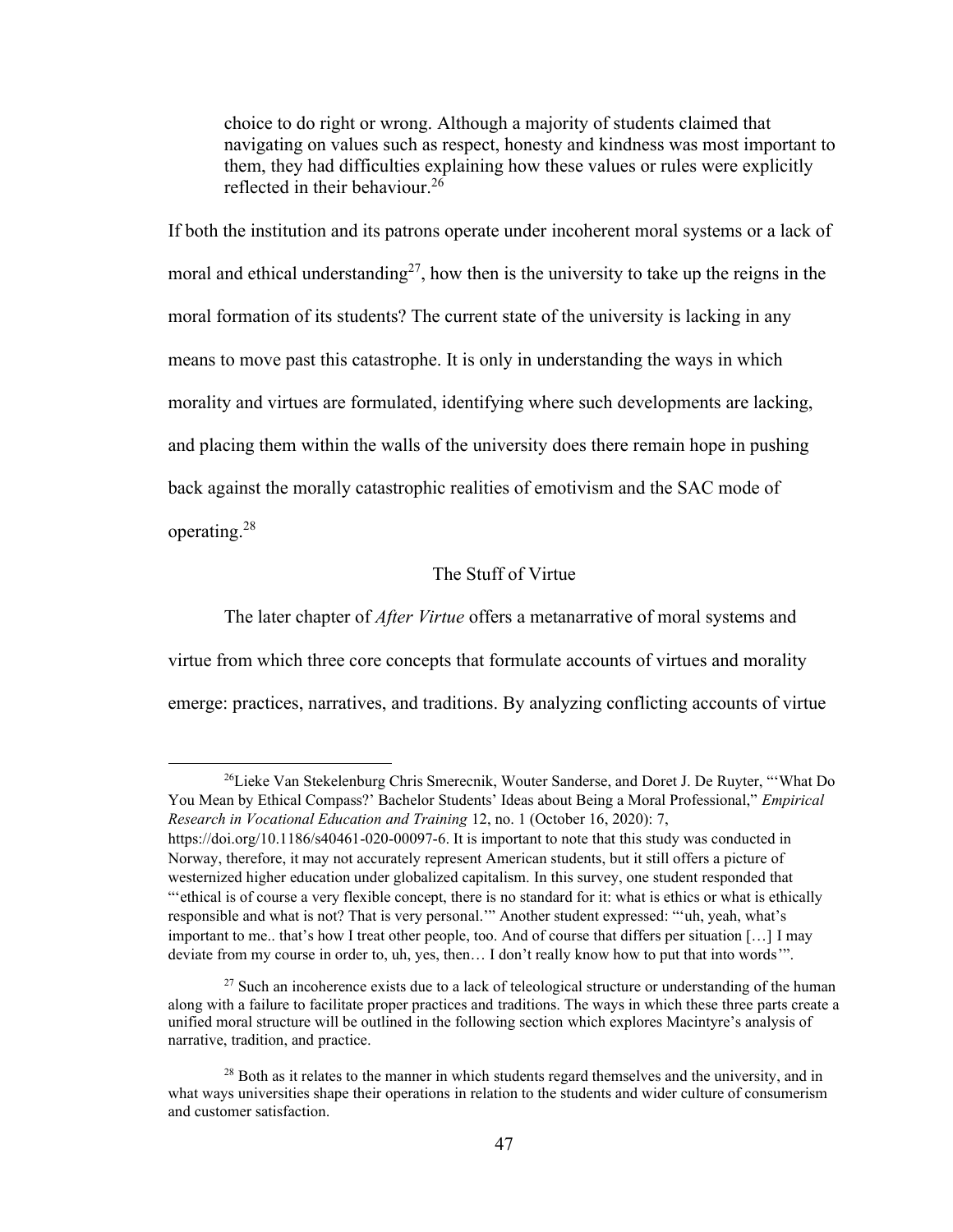in the work of Homer, Aristotle, Benjamin Franklin, Jane Austen, and the New Testament, MacIntyre arrives at the conclusion that each of these accounts claim, "not only theoretical, but also an institutional hegemony."<sup>29</sup> Therefore, all five differing accounts of the virtues depict that the virtues are manifest in distinct institutions. Therefore, what constitutes a virtue rests upon a prior account of both moral and social life. MacIntyre then establishes that virtues require three concepts: practice, narrative cohesion, and traditions. All three concepts gain meaning and function from the others in order to offer a structure for an account of virtues. Further, all three function to create morality and living a moral life coherent and intelligible. Macintyre's description of the development and organization of moral systems itself is complex and multilayered.

According to MacIntyre, the act of living out the virtues is what develops a thriving moral system, and virtues are developed through practices that pursue internal goods. However, the pursuit of these internal goods must be grounded in a teleological understanding of the human life. Telos emerges from the fusions of contexts of social traditions and narrative. These fuse together to create an understanding of cohesiveness and unity in a life, setting up a narrative form of the act of living thus allowing a teleology to operate over the practices and thus virtues of an individual in a larger moral context. Traditions, narratives, and practices are all socially located, and it is, therefore, the creation of communities within these contexts that enable moral systems to emerge and organize the way life is lived.

MacIntyre defines practice as:

Any coherent and complex form of socially established cooperative human activity through which goods internal to that form of activity are realized in the course of trying to achieve those standards of excellence which are appropriate to,

<sup>29</sup> MacIntyre, *After Virtue*, 186.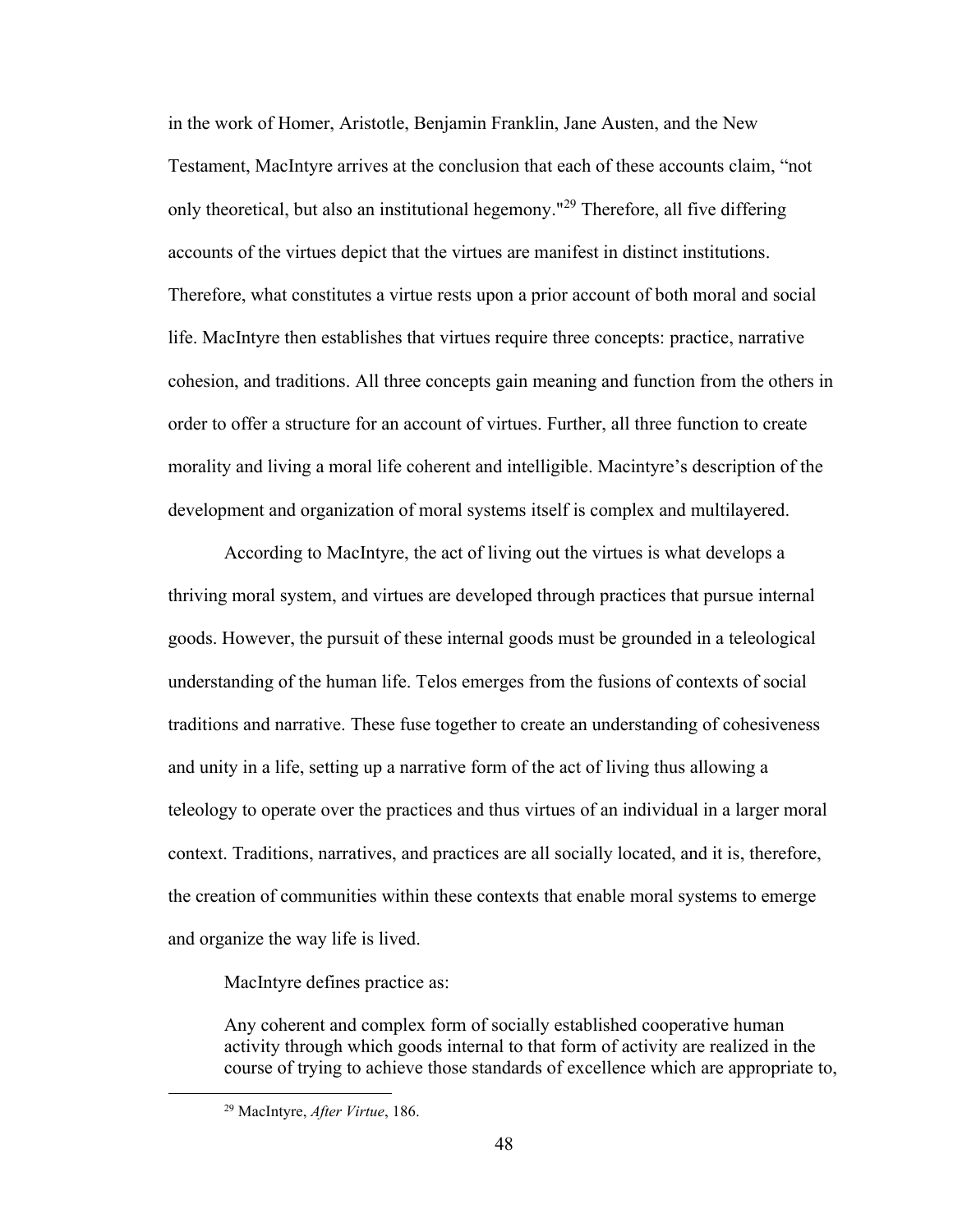and partially definitive of, that form of activity, with the result that human powers to achieve excellence, and human conceptions of the ends and goods involved, are systematically extended.<sup>30</sup>

All practices also have their own history regarding the technical skills required for each practice and its practitioners. Therefore, practice involves standards of excellence, judgment, and obedience to rules in their exercise if they are to be done well. MacIntyre expands upon this, explaining that "to enter into a practice is to accept the authority of those standards and the inadequacy of [one's] performance as judged by them. It is to subject [one's] attitudes, choices, preferences and tastes to the standards which currently and partially define the practice."<sup>31</sup> In practices, there are two types of goods: internal and external. Internal goods are concerned with the *excellence* of practice in and of itself while external goods are concerned merely with the outcome or ends of performing an activity such as money or power. Further external goods operate in relation to a context of competition and hierarchy. MacIntyre makes an important distinction in that practices must not be confused with institutions.

Although institutions can serve as locations for practices and its history and continuation of its exercise,

Institutions are characteristically and necessarily concerned with external goods. They are involved in acquiring money and other material goods; they are structured in terms of power and status, and they distribute money, power and status as rewards. Nor could they do otherwise if they are to sustain not only themselves, but also the practices of which they are the bearers. For no practices can survive for any length of time unsustained by institutions.<sup>32</sup>

<sup>30</sup> Ibid., 187.

<sup>31</sup> Ibid., 190.

<sup>32</sup> Ibid., 194.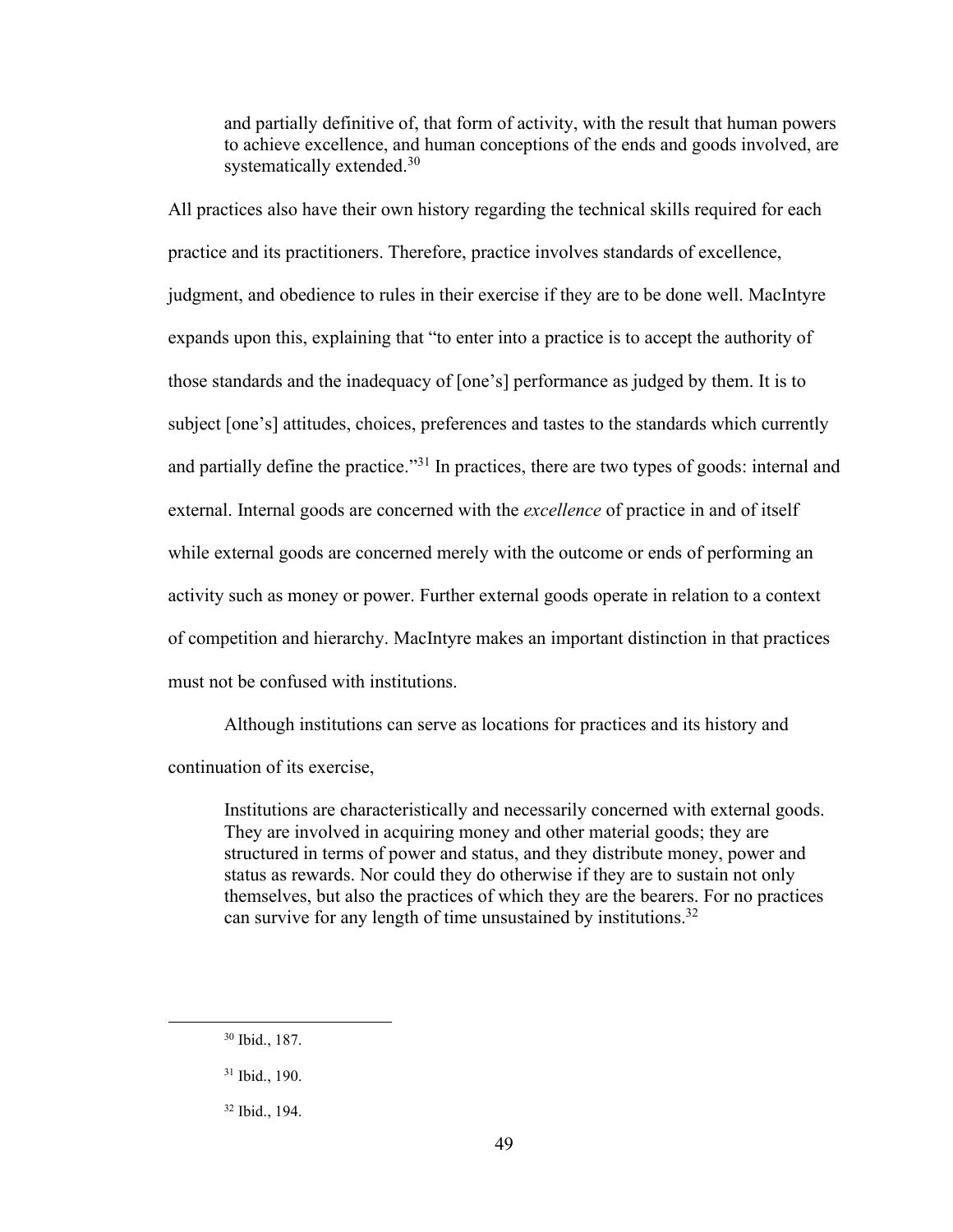Therefore, institutions hold the ability to either corrupt or create a flourishing environment for practices. The ability for a practice to retain its integrity will depend on the way in which the virtues can be and are exercised in dedication to sustaining the institutions that are the social bearers of the practice. <sup>33</sup> Virtue itself is tied directly to a relationship of goods and therefore the distinction between types of goods in necessary before understanding MacIntyre's definition of virtue. His initial and incomplete definition of a virtue is: "A virtue is an acquired human quality the possession and exercise of which tends to enable us to achieve those goods which are internal to practices and the lack of which effectively prevents us from achieving any such goods."<sup>34</sup> This definition is incomplete due to the fact that virtues are not merely related to practice, but rather require the concept of telos.

It is a narrative understanding of the human life and traditions that allow virtues and practices to operate teleologically. The idea of a narrative life may seem strange since "modernity partitions each human life into a variety of segments, each with its own norms and modes of behavior" which operate not unlike a series of unrelated, independent events. <sup>35</sup> Interestingly, humans, according to MacIntyre are ontologically story-telling animals and the intelligibility of human behavior over a lifetime is only made intelligible through an understanding of a human life as a narrative. <sup>36</sup> A narrative understanding of human life grants categories to reference intentions and actions throughout a certain history of an individual, thus making characterization and

<sup>33</sup> Ibid., 195.

<sup>34</sup> Ibid., 191.

<sup>35</sup> Ibid., 204.

<sup>36</sup> Ibid., 216.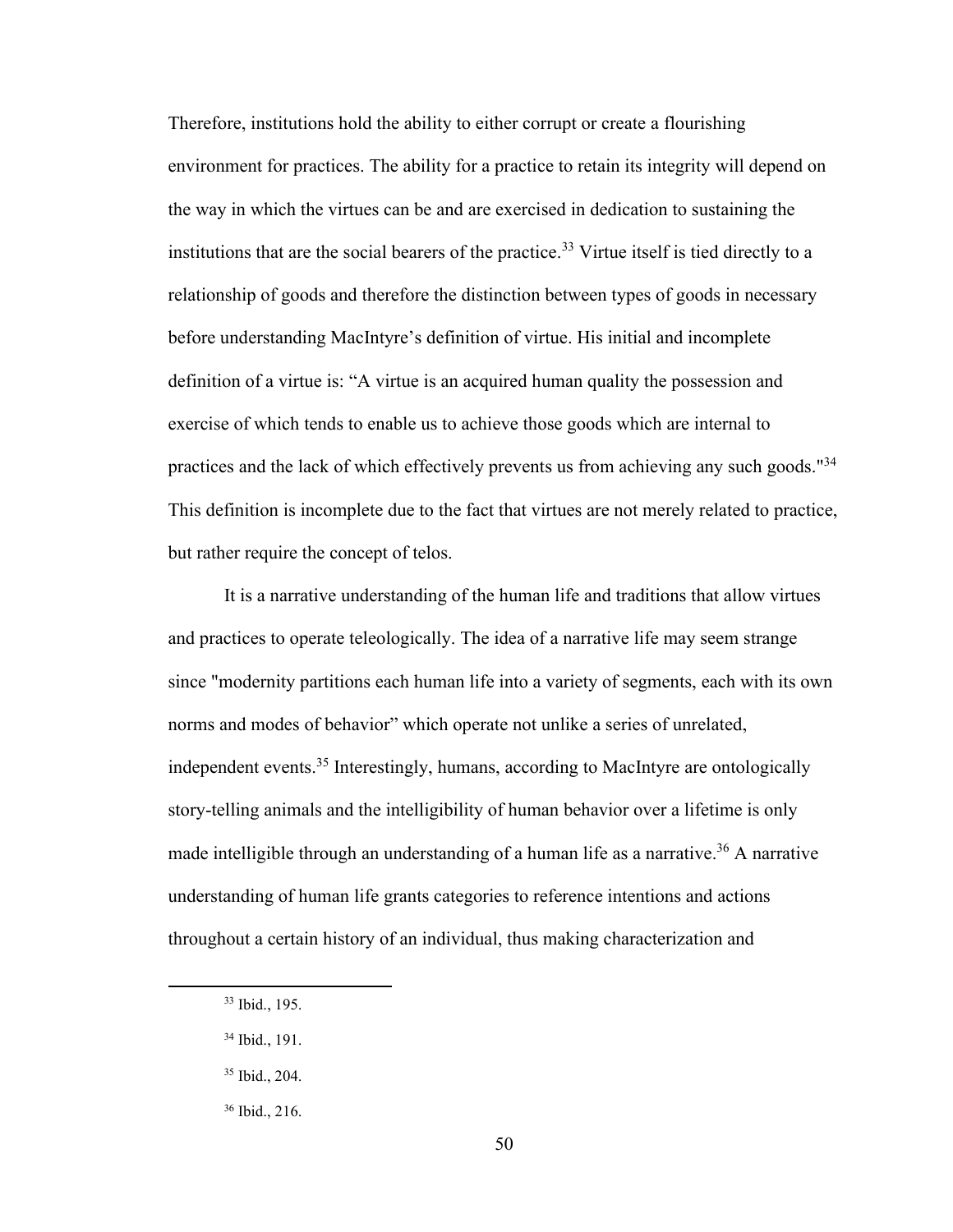intelligibility of human action possible. Further, total unity of a human life can only be conceived through a unity of a narrative of which the individual is the author and is tied up in a web of other narratives. Narratives are inherently related to a concept of time, an understanding of a past and the continual movement towards a future and are teleological in this future-facing orientation. Therefore, seeking intelligibility of the direction, future, and telos of one's life, must take the form of a quest.

A quest can only be understood in regard to what it pursues, in this case, the good of a human life. It is the quest that becomes education both to the individual as an individual and to the nature of what is pursued in relation to the challenges faced on the journey of the narrative. MacIntyre then includes a second account of the virtues as:

those dispositions which will not only sustain practices and enable us to achieve the goods internal to practices, but which will also sustain us in the relevant kind of quest for the good. by enabling us to overcome the harms, dangers, temptations and distractions which we encounter and which will furnish us with increasing self-knowledge and increasing knowledge of the good.<sup>37</sup>

However, the virtues cannot be properly exercised nor the quest for the good thrive in a vacuum of individualism. Instead, they must be conceived through an understanding of social identity. The individual is born into a social context in which one fulfills certain roles, and the apprehension of what is good for one in these roles, and thus oneself, rests upon an understanding of what is *inherited.* Those characteristics that are inherited "constitute the given of my life, my moral standing point. This is in part what gives my life its own moral particularity."<sup>38</sup> What is inherited is definitive of who one is and therefore, every individual, is the continuation and bearer of a tradition. Practices are

<sup>37</sup> Ibid., 219.

<sup>38</sup> Ibid., 254.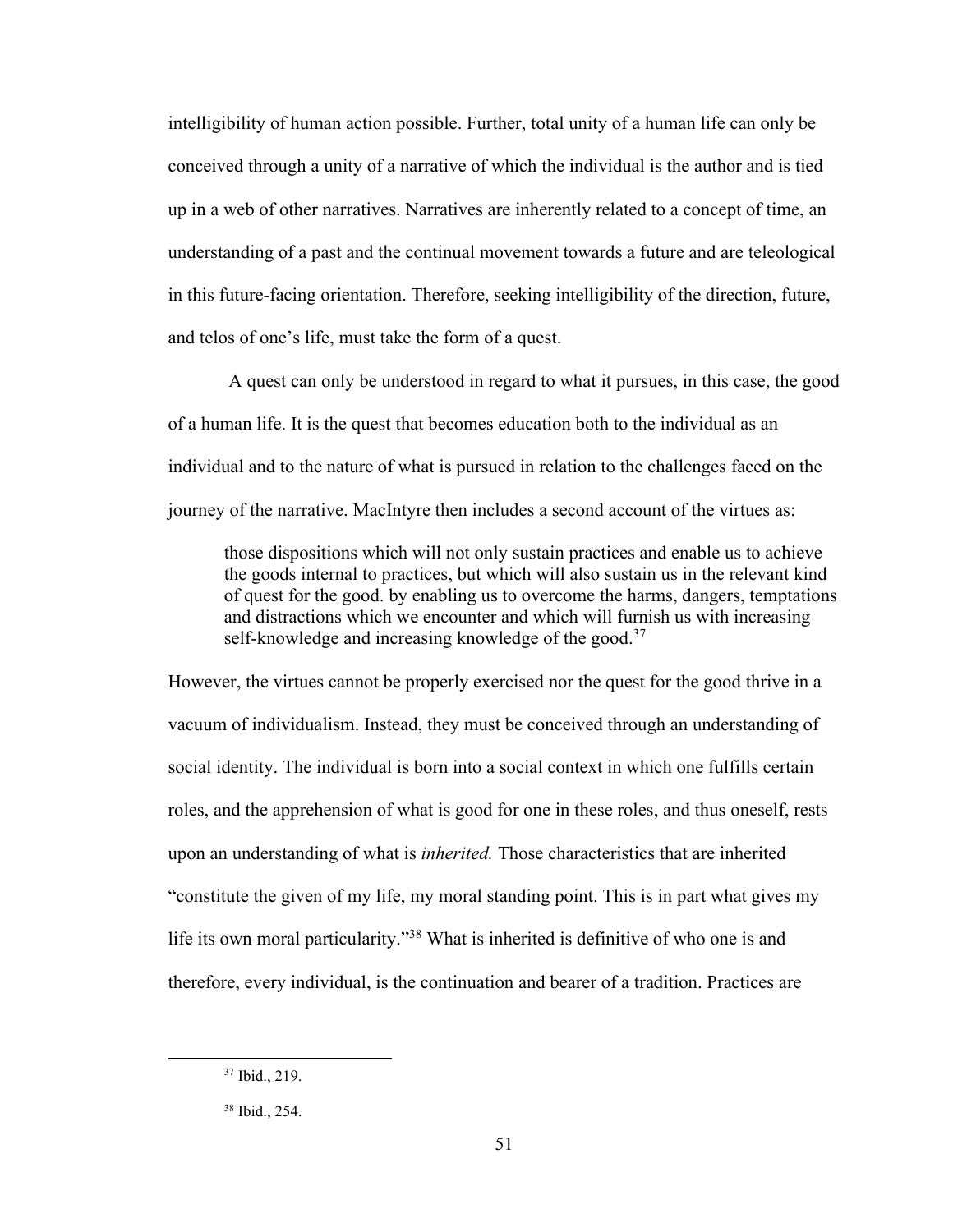sustained through traditions, and all thriving traditions are sustained through a critique of the good particular to certain traditions.

In the case of an institution bearing a tradition, "its common life will be partly, but in a centrally important way, constituted by a continuous argument as to what a university is and ought to be or what good farming is or what good medicine is. Traditions, when vital, embody continuities of conflict." <sup>39</sup> It is the exercise of relevant virtue which guides this ongoing argument regarding the goods of a tradition and which either sustain it or destroy it. Therefore, the moral formation of an individual, unity of their life under narrative, and proper use of the practices and thus the virtues all occur through the participation in the deliberation of a tradition. The final and total definition of virtue is as follows:

The virtues find their point and purpose not only in sustaining those relationships necessary if a variety of goods internal to practices are to be achieved and not only in sustaining the form of an individual life in which that individual may seek out his or her good as the good of his or her whole life, but also in sustaining those traditions which provide both practices and individual lives with their necessary historical context.<sup>40</sup>

It is his outlining of tradition, narrative, and practices that MacIntyre thus offers the readers an understanding of how moral formation occurs, where it occurs, and how it is sustained. It is MacIntyre's understanding of traditions, narrative, and practices that I will return to in arguing the legitimacy of universities holding responsibility in the moral formation of their students as well as a proposal of structuring the model for teacherstudent relationships in the classroom in my final chapter.

<sup>39</sup> Ibid., 222.

<sup>40</sup> Ibid., 223.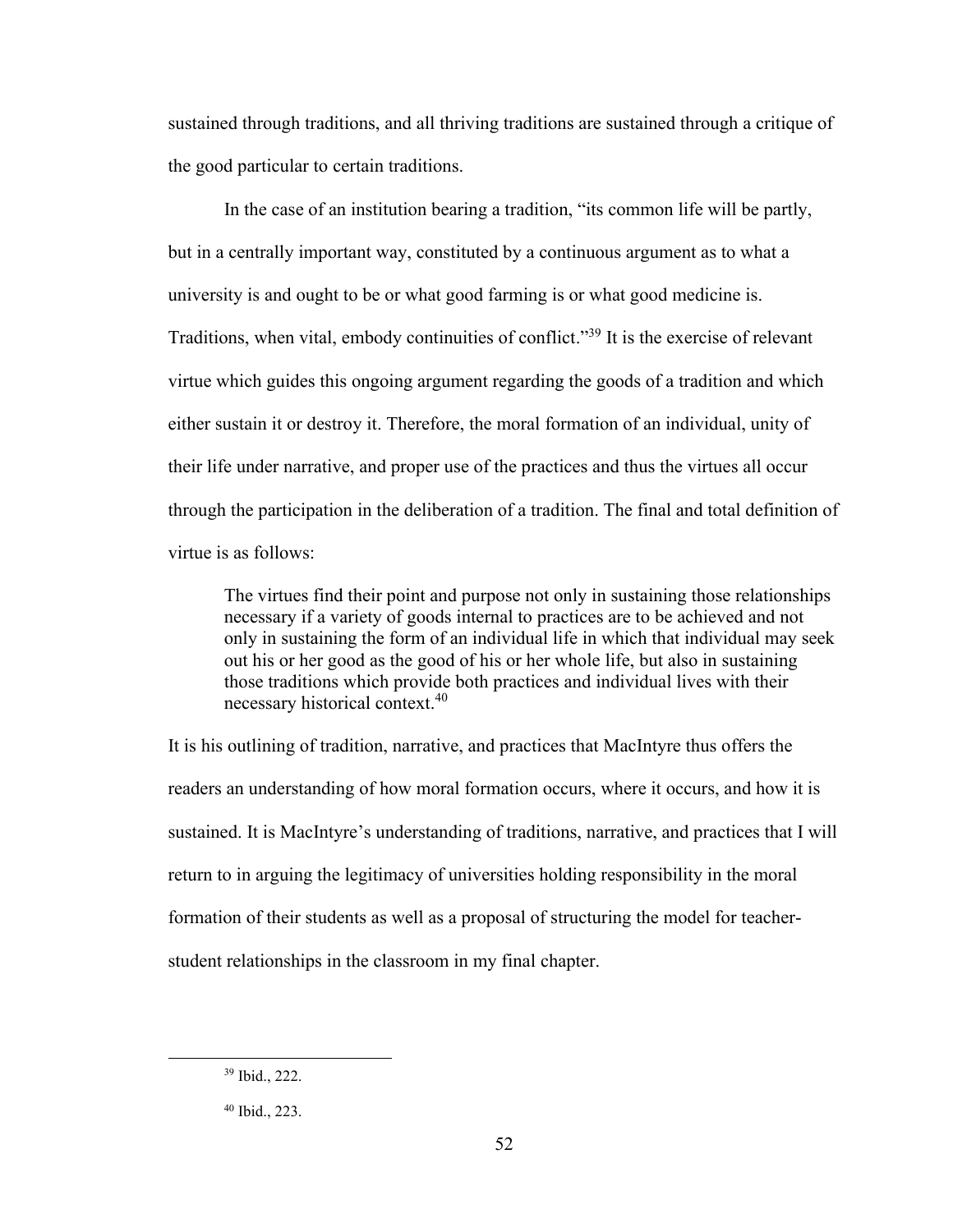#### MacIntyre and The Question at Hand

I am confronted with the question "why higher educational institutions?" when MacIntyre himself describes institutions as problematic. The answer is simple: institutions are inherently constructed by smaller communities, despite being entities in themselves, they are made up by people, by groups, and of course by practices. MacIntyre himself recognizes that practices, especially in the intertwined nature of globalized modern capitalist society, are necessarily reliant upon and sustained through institutions they are associated with: "for no practices can survive for any length of time unsustained by institutions."<sup>41</sup> Further, institutions are foundational parts of economic and social life, they serve as locations of power, influence, and formation. There no doubt exists a complex and problematic relationship between practices and institutions, as well as a clear tension between the institutional pursuit for external goods and the proper use of practices for internal goods. Although there is a contradictory nature between the two, institutions are foundational for the location of establishing communities and connecting those with practices in relation to one another.

Deconstructing institutions or deeming them unworthy of reestablishing morally grounded practices is problematic. In such a case, practices would become disconnected from the act of sharing and rather become dispersed, privatized, and unable to have any transformative nature or become rooted in communities. One cannot fall into the habit of the erasure of the old and creation of something completely new. Rather, seeking a location within institutions with the intent of transforming its function from the inside out is the necessary path to take. It is then clear that institutions in MacIntyre's account are

<sup>41</sup> Ibid., 194.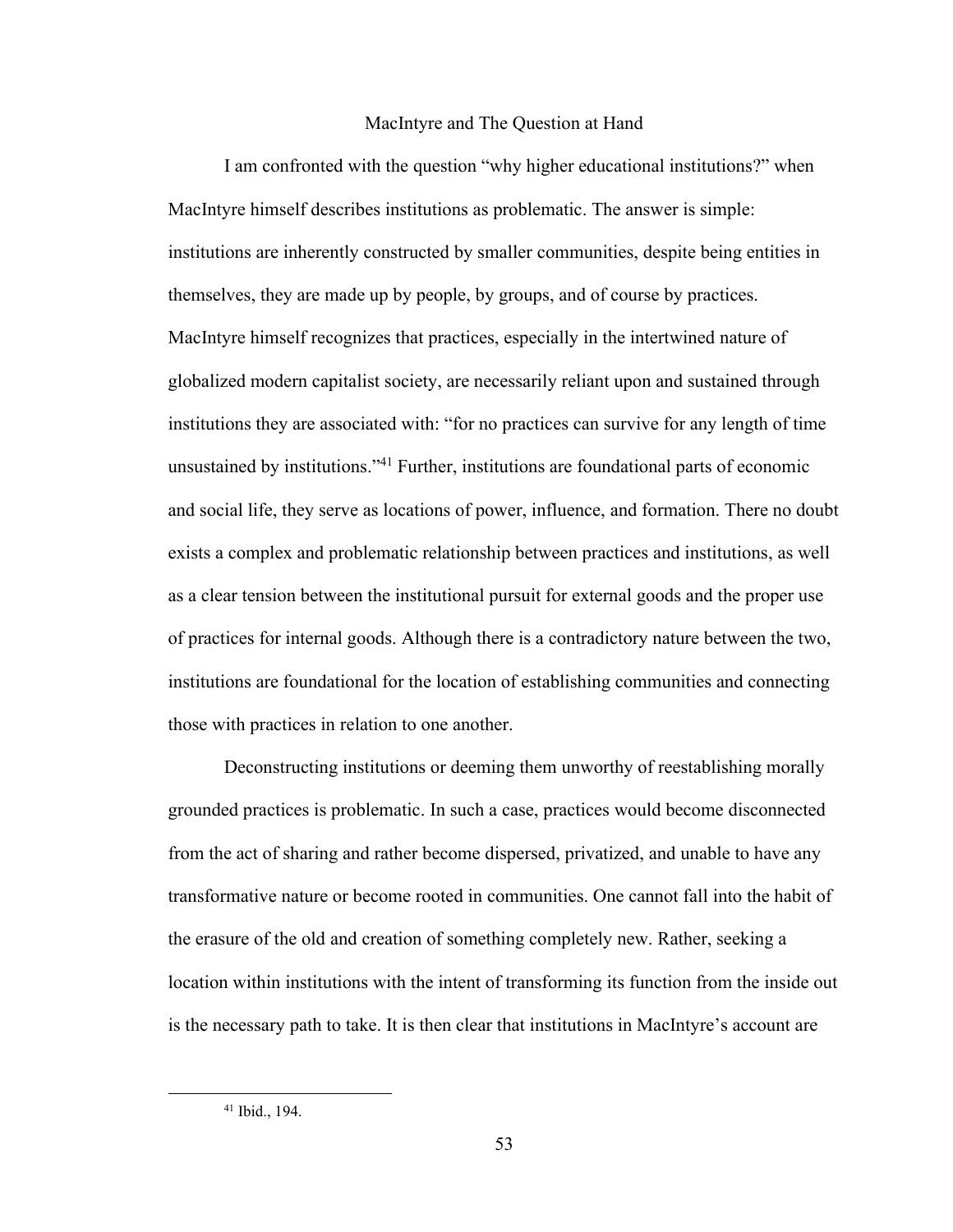where the communities of moral formation must take root, and undoubtedly an educational institution is the best kind of institution for MacIntyre's project. From here, we must reevaluate the relationship between practices and institutions by looking to communities and the agents that constitute them. In this case, the institution is the university, the location is the classroom, and the practice is teaching in a context of community constituted by student-teacher relationships.

# A Remaining Tension

Before proposing such a model, it is necessary to point out the tension in MacIntyre's own philosophy regarding moral formation in education institutions. This tension is that MacIntyre does not regard teaching as a practice. MacIntyre critiques teaching as an activity that operates as a means to achieve certain ends, stating that "all teaching is for the sake of something else and so teaching does not have its own goods." $42$ Without teaching itself being a practice, there cannot be sustained traditions nor narratives, thus leading to a disconnected community in the classroom and a simple continuation of the state of the university. This is a rather grim image. However, MacIntyre fails to account for the complexities of a practice he himself outlines in *After Virtue*. Philosopher and professor James Dunne critiques MacIntyre's perspective, since "teaching is a triadic relation between a teacher, a subject-matter, and a student" while MacIntyre's description hyper focuses solely upon the dimensions of and relationships between teacher and subject matter where "'teaching is never more than a means…it has no point and purpose except for the point and purpose of the activities to which it

<sup>42</sup> Alasdair MacIntyre, "The Idea of an Educated Public," in *Education and Values*, ed. Graham Haydon (London: University of London 1987): 16.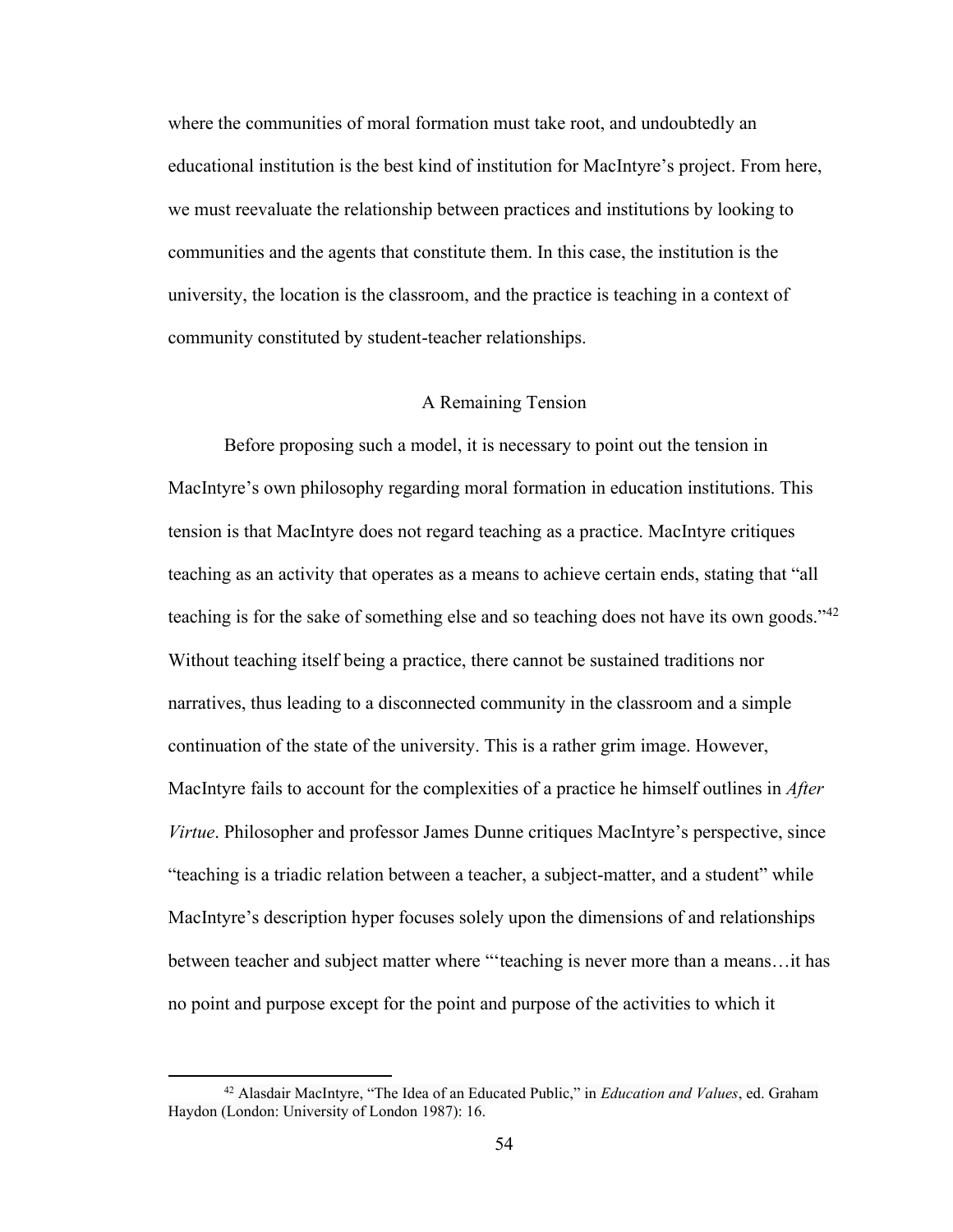introduces students.'" <sup>43</sup> In agreement with Dunne, MacIntyre in fact fails to apply his own understanding of practices to teaching, which would have removed institutions of higher education from the possibility of operating as a location where moral formation is possible.

Additionally, MacIntyre does point towards communities as counters to the ills of emotivism but does not account for the individuals which make up these communities. *After Virtue* fails to truly consider the realities of the deeply engrained individualism of the modern-day. Without an account of where the individual fits within these communities, there is no system for each individual that makes up these communities to correctly sustain narrative, tradition, or practices. Simply, MacIntyre does not ultimately return to selfhood in his conclusion of *After Virtue* and it is this neglect of the individual which threatens the effectiveness of implementing his own solutions in a university. For the solutions of *After Virtue* to function properly within the modern American university, the individual as a moral agent and an account of teaching as practice must be considered. Regarding the first, we turn to Michel Foucault and the latter will reappear in the final synthesizing chapter.

*After Virtue* concludes facing a diverging road to which modernity must choose a direction: Aristotelianism or Individualism, Aristotle or Nietzsche. <sup>44</sup> MacIntyre argues in favor of Aristotelianism as the correct choice, as the entirety of *After Virtue* has worked to demonstrate, since in the case of defending an individualistic approach to moral

<sup>&</sup>lt;sup>43</sup> Dunne and MacIntyre as cited in James Bernard Murphy, "The Teacher as the Forlorn Hope of Modernity: MacIntyre on Education and Schooling," *Revue Internationale de Philosophie* 67, no. 264 (2013): 188.

<sup>&</sup>lt;sup>44</sup> Nietzsche, in the context of the final chapter, represents an approach to morality defended by liberal individualism that Macintyre ascribes as incredibly Nietzschean in content and approach.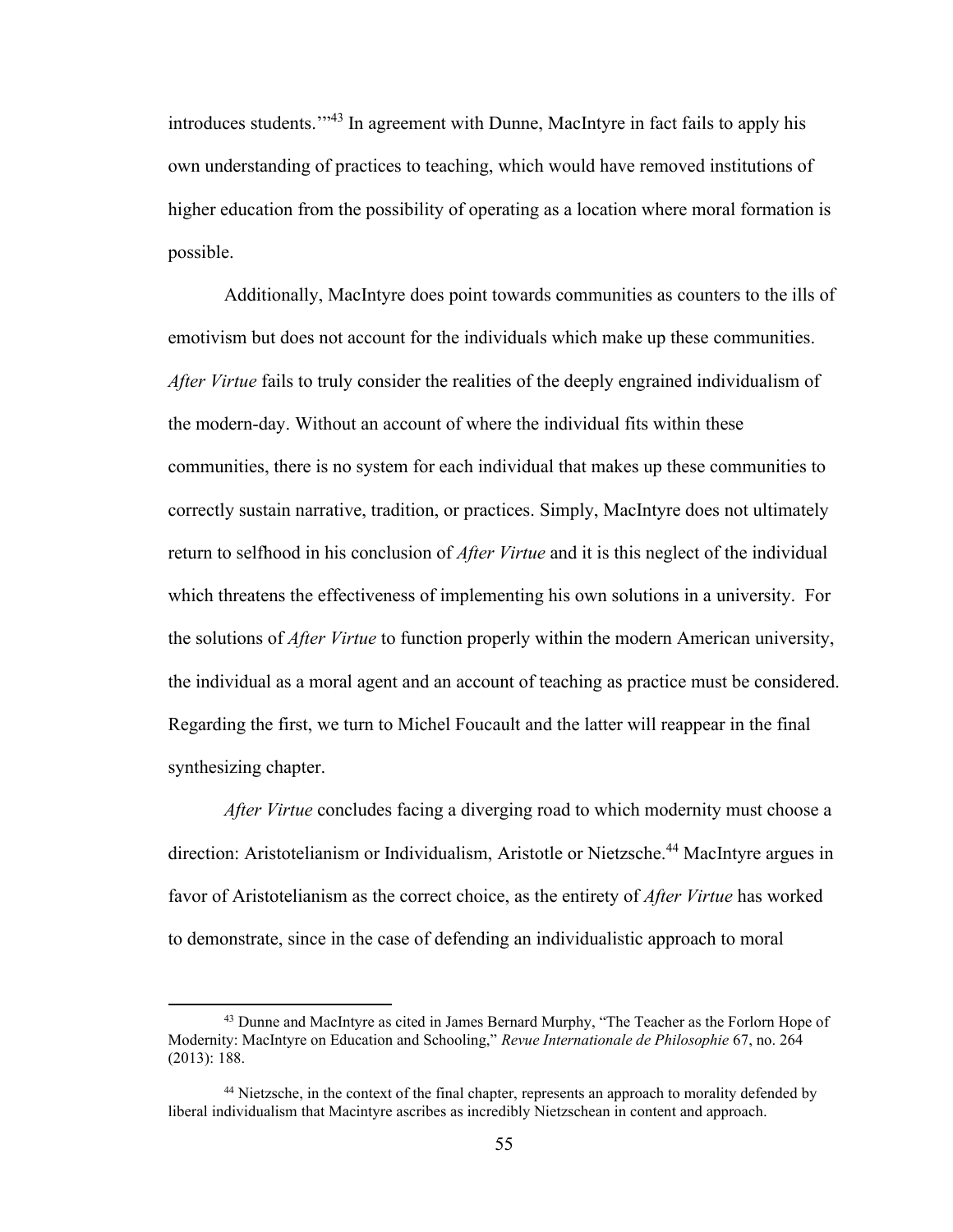destiny (or choosing Nietzsche) "we still, in spite of the efforts of three centuries of moral philosophy and one of sociology, lack any coherent rationally defensible statement of a liberal individualist point of view; and that, on the other hand, the Aristotelian tradition can be restated in a way that restores intelligibility and rationality to our moral and social attitudes and commitments."<sup>45</sup> Macintyre draws a parallel between modernity and when the Roman Empire descended into the Dark Ages, stating that modernity stands at a similar turning point and that "what matters at this stage is the construction of local forms of community within which civility and the intellectual and moral life can be sustained through the new dark ages which are already upon us."<sup>46</sup>

Foucault problematizes Macintyre's sanguine take on morality and recognizes in his work on self-care that if there remains moral power in antiquity, it *can* be reactivated but it must be reactivated and synthesized within the state and structure of modernity, rather than simply bringing about a complete return to the past. MacIntyre holds a certain Victorian sensibility and trust in *things* themselves. However, his unquestioning embrace of Aristotelianism and appeal to metaphysical grounds does not fully address the possible challenges regarding the transition of western society ruled by pluralism and radical individualism to these new social and philosophical models of life. In his final chapter, Macintyre addresses a possible critique to his support for Aristotelianism in saying that it does not serve as a proper opposition to the problems and conditions of modernity. Rather, for there to be any hope in establishing communities of moral formation, the correct intellectual opposition to liberal individualism and the condition of advanced

<sup>45</sup> MacIntyre, *After Virtue*, 259.

<sup>46</sup>Ibid., 263.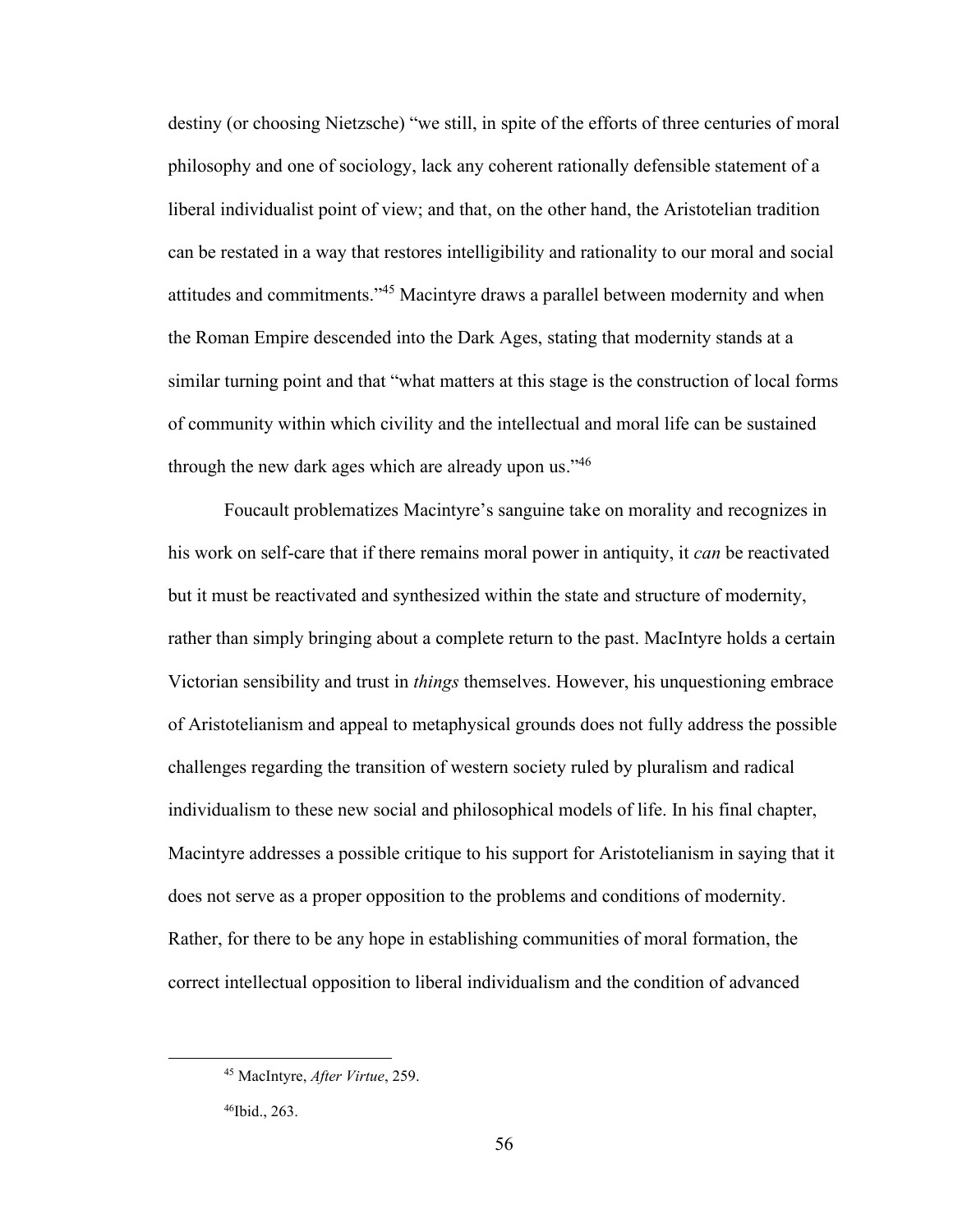capitalism is, rather, a version of Marxism or neo-Marxism. <sup>47</sup> MacIntyre responds that ultimately, Marxism or neo-Marxism arrives either at Weberian social democracy, tyranny, or Nietzsche's *Übermensch* due to certain radical individualist tendencies found in Marx's image of the free individual found in *Capital*. <sup>48</sup> Although MacIntyre's response to such a critique is well-formed and bolsters his concluding argument, the aspect of the critique that argues that Aristotelianism does not oppose the problems of modernity adequately should be legitimately considered. Although MacIntyre addresses critiques of moral traditions that may ultimately return to a reimagined version of the modern moral catastrophe brought about in individualism, he does not account for how exactly to deal with the modern individual as an individual who does not naturally fit into, nor would easily follow, Aristotelianism and MacIntyre's idea of communities of moral formation.

*After Virtue* discusses how a community sustains practices, traditions, and narratives, yet does not address the responsibility of the individual as a moral agent outside of the discussion of emotivism and the critique of modern individualism. However, his own deconstruction of emotivism reveals how deep the roots of individualism run. The individual remains part of the tapestry of understanding moral formation. The modern moral agent needs to return to an understanding of the self qua self rather than as merely self qua community. How then is this gap to be bridged? Foucault works in harmony with Macintyre's notion of community by creating moral

<sup>&</sup>lt;sup>47</sup> Ibid., 263. According to MacIntyre, a compelling argument in favor of Marxism or neo-Marxism will "trace a genealogy of ideas from Kant and Hegel through Marx and claim that by means of Marxism the notion of human autonomy can be rescued from its original individualist formulations and restored within the context of an appeal to a possible form of community in which alienation has been overcome, false consciousness abolished and the values of equality and fraternity realized."

<sup>48</sup> Ibid., 260. This is one of three critical arguments MacIntyre engages in the concluding chapter of *After Virtue*. The first critique regards the argumentative form of *After Virtue* as philosophical proof, and the second objection concerns Macintyre's interpretation of the classical or Aristotelian tradition.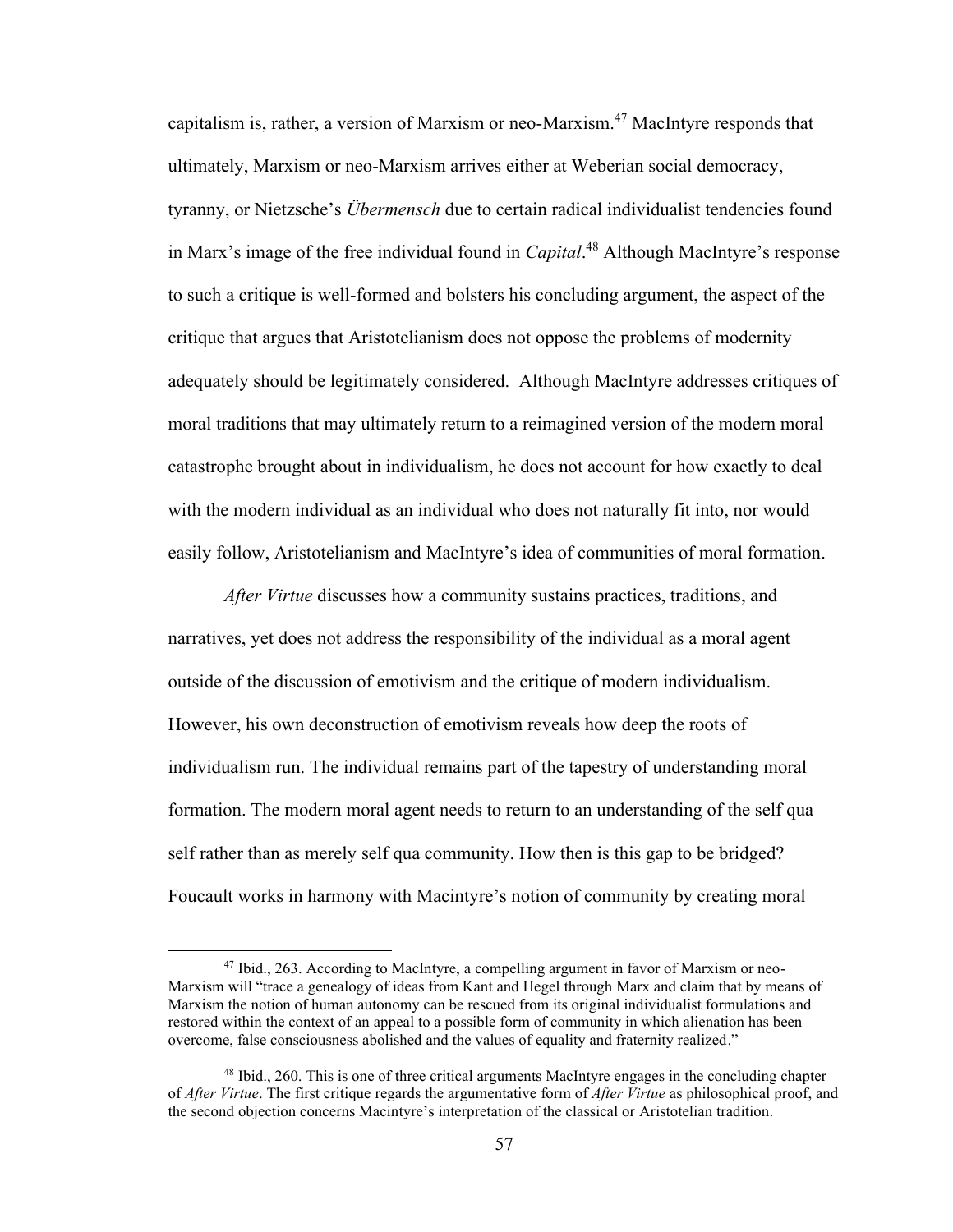agents capable of interacting with traditions, narrative, practices on a communal and personal level. Foucault's self-care offers up an account of the individual qua individual and as a moral agent that systematically fits within Macintyre's Aristotelian community rather than opposing it. Thus, it is to Foucault which the next chapter turns.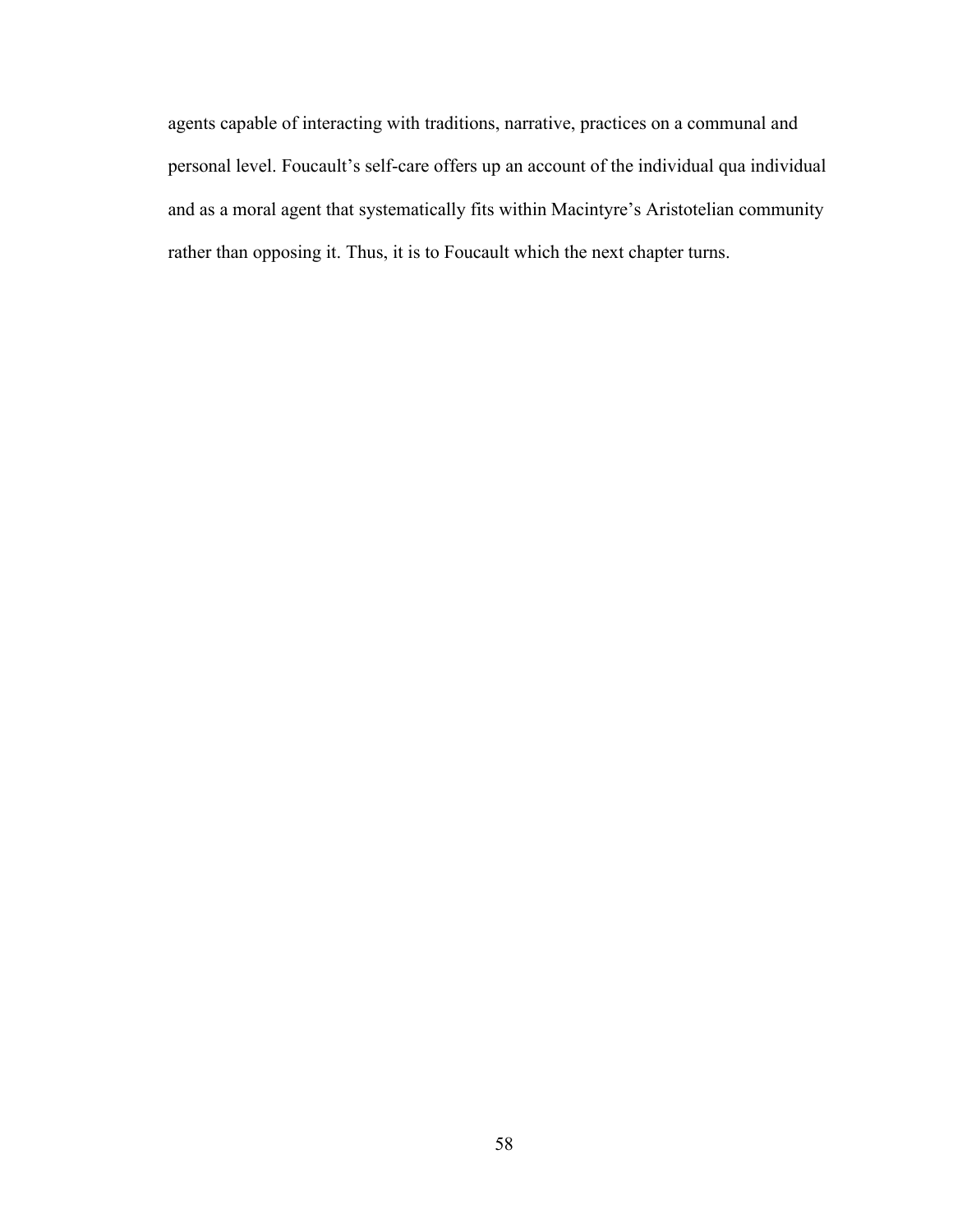# CHAPTER THREE

### Foucault's Care of the Self

The conclusion of *After Virtue* lacks a certain grounding in humanity, failing to offer an account of how the modern, emotivist individual will fit within the very communities MacIntyre offers up as a solution to emotivism. Where *After Virtue* is weak in accounting for the transition of the modern individual from emotivism into a community of proper moral formation, the work of Philosopher Michel Foucault strengthens it in his work on the care of the self. Foucault offers up an account that aims to equip the individual with the ability to sustain their own moral maxims and to engage communities and society at large both critically and ethically. For Foucault, any community can only be fully and properly participated in if each individual establishes a proper relationship to itself. This is due to the fact that, for Foucault, the role of a subject (the self or individual), is deeply political. In fact, all of Foucault's work is inherently political. By political, Foucault does not mean the realm of politics per se, that would include voting, writing legislation, etc. Instead, political or politics refers to the systems of social control that pervade and make up a certain society. Colleague and philosopher Pierre Bourdieu describes Foucault's work as a "long exploration of transgression, of going beyond social limits, always inseparably linked to knowledge and power."<sup>1</sup>

<sup>&</sup>lt;sup>1</sup> Pierre Bourdieu, as quoted in Didier Eribon, Michel Foucault, translated by Betsy Wing, (Cambridge: Harvard University Press, 1991), 328.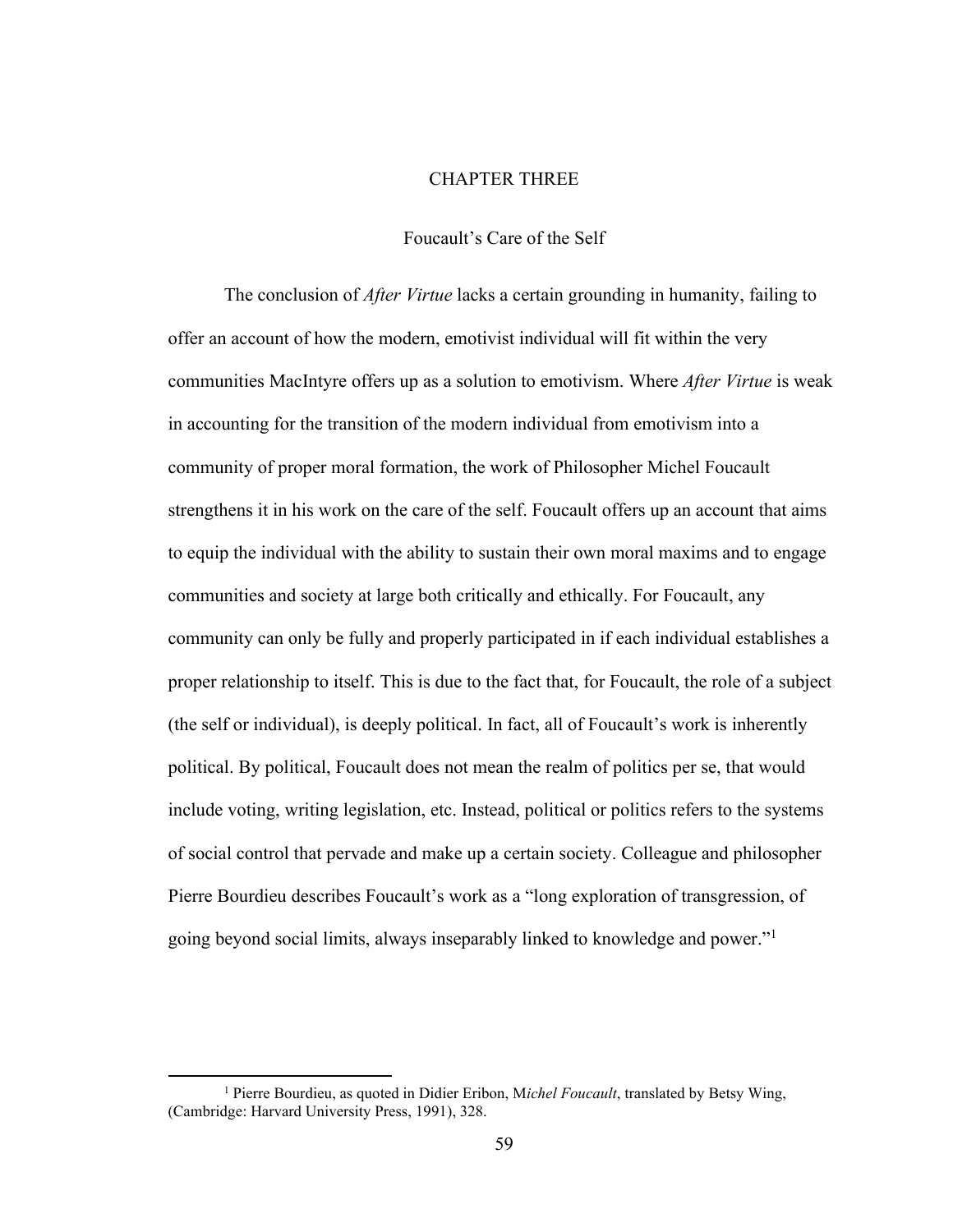Through historical, genealogical, and archaeological analysis of power, knowledge, and modes of subjectification, Foucault maps the world and makes sense of how societies are structured, organized, and sustained. It is through understanding these political structures that the individual can understand how they interact with these systems and how they may shape the individual's life and identity. This mapping of these systems is what guides the entirety of Foucault's work. Further, before explaining the details of the care of self, an overview of Foucault's body of work is necessary since his later writing operates in conjunction with the entirety of his proceeding work. The body of Foucault's writing and career swings, relatively, upon three different axes,<sup>1</sup> each of which defines the main topic under analysis.<sup>2</sup> The first axis focuses on the domain of "recognition"<sup>3</sup> as specific knowledge concerning "madness" as it relates to mental illness, and the organization of normative systems aimed at the institutionalization of these subjects. The second axis takes interest in the relations of rules in the forms of power. Foucault speaks on how in this era of his work, "instead of seeking the explanation in a general conception of the law, or in the evolving modes of industrial production, it seemed far wiser to look at the workings of Power… the refinement… elaboration, and

<sup>&</sup>lt;sup>1</sup> Some of his work simply being extensions of certain axes or a combination of them.

 $2^2$  The three axes as a way of outlining Foucault's work, as well as the details of each axis is derived from an article by James Mark Shields titled "Foucault's Dandy: Constructive Selfhood in the Last Writings of Michel Foucault". For an overview see James M. Shields, "Foucault's Dandy: Constructive Selfhood in the Last Writings of Michel Foucault," (2007), 3.

<sup>&</sup>lt;sup>3</sup> A categorizing, identifying, measuring psychological and normative act done by an autonomous individual.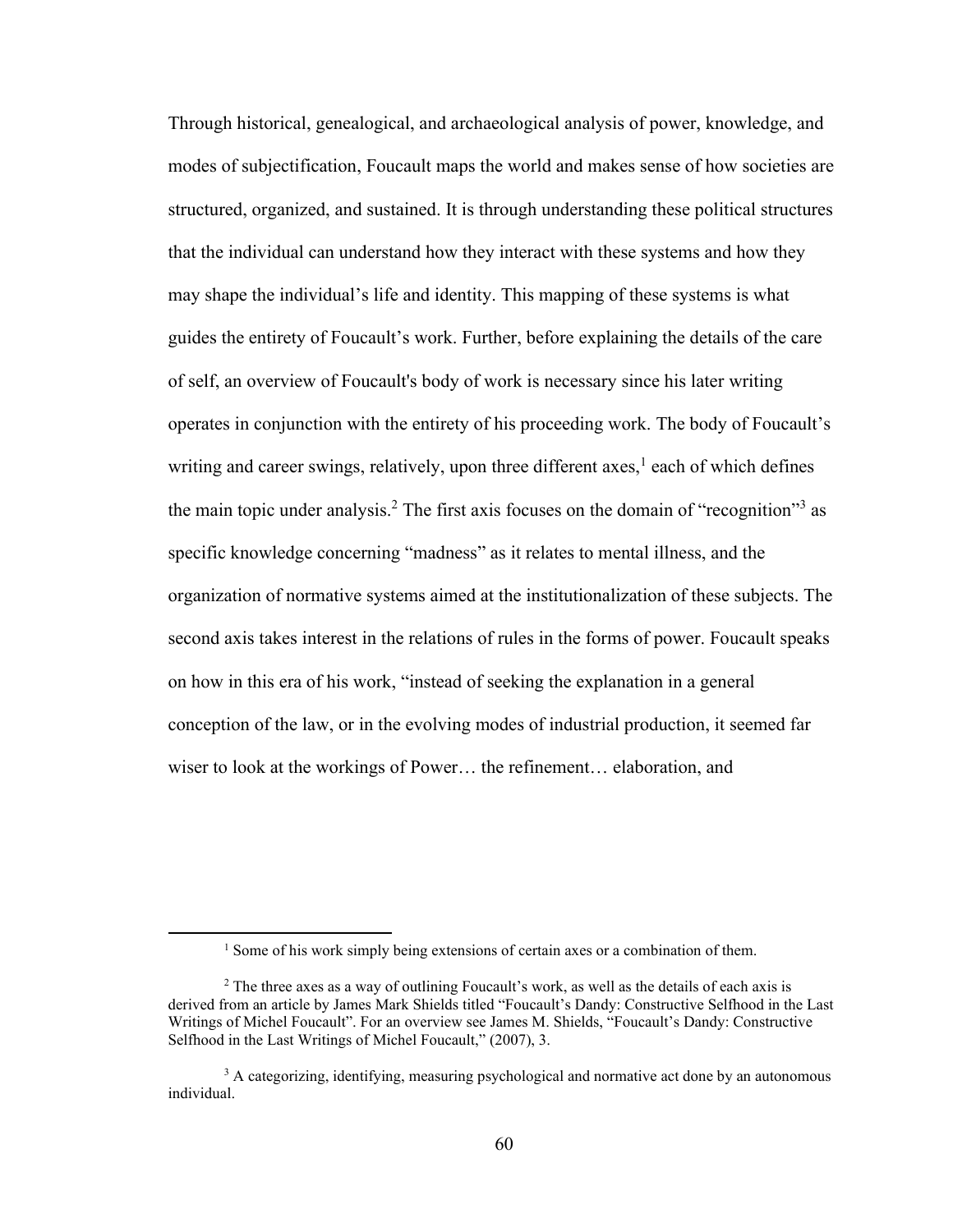instillation…of techniques for governing individuals."<sup>4</sup> Last, the third axis seeks to explore the subject's relation to the self and its modality.

The final axis, however, is unique in focus compared to his other dedicated areas of research and it is here where the care of the self and ethics as a whole first appear in the Foucauldian corpus. This chapter examines the final axis and lays the ground for understanding how this notion of "the care of the self" accounts for a moral agent that thrives within and sustains the communities of moral formation proposed by MacIntyre. A formulation of how and why Foucault's own system of ethics (the care of the self) fits within MacIntyre's understanding of moral systems and communities of formation will be explored in the final chapter of this thesis. This section aims to thoroughly outline Foucault's notion of the care of self as a form of ethics. To arrive at such an end, this chapter begins with an overview of Foucault's later work, followed by an overview of the working contexts that are constitutive of the care of the self. Third, a detailed outlining of Foucault's understanding of morality, ethics, and subjectification is established and leads directly into the details and workings of the care of the self. Finally, a problematization of Foucault's ethics regarding liberal individualism is responded to and resolved before continuing to the final, synthesizing chapter.

### Holding Up the Mirror: A Turn Towards the Self

The concept of care of the self emerges in Foucault's later work, an era of his career that has come to be called Foucault's "ethical turn." The care of the self is one of the main points of focus in Foucault's later career, appearing significantly in his series

<sup>4</sup> Michel Foucault, "Preface to the History of Sexuality, Volume Two," in *The Essential Works of Foucault, 1954-1984,* ed. Paul Rabinow, (New York: New Press, 1997), 199.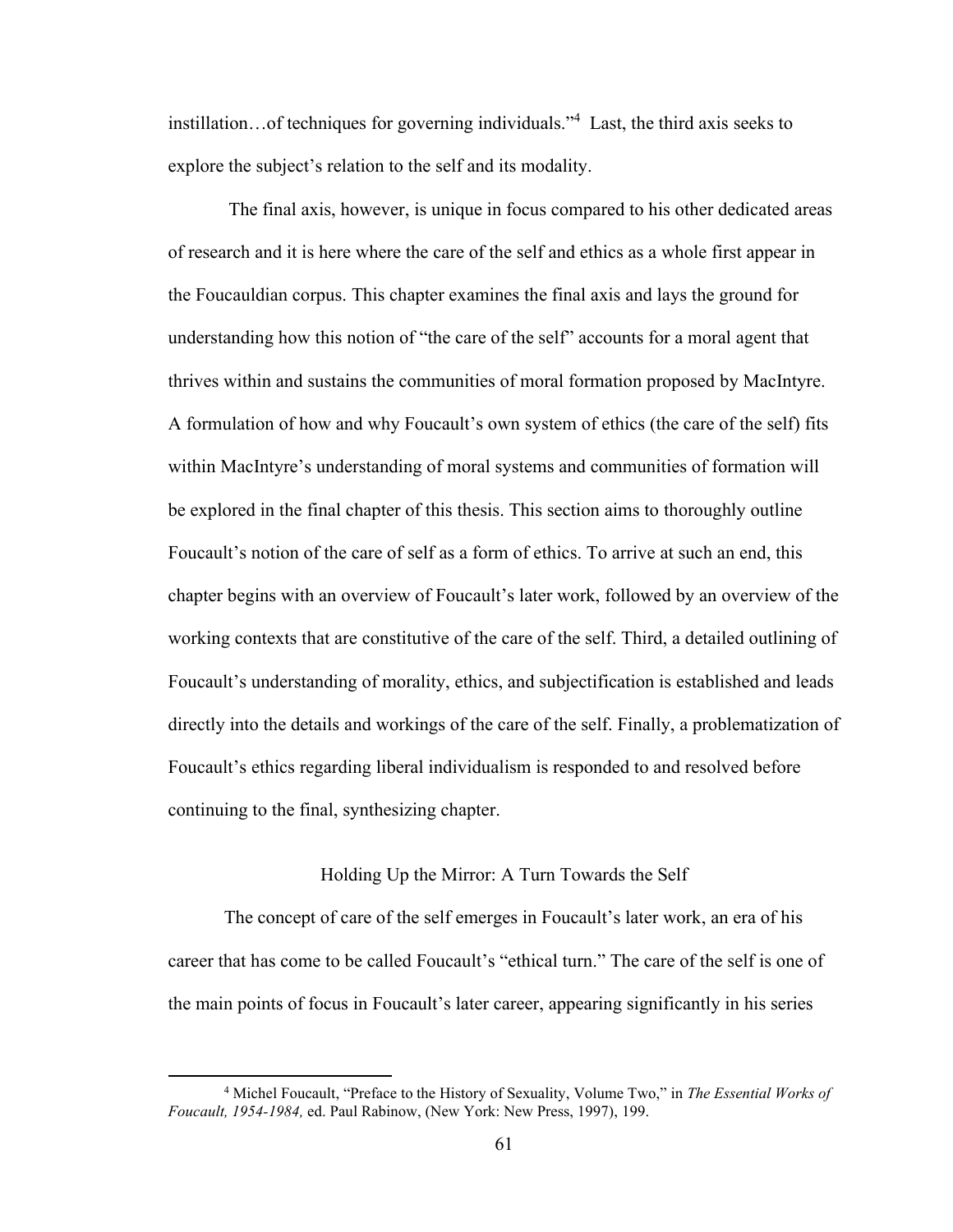The History of Sexuality<sup>5</sup> and in a selection of lectures held at the Collège de France from 1981 to 1983.<sup>6</sup> The work of the ethical turn is defined by an increased interest in the Foucauldian notion of the self as a subject.<sup>7</sup> He became invested in exploring the means fashioning the moral agent (subject) through self-subjectification, turning away from a critical study of overarching systems of subjectification<sup>8</sup> and power which dominated his earlier work.<sup>9</sup> However, Foucault's turn does not lose sight of his previous work but rather, his early work necessitates a certain return to the self in order to come full circle with the Foucauldian critical project analyzing the relationships between power, knowledge, and the subject. Departing from his earlier axes of enquiry, in the era of the ethical turn the self/subject is "no longer considered as the passive product of an external system of constraint and prescriptions, but as the active agent of its own formation."<sup>10</sup> Foucault emphasizes the *active* nature of the subject and views his later work as a means

<sup>5</sup> The *History of Sexuality* (*L'Histoire de la sexualité*) is a four-volume series composed of the *The Will to Knowledge* (*La volonté de savoir*), *The Use of Pleasure* (*L'usage des plaisirs*), *The Care of the Self* (*Le souci de soi*), and *Confessions of the Flesh* (*Les aveux de la chair*), which was published posthumously in 2018.

<sup>6</sup> Foucault presented numerous lectures at the Collège de France beginning in 1971 and continuing until his death in 1984. The selections of lectures that feature the care of the self and the focus of topics definitive of the 'ethical turn' include *The Hermeneutics of the Subject* (1982)*, The Government of Self and Others* (1983), and *Subjectivity and Truth* (1981).

<sup>&</sup>lt;sup>7</sup> "Subject" refers to a person understood as something and someone formed by systems of influence. It embodies both an object which is conditioned and disciplined by systems of power and as a subject in terms of the subject as an active, self-regarding entity.

<sup>8</sup> The term "subjectification" is used intermittently with "subjectivation" which both refer to the formation of the subject.

<sup>9</sup> Some of Foucault's most notable work that explores the relationships between the exercise of power, use of knowledge, and the nature of subjectification and normalization include *Discipline and Punish* (1975), *The Archaeology of Knowledge* (1969), *Madness and Civilization* (1961), and *The Birth of the Clinic* (1963).

<sup>&</sup>lt;sup>10</sup> Brenda Hofmeyr, "The Power Not to Be (What We Are): The Politics and Ethics of Self-Creation in Foucault," *Journal of Moral Philosophy* 3, no. 2 (2006): 217, https://doi.org/10.1177/1740468106065493.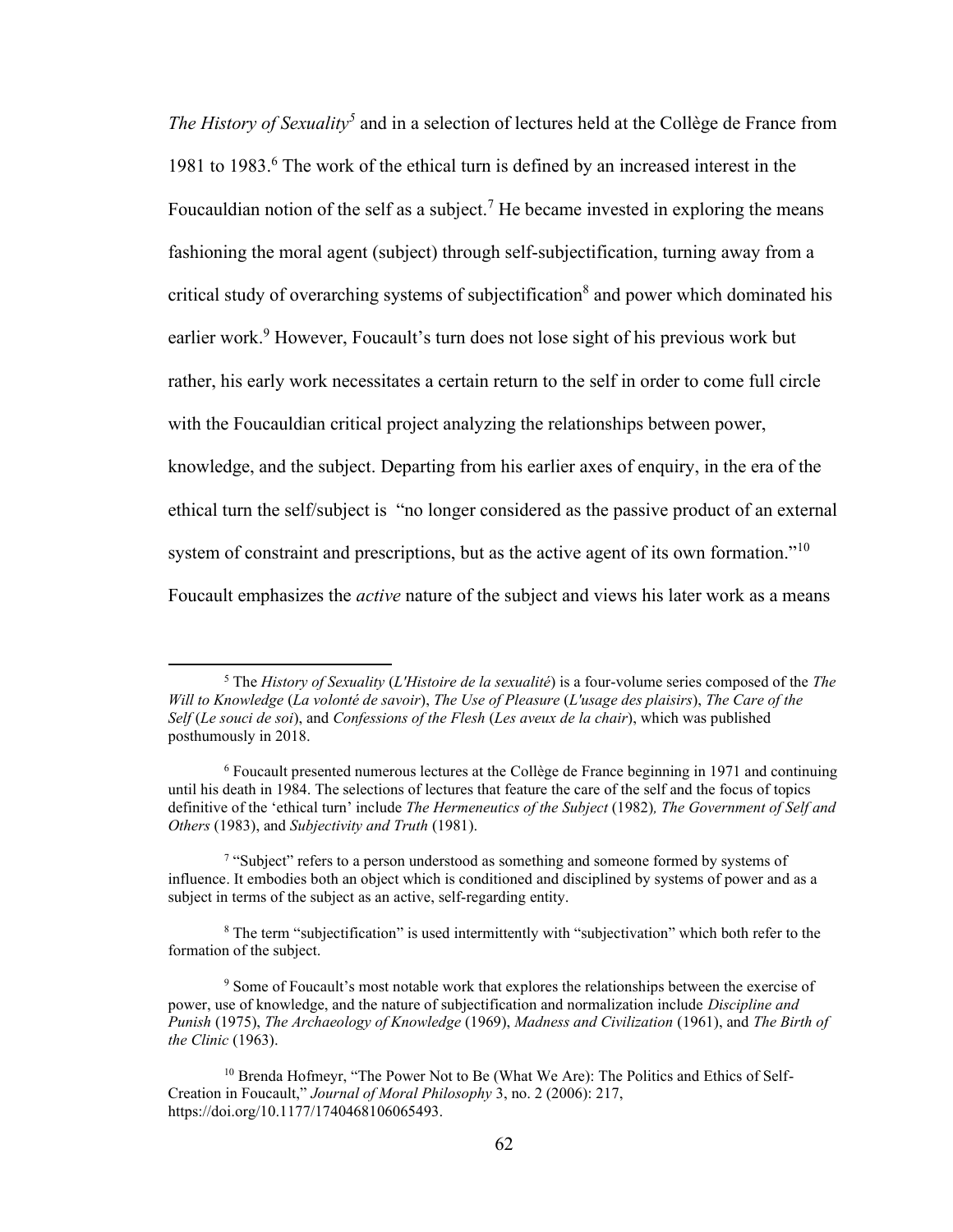of understanding the political orientation of the subject and the means by which one may come to know, interact, and change the society they occupy. This notion of political task is reminiscent of his work on *resistance,* or the process of fostering awareness of power systems and their nature of operations with the aim of locating nodes or points to counter the use of subjectivizing power. An active subject is one who takes part in this task of resistance. In his early work, resistance was one of the only activities or means of action for the subject to take, but his focus remained not on the subject as a subject but rather as an object. The majority of his work genealogically reveals and analyzes how the subject is caught up in and formed by larger systems of power, knowledge, normalization, etc.. Ultimately, the focus of Foucault's ethical turn is "essentially dedicated to the political task of reinvesting the individual with the capacity for action."<sup>11</sup> The exact reason behind the ethical turn remains widely debated and discussed, and Foucault never fully discloses a clear, consistent reason for this turn beyond interest in emerging topics relevant to his work. However, it is thought that perhaps this *new subjectivity* (the subject as an active entity) served as a final bookend to his earlier work and sought the continued exploration for solutions to the problems Foucault identified in modernity.<sup>12</sup> In one of his lectures, Foucault hints at the goal of his later work, accounting that

The political, ethical, social, philosophical problem of our days is not to try to liberate the individual from the state, and from the state's institutions, but to liberate us both from the state and from the type of individualization linked to the

 $11$  Ibid.

 $12$  Canadian philosopher Charles Taylor offers, what I think, to be an excellent justification for Foucault's turn, positing that perhaps in his major works, his historical and archaeological approach made Foucault believe that "'he could stand nowhere, identifying with none of the epistemai or structures of power whose coming and going he impartially surveys…Perhaps Foucault was moving, before his sudden and premature death, to free his position from the paradox… linked with the impossible attempt to stand nowhere." See Charles Taylor, "Foucault on Freedom and Truth*,"* in *Foucault: A Critical Reader,* ed. David Couzens Hoy (Oxford, UK; New York, NY, USA: B. Blackwell, 1986), 98-99.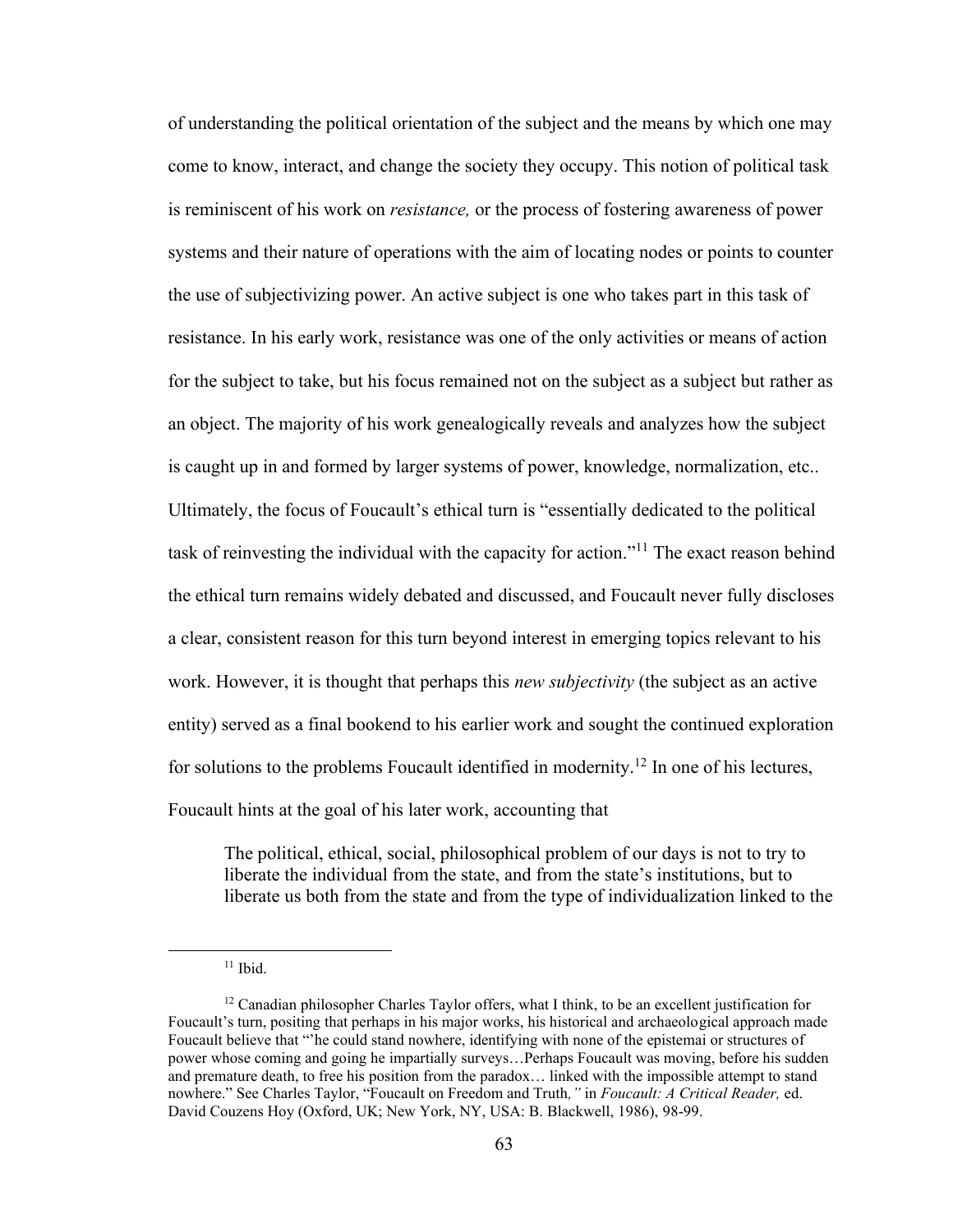state. We have to promote new forms of subjectivity through the refusal of this kind of individuality that has been imposed on us for several centuries.<sup>13</sup>

This new form of subjectivity he highlights is the care of the self, derived from his research on antiquity and the relationship between sexuality and morality. It is in hopes of drawing from these ancient ethical practices and integrating them into a newfound subjectivity, that an appropriate response to the ethical, political, and social problems of modernity may be uncovered.

# The Origins of Care of the Self – Antiquity and Beyond

As previously mentioned, the care of the self is prevalent in Foucault's work associated with the ethical turn, namely in *The Care of the Self* and *The Use of Pleasure*  as well as a selection of lectures given at the Collège de France. In these, Foucault analyzes the history and genealogy of morality beginning with antiquity<sup>14</sup> up into the late nineteenth century. It is in these studies Foucault discovers the care of the self and its importance. It may seem confusing that a history of *sexuality* serves as a genealogy of morality, however, the title itself is misleading outside of any context. Sexuality serves as the scope of his study of morality. Foucault approaches subjects as inherently desiring, and it is this desire that develops complicated relationships with the self and others. Desire may serve as a point of contemplation for the dimensions of an individual's emotions, physical pleasures, and prioritization of a hierarchy of wants and needs in a manner that constitutes one's behavior and self-regard. Foucault engages desire in the

<sup>13</sup> Michel Foucault, "The Subject and Power," *Critical Inquiry* 8, no. 4 (1982): 785.

 $14$  Antiquity, in the work of Foucault, is composed of the work of the ancient Greeks and Romans, with emphasis on the Hellenistic period. He looks at a large scope of philosophical work and history that includes the works of Socrates, Plato, Seneca, Marcus Aurelius, the Stoics, the Epicureans, Aristotle, Xenophon, Plutarch, Pythagoras, the Cynics, Diogenes, Diocles, and Hippocrates.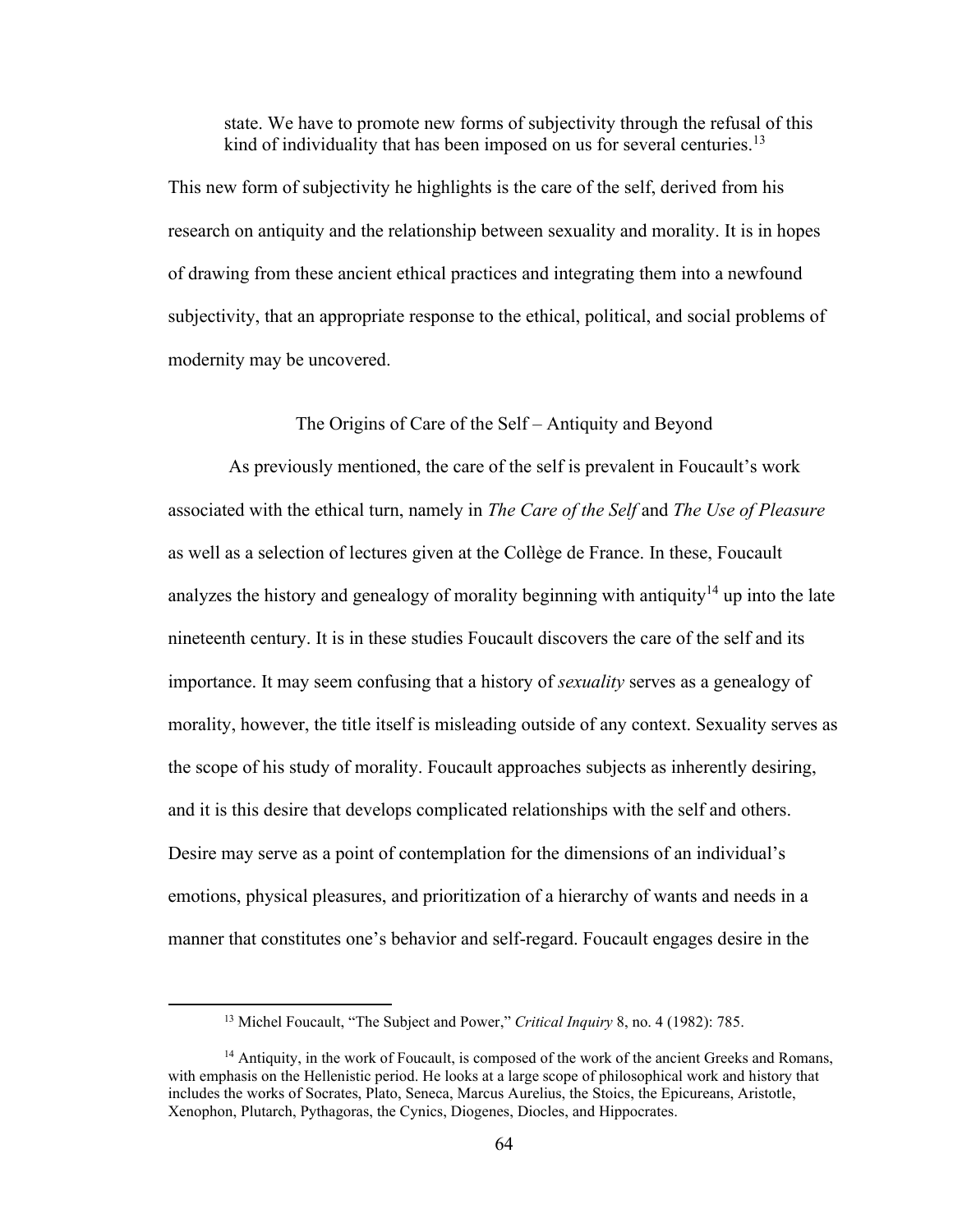form of *aphrodisia<sup>15</sup>* as a point of analysis regarding moral sentiments and the realm of desire as a whole. It is through studying the philosophical, scientific, religious, and social problematization of sexuality, sexual desire, and sexual acts that allows Foucault to trace how morality takes shape in relation to it. Additionally, investigating how a subject utilizes moral practices in relation to aphrodisia reveals how ethics form a certain mode of being, *an aesthetics of existence*. <sup>16</sup> Therefore, for Foucault, sex operates as a pretext for "illustrating how different subjects and cultures can attain a state of freedom and harmony through different, but coherent forms of self-discipline."<sup>17</sup> For antiquity, the care of the self is this freedom and harmony seeking self-discipline. For Foucault, the ancient notion of the care of the self is valuable for deciphering how to achieve freedom<sup>18</sup> in the modern day.

Differing from MacIntyre's return to Aristotelianism, for Foucault, a return to ancient practices of morality is not the key to modern problems. Rather, Foucault argues that there is something valuable to be derived from these ancient thoughts and practices. Foucault clarifies that he takes "such an interest in Antiquity…because, for a whole series of reasons, the idea of morality as obedience to a code of rules is now in the process of disappearing or has already disappeared. And this absence of morality calls for—must

<sup>&</sup>lt;sup>15</sup> Used here, it refers not to the ancient Greek festival celebrating the goddess Aphrodite or Venus, but rather speaks of eroticism, the sexual act, and any desire linked to sex or sexuality.

<sup>&</sup>lt;sup>16</sup> The aesthetics of existence is defined in a later section since it functions within multiple contexts that in defining it right now may only leave the reader with questions that are unimportant for the moment.

<sup>17</sup> Daniel Nica, "The Aesthetics of existence and the Political in Late Foucault," *Re-thinking the Political in Contemporary Society,* ed*.* Viorel Vizureanu (2015): 46.

 $18$  The term freedom and its use are outlined in the section "Foucauldian Morality." A detailed clarifying footnote is unnecessary early on in this chapter since the use and meaning of freedom must be explained in context with Foucault's understanding of ethics, which occurs in the aforementioned, later section.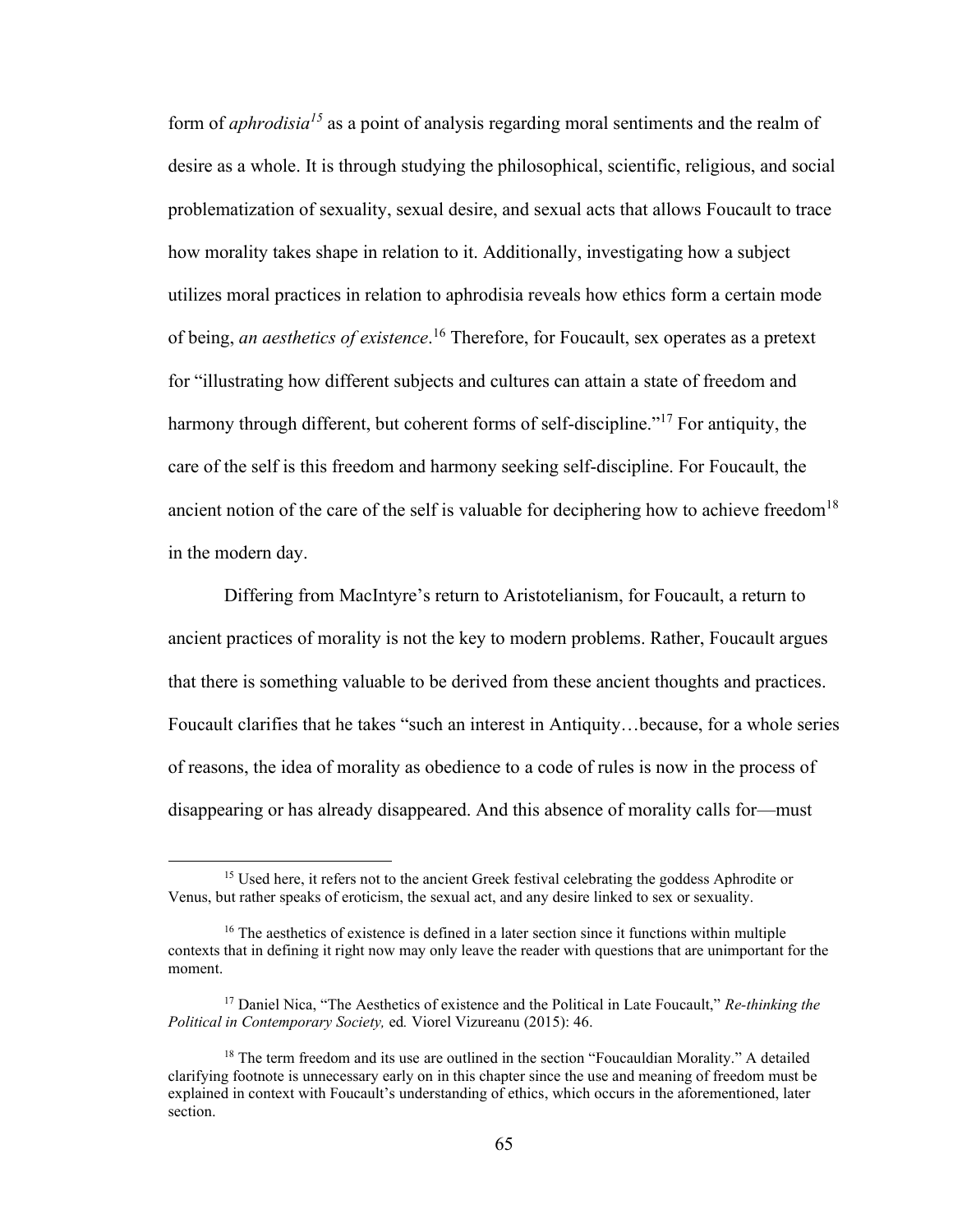call for an aesthetic for existence,"<sup>19</sup> found in the cultures of antiquity and their respective concepts of the moral life. Foucault thought that there already exist elements that could make a new mode of living possible and it was by returning to antiquity he "sought to learn from and strengthen these, not to discover or 'invent' others."<sup>20</sup>

Two primary practices defined ancient morality: *gnōthi seauton* (know thyself) and *epimeleia heautou* (to be concerned with oneself, to take care of oneself, to be involved in the care of the self).<sup>21</sup> Foucault reveals that historically, after the ancient Greeks, the notion of gnōthi seauton eclipsed epimeleia heautou and the notion of caring for oneself was lost.  $^{22}$  It is a re-engagement with epimeleia heautou that Foucault believes holds value for the state of modern morality. In the Delphic tradition, epimeleia heautou referred to a general attitude, a way of being in the world, attention to the actions one takes, and the manner in which one related to others. It was concerned with pursuit of freedom from dominating power of desires, namely aphrodisia, over the individual in order to live a happier life. Epimeleia heautou goes beyond mere attitude or attentiveness and rather *"*designates a regulated occupation, a work with its methods and objectives."<sup>23</sup>

<sup>19</sup> Michel Foucault "An Aesthetics of Existence," interview by Alessandro, *Italian weekly Panora,* trans. Alan Sheridan (1984) in Michel Foucault, *Politics, philosophy, culture: interviews and other writings, 1977-1984,* ed. Lawrence D. Kritzman, trans. Alan Sheridan, *(*New York: Routledge, 1988), 49.

<sup>20</sup> Paul Rabinow, Introduction to *The Essential Works of Foucault, 1954-1984,* ed. Paul Rabinow, (New York: New Press, 1997), xxvii.

<sup>21</sup> The Greek epimeleia heautou was also seen in the Latin translation *Cura sui*, translating to "self-interest" or "his interest".

<sup>&</sup>lt;sup>22</sup> The philosophical prominence of "know thyself" over "care for oneself" is due particularly to the work of the Enlightenment and later where knowledge of the self (understood as a thinking subject), takes importance in foundational work in the theory of knowledge. For overview see Michel Foucault, "The Technologies of the Self," in *The Essential Works of Foucault, 1954-1984*, ed. Paul Rabinow (New York: New Press, 1997), 228.

<sup>23</sup> Foucault, "Hermeneutics of the Subject," in *The Essential Works of Foucault, 1954-1984,* ed. Paul Rabinow, (New York: New Press, 1997), 95.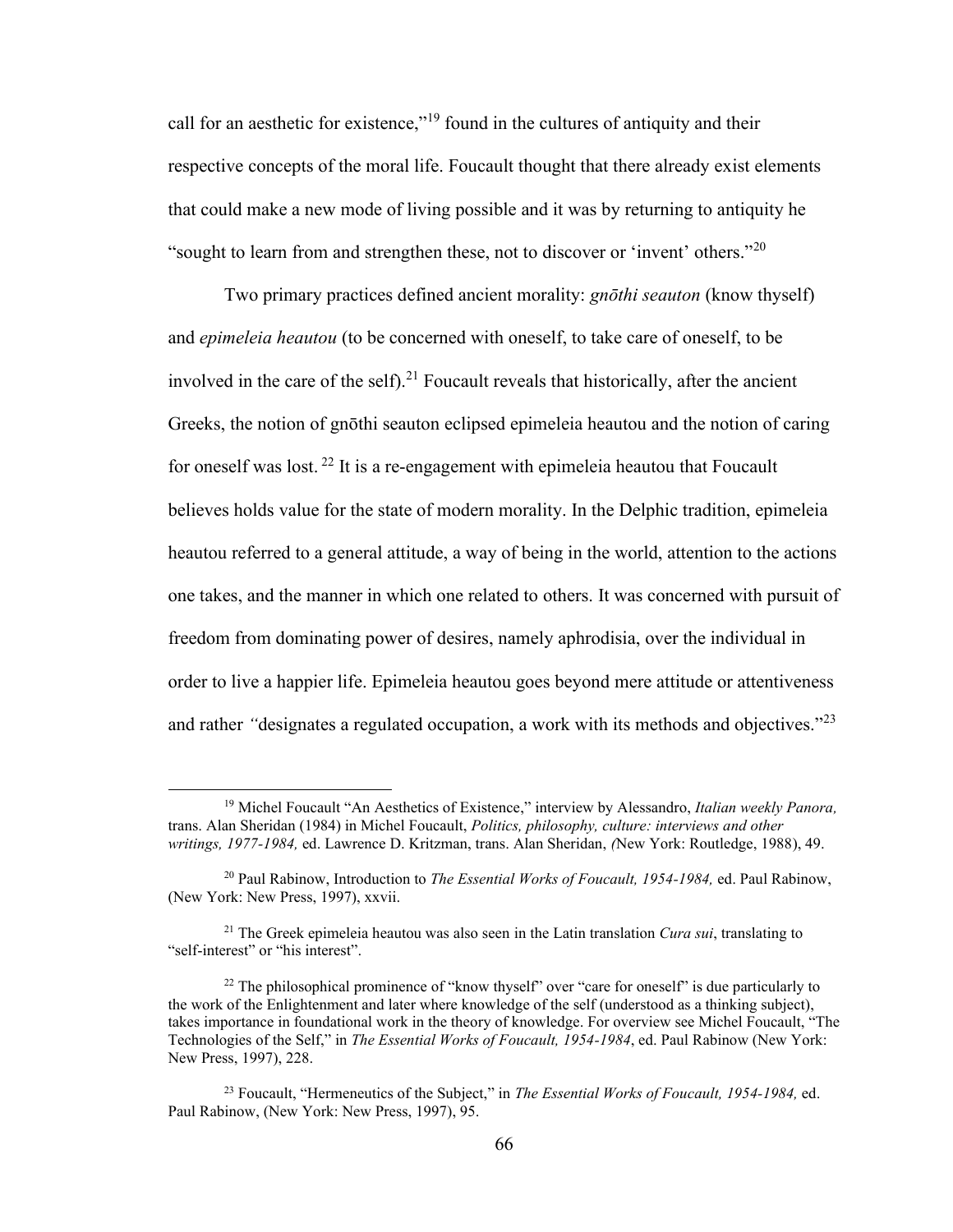The principle gnothi seauton was technical advice referring to a rule for observing consultation with an oracle, rather than an abstract aphorism concerning life or deep knowledge of one's true, inner self.<sup>24</sup> The principle of epimeleia heautou was "one of the main principles of cities, one of the main rules for social and personal conduct and for the art of life; "the importance of this attending has faded in the eye of modernity."<sup>25</sup> In Greek and Roman traditions, gnōthi seauton and epimeleia heautou were deeply intertwined, and "the injunction of having to know yourself was always associated with the other principle of having to take care of yourself, and it was that need to care for oneself that brought the Delphic maxim (gnothi seauton) into operation….One had to occupy oneself with oneself before the Delphic principle was brought into action."<sup>26</sup> Attending to one's self, in antiquity, is what allowed one to be able to know oneself and practice self-mastery over the appetites. Through these self-disciplining acts, one became ordered in their soul and thus grew able to properly participate as a citizen of the polis. The Platonic tradition specifically reveals how attending to or caring for oneself was not merely practice for navigating life, but a form of living concerned with the formation of the soul. These different ancient practices that sought to create a certain way of living, a specific mode of being, is what interests Foucault and is, in his eyes, the foundational material of ethics and morality.

 $24$  Ibid.

<sup>25</sup> Foucault, "Technologies of the Self" in *The Essential Works of Foucault, 1954-1984,* ed. Paul Rabinow, (New York: New Press, 1997), 226.

<sup>26</sup> Parentheses added for clarification.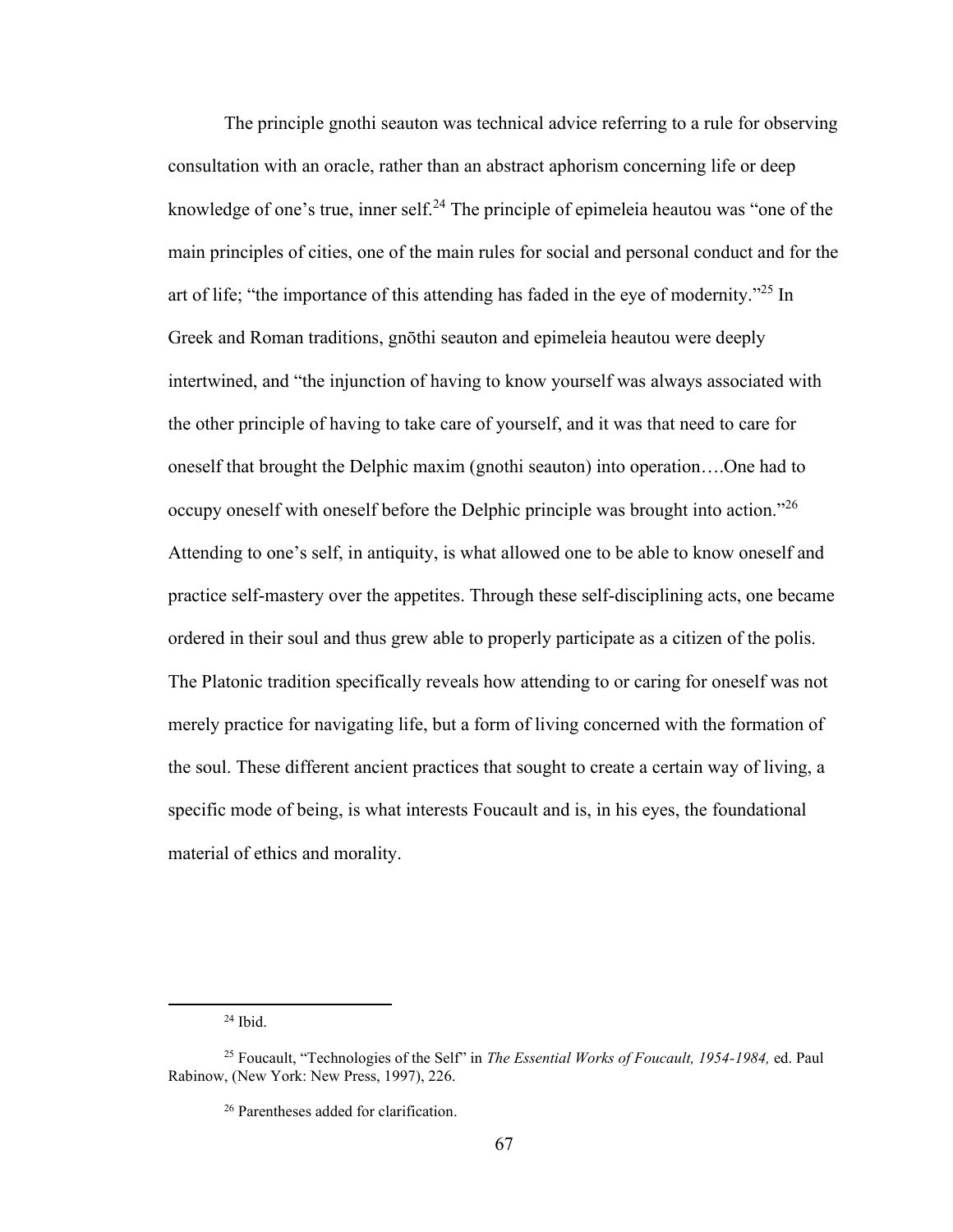#### The Foucauldian Morality

Foucault's concept of epimeleia heautou serves as a critical aspect of the formation of morality and the ethical subject. Epimeleia heautou is multifaceted and understood as a *form* ethics takes, but is itself *practice,* and certain *technologies* sustain the practice.<sup>27</sup> Technologies guide the exercise of the practices that make up care of the self, and it is through this ongoing exchange between technologies and practices that ethical orientation emerges from the caring of the self. Ethics, therefore, emerge from habituated practices implemented by an individual. This "formula" of the care of the self is made intelligible under Foucault's understanding of morality, therefore, this section aims to outline the details of Foucault's ethics and the complexities contained within in order to better explicate the care of the self and its praxis.

Foucault's understanding of morality and ethics is complex and multifaceted. Unlike MacIntyre's succinct and clear-cut tripartite outline of moral systems (traditions, practices, and narrative), Foucault's understanding of morality is intertwined with his understanding of ethics, which is itself is understood concerning freedom, which is only intelligible in relation to power, which ultimately arrives back at the care of self. Therefore, Foucault's entire work of the ethical turn, including the care of the self, is somewhat self-consuming, and intelligible only in context with all other components of a Foucauldian understanding of ethical existence. First, for Foucault, morality is composed of three parts: codes of behavior, acts of moral agents, and ethics.<sup>28</sup> These are the

<sup>&</sup>lt;sup>27</sup> The details of technologies, ethics, and practices are explained in later subsections of the current section.

<sup>28</sup> Michel Foucault, *The History of Sexuality: The Use of Pleasure*, (New York: Vintage Books, 1988), 29. Elaborating upon this quote, both liberty and freedom hold the same meaning when used by Foucault.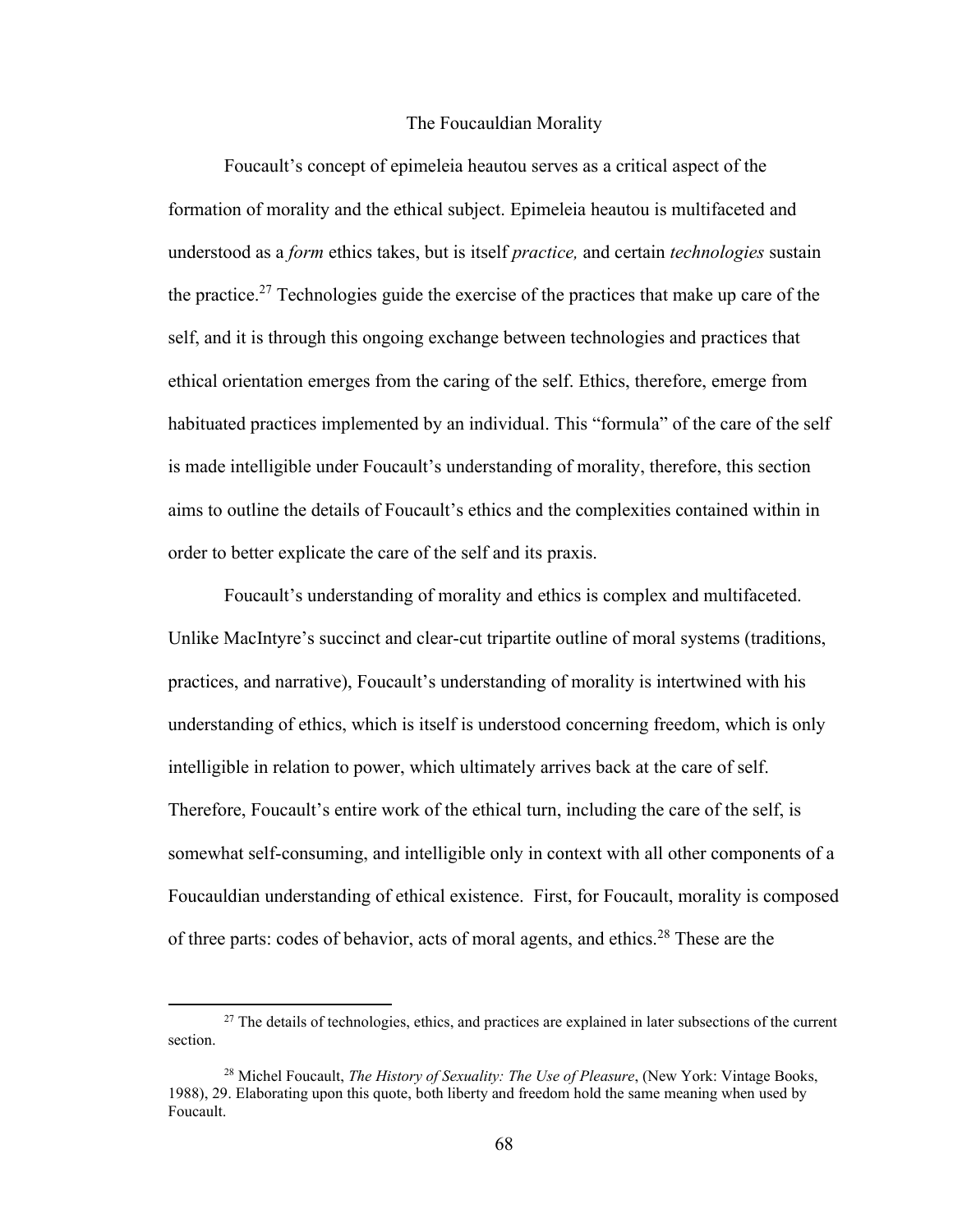building blocks of all morality since they are the reoccurring factors that have historically constituted moral systems, as revealed in his study of antiquity. Out of these three categories of morality, Foucault's focus turns towards ethics because it serves as the point where codes of behavior and acts of moral agents meet as the formation of the subject.

For Foucault, both morality and ethics are the practice of liberty, specifically the liberty of the self. He discusses in an interview that "liberty is the ontological condition of ethics. But ethics is the deliberate form assumed by liberty."<sup>29</sup> Therefore, ethics or ethical practice is the form freedom or liberty takes once the subject engages with their own freedom or liberty as an ongoing, articulated practice. This engagement of one's freedom transforms into ethical conduct when it is prompted by one's relation to truths, knowledge, and logic through deliberate and discursive practice. One may on philosophical grounds beg the question if it is warranted for freedom to be both the foundation and the end of ethics. Foucault answers that it is possible since there is no final form for ethics nor freedom, but rather they are created through active, continuous ways of being and practices.

Freedom or liberty is understood in the context of power. Foucault focuses heavily on power throughout his work, but an explicit definition of power remains difficult to produce and can only be understood in the context of his work. Broadly, power functions as a lens in which Foucault maps reality. Power is a deindividualized, all-pervading mechanism that acts upon and through every individual via institutions and social relationships.<sup>30</sup> It operates as a means of normalization, discipline, and

<sup>29</sup> Foucault, "The Ethic of Care," 4.

<sup>30</sup> For overview on power, see Michel Foucault, *Discipline and Punish: The Birth of the Prison*, 1st American ed. (New York: Pantheon Books, 1977).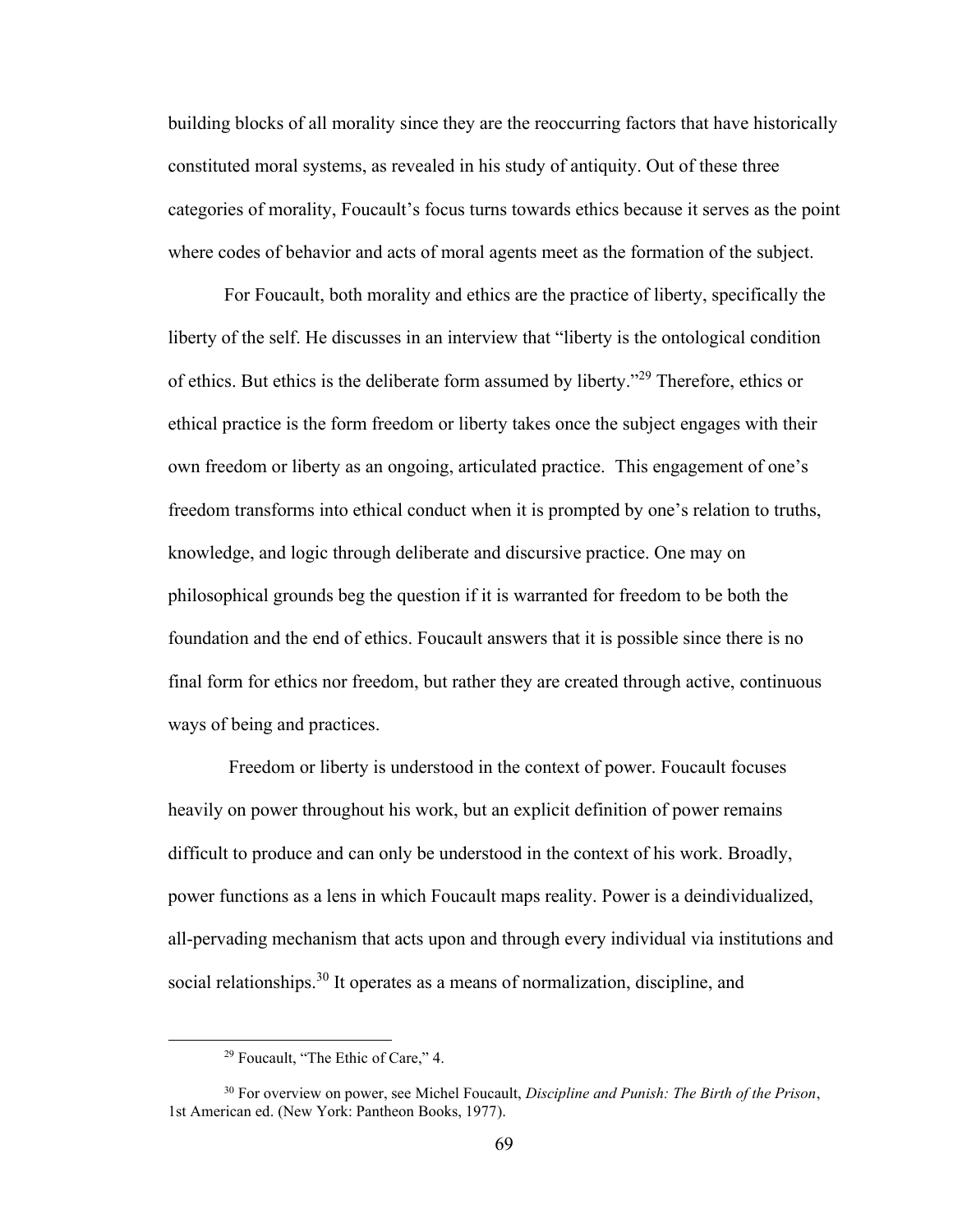categorization of everyday life, often operating undetected yet effectively. Freedom and liberty are thus the state of exercising one's own power against other forms of power through a process of self-creation. Foucault's morality and ethics thrive in a state of freedom, but also perpetuate freedom. It is under systems of power that the individual experiences *subjectification* in a negative sense. Subjectification, negatively, is process and condition where the subject is turned into an object to be acted upon, through, and within forms of power which they have no leverage in. Therefore, freedom is the active condition of being both aware of these systems of power and using this awareness to exercise their positive forms of power to shape themselves against the outside forces of subjectification. Self-subjectification, as opposed to subjectification, is the practice of freedom, the freedom to participate in forms of self-creation. The sustainment of freedom from forms of domination, whether internal or external, requires a knowledge of the subject and the subject's place or role in existing relationships of power. This knowledge emerges from subjectification on the self, by the self, or rather through the attention and care of the subject.

Self-subjectification thus leads to the subject understanding themselves through wrestling with questions of who they wish to become. This question goes far beyond concerns of what job one would like to hold or other material conditions, but similar to the character concern in virtue ethics engages certain confronting questions like: "'what the subject must be, to what condition he is subject, what status he must have, what position he must occupy in reality or in the imaginary, in order to become a legitimate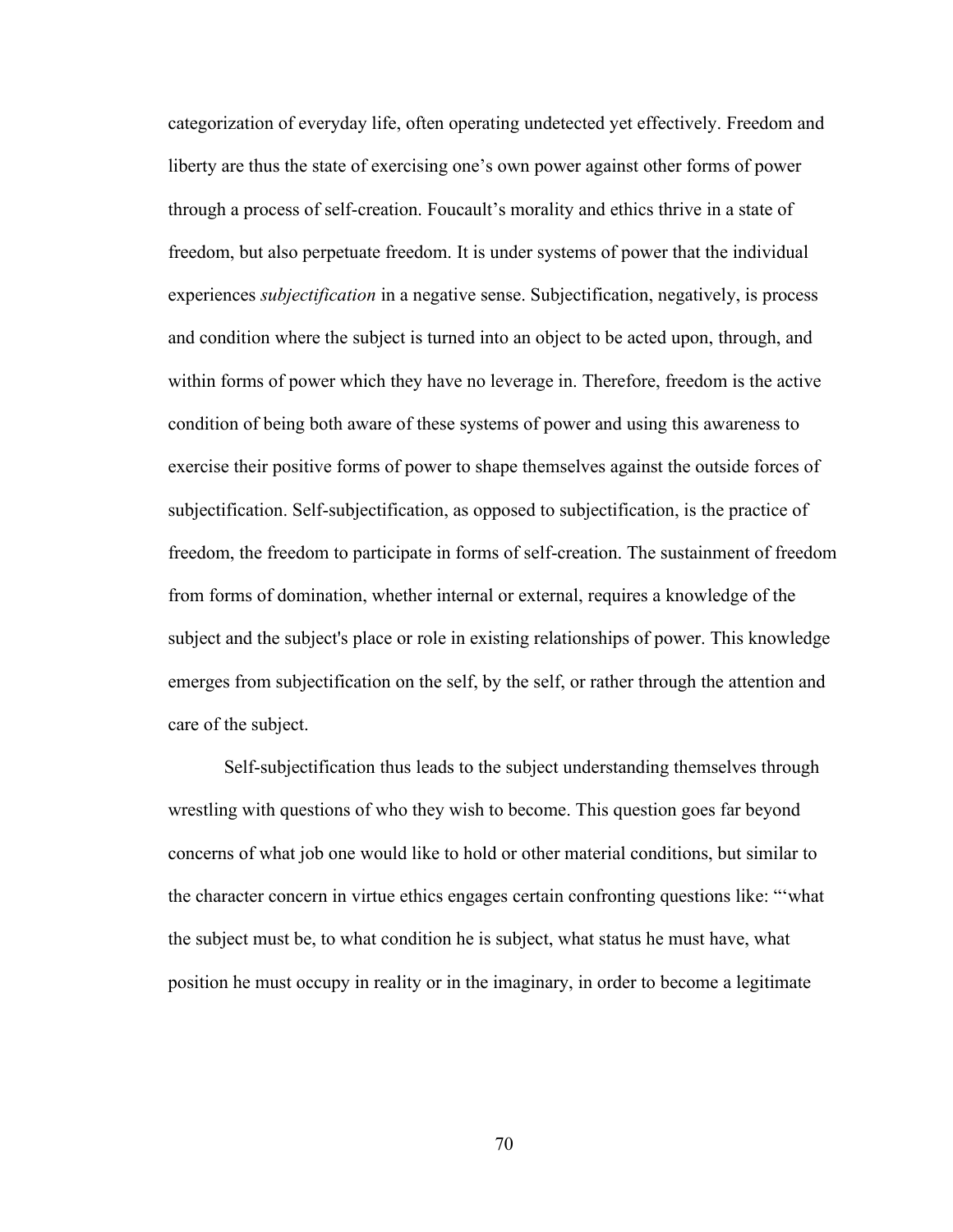subject of this or that type of knowledge."<sup>31</sup> The subject becomes intelligible only through the process of self-subjectification and it is self-care, as ethics, that develops this. Along with freedom and ethics, subjectification, whether done to the self by the self or not, is tied to the notion of truth, or rather games of truth.<sup>32</sup> The use of the word game may be misleading, what Foucault means by a *game* is "a set of rules by which truth is produced….It is a set of procedures that lead to a certain result, which, on the basis of its principles and rules of procedure, may be considered valid or invalid, winning or losing."<sup>33</sup> Games of truth are concerned with questions of who, how, or in what manner certain truths become produced.

Participation in changing or creating games of truth as a product of self-formation occurs through *ascetic* practices,<sup>34</sup> exercises of the self as subject on the self as object in an attempt to transform the self and pursue a state of freedom. Rather it is through exercising and engaging in care of the self that one becomes involved in the games of truth and truth-telling. In caring for oneself, it is through

<sup>31</sup> Michel Foucault, "Foucault", in *Aesthetics, Method, and Epistemology: Essential Works of Foucault 1954–1984*, ed. J. Faubion, (New York: The New Press, 1998), 459–63 as quoted by Diane Skinner, "Foucault, Subjectivity and Ethics: Towards a Self-Forming Subject," *Organization* 20, no. 6 (November 1, 2013):908-909, https://doi.org/10.1177/1350508412460419.

<sup>32</sup> Foucault's previous work focuses on *regimes of truth* rather than *games of truth*. What Foucault means by regimes of truth is a society's "'general politics.'" Regimes of truth are "the types of discourse [society] harbors and causes to function as true, the mechanisms and instances which enable one to distinguish true from false statements, the way in which each is sanctioned, the techniques and procedures which are valorised for obtaining truth, [and]the status of those who are charged with saying what counts as true." Therefore, "truth" is "a system of ordered procedures for the production, regulation, distribution, circulation and functioning of statements" linked "by a circular relation to systems of power which produce it and sustain it, and to effects of power which it induces and which redirect it." Games of truth always occur within occur within regimes of truth, but the opposite is not the case. For overview, see Michel Foucault, "The Political Function of the Intellectual," *Politique Hebdo* no. 247 (Paris: 1976): 13.

<sup>33</sup> Foucault, "The Ethics of the Concern of the Self as a Practice of Freedom," in *The Final Foucault*, eds. James Bernauer and David Rasmussen, (Cambridge: The MIT Press, 1987), 5.

<sup>34</sup> Original French is *travail ethique,* but Foucault refers to ascetics in connection with the ancient Greek *askesis,* which will be explored in a following paragraph.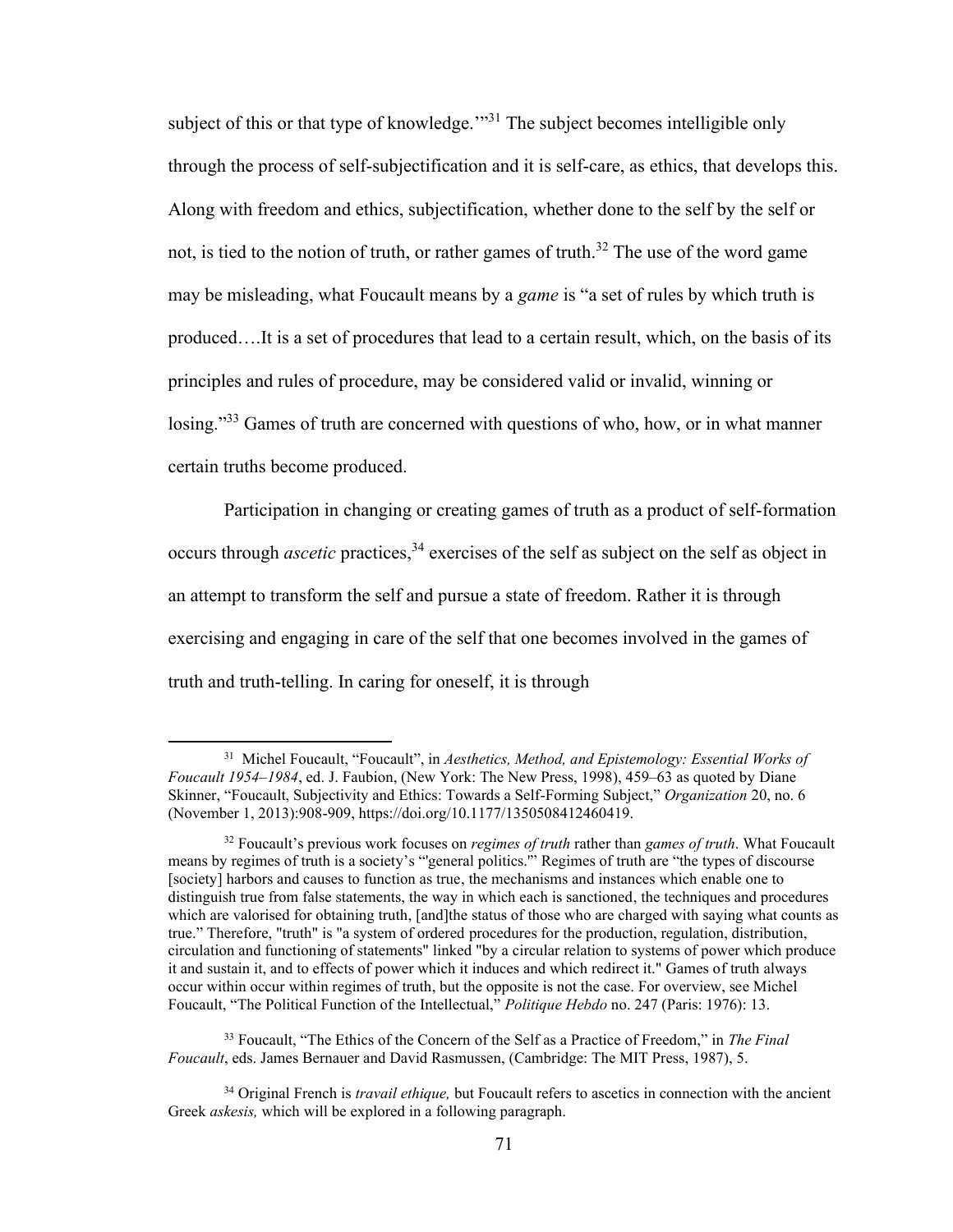expressing truths about what [one does] or think[s] ('speaking true'), 'I' constitutes a certain relation to [the self]. The form of subjectivity that comes into being depends on the games of truth that are operative in, through, and around 'me'. Every form of subjectivity is a historical ontogenic process, in which the human being becomes equipped with truths.<sup>35</sup>

When the subject becomes involved in games of truth, they are also involved in ongoing ethical practices, and it is the fusion of these two ongoing practices that one cares for themselves and comes to gain knowledge of themselves. The relationship between freedom, power, truth, and the self are all intimately tied and constitute Foucault's notion of ethics. Self-care is the node where power, truth, subjectification, and freedom meet in the form of ethics. However, ethics itself is located within systems of morality. Ethics is a sub-set of morality as a whole and contains within it its own fourfold schema.<sup>36</sup> Foucault understands ethics itself as an *aesthetics of existence*, an ongoing activity of self-creation in which one's life is to be viewed as a work of art. The notion of an aesthetics of existence is derived from Foucault's own study of the nature of ancient morality, specifically Roman and Hellenistic period understandings of morality, and describes it as "a way of life whose moral value did not depend either on one's being in conformity with a code of behavior, or on an effort of purification, but on certain formal principles in the use of pleasures, in the way one distributed them, in the limits one observed, in the hierarchy one respected."<sup>37</sup> Foucauldian four-fold schema of ethics encompasses the selfpractices and aspects of an aesthetic of existence.

<sup>35</sup> Marli Huijer, "The Aesthetics of Existence in the Work of Michel Foucault," *Philosophy & Social Criticism* 25, no. 2 (March 1, 1999): 67-68[, https://doi.org/10.1177/019145379902500204.](https://doi.org/10.1177/019145379902500204)

<sup>36</sup> The series on *History of Sexuality* operates as works offering a genealogy of ethics, and in structuring this genealogy is where he outlines the four-fold schema of ethics and subjectification, which are one and the same since subjectification is the process of fashioning an ethical agent and thus an ethical way of being.

<sup>37</sup> Foucault, *The History of Sexuality: The Use of Pleasure*, 89.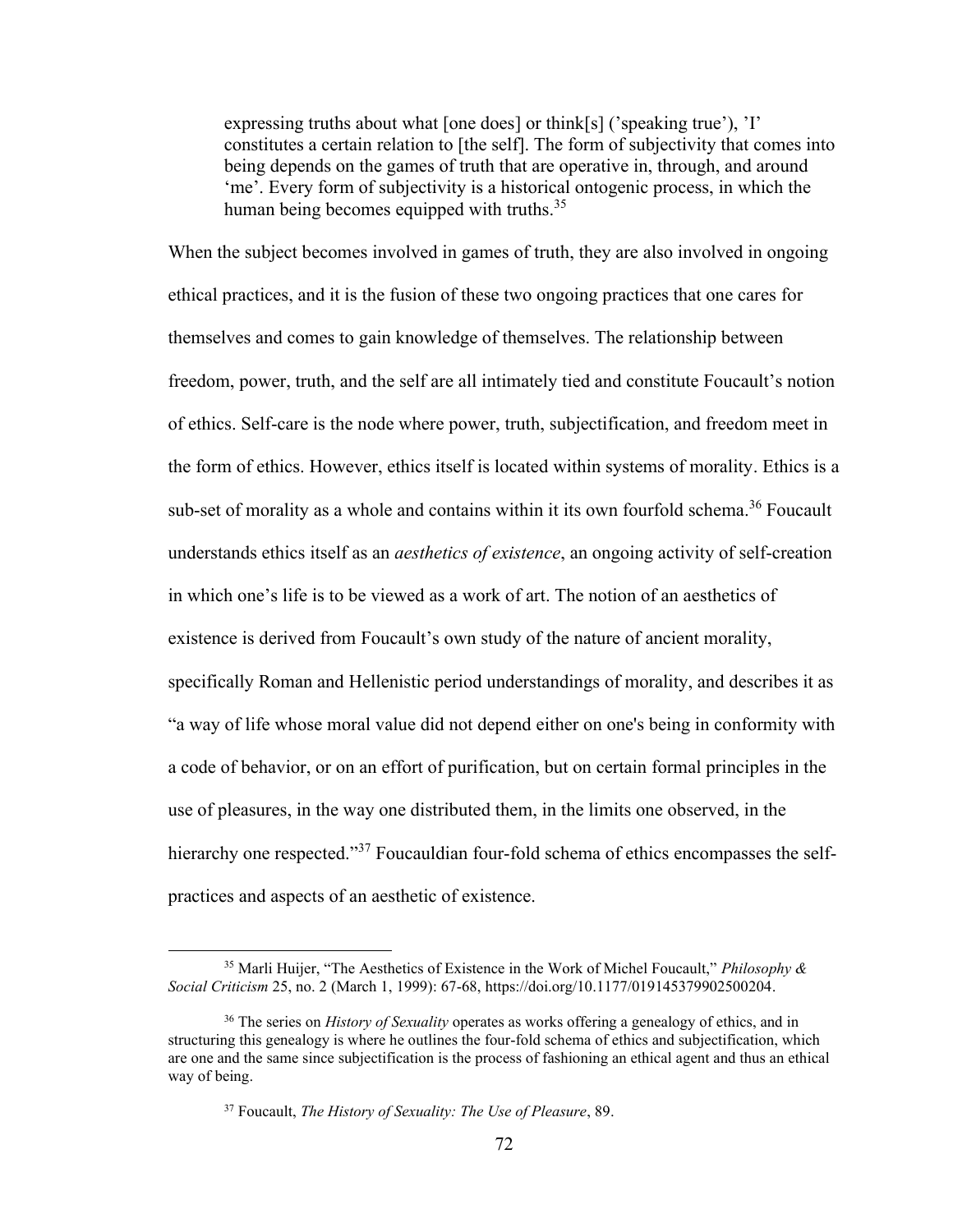The four parts of Foucault's ethics fall into the following respective categories: 1) Ethical Substance, 2) Mode of Subjectification (*mode d'assujettissement*) 3) Elaboration of ethical work (*travail ethique*) and 4) Mode of Being or Telos (*téléologie*).<sup>38</sup> For Foucault, this four-fold schema is further classified as 1) Ethical substance as ontology, 2) Mode of Subjectification as deontology, 3) Elaboration of ethical work as ascetic (*askesis)* or pragmatic technologies of the self, and, finally, 4) Telos and Mode of Being as teleology. These dimensions of ethics express themselves, are given life, through the care of the self. Despite the care of the self being derived from antiquity, Foucault works to draw from the ancient practice and redefine it, to a degree, as understood within a modern system of ethics.<sup>39</sup> Ultimately, the care of the self, in both the ancient sense and recontextualized in modernity, is knowledge of the self, but is also "the knowledge of a certain number of rules of conduct or of principles which are at the same time truths and regulations. To care for self is to fit oneself out with these truths. This is where ethics is linked to the game of truth" and thus the manner in which one fits themselves within the ongoing task of living an aesthetic and liberated existence. <sup>40</sup>

Care of the self, done properly, is the systematic embodiment of ethical activity in order to produce an ethical subject. It is the point where truth, freedom, ethics collide through the process of self-subjectification. Ultimately for Foucault, a proper relationship for the self allows the subject to become active and aware of their reality. Without a relationship to the self, formulated through self-formation (subjectification), the wider

<sup>38</sup> Ibid., 25-32.

<sup>&</sup>lt;sup>39</sup> Therefore, Foucault dissects these ancient practices within his understanding of relations of power, the practice of freedom, and games of truth since all forms of ethics are inherently caught up in these systems.

<sup>40</sup> Foucault, "The Ethics of the Concern" in *The Final Foucault*, 5.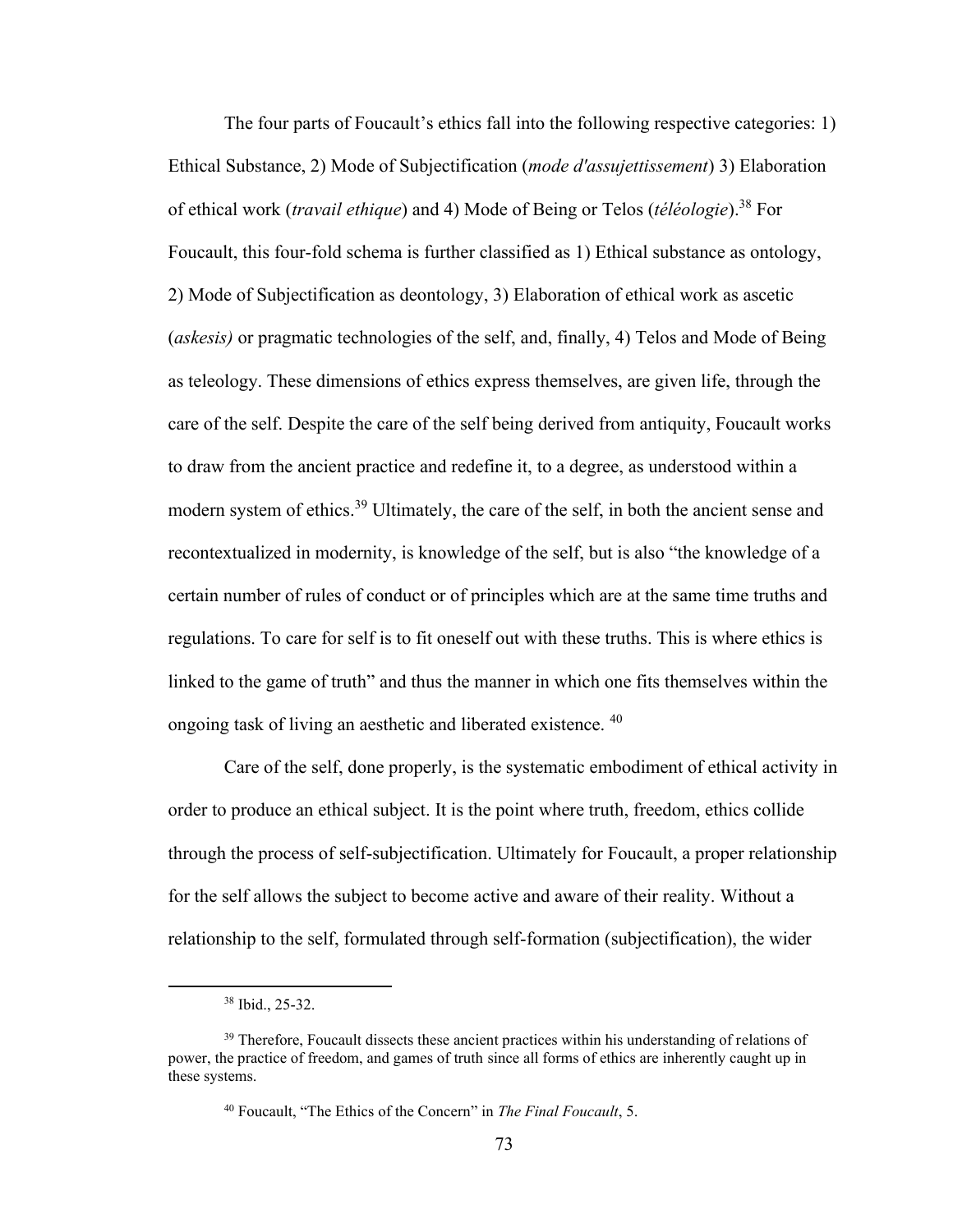world is unintelligible to the subject, and they are left without access to critically engage it. Through the care of the self, the subject becomes prepared and fit to be politically active. Foucault's project works to map the world around us and is always politically related, meaning it involves relations of power and regimes of truth/knowledge. Here lies the value of the care of self as located within MacIntyre's communities. When the subject decides to engage in the practices of caring for themselves, it enables one to critically engage McIntyre's notions of traditions, narrative, and practices. Since the care of the self involves ongoing attention to the wider systems of formation present in the subject's life and their value to them, the individual can then begin to make sense of and properly participate in and contribute to or sustain such systems, in this case, the three components of morality in MacIntyre's communities.

However, it must be noted that Foucault's care of the self, and ethics as a whole, is not a moral imperative in the Kantian sense, but rather a "historical imperative that formulates ethical existence as a task, as a relation to the future."<sup>41</sup> As explained earlier, Foucault does propose that a return to antiquity is the key to modern problems; in addition, he is not saying that the sole way to establish a new mode of being is through care of the self. Foucault seeks to discover the value of adopting care for the self in the context of modernity, but it is not his philosophical task to establish a universal, prescriptive, and normative account of morality. Therefore, the care of the self becomes flexible and understanding of the state of the modern, emotivist individual. The process in which the subject becomes equipped to critically engage with wider systems at hand (power, knowledge, tradition, practices, etc.) is through methodologically participating in

<sup>41</sup>William McNeill, *The Time of Life Heidegger and Ēthos,* Albany: State University of New York Press, 2006, 71.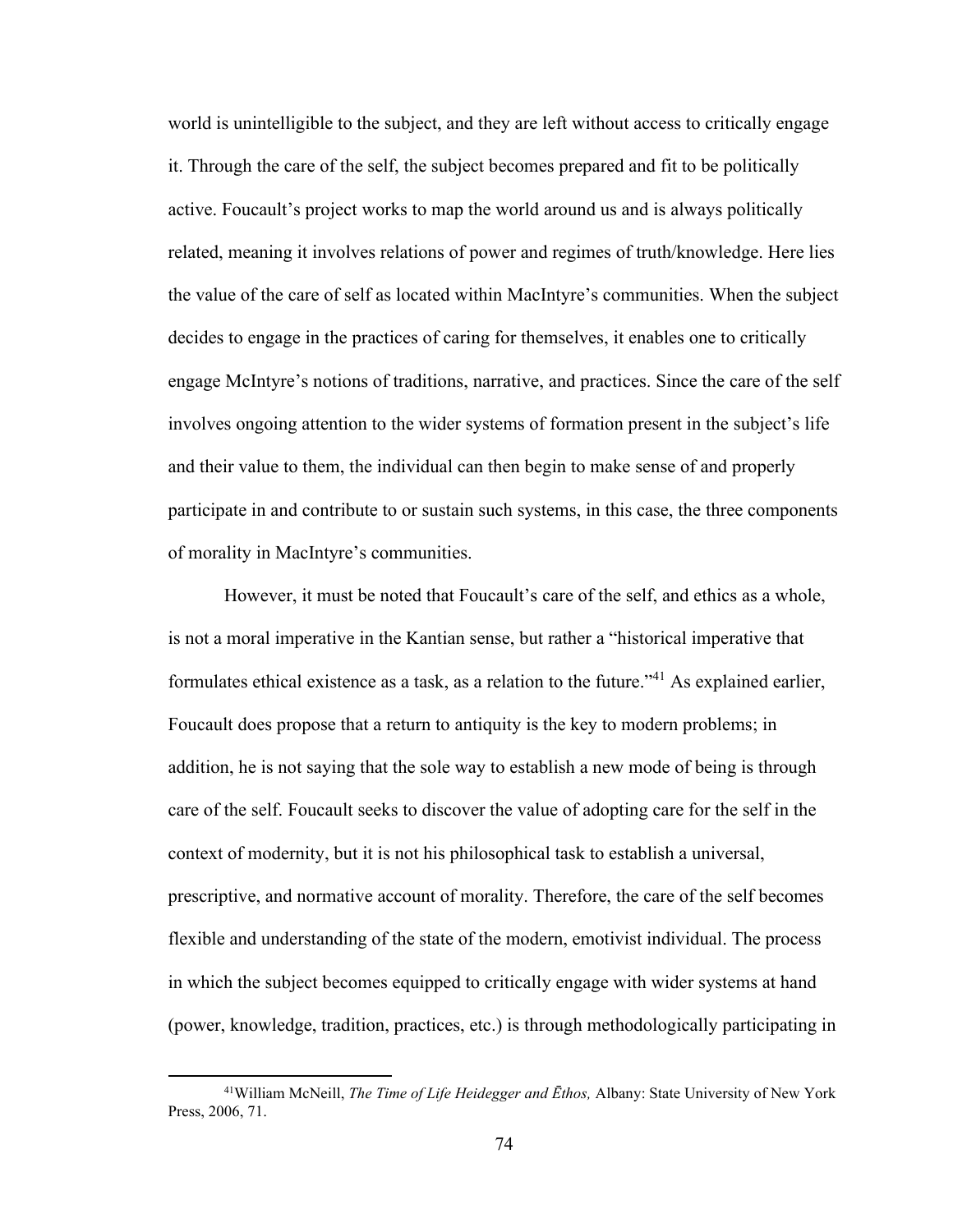the ethical practices of the care of the self: 1) Ethical Substance, 2) Mode of Subjectification, 3) Elaboration of ethical work, and 4) Mode of Being or Telos.

First, the ethical substance concerns individual moral conduct directly related to the ordering of and struggle against pleasures, desires, and actions. In locating a specific aspect that one scrutinizes, problematizes, or seeks to observe, the self can relate to "the crucial aspects of the practice of fidelity to the strict observance of interdictions and obligations in the very acts one accomplishes."<sup>42</sup> Simply put, ethical substance is something related to the individual that one chooses to engage in order to measure and challenge one's moral formation. It is "the material for analysis and manipulation" of one's own ethical behavior.<sup>43</sup> In the *History of Sexuality,* aphrosidia is the ethical substance Foucault analyses. Through understanding how a subject relates to, problematizes, or observes their relationship to ethical substance, in this case aphrodisia, the manner in which one manages their behavior becomes apprehensible and contributes to the proper development of the other parts of Foucault's ethics.

Second, comes the mode of subjectification which Foucault describes as "the way in which the individual establishes his relation to [moral rules, truths, and convictions] and recognizes himself as obliged to put it into practice."<sup>44</sup> The mode of subjectification formulates the rules of conduct relating to the ethical substance, the manner in which one complies with these rules, and develops the degree to which the subject regards their acts as ethically valuable. Through the mode of subjectification, the

<sup>42</sup> Foucault, *The History of Sexuality*: *The Use of Pleasure*, 26.

<sup>43</sup> Gordon Ewart Carkner, "A Critical Examination of Michel Foucault's Concept of Moral Self-Constitution in Dialogue with Charles Taylor," (Wales: Oxford Centre for Mission Studies, 2006), 54.

<sup>44</sup> Foucault, *The History of Sexuality: The Use of Pleasure*, 27.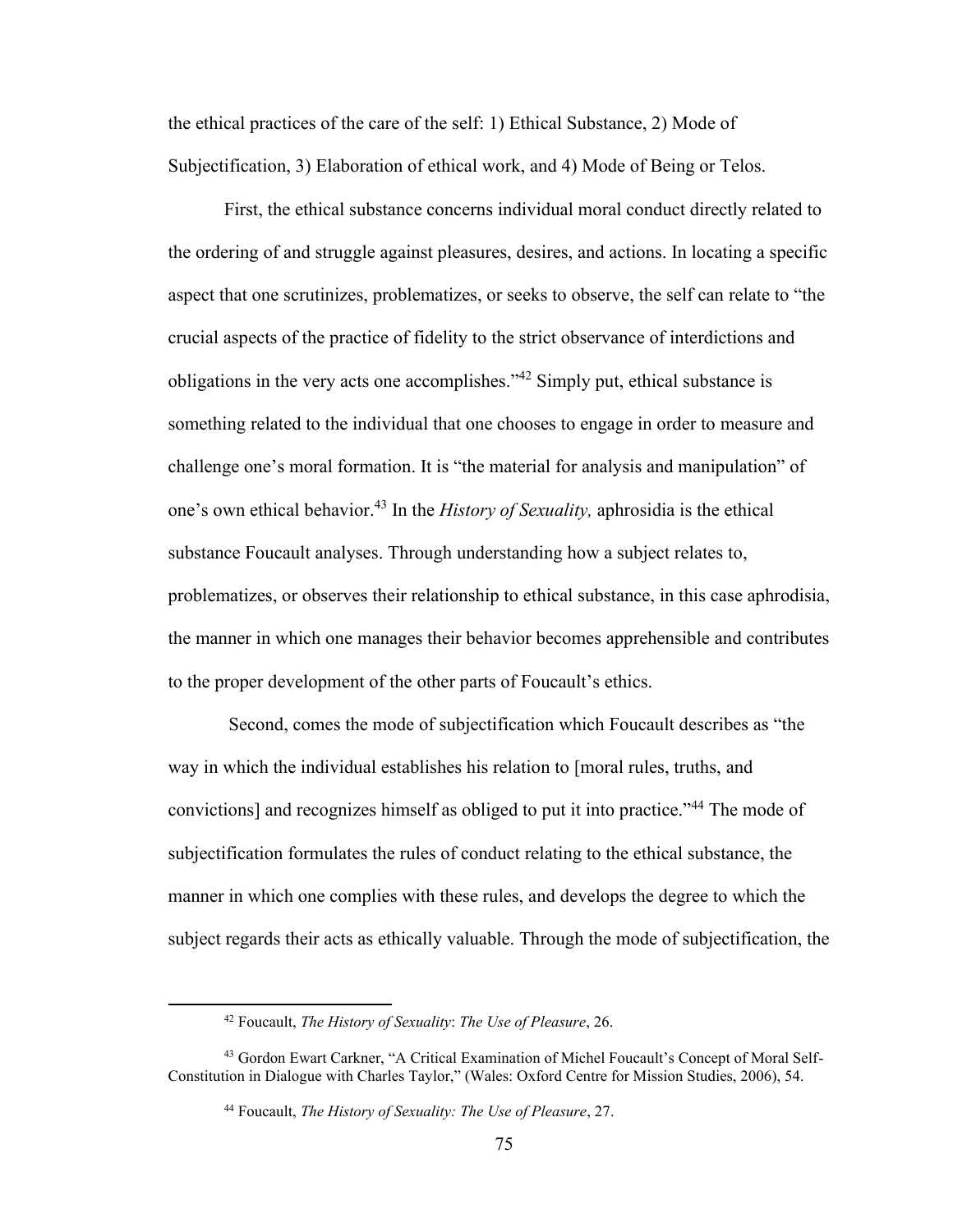subject can engage the ethical substance appropriately, shaping the self in relation to the chosen area of scrutiny. Further, the mode of subjectification works to develop an ability to measure moral obligations to laws<sup>45</sup> and bring to light questions of value and moral direction, such as "Why should I live x way as opposed to another?" Importantly, the process of asking these questions

involves the subject's relation to truth; it refers to one's moral positioning, a certain attitude, or one's stylization of self…Moral authority and accountability, in this case, tends to be self-referential. It is therefore imperative that one think about that form, develop the techniques that will help to transform it, and that one reflect upon the ends, the *teloi*, to which one will direct them.<sup>46</sup>

Together, the mode of subjectification and the ethical substance are the firsts steps to begin a relationship of the subject to the subject in pursuit of aesthetic existence.

Third, ethical work concerns *technologies of the self* or *ascesis. <sup>47</sup>* These are made up of the different pragmatic activities done to the self by the self in order to transform the ethical subject. Subjects who participate in these technologies or practices "effect by their own means or with the help of others a certain number of operations on their own bodies and souls, thoughts, conduct, and way of being, so as to transform themselves in order to attain a certain state of happiness, purity, wisdom, perfection, or immortality."<sup>48</sup> Therefore, technologies of the self or ascetic practices can be almost anything used by the

<sup>45</sup> Of any form, whether created by the subject or an external, socially created and perpetuated law.

<sup>46</sup> Carkner, "A Critical Examination," 54.

<sup>47</sup> Derived from the Greek *askesis,* meaning a certain willingness to struggle with oneself and continually exercise self-mastery and training. In ancient Greece, it consisted of the strict training of the body, mind, and soul. Additionally, ascesis does not entail the practice of asceticism, in a traditional understanding.

<sup>48</sup> Michel Foucault, 'Technologies of the Self', in *Technologies of the Self: A Seminar with Michel Foucault*, eds. Foucault, Michel, Luther H. Martin, Huck Gutman, and Patrick H. Hutton, (Amherst: University of Massachusetts Press, 1988), 18.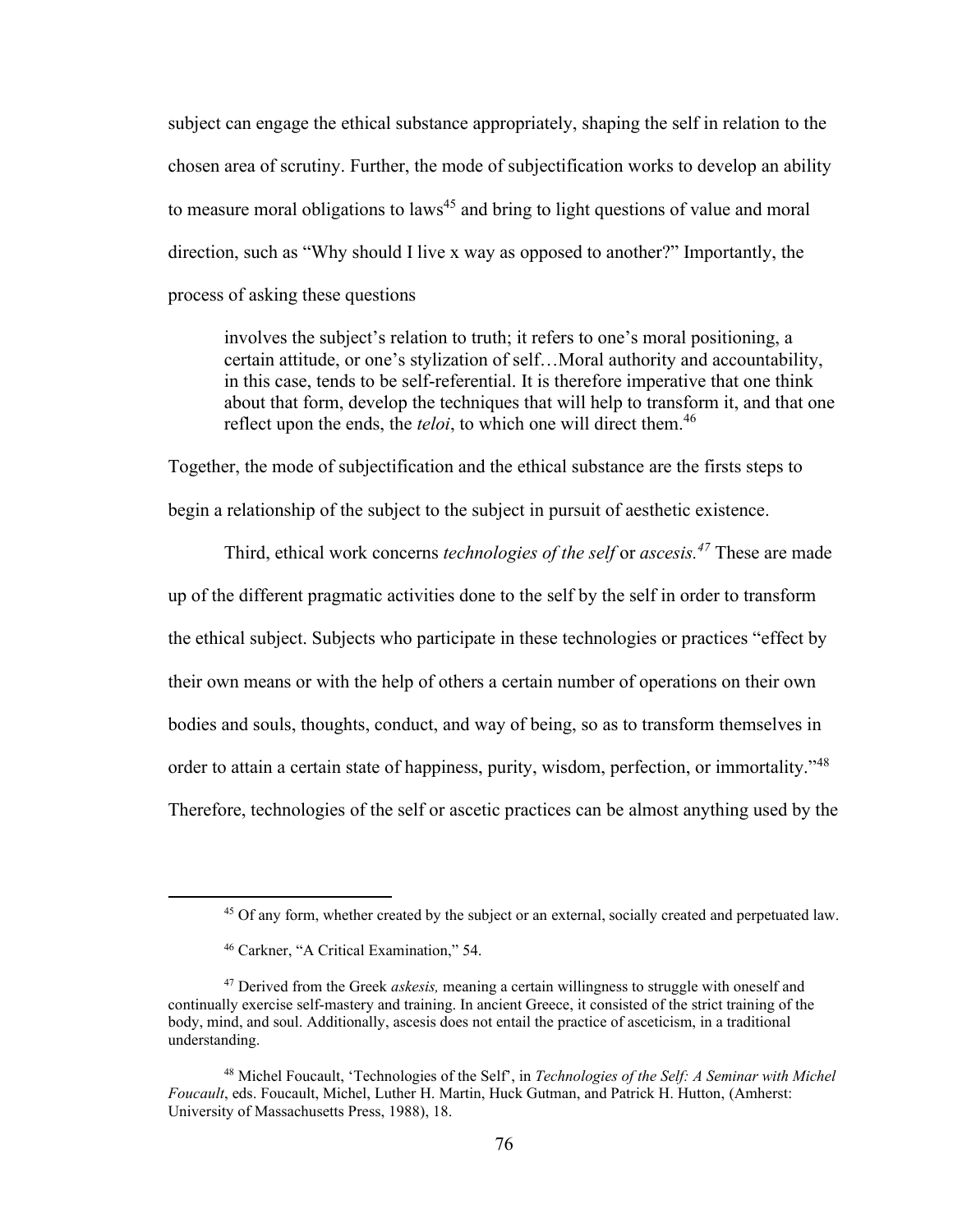subject to achieve these ends, such as reading a book, exercising, fasting, listening to music, etc. They are ultimately any activity that is involved in the shaping of the subject's thoughts, actions, and desires through a form of self-mastery, self-discipline, or selfdenial. Due to this, technologies and ascetic practices give Foucault's framework for selfformation and ethics incredible usefulness and applicability. They involve the subject in looking at their own behaviors and desires, the tools they use to legislate them, and the cultural contexts involved. Last, telos, or mode of being, is constituted by the trajectory of the self as ethical subject. For Foucault, freedom is, to a large degree, the teleological orientation of ethics. This is because the self, as participating in an ongoing project of self-creation and an aesthetic existence, are inherently engaged in the pursuit of freedom as a subject. Rather, the practice of care of the self, done properly, automatically assumes the pursuit of ethics and freedom/liberty is the ontological condition and end of ethics. Freedom thus "is not a state for which we strive, it is a condition of our striving."<sup>49</sup>

These four aspects of ethics foster attention and knowledge of the subject, and the enactment of self-forming activities that ultimately constitute self-care as a unified practice. The care of the self is thus both the product and substance of ethical practice. It is important to see the manner in which morality, ethics, self-care, the four-fold schema, power, and freedom are intertwined and contribute to each other, even overlapping the understanding and pursuit of the larger project of aesthetic existence. It becomes clear that, for Foucault, the self-fashioning of the subject is a complex, ongoing project in which the subject is strategically engaged with itself and begins to care for the self in what Foucault sees as the utmost significant way. The state of the relationship of the self-

<sup>49</sup> Timothy O'Learly, *Foucault and the Art of Ethics,*159 as quoted in in Kenneth Wain, "Chapter 11: Foucault: The Ethics of Self-Creation and the Future of Education," *Counterpoints* 292 (2007), 165.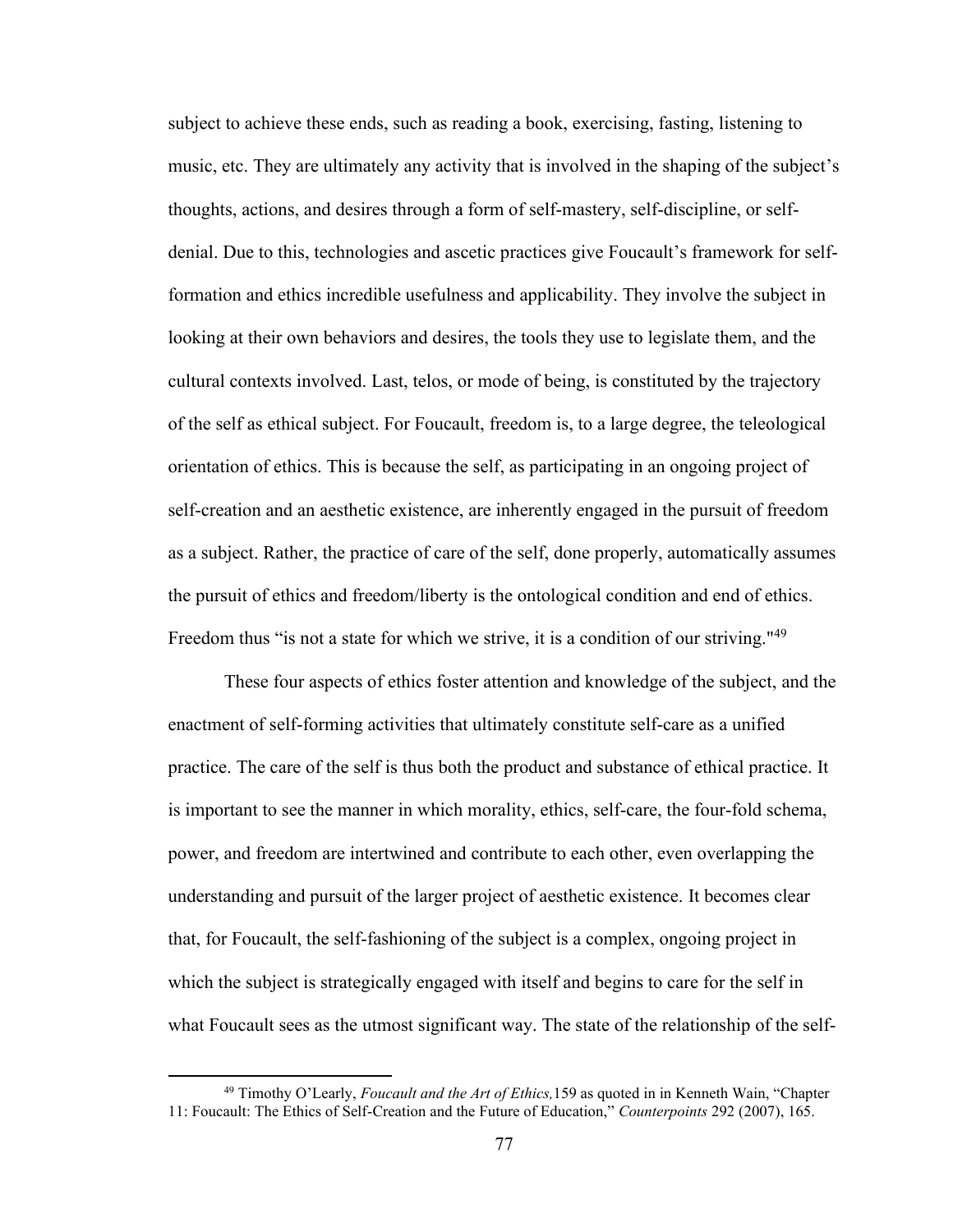to-the-self determines the relationships between the self and others as well as the self and the world. Additionally, Foucault admits that practices of self-care are not invented by individuals but, rather, "are patterns that he finds in his culture and which are proposed, suggested and imposed on him by his culture, his society, and his social group."<sup>50</sup> Therefore, ethical activity, in the form of self-care, works to develop a methodology and ongoing project that is philosophically important, applicable and works to sustain ethical subjects no matter the social or historical context.

## Self-care: An Enlightening Practice or a Path to Narcissism?

As addressed with MacIntyre's work, Foucault's care of the self is not spotless and there remain a few questions that must be addressed regarding the possible dangers, per se, of embracing Foucault's framework. There are two reoccurring questions in regard to this issue: 1) How does the care of the self-avoid a deeper dive into liberal individualism? And 2) Does this care of the self necessarily lead to an antagonistic view of the other? Foucault says no and understands that the notion of self-orientated care is difficult to view in positive terms. Part of his project of the ethical turn is to reintegrate the positive notion of care of the self found in ancient culture and the practice of morality. In the *Care of the Self* and *The Use of Pleasure*, Foucault traces how the modern, negative view of self-care as narcissistic or even opposed to a moral orientation towards the other, is one that emerged from the Christian tradition. Notably, the prominence of Greco-Roman Christianity changed the notion of caring for the self away from the Delphic understanding and viewed it rather as a form of egoism. Foucault describes how at a certain point "being concerned with oneself was readily denounced as

<sup>50</sup> Foucault, "The Ethics of the Concern" in *The Final Foucault*, 11.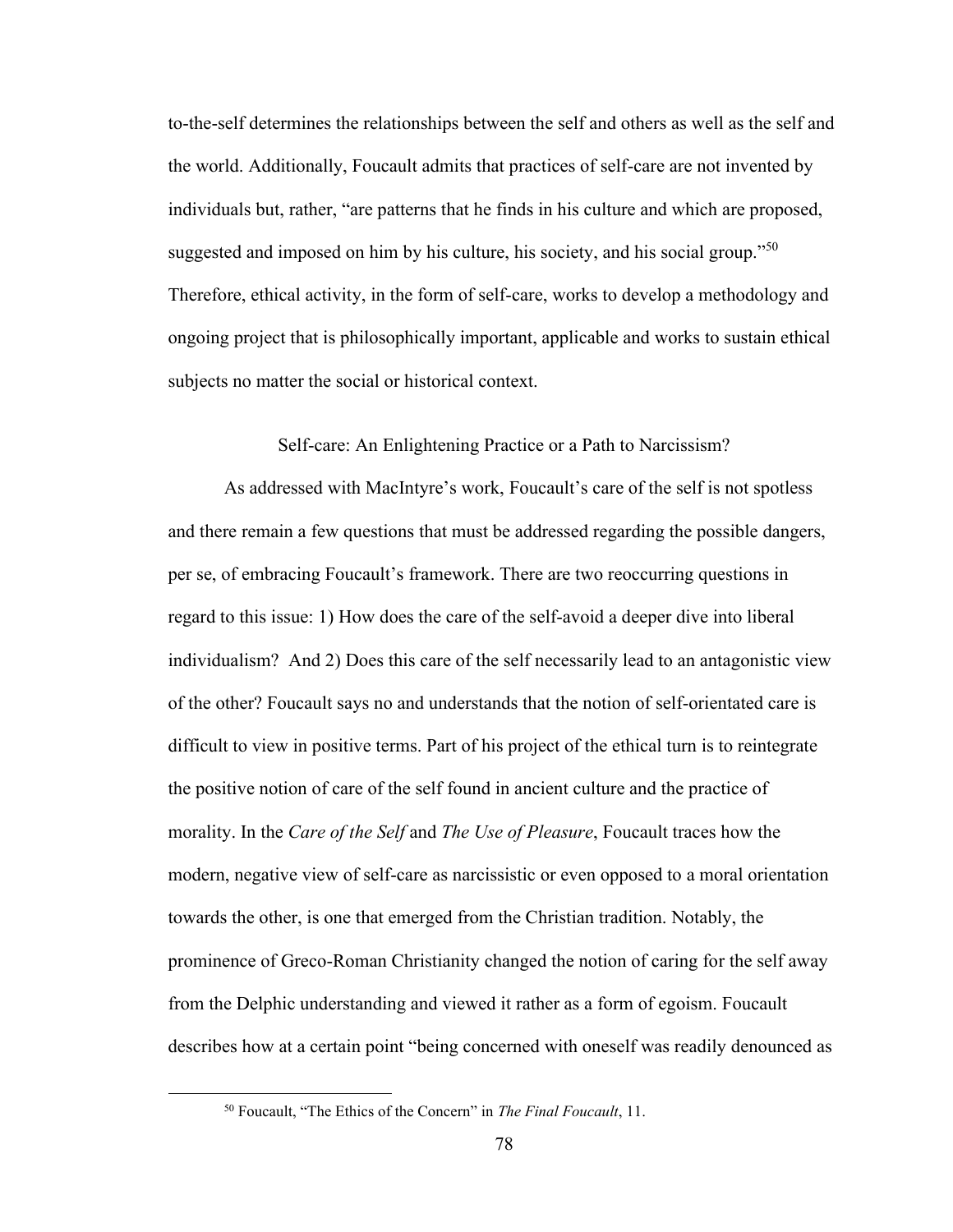a form of self-love, a form of selfishness or self-interest in contradiction with the interest to be shown in others or the self-sacrifice required" to treat others morally.<sup>51</sup>

The influence of Christianity still dominates modern understanding, so many may hold the assumption that attention oriented towards to focused on the self in wrong and socially harmful. Therefore, without properly engaging Foucault's work, it is simple for the contemporary western reader to accuse the care of self as practice that merely habituates selfishness.<sup>52</sup> Such equivalency would be incorrect to assert. Naturally, it is just as simple to wonder if this seemingly hyper-focused attention to the self may be a circular path that arrives once again at the starting point of liberal individualism or even a Nietzschean morality. <sup>53</sup> Both of these are critiqued and seen as problematic by MacIntyre, and if the care of the self arrives back at either of these points, it begs the question of how Foucault's ethics may fit within MacIntyre's own system. Foucault explicitly states that the care of the self is socially located, and is "not an exercise in solitude, but a true social practice. The care of the self – or the attention devoted to the care that others should take of themselves – appears then as an intensification of social relations."<sup>54</sup> Nietzsche's immoralism and will to power, on the other hand, does not arrive

<sup>51</sup> Michel Foucault, "The Ethics of the Concern of the Self as a Practice of Freedom" in *The Essential Works of Foucault, 1954-1984* eds. Paul Rabinow, and James D. Faubion (New York: New Press, 1997), 284.

<sup>52</sup> There is irony in the extreme self-focus interred in every consumerism and individualism of American life that is acceptable, yet in a different context, attention to the self is inherently negative.

<sup>&</sup>lt;sup>53</sup> The ethical work of subjectivation Foucault outlines is discussed as being inspired by, if not similar to, Nietzsche's notion of self-creation, liberty, and immoralism in the form of *will to power* found throughout his body of work, specifically in *Will to Power*. The degree to which Foucault's own body of work agrees, disagrees, or problematizes/is problematized by Nietzsche's own work is debated in philosophical scholarship. However, the question to be wrestled with is the fact that MacIntyre takes issue with the Nietzschean form of morality and ethics. Daniel Nica, "The Aesthetics of Existence," 49.

<sup>54</sup> Michel Foucault, *The History of Sexuality: The Care of the Self,* (New York: Vintage Books, 1988), 51,53.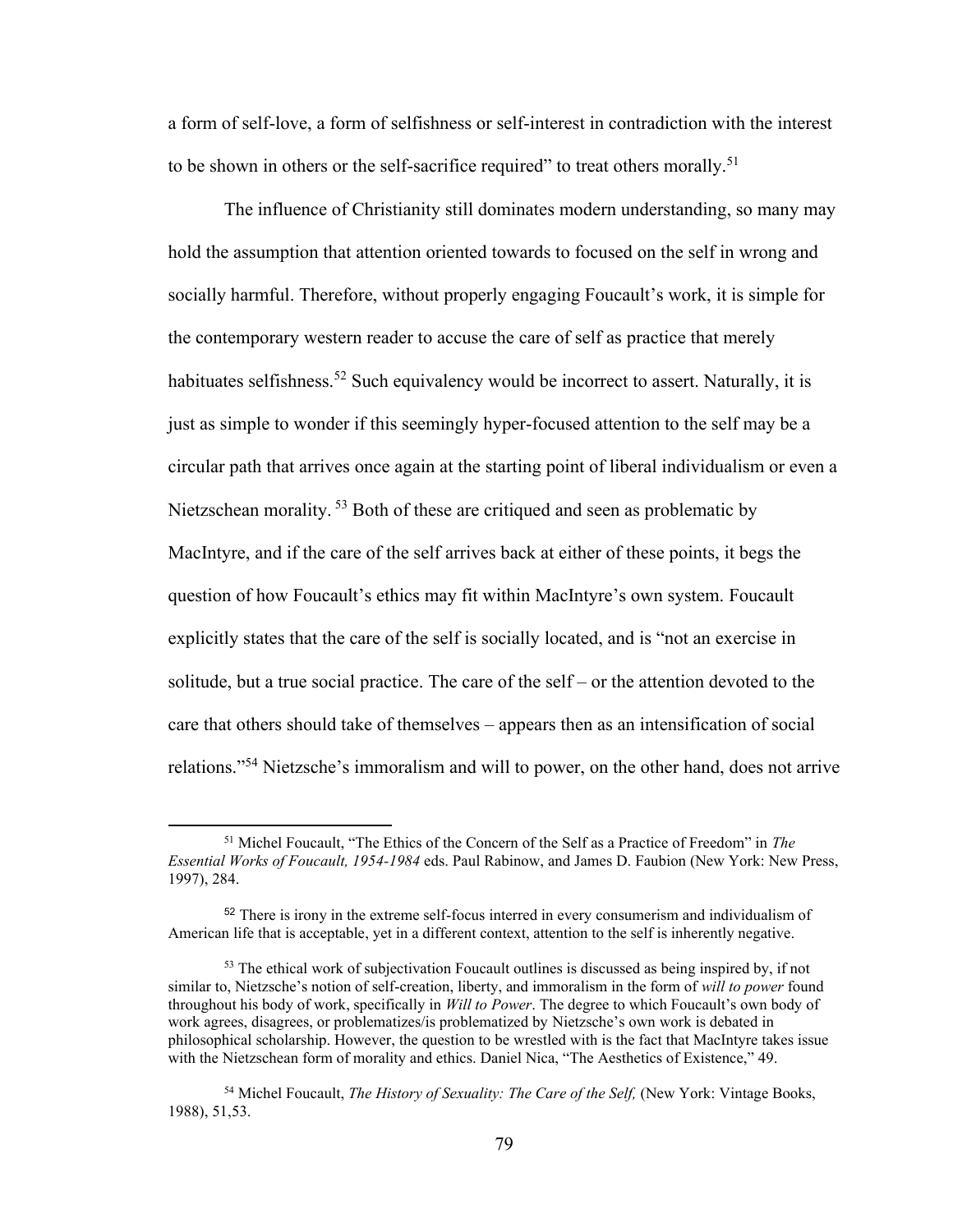back at concern for the other. Although his ethics are also concerned with a certain artistic approach to self-formation, Foucault's ethics (as care of the self) is explicitly grounded in Ancient Greek notions rather than a more modern understanding of the self and self-regard.

The very aim of Foucault's self-care is a positive transformation of the subject in order to behave ethically, consistently, and sustain a system of self-knowledge and ethical formation. Thus, it is safe to conclude that if one arrives at narcissistic self-absorption or a disconnection from the larger social context at hand, they are exercising Foucault's selfcare incorrectly. Rather, the very work of caring for the self is necessarily directed towards and related to the other and the danger of having an antagonistic orientation towards others emerges as a failure to care for the self. In the work of Foucault, nonethical or immoral regard for the other manifests in the form of the use of power in the form of domination over other subjects. Dominating power is often an extension of institutions and it is through their perpetuation of certain regimes of truth, regimes of power, and normalizing work that subjects are disciplined, defined, organized, and normalized. It is thus important to note that power as a meta-structure is not inherently negative, rather the use of power *against the freedom* of subjects and towards domination is a natural extension of society that may perpetuate negative consequences. As outlined earlier, freedom of the subject is directly related to power, specifically the *proper* use of power for self-formation and thus freedom in the world as a subject. Therefore, "the one who cared for himself correctly found himself, by that very fact, in a measure to behave correctly in relation to others and for others."<sup>55</sup>

<sup>55</sup> Foucault, "The Ethics of the Concern" in *The Final Foucault*, 7.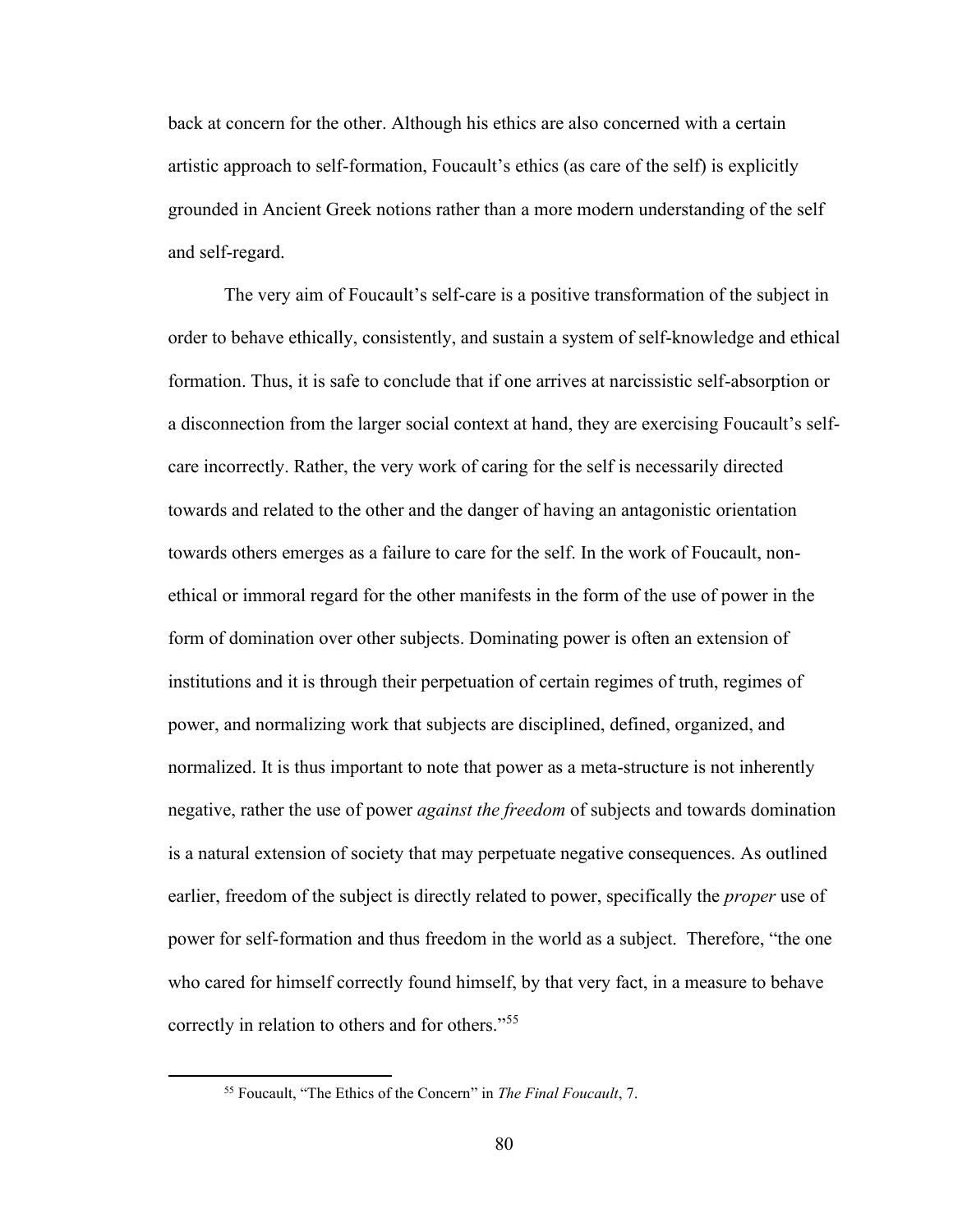Ultimately, a non-presence of self-knowledge and care leaves the subject vulnerable to the negative forces of power and the improper use of power by the subject. In an interview, Foucault responds to concerns about self-care enabling egoism or disregard for the other, clarifying that

The risk of dominating others and exercising tyrannical power over them arises precisely only when one has not taken care of the self and has become the slave of one's desires. But if you take proper care of yourself, that is, if you know ontologically what you are, if you know what you are capable of, if you know what it means for you to be a citizen of a city… if you know what things you should and should not fear, if you know what you can reasonably hope for and, on the other hand, what things should not matter to you….if you know all this, you cannot abuse your power over others.<sup>56</sup>

Therefore, the practice of self-care actively guards against the improper use of power and thus against the development of egotistic self-love and antagonistic regard for the other. The Foucauldian self, in regarding itself, automatically regards others. To claim that Foucault's care of the self lays the grounds for a neoliberal image of the individual or arrives at Nietzsche's immoralism fails to read Foucault closely and mistakes an influence from the work of his predecessors as an embrace of their philosophical systems.

Executed correctly and consistently, the care of the self thus makes the subject as a moral agent both self-aware and concerned with others. Such an orientation proves helpful when dealing with the prevalence of the SAC model and emotivism in the realm of higher education since it works against two systems that are ultimately completely self-absorbed, antagonistic to things that do not fulfill personal desires, and leads away from categories of ethical decision making. It is the transformational and reflective nature

<sup>56</sup> Foucault, "The Ethics of the Concern" in *The Essential Works of Foucault,* 288.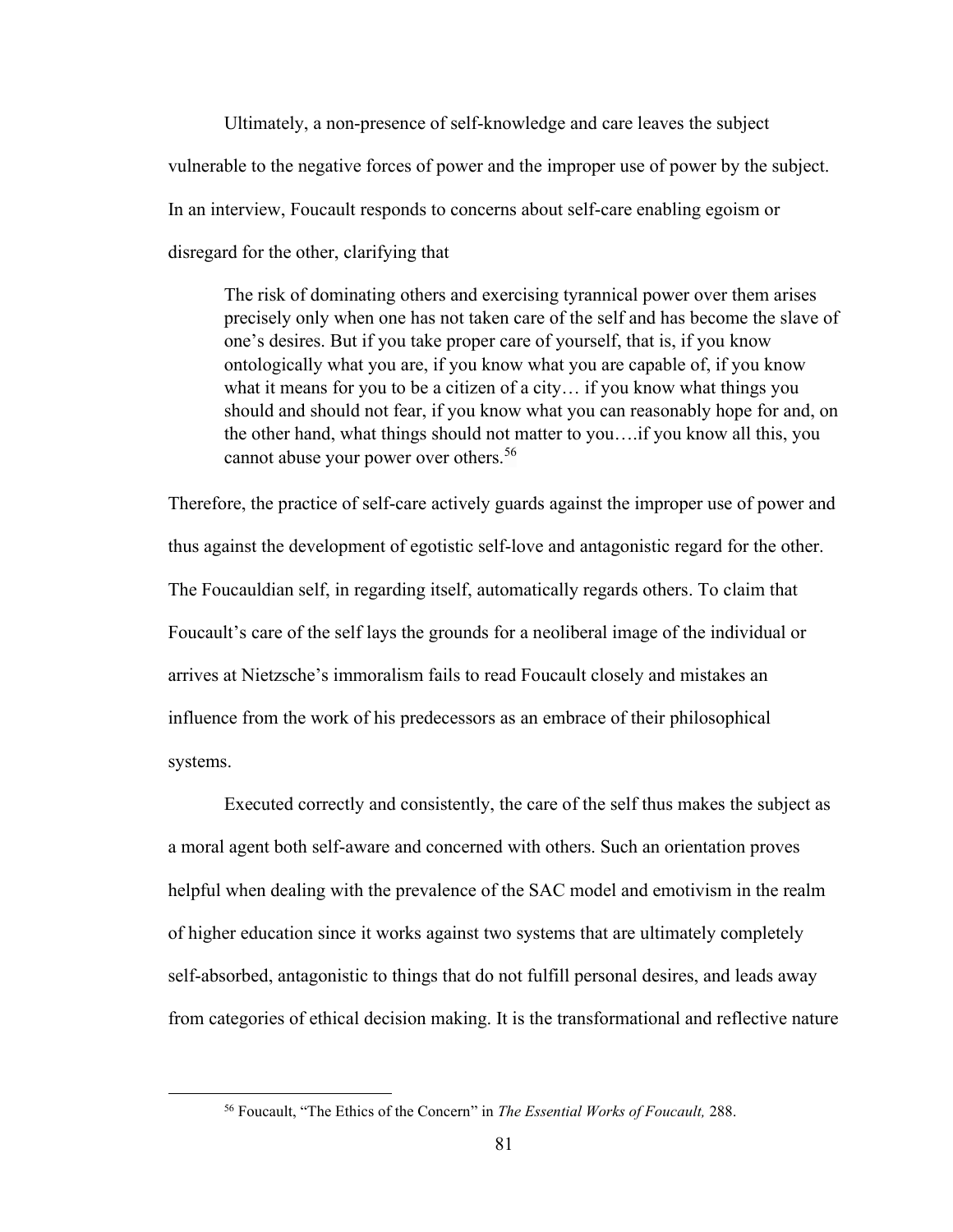of the care of the self that hold potential, within the context of MacIntyre's communities, to transform the emotivist individual's mode of operating from the inside out. The ways in which the care of the self fits within and works through MacIntyre's communities, as well as an exploration of what the care of the self may practically look like in higher education, serves as a point of focus for the next, and final chapter.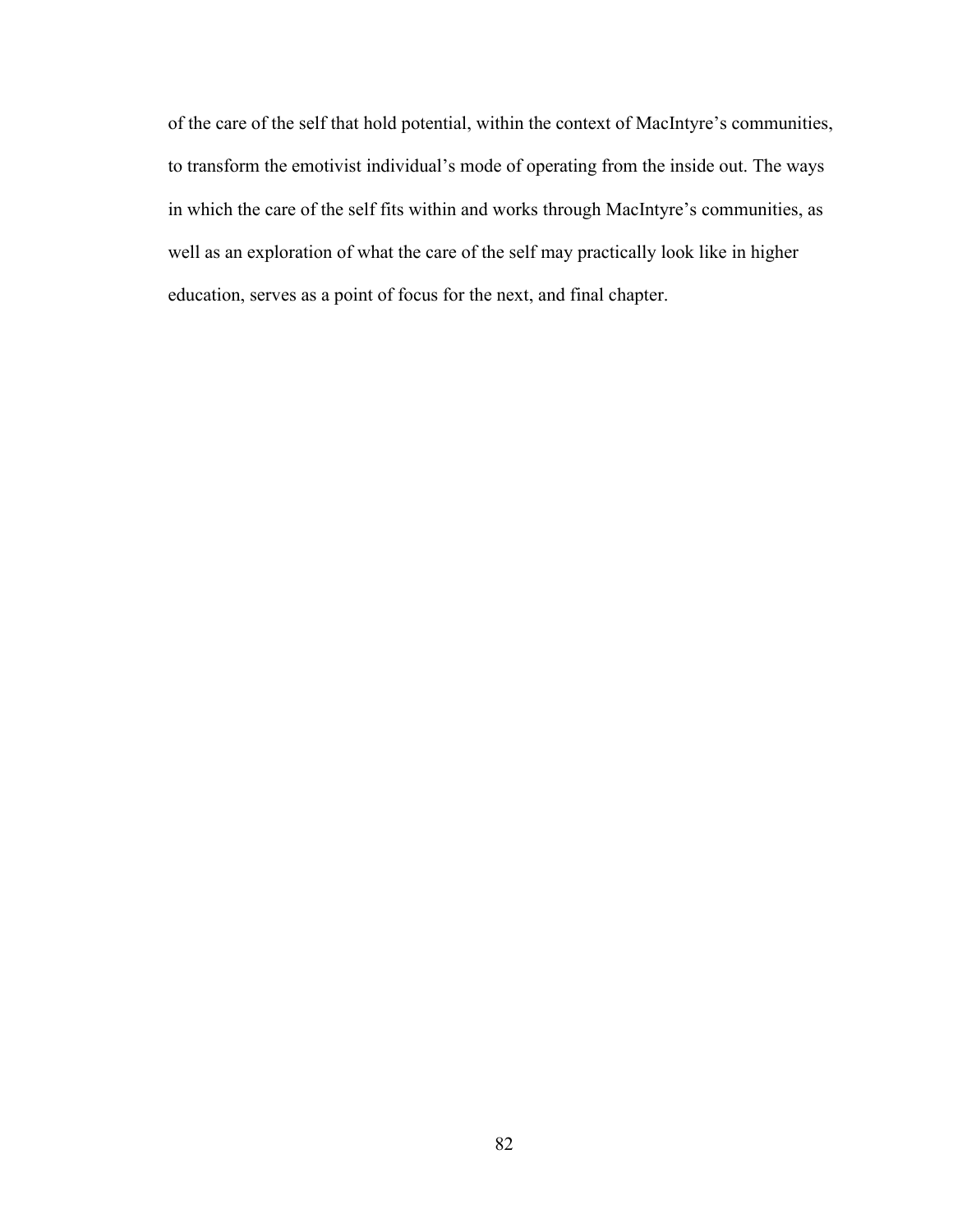## CHAPTER FOUR

# The Meeting of the Waters: MacIntyre and Foucault Introducing the Space of Moral Formation in the University

At last, we are met with a point of culmination. It is in this final chapter that the work of Alasdair MacIntyre and Michel Foucault come together with the goal of producing a tentative, philosophical model for student-teacher relationships in the hopes of transforming the modern state of higher education. This final chapter features a few points of focus. First, it seeks to clearly establish the ways in which Foucault's care of the self supports the work of Macintyre and the outcomes of this synthesis. Next, drawing from both of their works, an answer to the question regarding the university's role in the moral formation of their students is presented. Then, it is argued that a possible vision for this responsibility is found in the harmonious joining of the community of MacIntyre<sup>1</sup> and the self of Foucault's care of the self. Last comes a possible model for higher education located in student-teacher relationships as a way of applying the work of Macintyre and Foucault explored in this thesis.

### MacIntyre: The Tension of the Solution

Macintyre's solution of a form of community that fosters the development of virtues through the systematic engagement with narrative, tradition, and practice is most appropriate as a response to the moral conundrum facing the prevalence of the SAC

<sup>&</sup>lt;sup>1</sup> As structured around the three parts of morality: narrative, tradition, and practice.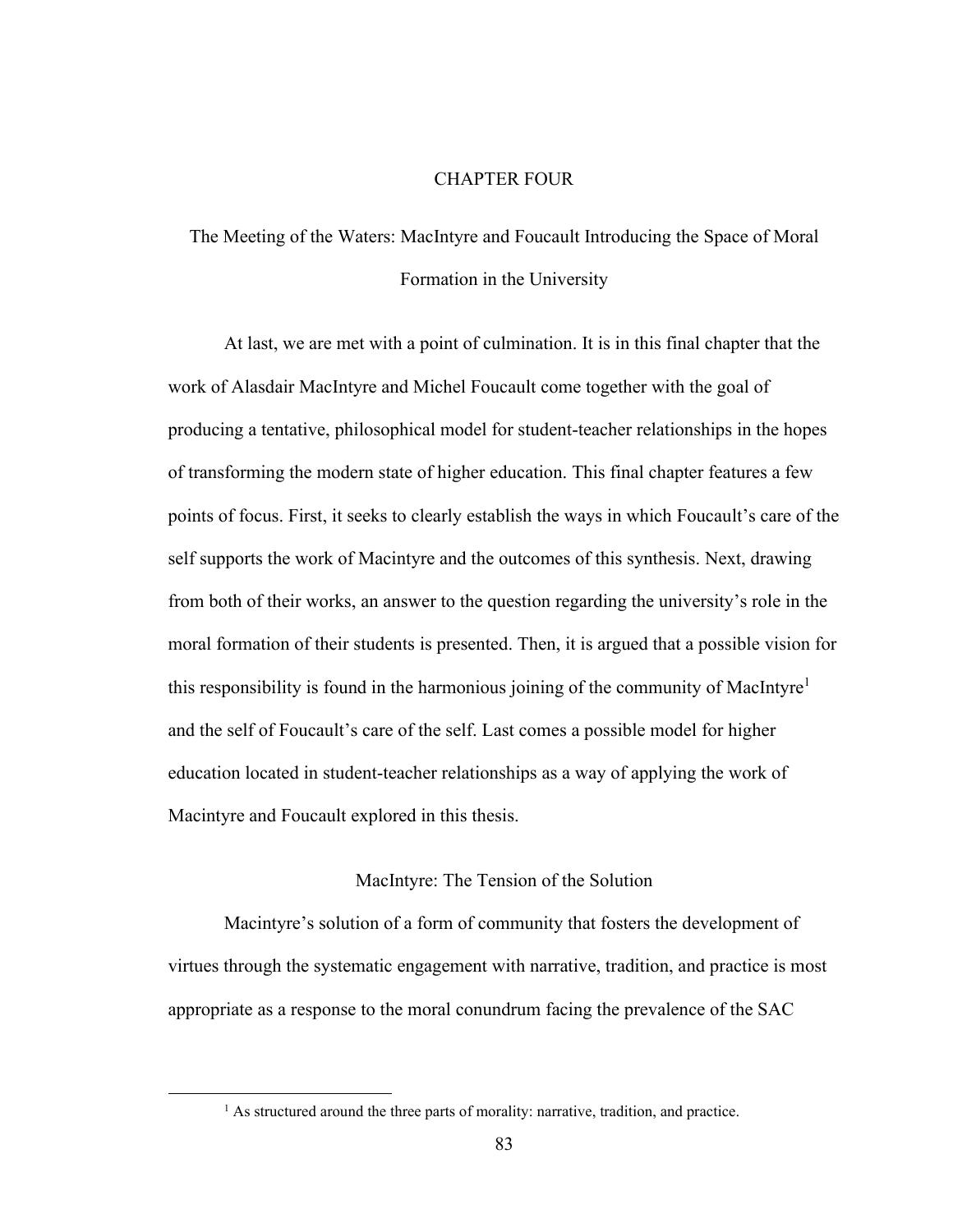model and the decline of the role of moral formation in the walls of higher education. However, there are prevalent gaps in his conclusion that must be dealt with before applying his form of community to higher education institutions. The first prevalent issue in his conclusion is that he fails to offer an account for the individual's moral responsibility for sustaining the three parts of morality and second, he does not confront the difficulties of the modern individual in regard to adjusting a community grounded in Aristotelianism. The present state of morality is simply not equipped to dive completely into MacIntyre's solution of Aristotelianism and community. To do so would be pulling a rug out from underneath modernity and MacIntyre's project would either fail to be sustained or the modern self would not be capable of thriving within an entirely new environment so heavily focused on community. It makes a large jump from deeply rooted individualism to a society composed of communities, distanced from the modern sense of self-interest. MacIntyre himself reveals in *After Virtue* truly how disconnected and dispersed the social life of modernity stands. A solution to emotivism grounded in communities of moral formation certainly holds potential but lacks specific steps on how to enable the individual to fit within these communities.

As previously mentioned, MacIntyre has a certain Victorian sensibility and even naive trust in the ability to arrive at Aristotelianism but does not grapple with the responsibility for moral sustainment within the individual, particularly the moral challenges the modern individual may face in transition towards the framework he advocates for. He addresses that the self (individual) becomes intelligible by understanding their place within society in connection with communities that foster

84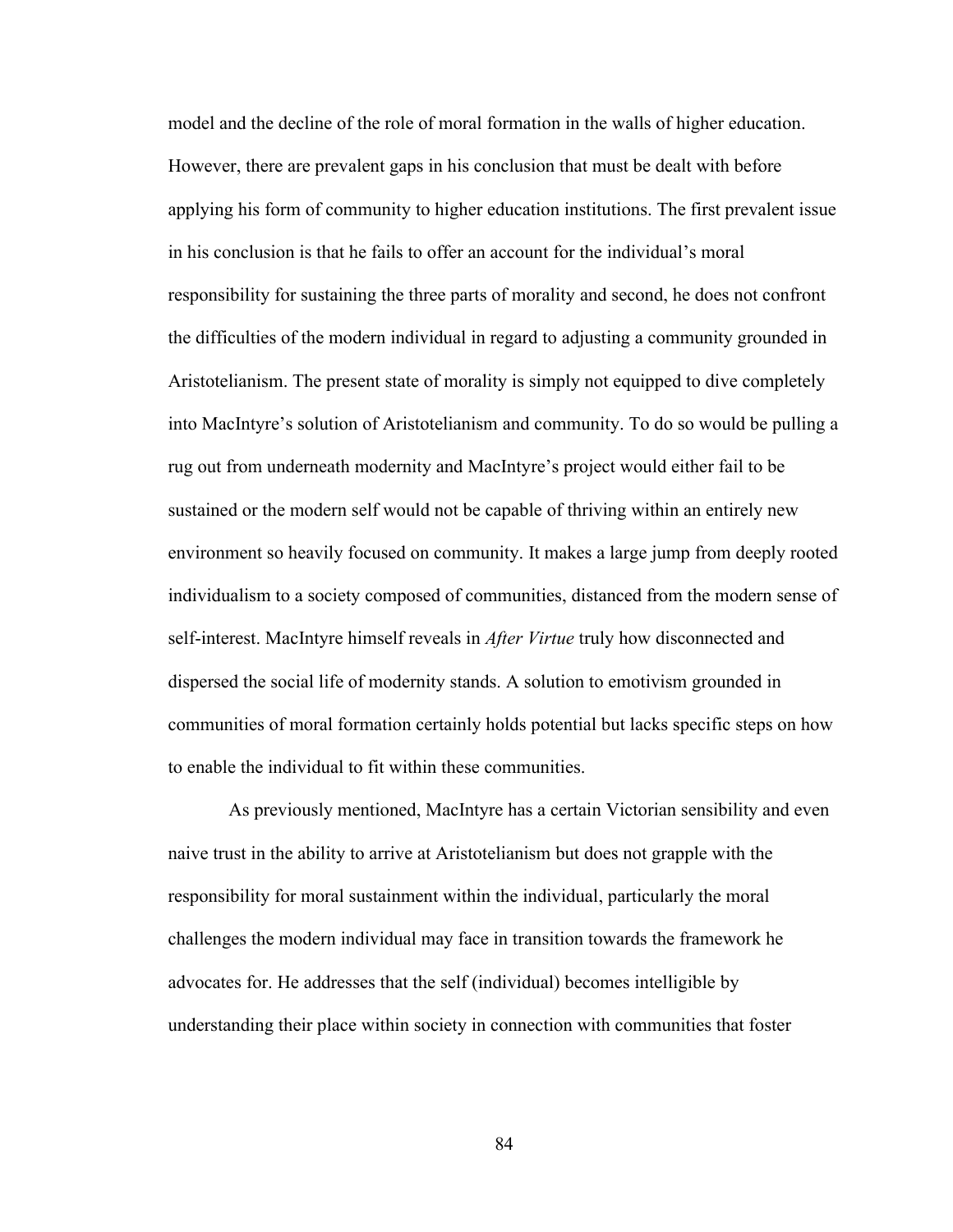tradition, practices, and narrative, $<sup>1</sup>$  but he does not analyze whether the modern emotivist</sup> individual stands capable of engaging them in the first place. Arguably, unless the individual has means of transitioning into these communities and properly interacting with them through an ethical imperative of responsibility placed upon themselves, there will not be an integration of individuals into communities nor sustainment of them.

## Enter Foucault: The Individual Accounted For

The Foucauldian notion of care of the self provides three important philosophical foundations in connection with MacIntyre. First, care of the self places responsibility on the individual for the sustainment of ethics, internally, in a way Macintyre neglects. The care of self fits within the model of self-focus prevalent in the modern individual while holding the possibility to transform the emotivist regard of the self into a pro-social and ethical one. Further, it does so without falling into narcissism and actively guarding against the problems of emotivism.<sup>2</sup> Last, the praxis of the care of the self fits within MacIntyre's communities of moral formation in a way that encourages continuous critical and philosophical engagement with existing narrative, traditions, and practices in a way that is true to both Foucault's and MacIntyre's projects.

First, the structure of the care of the self is focused on the individual, but not in a selfish manner. However, the inclination of the modern individual may easily transition into a system that is framed in such a way since the orientation of focusing on the self is so deeply rooted in the daily mode of operating for the modern, emotivist individual. For

<sup>1</sup> MacIntyre, *After Virtue,* 205.

<sup>&</sup>lt;sup>2</sup> Regarding both Nietzschean concepts of the self and ethics along with the liberal individualist, as explained in the previous chapter.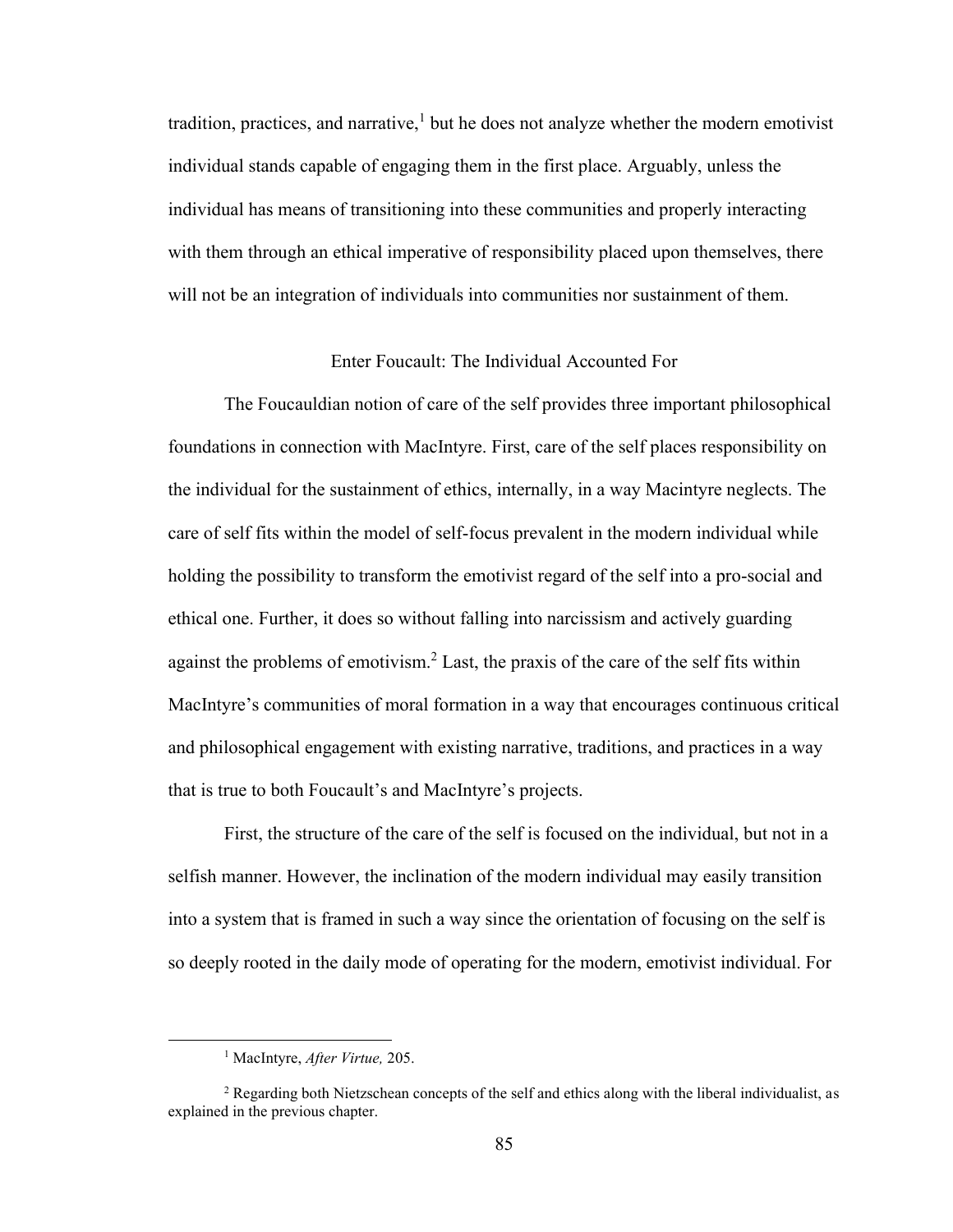students in the SAC model, beginning to engage in the practices of the care of self may seem like a mere continuation of seeking the best outcomes in their education,<sup>3</sup> yet in the integration of Foucault's system, the focus on the self as a customer will instead rather begin to turn into a contemplation of the role of the subject as a student, as a citizen, and as individual outside of the market demands. Although the care of the self cannot be forced and is ultimately left up to the will of each individual, the engagement within a classroom guided by MacIntyre's traditions, narrative, and practices aim at developing an environment that rewards and encourages the practices of the care of the self. One of the benefits of self-care is that it places certain moral responsibility upon the individual to sustain their own virtues and interact with communities in a way that promotes moral coherence even if the individual finds themselves outside, removed from, or in between different communities in a way MacIntyre does not address. Such an individual is one best fit for entering McIntyre's communities.

For Foucault, the subject only becomes intelligible and capable of pursuing freedom if it engages and works to know and understand the world around them. The same is true in the opposite direction. MacIntyre shares a similar viewpoint that the life of an individual becomes intelligible through understanding one's location within social history. This understand emerges from analyzing the long and complex set of developments that create the unique situatedness of one's life and grappling with whether one's life and virtues are unified and evaluable, or conflicting, foundationless, and unintelligible.<sup>4</sup> Therefore, the care of the self holds the most potential for flourishing

<sup>&</sup>lt;sup>3</sup> From a business perspective.

<sup>4</sup> MacIntyre, *After Virtue,* 205.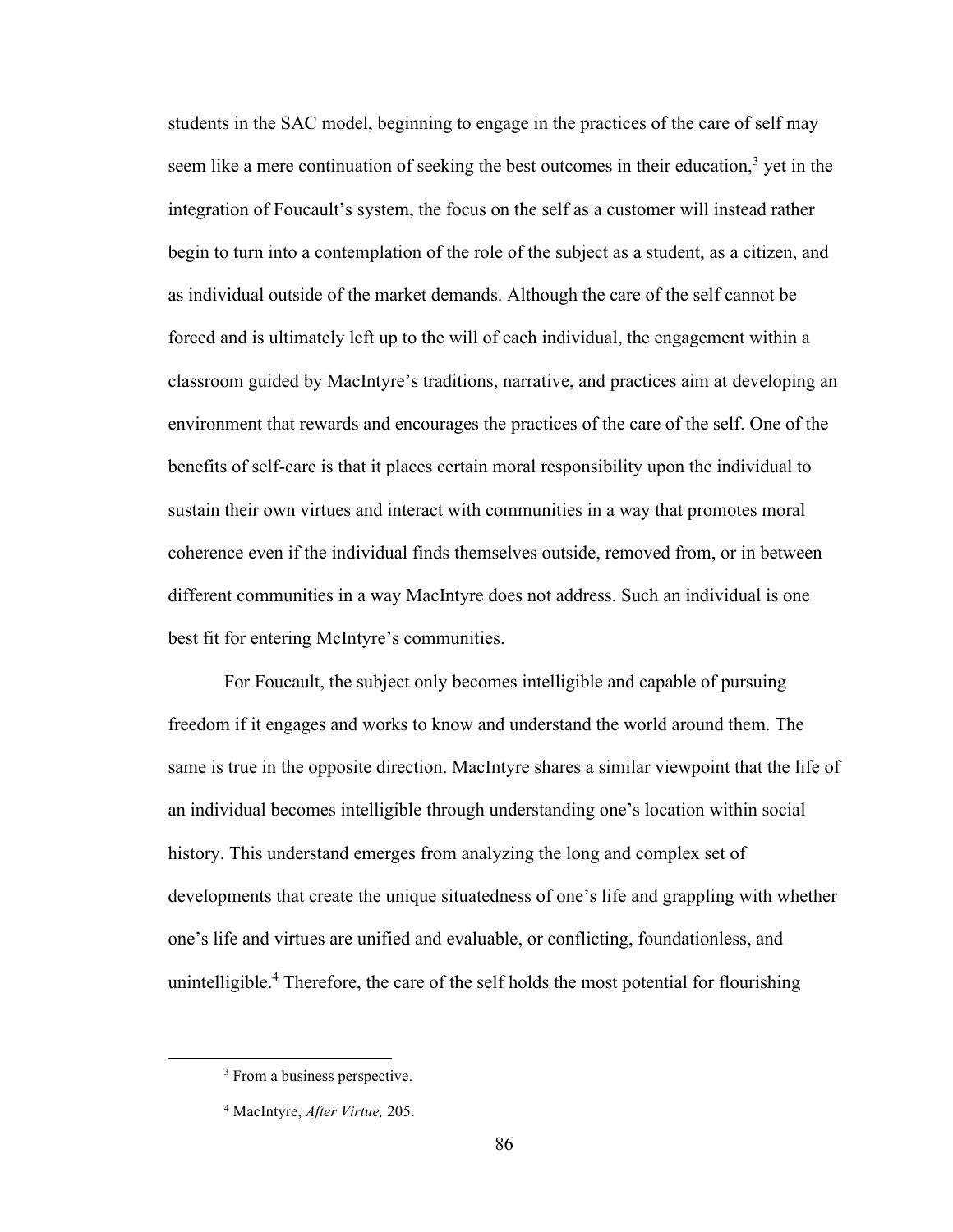when placed within an environment that focuses on the historical and social systems that create the world that subject occupies – as is the goal of MacIntyre's communities. For Foucault, subjects are harmed when they are not involved in a form of self-construction, for without it, they are left vulnerable to non-positive, imprisoning power systems. In the act of self-formation, the Foucauldian subject necessarily analyzes the forms of power active in the broader social, political, education web they occupy.<sup>5</sup> Through this engagement with the larger social makeup, the individual is simultaneously contributing to their own self-formation and sustainment of ethics. To identify the ethical substance, to form a mode of subjectivation, to develop technologies, and to work towards freedom as telos, the subject must not remain socially isolated nor politically stagnant. Rather, the subject must be active within the community they find themselves a part of. Subjects must confront their nature as *poltikon zoon*, 6 and work towards freedom through connection with community and the traditions, practices, and the other individuals that weave it together.

Through this, it is the hope that the subject may come to understand that accepting and acting under the SAC model is an example of the self being ruled by desires,<sup>7</sup> that fosters a non-ethical orientation and mode of being without freedom for the subject. If Foucault is right, to remain in this space will only prove to make the subject unhappy, removed from any actual say in the course of their life, and ultimately remain in an

 $<sup>5</sup>$  MacIntyre's traditions and practices, as they exist in institutions, qualify as points of enacting</sup> power or where forms of power are developed and socially spread. Therefore, the caring self will naturally reflect on the presence, of lack thereof, of these aspects in regard to individual identity and purpose.

<sup>6</sup> Politikon zoon is a Greek term often used by Aristotle to refer to the nature of humans as political animals.

<sup>7</sup> Desires of capital gain, or self-interest, of lack of regard for others.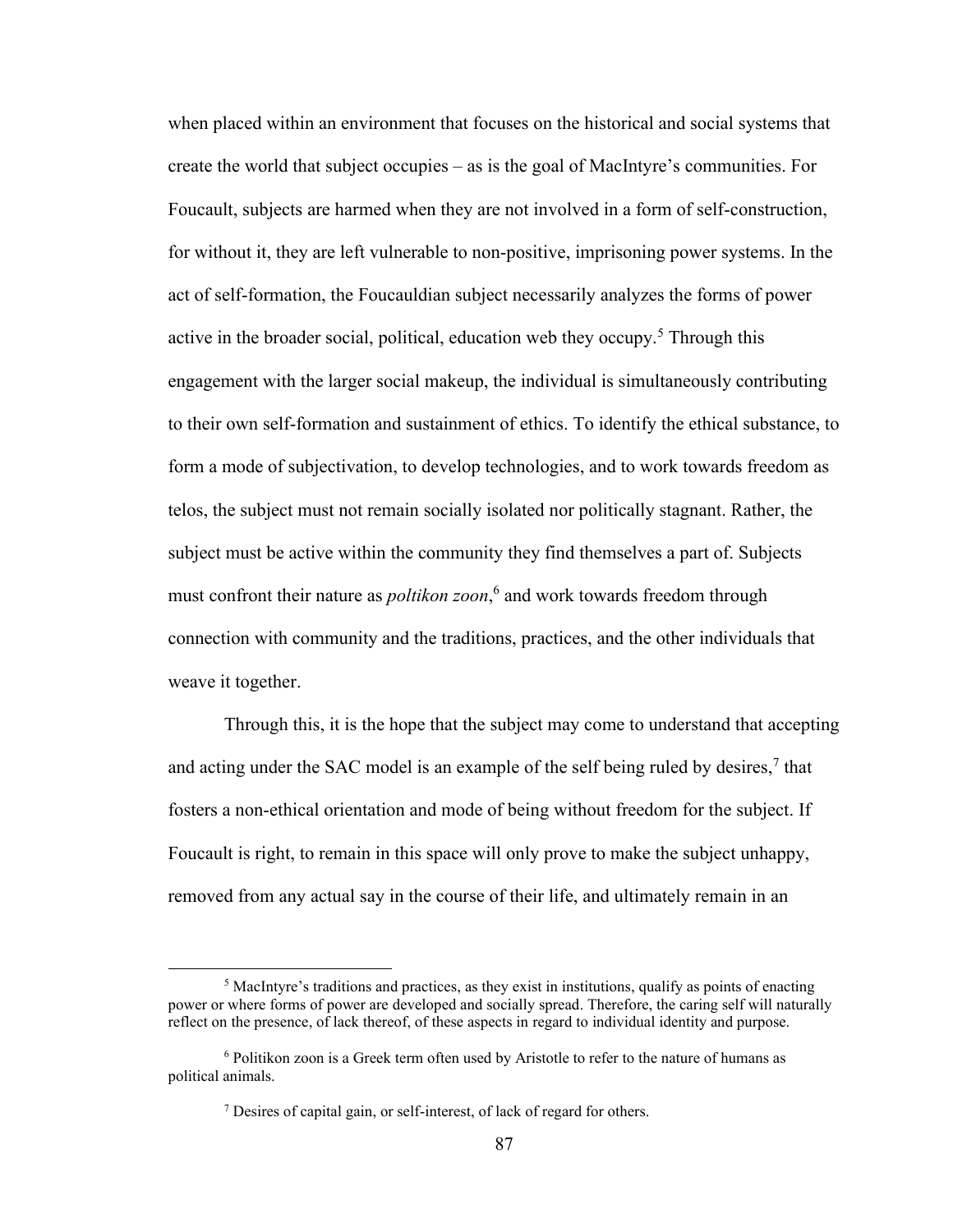ongoing cycle of subjectivation by the systems of power at play, in this case, the market demands of global capitalism. Thus, the subject concerned with the care of the self is someone who can both interact with the community and sustain themselves in between communities.

For Foucault, the subject only becomes intelligible and capable of pursuing freedom if it engages and works to know and understand the world around them. MacIntyre shares a similar viewpoint in that the self only becomes intelligible if it understanding it is located within social history, a long and complex set of developments, and if their life and virtues are unifiable and evaluable as a whole.<sup>8</sup> Therefore, the care of the self holds the most potential for flourishing when placed within an environment that focuses on the historical and social systems that create the world that a subject occupies. Similarly, MacIntyre's communities flourish only if the members within it place salience on understanding the historical and social contexts in order to arrive at a better understanding of telos and the good life. The individual who properly exercises Foucault's care of the self constitutes is an individual who holds both the potential and capability for morally interacting with MacIntyre's communities. Further, they are capable of sustaining their own moral categories between communities without falling back into personalized, socially disconnected, emotivist notions of moral conduct.

### An Answer to the Question at Hand

The answer to the question is multifaceted since there are numerous dimensions worthy of discussion. First, as to whether or not there is a responsibility of the university in the moral formation of their students, the answer is a resounding yes. Clearly, there is a

<sup>8</sup> MacIntyre, *After Virtue,* 205.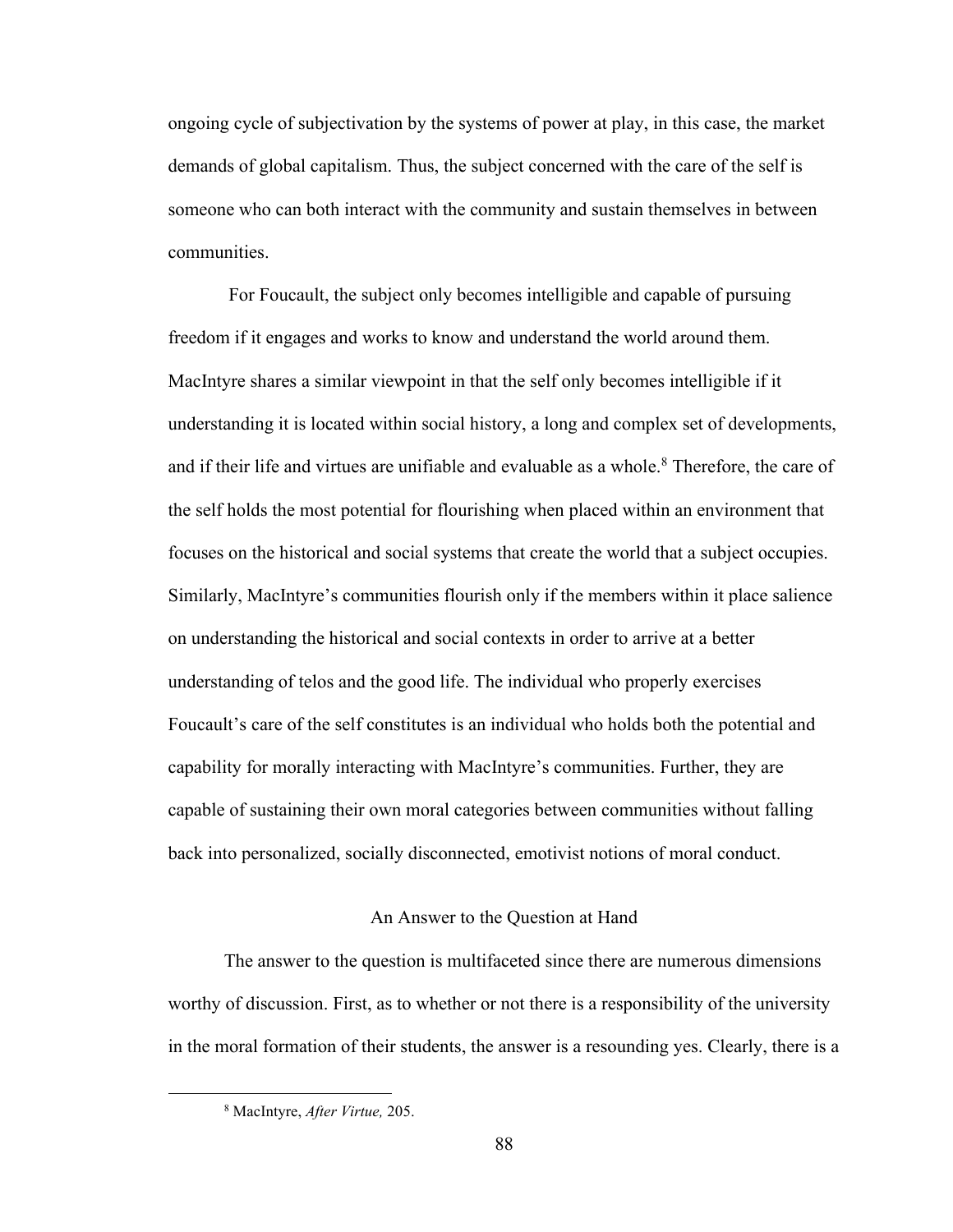need for responsibility to be taken in the moral formation of individuals as they face the modern moral crises on both MacIntyre's and Foucault's accounts. And although neither explicitly state the location of this responsibility, beyond the self in the case of Foucault and communities in the case of MacIntyre, higher educational institutions arguably offer the most appropriate space that holds the highest potential for fostering the praxis of both Foucault's and MacIntyre's work. The university continues to offer the space and time for students to develop themselves in countless ways. It continues to serve as a place where individuals, hopefully, become well prepared to enter the workplace and society as now properly equipped citizens, workers, and individuals. Therefore, there remains no time or place better for implementing systems of moral formation.

As explored in chapter two, MacIntyre observes that "no practices can survive for any length of time unsustained by institutions"<sup>9</sup> as they serve as the social bearers of practices and virtues. Therefore, an institution poses the best location for establishing practices and serving as a location for the sustainment and fostering of traditions and narrative. It is thus higher education institutions that are the appropriate institutions to establish MacIntyre's moral communities.<sup>10</sup>The institutions of higher education, through their very mode of operation, continue to offer up a possible space where moral formation may be revitalized. A principal reason for this is that the university is already engaged in a sort of tradition of being a location of formation; despite losing sight of its beginnings through the interruptions of increased corporatization and bureaucratization, there are still strands of what the university was and can become once more. In entering

<sup>9</sup> Ibid., 194.

<sup>&</sup>lt;sup>10</sup> Narrative, practices, traditions are all included within the term of MacIntyre's community.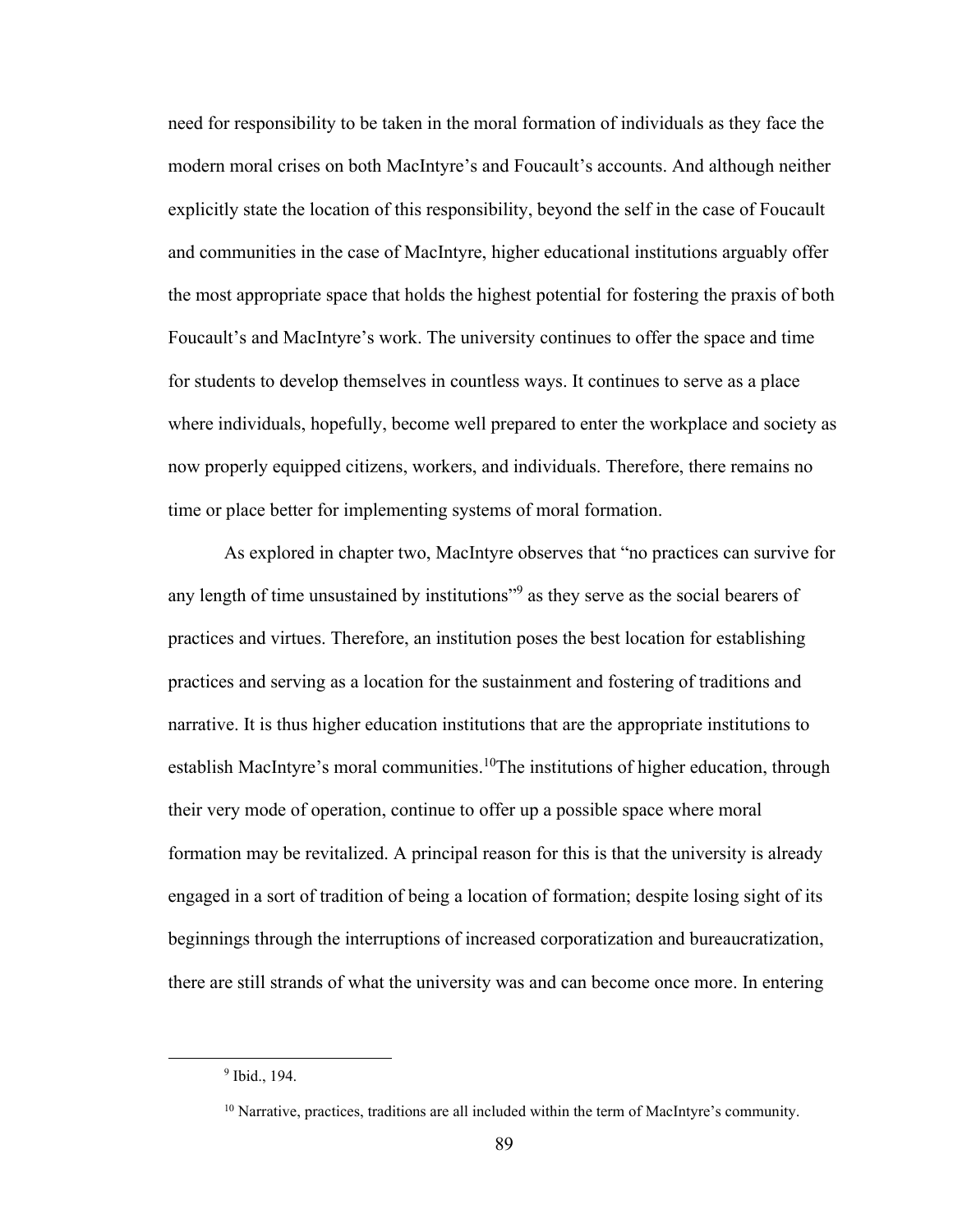the practice of learning, even under the challenges placed by the SAC model, one enters a form of traditions through the particular discipline and material one engages in. In the acts of teaching and learning in a classroom, a student engages a rich disciplinary history and becomes involved in the process of either continuing or bettering the tradition of a discipline. Whether one studies engineering, British literature, biology, or modern European history, each and every student must enter into and grapple with these traditions, no matter how strong the emotivist or liberal individualist tendencies may be.

The SAC model, individualism, consumerism, etc. certainly may temper the degree to which a student genuinely engages traditions, practices, narrative and self-care, but the ties to tradition and practices cannot be severed entirely as long as an educational space made up of individuals exists. Along with the historical engagement, the learning space of universities are automatically future-orientated, involved in contemplating the future developments of a certain discipline, the ability to perform certain tasks after learning a skill, or the career one may be pursuing. This orientation challenges the students to think about the trajectory of their own life and career. This contemplation of trajectory automatically involves a student in the effort of a narrative understanding of their own life and thus the telos of their existence. It is this future-oriented aspect of the act of learning that establishes a space for fostering a teleological understanding of life. The issue at hand is that many of these points of engagement such as critical consideration of the traditions of a discipline or the emphasis on a teleological understanding of a life have become tempered and are repeatedly kept dormant by the prevalence of the SAC model. Therefore, structuring a framework for engaging moral and ethical systems in higher education, from the work of MacIntyre and Foucault, holds

90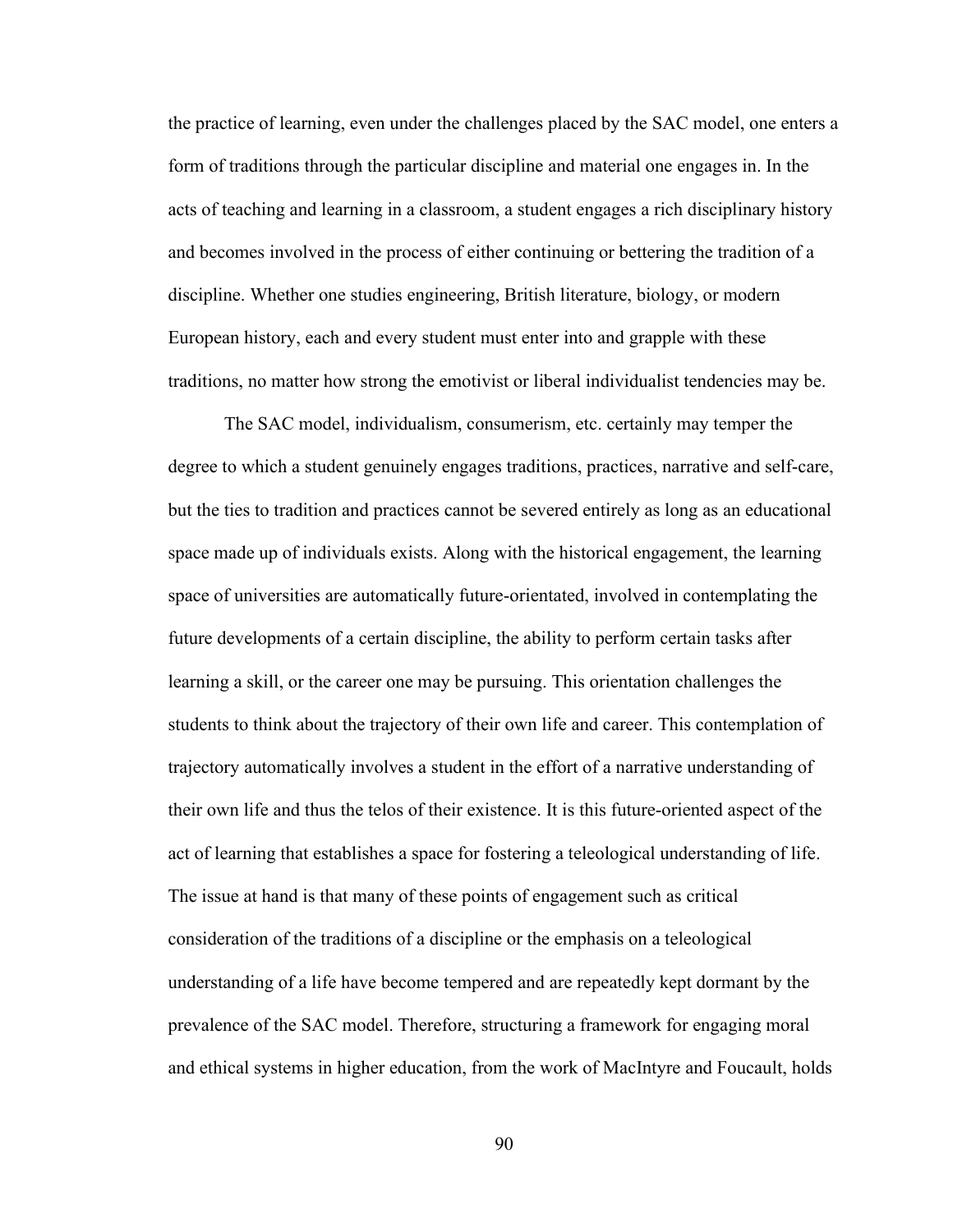potential for reviving and reshaping the role and responsibility of the university in the moral development of their students.

For MacIntyre, all formation of the virtues begins with practices, therefore, it is appropriate to identify what practice the community and its individuals engage in and share. In the context of higher education, this practice is teaching.

#### The Practice of the University

Returning to the issue of teaching as a practice and the assertion that it remains a practice, against MacIntyre's own claims, accepts Dunne's argument that "teaching is a triadic relation between a teacher, a subject-matter, and a student"; therefore, the process of teaching is inherently communal and engaged, in one way or another, with a form of traditions and practices. MacIntyre's claim that teaching is not a practice has been widely contested in philosophical and higher education scholarship circles.<sup>11</sup> Although MacIntyre originally says that teaching is merely a means to a certain end and lacks a purpose for the activities it introduces to students, he fails to account for the relational aspect of teaching, as viewed from Dunne's perspective. Through this triadic nature of teaching, teachers and students are automatically engaged in the sharing of a certain interest and goal related to the topic of study. They are also engaged and situated in the creation of community, tradition, and narrative understanding through the engagement with the study of a certain discipline between both practitioners and learners.

MacIntyre remarks that "to enter into a practice is to enter into a relationship not only with its contemporary practitioners but also with those who have preceded us in the practice, particularly those whose achievements extended the reach of the practice to its

<sup>&</sup>lt;sup>11</sup> Dunne, 2003; Fitzmaurice, 2010; MacIntyre & Dunne, 2002; Noddings, 2003.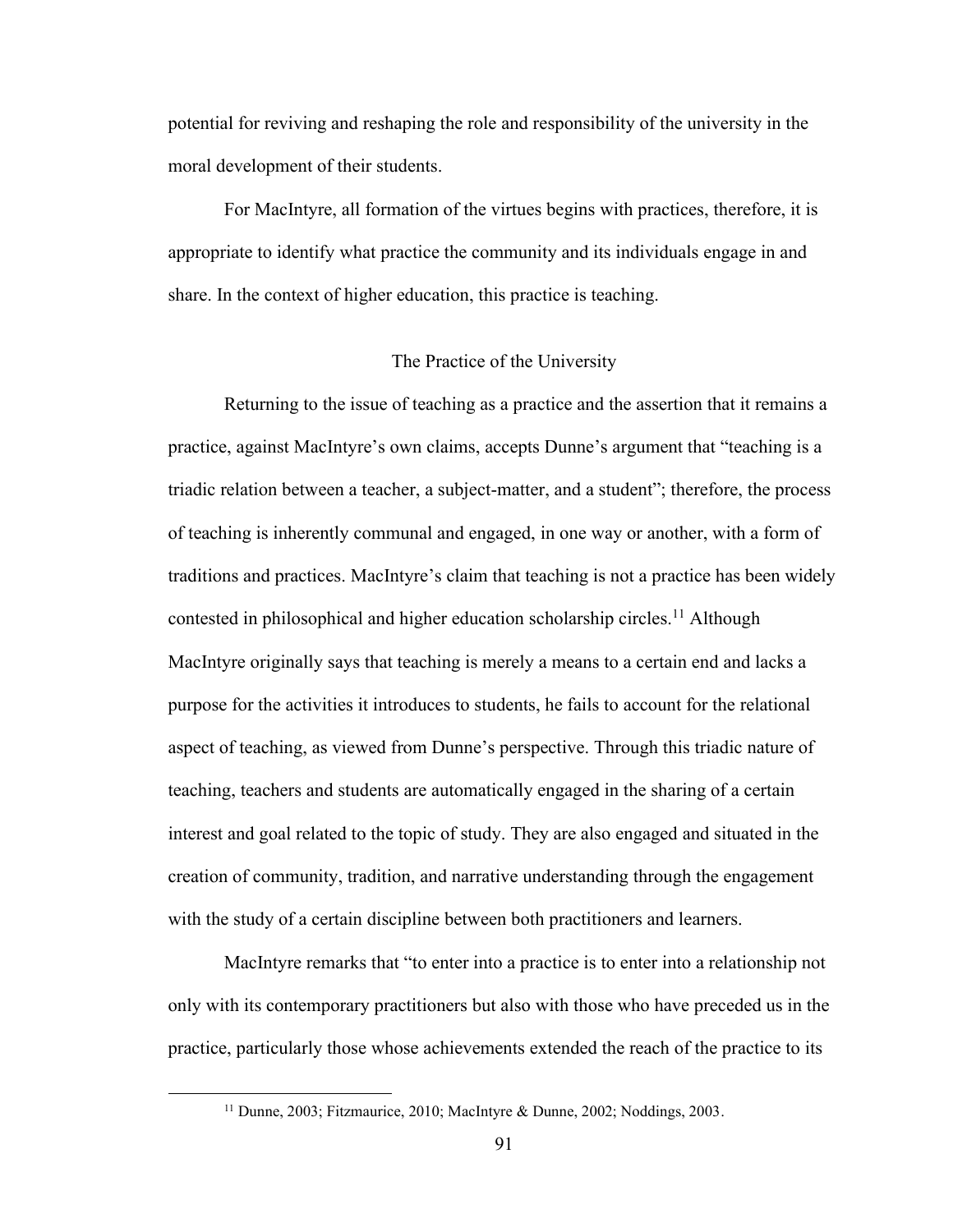present point."<sup>12</sup> This is precisely the situation of the contemporary university classroom. In learning about a certain discipline, one is naturally caught up in recognizing its history of practitioners, listening to the modern practitioners,<sup>13</sup> and the goal of achieving, in some form, an understanding of a certain skill or subject material. Further, Macintyre relates that in order for practices to be sustained, the apprentices, or those learning the excellence of the practice, must submit themselves to a practitioner. Structurally, the classroom is set up in such a manner. The classroom of a university is inherently relational with the teacher and students creating a form f community.<sup>14</sup> Part of why so many issues between educators and students arise with the modern state of education is that this rational structure cannot be completely removed, even though they are interrupted by the SAC model and the university's modern way of operating. Macintyre's examination of emotivism and the preliminary analysis of the SAC model reveal that the modern individual is oriented towards a non-pro-social way of navigating the world at large. Rather, liberal individualism guides the way in which many members of western society engage all social, political, economic, and educational aspects of their lifetime.

Part of why the university is the appropriate space to place MacIntyre's and Foucault's work in an application is that the classroom structurally causes tension against this orientation and challenges it. There already exists within a classroom an orientation towards a practitioner-apprentice structure concerned and involved in the shared activity

<sup>12</sup> MacIntyre, *After Virtue,* 194.

<sup>&</sup>lt;sup>13</sup> The role the educator takes.

<sup>&</sup>lt;sup>14</sup> "Community" is not understood in MacIntyrian terms.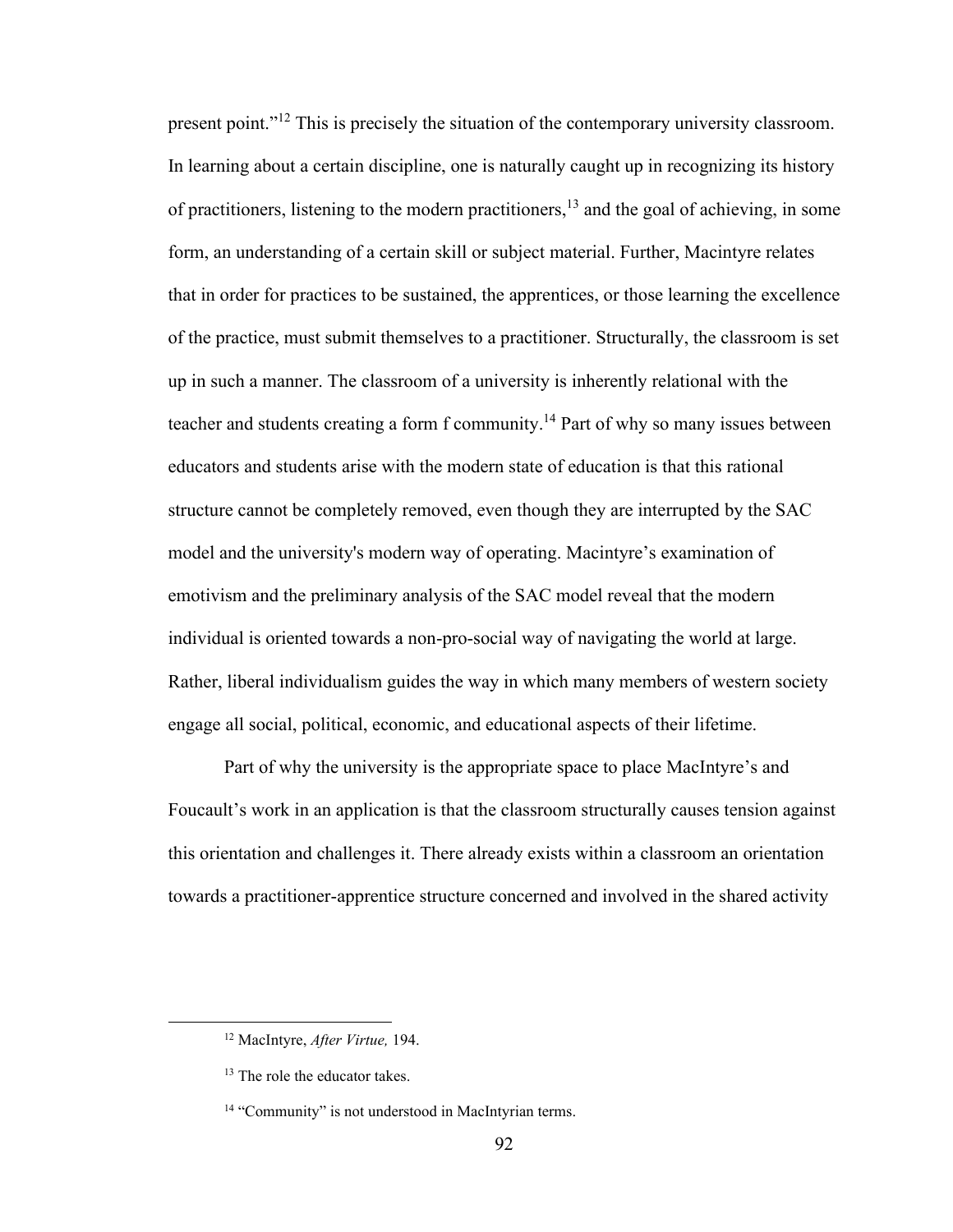of teaching, learning, and mastering a certain topic at hand, which MacIntyre outlines as appropriate for the sustainment of practices. Across all realms of discipline,

whether we are painters or physicists or quarterbacks or indeed just lovers of good painting or first-rate experiments or a well-thrown pass – that its goods can only be achieved by subordinating ourselves within the practice in our relationship to other practitioners. We have to learn to recognize what is due to whom…and we have to listen carefully to what we are told about our own inadequacies and to reply with the same carefulness for the facts.<sup>15</sup>

The practice of learning is inherently involved in this learning of "to what is due to whom." The process of understanding is pursued through submitting oneself as student to the judgment of excellence made by teachers as the contemporary practitioner, engaging disciplinary traditions, and participating in the argument, contemplation, and debate concerning the value of these traditions between peers and teachers as a community engaged in a single project. Teaching, therefore, can indeed remain a practice upon MacIntyre's own grounds. It is "a complex form of socially established co-operating human activity" with goods that are internal to it.<sup>16</sup> Additionally, it has standards of excellence and practices of critique that seek the improvement and analysis of the practice, and thus tradition(s), at hand. Engagement with practice allows "human powers to achieve excellence… [which] are systematically extended."<sup>17</sup> And last, the excellence of teaching has a "double reference" that is realized in the achievement of students and the excellence of completing work within the classroom.<sup>18</sup> Therefore, it is through the

<sup>15</sup> MacIntyre, *After Virtue,* 191.

<sup>&</sup>lt;sup>16</sup> Alasdair MacIntyre and John. Dunne, "Alasdair MacIntyre on Education: In Dialogue with Joseph Dunne," Journal of Philosophy of Education, Vol. 36, no. 1, (2002): 7.

<sup>17</sup> Ibid.

<sup>18</sup> Ibid.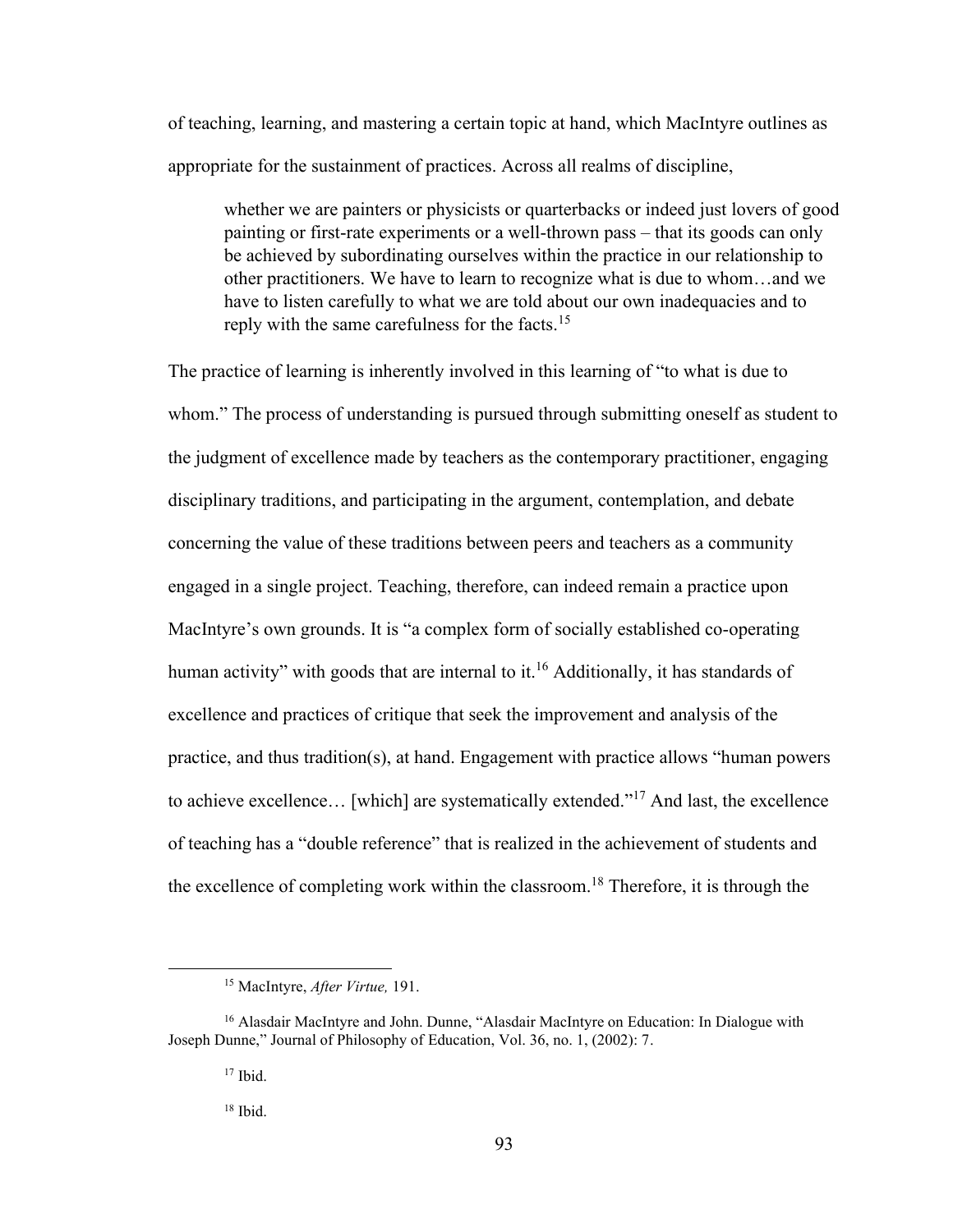shared practice of teaching, as understood as a triadic, socially complex activity that may operate as the point of focus for restructuring and transforming student-teacher relationships in the modern university. The practice of teaching can also work towards reestablishing the responsibility of the American university in the moral formation of their students.

## A Not so Disquieting Relationship

The community for both MacIntyre's and Foucault's work to be applied in higher education rests upon the state of the student-teacher relationships of the university. The pedagogical application of their work to this relationship will inevitably vary from institution to institution and the specific manner in which they are applied is worth investigation but must be left for another time. In applying the understanding of MacIntyre's narrative, traditions, and practices to the shared activity of teaching in a way that fosters the practices of care of the self, the relationships of students and teachers will become aligned in what they aim at. It is this shared activity that fosters community, relationality, cares for others, and a focus away from the self, in a manner that may serve as an environment for fostering the virtues. In participating in teaching, and learning, and the practices and traditions of a discipline, all members of the classroom come to trust the teacher as a practitioner, to engage themselves as not merely customers, but selves entering a long tradition of practice and as subjects aimed at contemplating the trajectory for their life beyond concern for monetary gain. Here, in this space where students and teachers meet to share in the practice of teaching, there is hope for countering emotivist morality and the SAC model. This is not to say that a framework constructed from the work of MacIntyre and Foucault stands as the only possible solution for the moral

94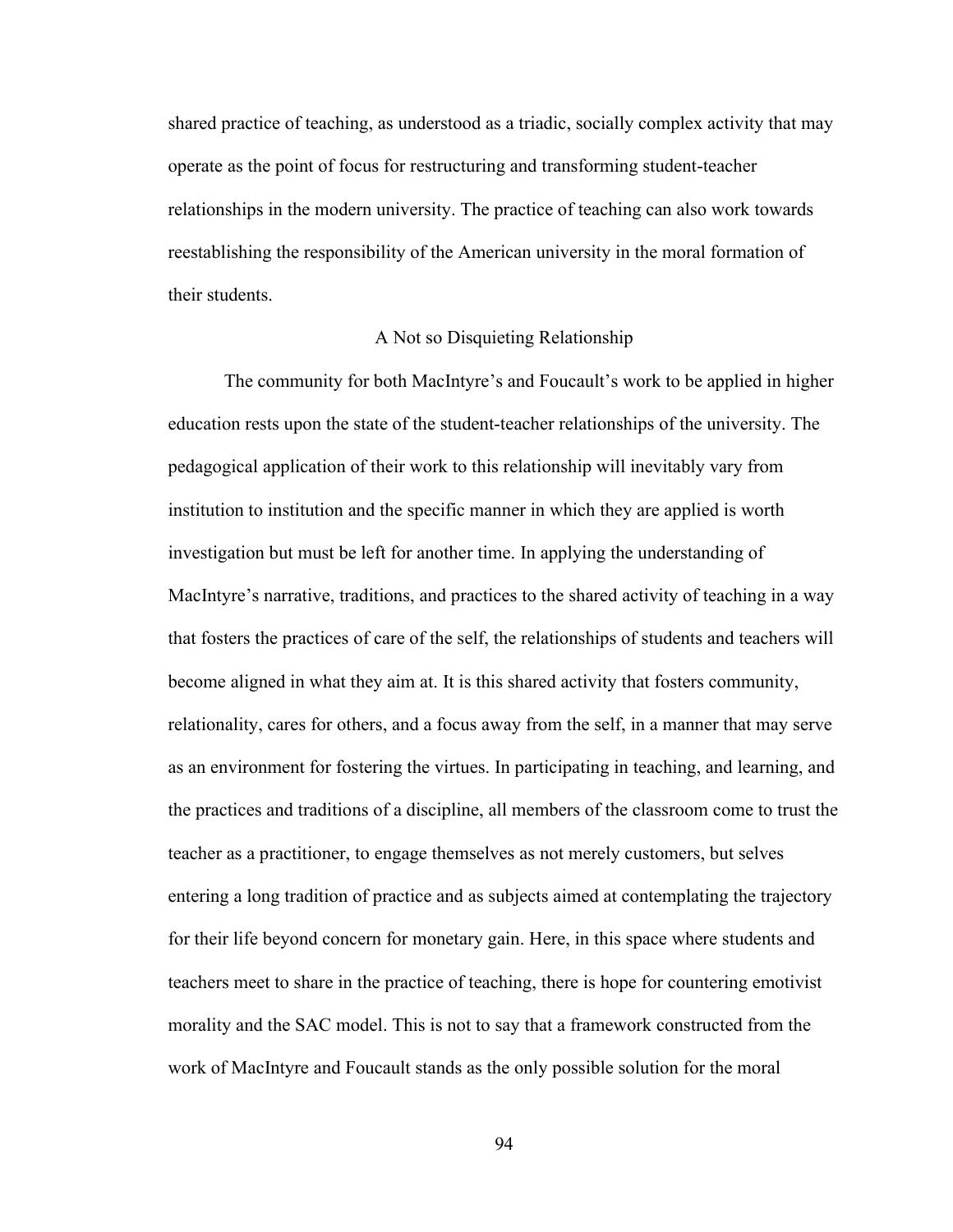catastrophe at hand, but rather that they offer up one of the most philosophically sound frameworks that recognizes the state of modernity and offers enough flexibility to be applied to American universities.

The answer to the question of this thesis remains clear: under late-stage capitalism, there is a need for the university to take up responsibility in the moral formation of their students for the sake not only of the integrity of the university and the individuals it produces, but for the sake of guarding against another Dark  $Age<sup>19</sup>$  that may be brought about by the state of modern morality under emotivism. The responsibility can be taken up by reforming the student-teacher relationships of the university through participating in the practice of teaching. Through teaching, MacIntyre's traditions and narrative fuse together and begin to form a community of moral formation. These communities of the classroom may work towards fostering a Foucauldian notion of care of the self which not only places responsibility upon individual subjects for ethical sustainment of their own character, but also develops the type of community members that will contribute to and foster the development of traditions, narratives, and practices necessary for proper moral formation. It is in hopes of these newfound communities and relationships that the student produced shall leave the university, not in a condition unengaged and disconnected from social and personal moral engagement, but rather as an individual equipped to ethically engage the modern world in a manner that counters emotivist modes of operating under the system of globalized capitalism. The hope for such a conclusion lays in the hands of the modern university; the question now remains whether, in the face of modernity, such a task will be taken up.

<sup>19</sup> As MacIntyre refers to in his final chapter of *After Virtue.*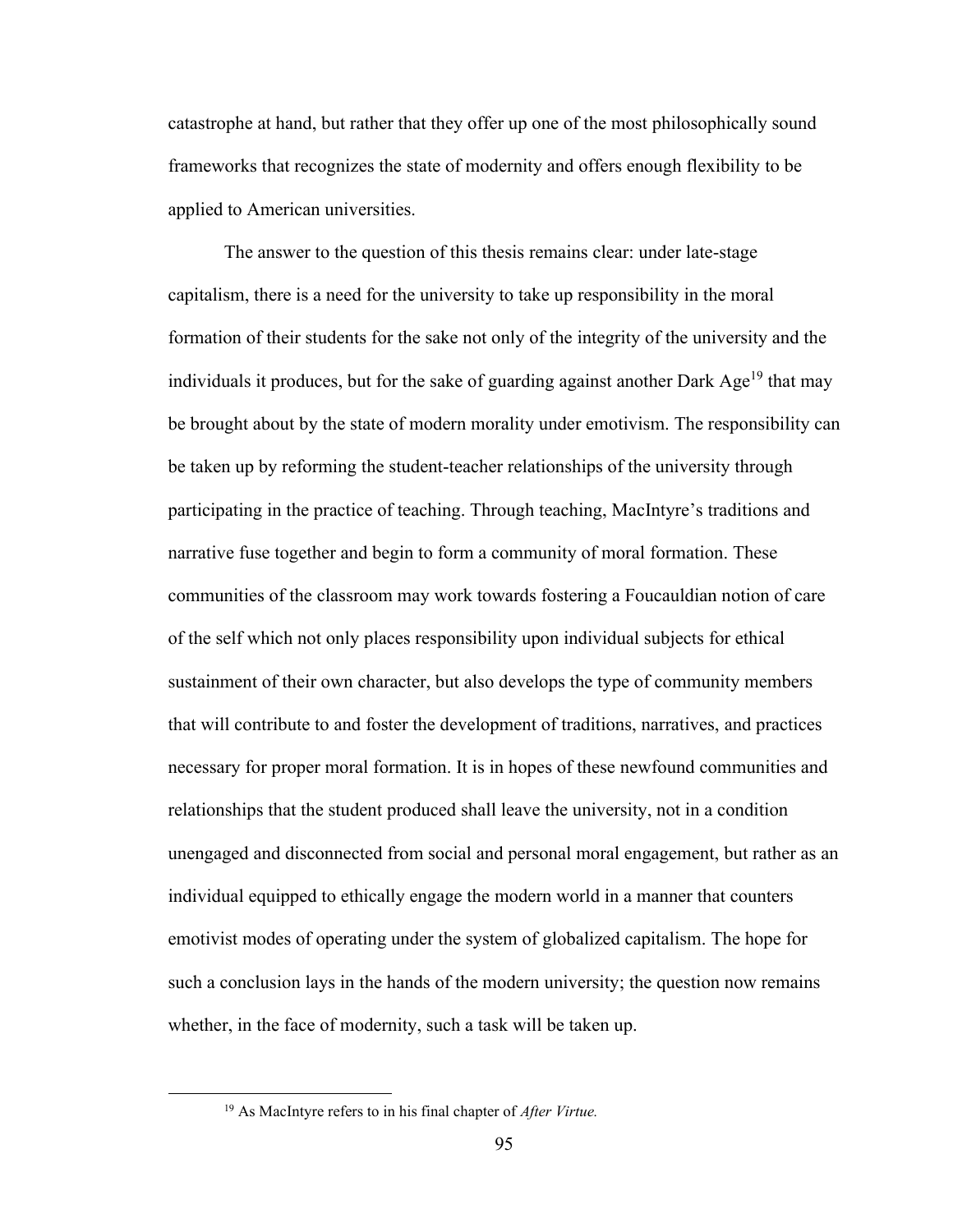### Bibliography

- Alemu, Sintayehu Kassaye. "The Meaning, Idea, and History of University/Higher Education in Africa: A Brief Literature review." *Forum for International Research in Education* 4, no. 3 (2018): 210-227. <https://doi.org/10.32865/fire20184312>
- Baumbach, Nico, Damon R. Young, and Genevieve Yue. "Revisiting Postmodernism: An Interview with Fredric Jameson." *Social Text* 34 no. 2 of no.127 (2016): 143–160. [https://doi.org/10.1215/01642472-3468026.](https://doi.org/10.1215/01642472-3468026)
- Brubacher, John Seiler, and Willis Rudy. *Higher Education in Transition: A History of American Colleges and Universities*. 4th ed. Foundations of Higher Education. New Brunswick, N.J., U.S.A: Transaction Publishers, 1997.
- Budd, Richard. "Undergraduate Orientations towards Higher Education in Germany and England: Problematizing the Notion of 'Student as Customer.'" *Higher Education* 73, no. 1 (January 1, 2017): 23–37. [https://doi.org/10.1007/s10734-015-9977-4.](https://doi.org/10.1007/s10734-015-9977-4)
- Bylsma, Paul E. "The Teleological Effect of Neoliberalism on American Higher Education [Special Section].*" College Student Affairs Leadership* 2, no. 2 (Fall 2015).
- Carkner, Gordon. "A Critical Examination of Michel Foucault's Concept of Moral Self-Constitution in Dialogue with Charles Taylor." PhD thesis. University of Wales, 2006.
- Clayson, Dennis E and Debra A. Haley. "Marketing Models in Education: Students as Customers, Products, or Partners." *Marketing Education Review* 15, no. 1 (2005): 1-10. doi: 10.1080/10528008.2005.11488884
- Dey, Eric L. *Developing a Moral Compass: What Is the Campus Climate for Ethics and Academic Integrity?* Washington, D.C: Association of American Colleges and Universities, 2010. [https://www.aacu.org/sites/default/files/files/core\\_commitments/moralcompassrep](https://www.aacu.org/sites/default/files/files/core_commitments/moralcompassreport.pdf) [ort.pdf.](https://www.aacu.org/sites/default/files/files/core_commitments/moralcompassreport.pdf)
- Douglass, James A. "The Cold War, Technology, and the American University." Paper presented at the 91st Pacifica Coast Branch of the American Historical Society, San Diego, California, August 1998.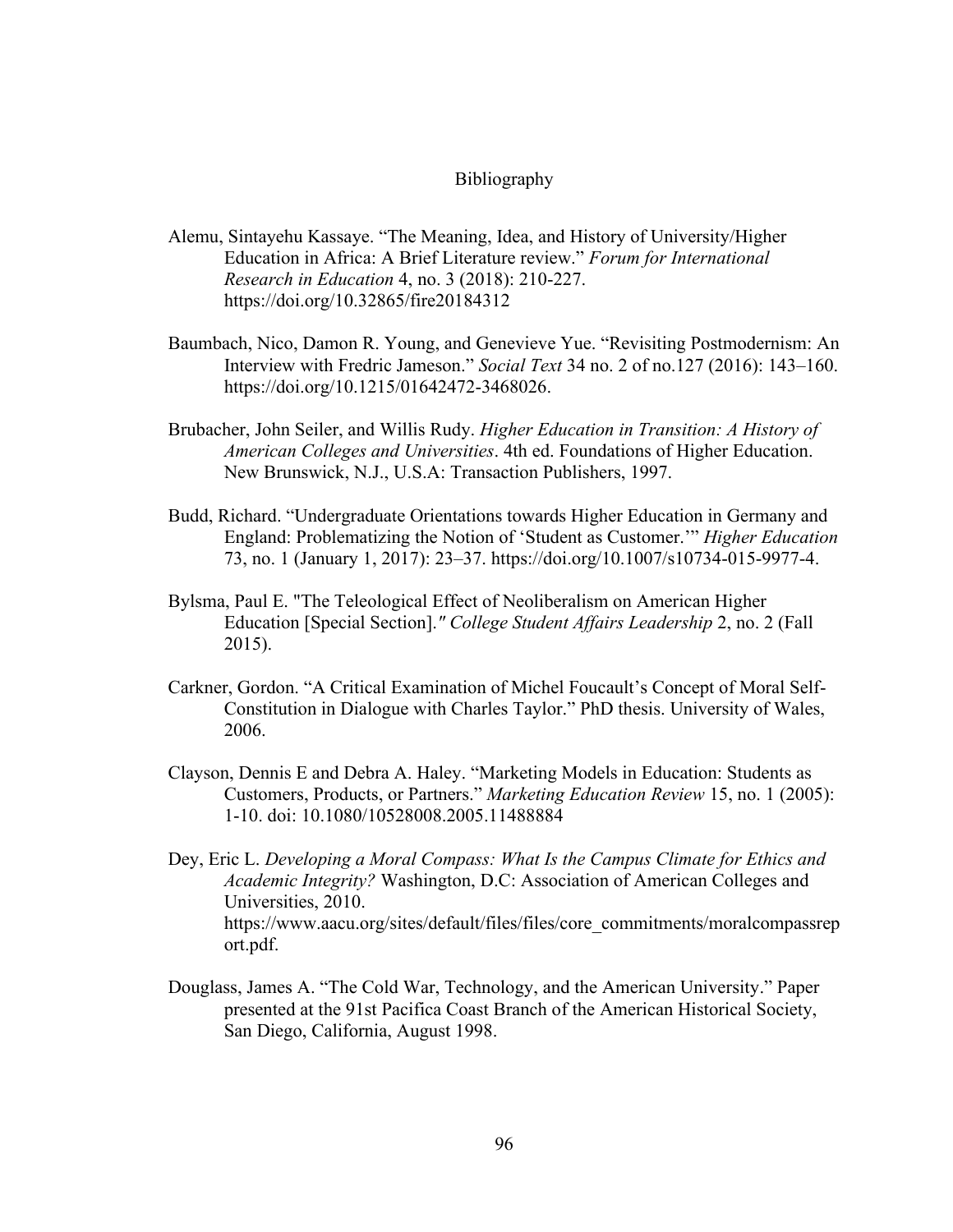- Ebersole, Mark C. "Utilitarianism: Distinctive Motif of American Higher Education." *The Journal of Education* 161, no. 4 (1979): 5-19. [http://www.jstor.org/stable/42772946.](http://www.jstor.org/stable/42772946)
- *Education and Values: The Richard Peters' Lectures*. Edited by Graham Haydon. London: Institute of Education, University of London. 1987.
- "Education, Consumer Rights and Maintaining Trust: What Students Want from Their University." London: Universities UK, June 2017. https://www.universitiesuk.ac.uk/policy-andanalysis/reports/Documents/2017/education-consumer-rights-maintaining-trustweb.pdf.
- Eribon, Didier. *Michel Foucault.* Translated by Betsy Wing. Cambridge, Mass: Harvard University Press, 1991.
- Fishman, Rachel. "2015 College Decisions Survey: Part 1 Deciding to Go to College." *College Decisions Survey.* Washington D.C: New America, May 2015. [https://static.newamerica.org/attachments/3248-deciding-to-go-to](https://static.newamerica.org/attachments/3248-deciding-to-go-to-college/CollegeDecisions_PartI.148dcab30a0e414ea2a52f0d8fb04e7b.pdf)[college/CollegeDecisions\\_PartI.148dcab30a0e414ea2a52f0d8fb04e7b.pdf.](https://static.newamerica.org/attachments/3248-deciding-to-go-to-college/CollegeDecisions_PartI.148dcab30a0e414ea2a52f0d8fb04e7b.pdf)
- Fitzsimons, Peter. "Third Way: Values for Education?" *Theory and Research in Education* 4, no. 2 (July 2006): 151–71. [https://doi.org/10.1177/1477878506064541.](https://doi.org/10.1177/1477878506064541)
- Foucault, Michel. *Aesthetics, Method, and Epistemology: Essential Works of Foucault 1954–1984.* Edited by J. Faubion. Translated by Robert Hurley and et al. New York: The New Press, 1998.
- --- and Paul Rabinow. *The Essential Works of Foucault, 1954-1984*. Edited by Paul Rabinow. New York: New Press, 1997.
- ---. *Discipline and Punish: The Birth of the Prison*. New York: Pantheon Books, 1977.
- ---. "Foucault." in *Aesthetics, Method, and Epistemology: Essential Works of Foucault 1954–1984.* Edited by J. Faubion. 459–63. New York: The New Press, 1998.
- ---, Luther H. Martin, Huck Gutman, and Patrick H. Hutton, eds. *Technologies of the Self: A Seminar with Michel Foucault*. Amherst: University of Massachusetts Press, 1988.
- ---. "Preface to the History of Sexuality, Volume Two." In *The Essential Works of Foucault, 1954-1984.* Edited by Paul Rabinow. 199-206. New York: New Press, 1997.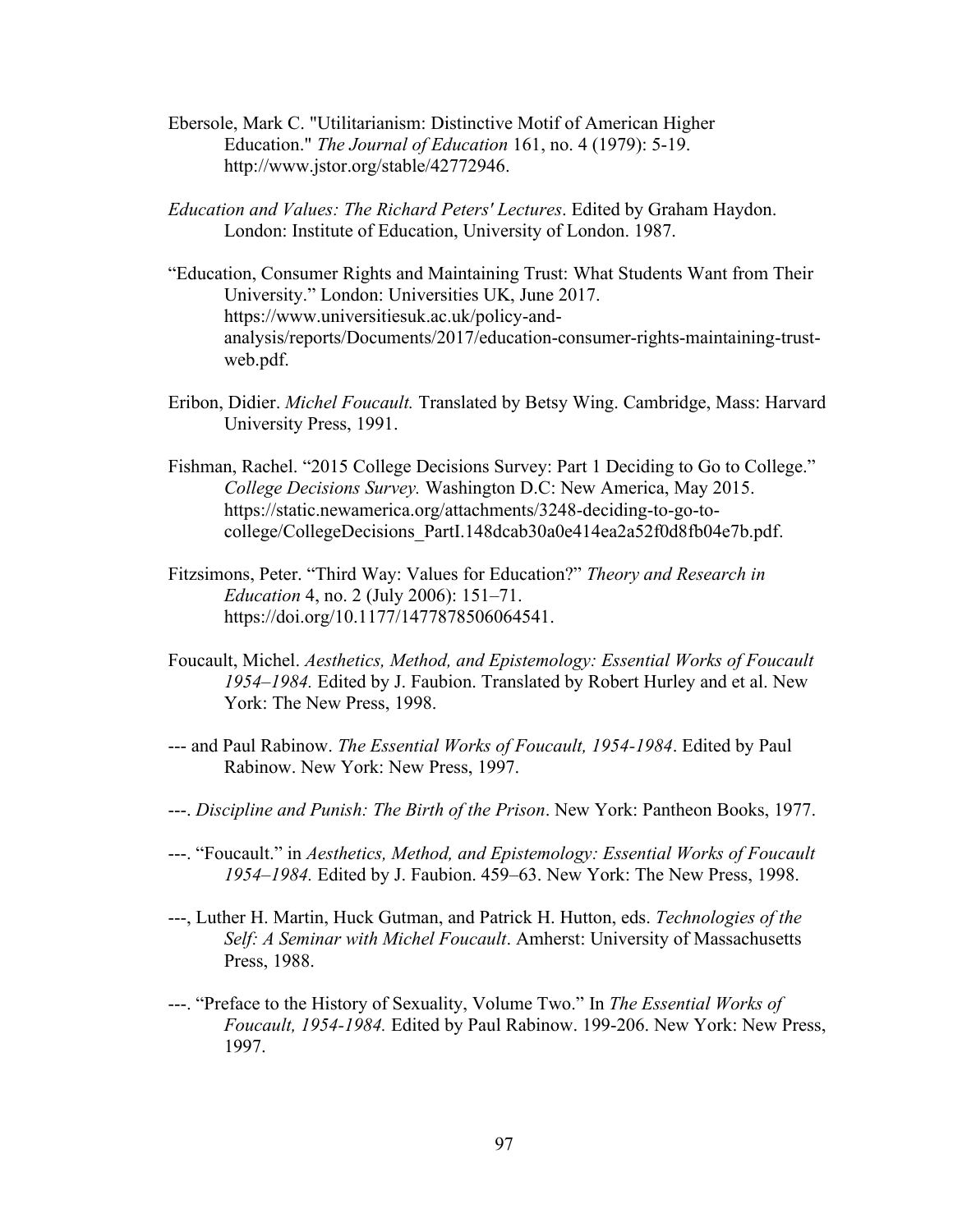- ---. "The Ethics of the Concern of the Self as a Practice of Freedom." In *The Essential Works of Foucault, 1954-1984.* Edited by Paul Rabinow. 281-302. New York: New Press, 1997.
- ---. "The Ethic of Care for the Self as Practice of Freedom." Translated by J.D. Gauthier. In *The Final Foucault.* Edited by James Bernauer and David Rasmussen, 1-20. Cambridge: The MIT Press, 1988.
- ---. "The Hermeneutic of the Subject." In *The Essential Works of Foucault, 1954-1984*. Edited by Paul Rabinow, 93-108. New York: New Press, 1997.
- ---. *The History of Sexuality: The Care of the Self.* Translated by [Robert Hurley.](https://www.google.com/search?rlz=1C1CHBF_enUS937US937&sxsrf=ALeKk02JTLLFEXTsl91iPg5zS6M0JxnocQ:1626275745663&q=Robert+Hurley&stick=H4sIAAAAAAAAAONgVuLSz9U3SDYxLMmqWsTKG5SflFpUouBRWpSTWgkAZeIq1B4AAAA&sa=X&ved=2ahUKEwj304Gh7eLxAhUNHM0KHd1SBmcQmxMoATAqegQIJxAD) New York: Vintage Books, 1988.
- ---. *The History of Sexuality: The Use of Pleasure*. Translated by [Robert Hurley.](https://www.google.com/search?rlz=1C1CHBF_enUS937US937&sxsrf=ALeKk02JTLLFEXTsl91iPg5zS6M0JxnocQ:1626275745663&q=Robert+Hurley&stick=H4sIAAAAAAAAAONgVuLSz9U3SDYxLMmqWsTKG5SflFpUouBRWpSTWgkAZeIq1B4AAAA&sa=X&ved=2ahUKEwj304Gh7eLxAhUNHM0KHd1SBmcQmxMoATAqegQIJxAD) New York: Vintage Books, 1988.
- ---. "The Political Function of the Intellectual." Translated by Colin Gordon. *Politique Hebdo* no. 247 (Paris: November 1976): 12-14.
- ---. "The Subject and Power." *Critical Inquiry* 8, no. 4 (1982): 777-95. [http://www.jstor.org/stable/1343197.](http://www.jstor.org/stable/1343197)
- ---. "The Technologies of the Self." In *The Essential Works of Foucault, 1954-1984*. Edited by Paul Rabinow, 223-252. New York: New Press, 1997.
- Giroux, Henry. *Stealing Innocence: Corporate Culture's War on Children.* New York: St. Martin's Press, 2000.
- "Global Higher Education Market Size Estimates and Forecasts (Quantitative Data), By Segments, 2016-2027." In *Higher Education Market Size, Share & COVID-19 Impact Analysis, By Component (Hardware, Solutions, and Services), By Learning Mode (Offline Learning, Online Learning), By End User (Private Colleges, Community Colleges, and State Universities), and Regional Forecast, 2020-2027*. India: Fortune Business Insights, 2020. [https://www.fortunebusinessinsights.com/press-release/global-higher-education](https://www.fortunebusinessinsights.com/press-release/global-higher-education-market-10359)[market-10359.](https://www.fortunebusinessinsights.com/press-release/global-higher-education-market-10359)
- Goldin, Claudia, and Lawrence F Katz. "The Shaping of Higher Education: The Formative Years in the United States, 1890 to 1940." *Journal of Economic Perspectives* 13, no. 1 (February 1, 1999): 37–62. [https://doi.org/10.1257/jep.13.1.37.](https://doi.org/10.1257/jep.13.1.37)
- Heller, Henry. *The Capitalist University: The Transformations of Higher Education in the United States, 1945-2016*. London: Pluto Press, 2016.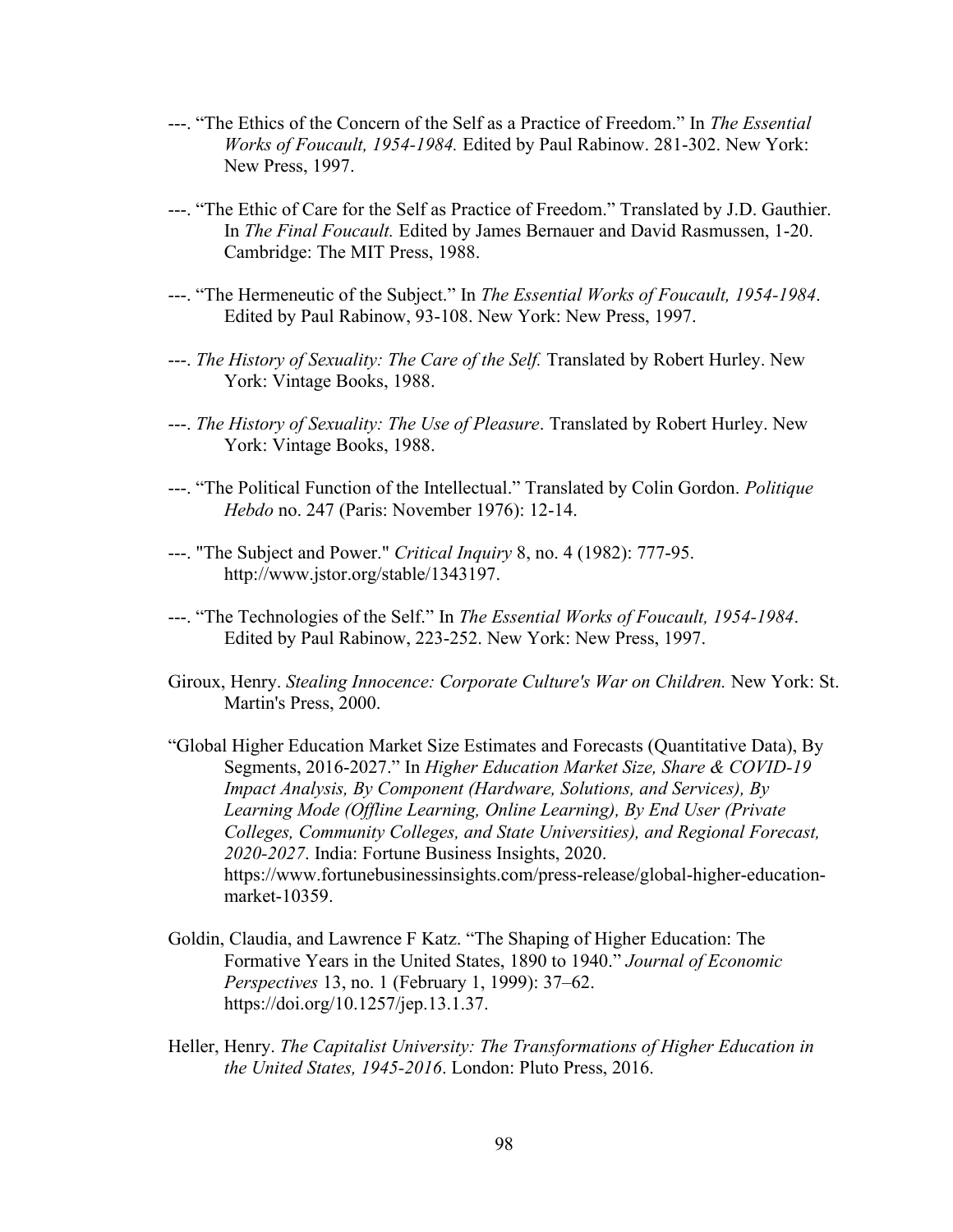- Hofmeyr, Brenda. "The Power Not to Be (What We Are): The Politics and Ethics of Self-Creation in Foucault." *Journal of Moral Philosophy*, no. 2 (2006): 215-239. [https://doi.org/10.1177/1740468106065493.](https://doi.org/10.1177/1740468106065493)
- Horowitz, Helen Lefkowitz. "The 1960s and the Transformation of Campus Cultures." *History of Education Quarterly* 26, no. 1 (1986): 1-38. [https://doi.org/10.2307/368875.](https://doi.org/10.2307/368875)
- Hoy, David Couzens, editor. *Foucault: a Critical Reader.* Oxford, UK; New York, NY, USA: Basil Blackwell*,* 1986.
- Huijer, Marli. "The Aesthetics of Existence in the Work of Michel Foucault." *Philosophy & Social Criticism* 25, no. 2 (March 1, 1999): 61–85. [https://doi.org/10.1177/019145379902500204.](https://doi.org/10.1177/019145379902500204)
- Hussar, Bill, Jijun Zhang, Sarah Hein, Ke Wang, Ashley Roberts, Jiashan Cui, Mary Smith, et al. *The Condition of Education 2020*. (NCES 2020-144). U.S. Department of Education. Washington, DC: National Center for Education Statistics, 2020. https://nces.ed.gov/pubsearch/pubsinfo. asp?pubid=2020144
- Irwin, Véronique, Jijun Zhang, Xiaolei Wang, Sarah Hein, Ke Wang, Ashley Roberts, Christina York, et al. *Report on the Condition of Education 2021.* (NCES 2021- 144). U.S. Department of Education. Washington, DC: National Center for Education Statistics, May 2021. https://nces.ed.gov/pubsearch/pubsinfo.
- Jameson, Fredric, Michael Hardt, and Kathi Weeks. *The Jameson Reader*. Blackwell Readers. Oxford, UK; Malden, Mass: Blackwell, 2000.
- Jameson, Fredric. *Postmodernism, or, The Cultural Logic of Late Capitalism*. Durham: Duke University Press, 1991.
- Labaree, David F. "Learning to Love the Bomb: The Cold War Brings the Best of Times to American Higher Education." In *Educational Research: Discourses of Change and Changes of Discourse*. Edited by Paul Smeyers & Marc Depaepe. Dordrecht: Springer, 2016): 101–117. [https://doi.org/10.1007/978-3-319-30456-4\\_9.](https://doi.org/10.1007/978-3-319-30456-4_9)
- Laing, C. Linda, and Gregory K Laing. "The Student as Customer Metaphor: A Deconstruction Using Foucauldian Constructs." *Australasian Accounting, Business and Finance Journal* 10, no. 1 (2016): 40–54. [https://doi.org/10.14453/aabfj.v10i1.5.](https://doi.org/10.14453/aabfj.v10i1.5)
- Lazerson, Marvin. "The Disappointments of Success: Higher Education after World War II." *The Annals of the American Academy of Political and Social Science* 559 (1998): 64–76. [https://doi.org/10.1177/0002716298559001006.](https://doi.org/10.1177/0002716298559001006)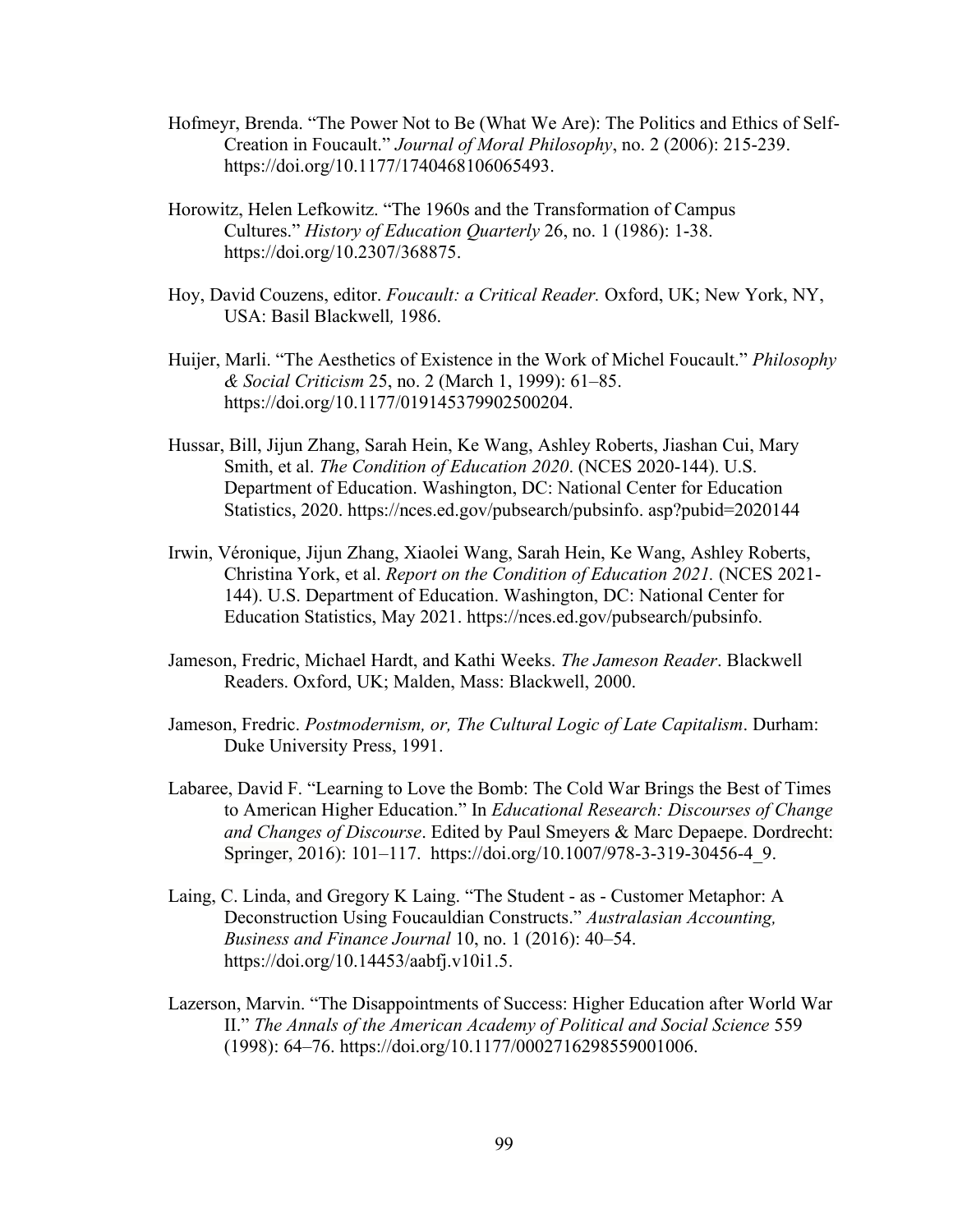- Linda J. Graham. "(Re)Visioning the Centre: Education reform and the 'ideal' citizen of the future." *Educational Philosophy and Theory* 39, no.2 (1998): 197- 215, doi: [10.1111/j.1469-5812.2007.00306.x.](https://doi-org.ezproxy.baylor.edu/10.1111/j.1469-5812.2007.00306.x)
- Locke, John, and Lee Ward. *Two Treatises of Government*. Edited by Lee Ward. Indianapolis, Indiana: Focus, an imprint of Hackett Publishing Company, Inc, 2016. [http://public.ebookcentral.proquest.com/choice/publicfullrecord.aspx?p=4863281.](http://public.ebookcentral.proquest.com/choice/publicfullrecord.aspx?p=4863281)
- MacIntyre, Alasdair C. *After Virtue: A Study in Moral Theory*. 3rd ed. Notre Dame, Ind: University of Notre Dame Press, 2007.
- ---, and Joseph Dunne. "Alasdair MacIntyre on Education: In Dialogue with Joseph Dunne." *Journal of philosophy of education* 36, no. 1 (2002): 1–19.
- ---, Paul Blackledge, and Neil Davidson. *Alasdair MacIntyre's Engagement with Marxism: Selected Writings 1953-1974.* Chicago: Haymarket Books, 2009.
- ---. "The Idea of an Educated Public," in *Education and Values: The Richard Peters Lectures*. Edited by Graham Haydon. 15-36. London: Institute of Education, 1987.
- Mandel, Ernest. *Late capitalism.* London: Humanities Press, 1975.
- Marginson, Simon. "Investment in the self: The government of student financing in Australia." *Studies in Higher Education* 22, no. 2 (1997): 119- 131. doi: [10.1080/03075079712331380994](https://doi-org.ezproxy.baylor.edu/10.1080/03075079712331380994)
- Marshall, James. *Michel Foucault: Personal Autonomy and Education.* London: Kluwer Academic, 1996.
- McNeill, William. *The Time of Life Heidegger and Ēthos* Albany: State University of New York Press, 2006.
- Mill, John Stuart. *Inaugural Address: Delivered to the University of St. Andrews, Feb. 1st, 1867*. England: Longmans, Green, Reader, and Dyer, 1867, 1867.
- Min, Shen Ching (Julia Shen). "(Re)Envisioning autonomy: Neo-liberalism, performance-based school management and the development of ideal global citizens in Taiwan." Masters Thesis, University of Canterbury, 2012.
- Murphy, James Bernard. "The Teacher as the Forlorn Hope of Modernity: MacIntyre on Education and Schooling." *Revue Internationale de Philosophie* n° 264, no. 2 (June 26, 2013): 183–99.
- *New England's First Fruits: in Respect, First of the Counversion of Some, Conviction of Divers, Preparation of Sundry of the Indians*. London, 1643.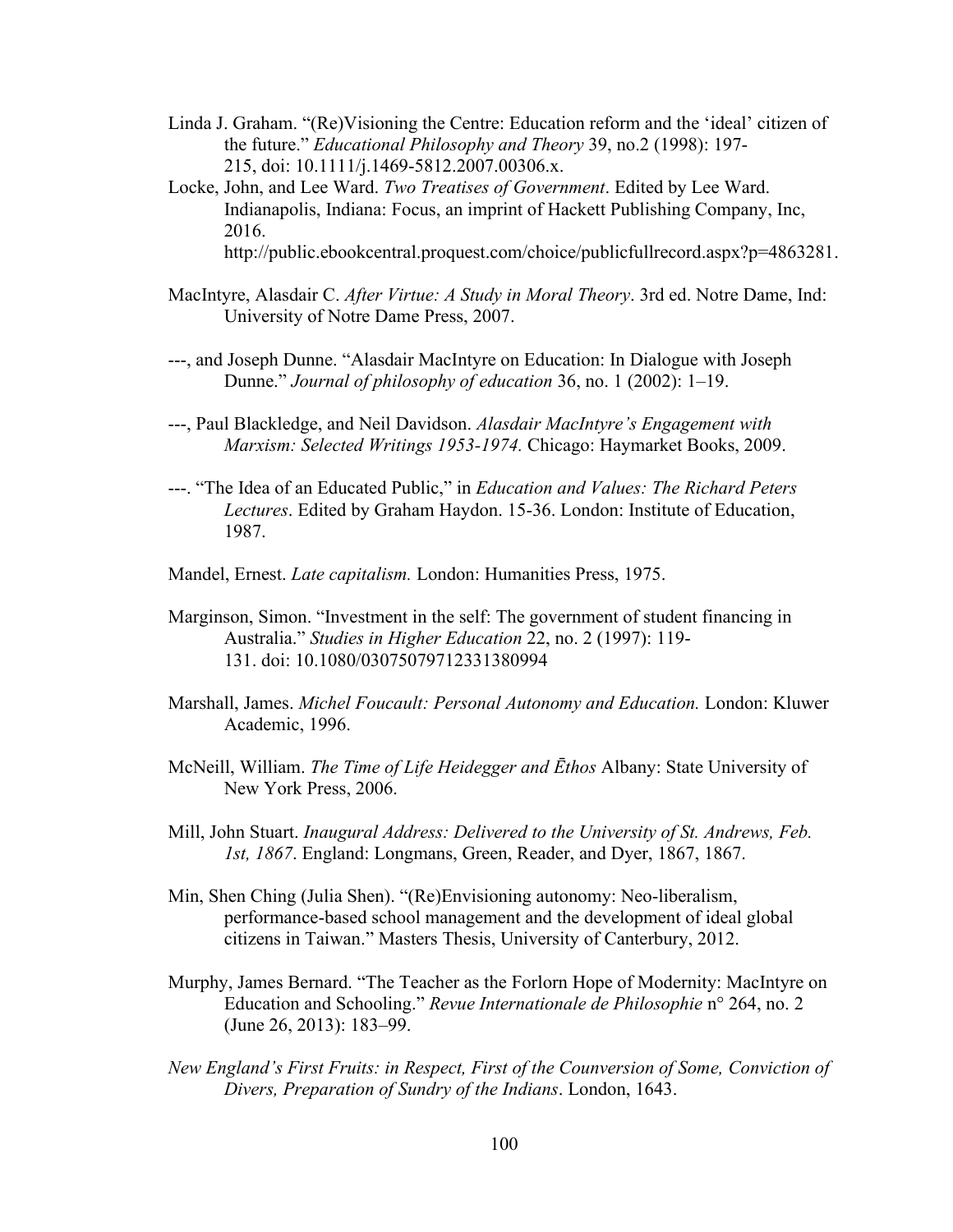- Newson, Janice A. "Disrupting the 'Student as Consumer' Model: The New Emancipatory Project." *International Relations* 18, no. 2 (2004): 227–39. [https://doi.org/10.1177/0047117804042674.](https://doi.org/10.1177/0047117804042674)
- Nica, Daniel. "The Aesthetics of existence and the Political in Late Foucault." *Rethinking the Political in Contemporary Society,* Edited by Viorel Vizureanu (2015): 39-62.
- OECD. "Indicator C4 What is the Total Public Spending on Education?" In *Education at a Glance 2018: OECD Indicators*. Paris: OECD Publishing, 2017. [https://read.oecd-ilibrary.org/education/education-at-a-glance-2018/indicator-c4](https://read.oecd-ilibrary.org/education/education-at-a-glance-2018/indicator-c4-what-is-the-total-public-spending-on-education_eag-2018-24-en#page1) what-is-the-total-public-spending-on-education eag-2018-24-en#page1.
- ---. "United States." In *Education at a Glance 2012: OECD Indicators*. Paris: OECD Publishing, 2012. https://doi.org/10.1787/eag-2012-56-en.,
- Potts, Michael. "The Consumerist Subversion of Education." *Academic Questions* 18, no. 3 (September 2005): 54–64. [https://doi.org/10.1007/s12129-005-1018-9.](https://doi.org/10.1007/s12129-005-1018-9)
- Saunders, Daniel B. "They Do Not Buy It: Exploring the Extent to Which Entering First-Year Students View Themselves as Customers*." Journal of Marketing for Higher Education* 25 no. 1 (January 2015): 5–28. https://doi.org/10.1080/08841241.2014.969798.
- Shields, James. "Foucault's Dandy: Constructive Selfhood in the Last Writings of Michel Foucault." (2007).
- Skinner, Diane. "Foucault, Subjectivity and Ethics: Towards a Self-Forming Subject." *Organization* 20, no. 6 (November 1, 2013): 904–23. [https://doi.org/10.1177/1350508412460419.](https://doi.org/10.1177/1350508412460419)
- Snyder, Thomas D. *120 Years of American Education: a Statistical Portrait.* Washington, D.C: U.S. Dept. of Education, Office of Educational Research and Improvement, National Center for Education Statistics, 1993.
- Straumanis, Joan. "Review: A Dean's-Eye View: The Golden Age of Universities on the Make." *Change: The Magazine of Higher Learning* 24, no. 6 (1992): 62–65. [https://doi.org/10.1080/00091383.1992.9937716.](https://doi.org/10.1080/00091383.1992.9937716)
- Svensson, Göran, and Greg Wood. "Are University Students Really Customers? When Illusion May Lead to Delusion for All!" *International Journal of Educational Management* 21, no.1 (2007): 17–28. [https://doi.org/10.1108/09513540710716795.](https://doi.org/10.1108/09513540710716795)